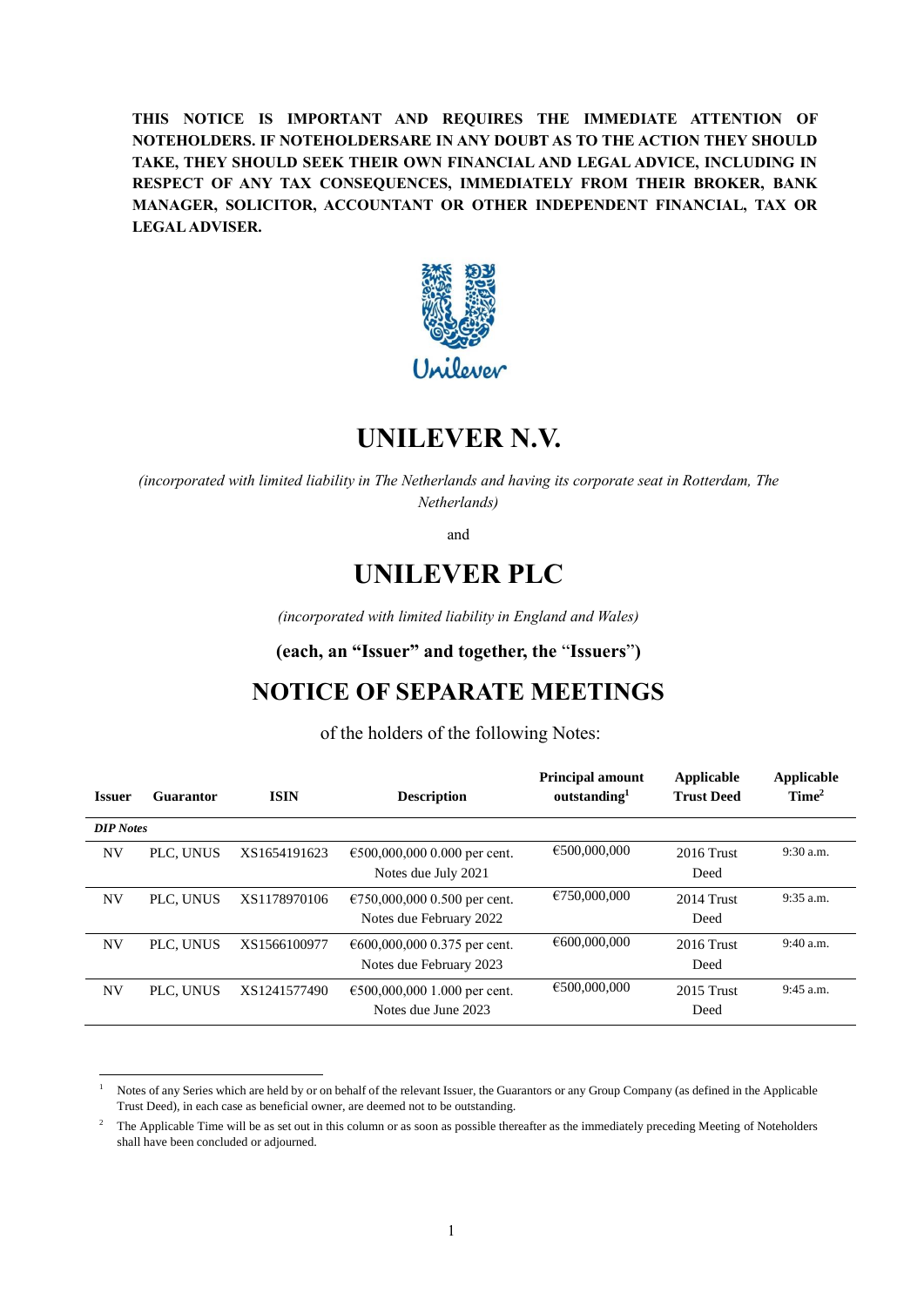| <b>Issuer</b>            | Guarantor               | <b>ISIN</b>  | <b>Description</b>                                       | <b>Principal amount</b><br>outstanding <sup>1</sup> | <b>Applicable</b><br><b>Trust Deed</b> | <b>Applicable</b><br>Time <sup>2</sup> |
|--------------------------|-------------------------|--------------|----------------------------------------------------------|-----------------------------------------------------|----------------------------------------|----------------------------------------|
| <b>NV</b>                | PLC, UNUS               | XS1769090728 | €500,000,000 0.500 per cent.<br>Notes due August 2023    | €500,000,000                                        | 2016 Trust<br>Deed                     | 9:50 a.m.                              |
| <b>NV</b>                | PLC, UNUS               | XS1403014936 | €500,000,000 0.500 per cent.<br>Notes due April 2024     | €500,000,000                                        | 2016 Trust<br>Deed                     | 9:55 a.m.                              |
| <b>NV</b>                | PLC, UNUS               | XS2147133495 | €1,000,000,000 1.250 per<br>cent. Notes due March 2025   | €1,000,000,000                                      | 2019 Trust<br>Deed                     | 10:00 a.m.                             |
| <b>NV</b>                | PLC, UNUS               | XS1654192191 | €650,000,000 0.875 per cent.<br>Notes due July 2025      | €650,000,000                                        | 2016 Trust<br>Deed                     | 10:05 a.m.                             |
| <b>NV</b>                | PLC, UNUS               | XS1769090991 | €700,000,000 1.125 per cent.<br>Notes due February 2027  | €700,000,000                                        | 2016 Trust<br>Deed                     | 10:10 a.m.                             |
| <b>NV</b>                | PLC, UNUS               | XS1566101603 | €600,000,000 1.000 per cent.<br>Notes due February 2027  | €600,000,000                                        | 2016 Trust<br>Deed                     | 10:15 a.m.                             |
| <b>NV</b>                | PLC, UNUS               | XS1403015156 | €700,000,000 1.125 per cent.<br>Notes due April 2028     | €700,000,000                                        | 2016 Trust<br>Deed                     | 10:20 a.m.                             |
| $\ensuremath{\text{NV}}$ | PLC, UNUS               | XS1654192274 | €750,000,000 1.375 per cent.<br>Notes due July 2029      | €750,000,000                                        | 2016 Trust<br>Deed                     | 10:25 a.m.                             |
| <b>NV</b>                | PLC, UNUS               | XS2147133578 | €1,000,000,000 1.750 per<br>cent. Notes due March 2030   | €1,000,000,000                                      | 2019 Trust<br>Deed                     | 10:30 a.m.                             |
| $\ensuremath{\text{NV}}$ | PLC, UNUS               | XS1769091296 | €800,000,000 1.625 per cent.<br>Notes due February 2033  | €800,000,000                                        | 2016 Trust<br>Deed                     | 10:35 a.m.                             |
| <b>PLC</b>               | NV, UNUS                | XS1560644830 | £350,000,000 1.125 per cent.<br>Notes due February 2022  | £350,000,000                                        | 2016 Trust<br>Deed                     | 10:40 a.m.                             |
| <b>PLC</b>               | NV, UNUS                | XS1684780031 | £250,000,000 1.375 per cent.<br>Notes due September 2024 | £250,000,000                                        | 2016 Trust<br>Deed                     | 10:45 a.m.                             |
| <b>PLC</b>               | NV, UNUS                | XS2008921277 | £500,000,000 1.500 per cent.<br>Notes due July 2026      | £500,000,000                                        | 2019 Trust<br>Deed                     | 10:50 a.m.                             |
| <b>PLC</b>               | NV, UNUS                | XS1684780205 | £250,000,000 1.875 per cent.<br>Notes due September 2029 | £250,000,000                                        | 2016 Trust<br>Deed                     | 10:55 a.m.                             |
| <b>PLC</b>               | NV, UNUS                | XS2008925344 | €650,000,000 1.500 per cent.<br>Notes due June 2039      | €650,000,000                                        | 2019 Trust<br>Deed                     | 11:00 a.m.                             |
|                          | <b>Standalone Notes</b> |              |                                                          |                                                     |                                        |                                        |
| NV                       | PLC, UNUS               | XS1873208950 | €650,000,000 0.500 per cent.<br>Bonds due January 2025   | €650,000,000                                        | 2025 Bonds<br><b>Trust Deed</b>        | 11:05 a.m.                             |
| NV                       | PLC, UNUS               | XS1873209172 | €650,000,000 1.375 per cent.<br>Bonds due September 2030 | €650,000,000                                        | 2030 Bonds<br><b>Trust Deed</b>        | 11:10 a.m.                             |

(each a "**Series**" and together the "**Notes**").

NOTICE IS HEREBY GIVEN that, pursuant to the provisions of, in the case of the DIP Notes, The Eighth Schedule or, in the case of the Standalone Notes, Schedule 3, in each case of the Applicable Trust Deed in respect of each Series (as set out in the table above), separate meetings (each a "**Meeting**" and together the "**Meetings**") of the holders of each Series (the "**Noteholders**") convened by Unilever N.V. ("**NV**") or Unilever PLC ("**PLC**") as Issuer, as the case may be, will be held via videoconference on 22 July 2020 at the Applicable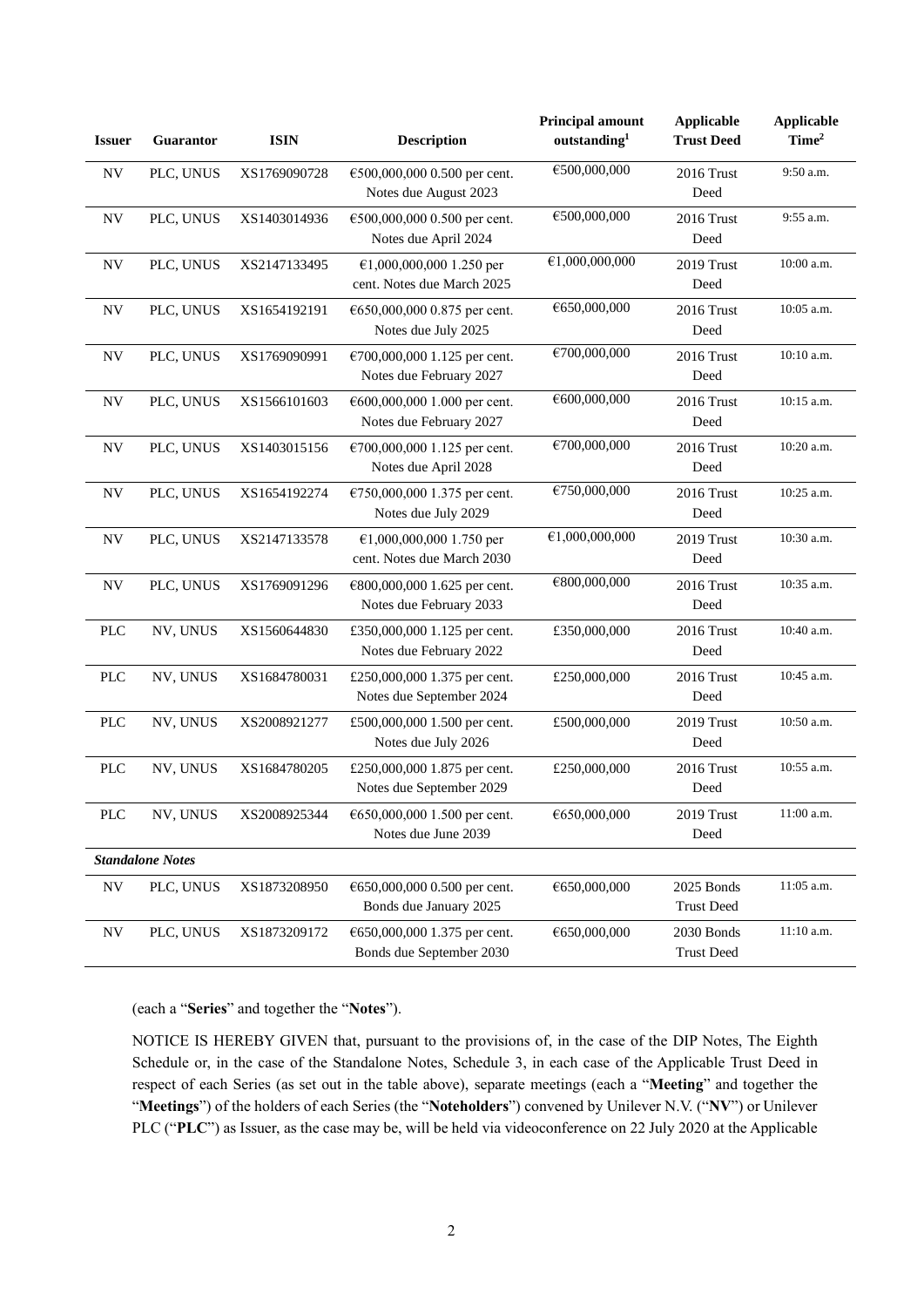Time in respect of each Series (as set out in the table above) for the purpose of considering and, if thought fit, passing the applicable resolution set out below, which will be proposed as an Extraordinary Resolution at the relevant Meeting in accordance with the provisions for the meetings of Noteholders set out, in the case of the DIP Notes, in The Eighth Schedule or, in the case of the Standalone Notes, in Schedule 3, in each case of the Applicable Trust Deed.

Unless the context otherwise requires, capitalised terms used but not defined in this Notice of Meetings shall have the meaning given in the Applicable Trust Deed, the terms and conditions of the Notes of the relevant Series (the "**Conditions**") or the relevant Extraordinary Resolution, as applicable.

### **EXTRAORDINARY RESOLUTION IN RESPECT OF THE €500,000,000 0.000 PER CENT. NOTES DUE JULY 2021**

"THAT this Meeting of the holders (together, the "**Noteholders**") of the presently outstanding €500,000,000 0.000 per cent. Notes due July 2021 (the "**Notes**") of Unilever N.V. (the "**Issuer**", which expression includes any successor thereto) guaranteed by Unilever PLC and Unilever United States, Inc. (together, the "**Guarantors**"), issued with the benefit of a trust deed dated 22 July 1994 as supplemented by the Twenty First Supplemental Trust Deed dated 22 April 2016 (the "**Trust Deed**") and made between the Issuer, the Guarantors and The Law Debenture Trust Corporation p.l.c. as trustee (the "**Trustee**"):

- 1. (subject to paragraph 4 of this Extraordinary Resolution) assents to (i) the substitution of New Bond Sub as "issuer" of the Notes and the release of the Issuer from its obligations under the Notes and the Trust Deed, such substitution to be effected pursuant to the NV Demerger and, to the extent not effected pursuant to the NV Demerger, pursuant to a supplemental trust deed executed as referred to in paragraph 2 of this Extraordinary Resolution (the "**Issuer Substitution**"), (ii) the modification of (a) the terms and conditions of the Notes, as set out in The Fourth Schedule to the Trust Deed and as completed by the Final Terms applicable to the Notes dated 27 July 2017 (the "**Conditions**") and (b) the Trust Deed, to include certain amendments in relation to the Issuer Substitution and Unification as described in the form of supplemental trust deed in Schedule I of the Notice of Meetings and (iii) the waiver of any Default that has arisen or would otherwise arise in respect of the Notes as a result of or in connection with any or all of the NV Demerger, the Unification, the Issuer Substitution or the Cross-Border Merger;
- 2. (subject to paragraph 4 of this Extraordinary Resolution) authorises, directs, requests and empowers:
	- (a) the Issuer, the Guarantors, New Bond Sub and the Trustee to execute a supplemental trust deed to effect the substitution and modifications referred to in paragraph 1 of this Extraordinary Resolution, in the form or substantially in the form set outin Schedule I of the Notice of Meetings;
	- (b) the Issuer, the Guarantors and the Trustee to execute a waiver letter to effect the waivers referred to in paragraph 1 of this Extraordinary Resolution, in the form or substantially in the form set out in Schedule IV of the Notice of Meetings; and
	- (c) the Issuer, the Guarantors, New Bond Sub and the Trustee to execute and to do all such other deeds, instruments, acts and things as may be necessary, desirable or expedient in their sole opinion to carry out and to give effect to this Extraordinary Resolution and the implementation of the substitution, modifications and waivers referred to in this Extraordinary Resolution including, without limitation, the execution of any supplemental agency agreement in respect of the Notes, in the form or substantially in the form made available to Noteholders for inspection;
- 3. (subject to paragraph 4 of this Extraordinary Resolution) sanctions every abrogation, substitution, modification, waiver, compromise or arrangement in respect of the rights of the Noteholders appertaining to the Notes against the Issuer and the Guarantors whether or not such rights arise under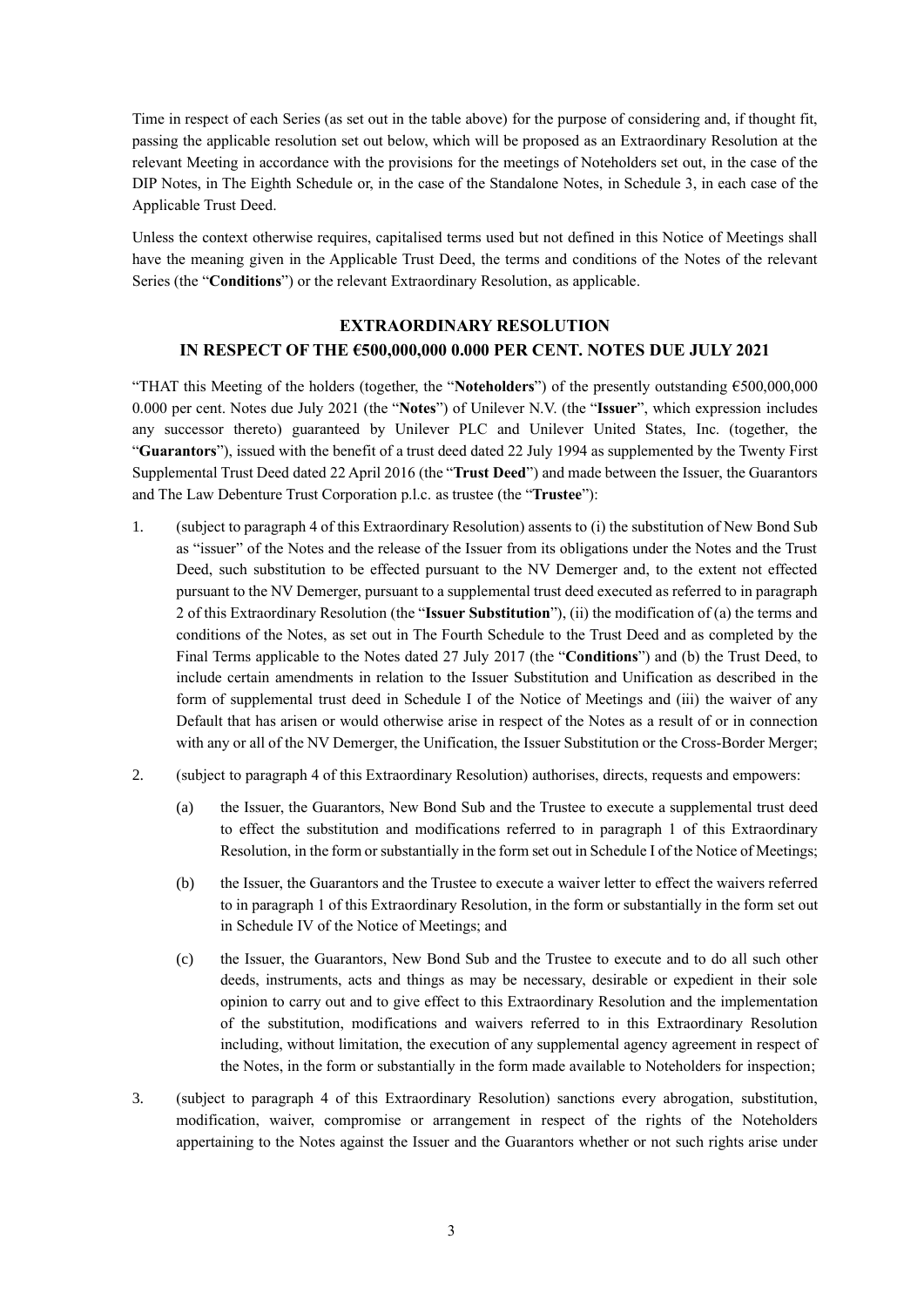the Conditions, the Trust Deed or otherwise, involved in, resulting from or to be effected by the substitution, amendments or waivers referred to in paragraph 1 of this Extraordinary Resolution and their implementation;

- 4. discharges, holds harmless, indemnifies and exonerates the Trustee from all liability for which it may have become or may become liable under the Trust Deed in respect of any act or omission including, without limitation, in connection with this Extraordinary Resolution or its implementation, the substitution, modifications and waivers referred to in this Extraordinary Resolution and any act or omission taken in connection with this Extraordinary Resolution or the implementation of the substitution, modifications and waivers referred to herein;
- 5. waives any claim Noteholders may have against the Trustee as a result of any liability they may suffer or incur as a result of acting upon this Extraordinary Resolution (including but not limited to circumstances where it is subsequently found that this Extraordinary Resolution is not valid or binding);
- 6. approves that the Trustee be and is hereby authorised and instructed not to obtain any legal opinions in relation to, or to enquire into the power and the capacity of any person to enter into the supplemental trust deed or any other amendments to the Trust Deed or the Conditions, of the due execution and delivery thereof by any party thereto or the validity and enforceability thereof;
- 7. declares that the implementation of this Extraordinary Resolution shall be conditional on:
	- (a) the Consent Solicitation not having been terminated;
	- (b) the passing of this Extraordinary Resolution;
	- (c) the passing of the relevant Shareholder Resolutions; and
	- (d) the occurrence of the NV Demerger Effective Date,

provided that the implementation of the waivers referred to in paragraph 1 of this Extraordinary Resolution shall be conditional only on the passing of this Extraordinary Resolution; and

8. acknowledges that the following terms, as used in this Extraordinary Resolution, shall have the meanings given below:

"**Common Draft Terms of Merger**" means the common draft terms of merger made by the boards of the Issuer and PLC;

"**Consent Solicitation**" means the invitation by the Issuer to all Noteholders to consent to the modification of the Conditions relating to the Notes as described in the Consent Solicitation Memorandum and as the same may be amended in accordance with its terms;

"**Consent Solicitation Memorandum**" means the consent solicitation memorandum dated 26 June 2020 prepared by the Issuer in relation to the Consent Solicitation;

"**Cross-Border Merger**" means the cross-border merger between PLC and the Issuer carried out as a "merger by absorption" for the purposes of the Companies (Cross-Border Mergers) Regulations 2007 (for English law purposes) and the Dutch Civil Code (*Burgerlijk Wetboek*) (for Dutch law purposes) pursuant to the Common Draft Terms of Merger;

"**Default**" has the meaning given to such term in the Conditions;

"**New Bond Sub**" means a private company with limited liability (*besloten vennootschap met beperkte aansprakelijkheid*) to be incorporated under the laws of The Netherlands and to have its corporate seat in The Netherlands and to be registered with the Dutch Trade Register of the Chamber of Commerce;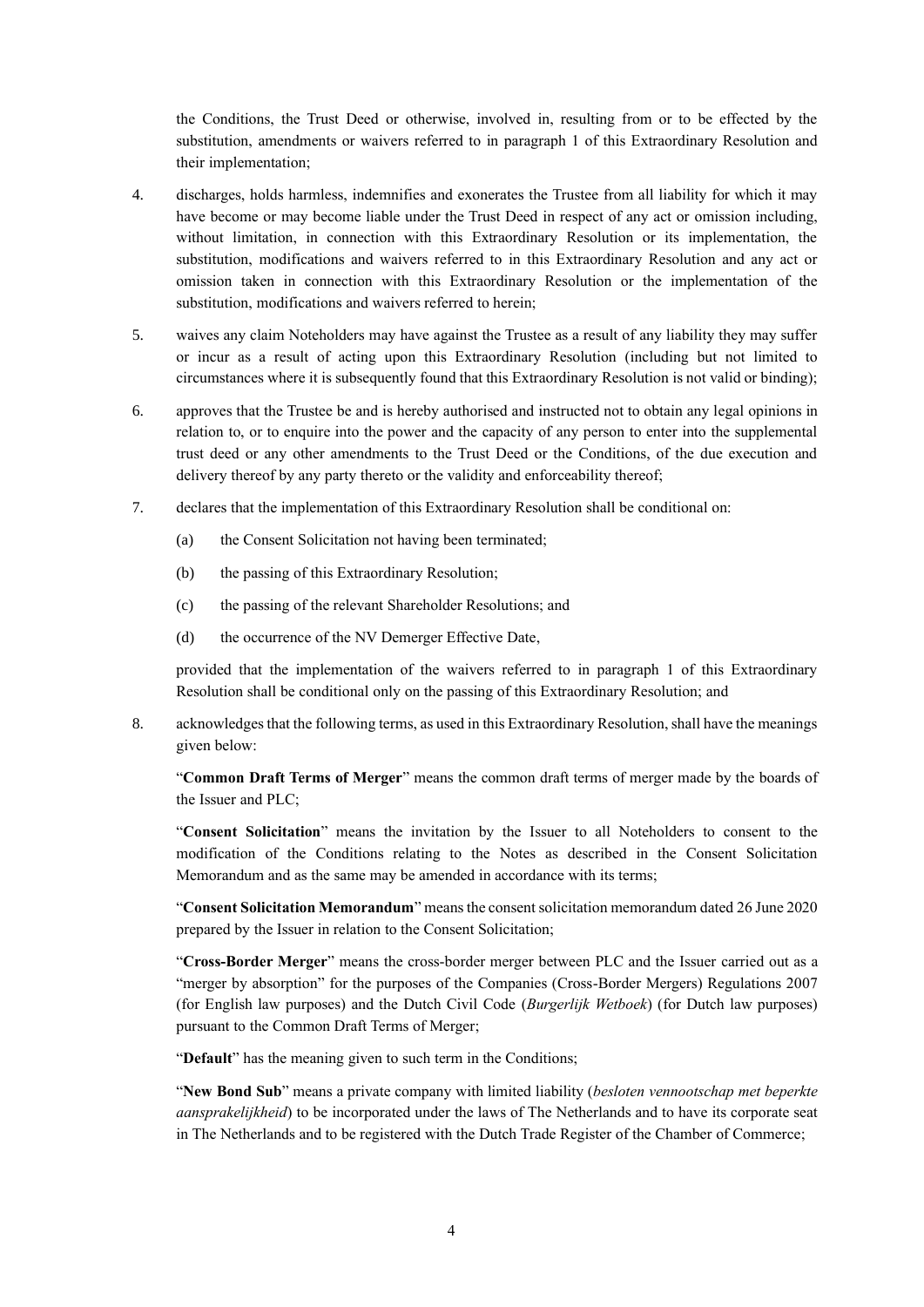"**Notice of Meetings**" means the notice convening the meeting of the Noteholders dated 26 June 2020;

"**NV Demerger**" means the Dutch legal demerger pursuant to which New Bond Sub will be incorporated and the Notes will become obligations of New Bond Sub;

"**NV Demerger Effective Date**" means the date (and, where relevant, time) on which the NV Demerger becomes effective in accordance with Dutch law, being the day after the execution of the demerger deed in respect of the NV Demerger by a Dutch civil law notary;

"**PLC**" means Unilever PLC;

"**Shareholder Resolutions**" means the resolutions of the Issuer's shareholders and PLC shareholders to approve the Cross-Border Merger, the NV Demerger and certain other steps relating to Unification;

"**Unification**" means the Cross-Border Merger and the other implementation steps related thereto pursuant to which PLC will become the sole parent company of the Unilever Group; and

"**Unilever Group**" means (i) prior to the implementation of Unification, the Issuer, PLC and their respective group companies (being those companies required to be consolidated in accordance with Netherlands and United Kingdom legislative requirements relating to consolidated accounts) and (ii) on and following the implementation of Unification, PLC and its group companies (being those companies required to be consolidated in accordance with United Kingdom legislative requirements relating to consolidated accounts)."

# **EXTRAORDINARY RESOLUTION IN RESPECT OF THE €750,000,000 0.500 PER CENT. NOTES DUE FEBRUARY 2022**

"THAT this Meeting of the holders (together, the "**Noteholders**") of the presently outstanding €750,000,000 0.500 per cent. Notes due February 2022 (the "**Notes**") of Unilever N.V. (the "**Issuer**", which expression includes any successor thereto) guaranteed by Unilever PLC and Unilever United States, Inc. (together, the "**Guarantors**"), issued with the benefit of a trust deed dated 22 July 1994 as supplemented by the Nineteenth Supplemental Trust Deed dated 2 May 2014 (the "**Trust Deed**") and made between the Issuer, the Guarantors and The Law Debenture Trust Corporation p.l.c. as trustee (the "**Trustee**"):

- 1. (subject to paragraph 4 of this Extraordinary Resolution) assents to (i) the substitution of New Bond Sub as "issuer" of the Notes and the release of the Issuer from its obligations under the Notes and the Trust Deed, such substitution to be effected pursuant to the NV Demerger and, to the extent not effected pursuant to the NV Demerger, pursuant to a supplemental trust deed executed as referred to in paragraph 2 of this Extraordinary Resolution (the "**Issuer Substitution**"), (ii) the modification of (a) the terms and conditions of the Notes, as set out in The Fourth Schedule to the Trust Deed and as completed by the Final Terms applicable to the Notes dated 30 January 2015 (the "**Conditions**") and (b) the Trust Deed, to include certain amendments in relation to the Issuer Substitution and Unification as described in the form of supplemental trust deed in Schedule I of the Notice of Meetings and (iii) the waiver of any Default that has arisen or would otherwise arise in respect of the Notes as a result of or in connection with any or all of the NV Demerger, the Unification, the Issuer Substitution or the Cross-Border Merger;
- 2. (subject to paragraph 4 of this Extraordinary Resolution) authorises, directs, requests and empowers:
	- (a) the Issuer, the Guarantors, New Bond Sub and the Trustee to execute a supplemental trust deed to effect the substitution and modifications referred to in paragraph 1 of this Extraordinary Resolution, in the form or substantially in the form set out in Schedule I of the Notice of Meetings;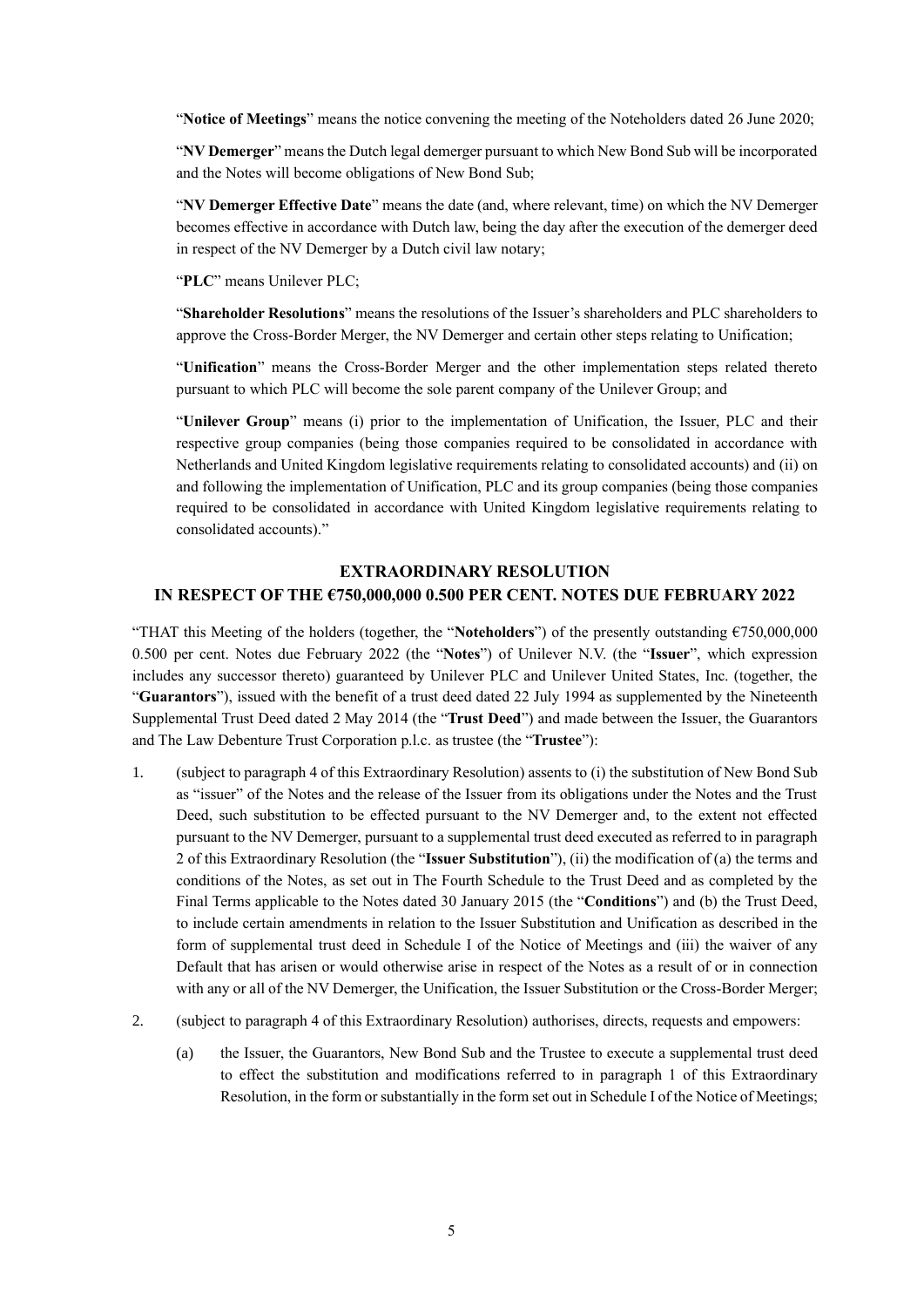- (b) the Issuer, the Guarantors and the Trustee to execute a waiver letter to effect the waivers referred to in paragraph 1 of this Extraordinary Resolution, in the form or substantially in the form set out in Schedule IV of the Notice of Meetings; and
- (c) the Issuer, the Guarantors, New Bond Sub and the Trustee to execute and to do all such other deeds, instruments, acts and things as may be necessary, desirable or expedient in their sole opinion to carry out and to give effect to this Extraordinary Resolution and the implementation of the substitution, modifications and waivers referred to in this Extraordinary Resolution including, without limitation, the execution of any supplemental agency agreement in respect of the Notes, in the form or substantially in the form made available to Noteholders for inspection;
- 3. (subject to paragraph 4 of this Extraordinary Resolution) sanctions every abrogation, substitution, modification, waiver, compromise or arrangement in respect of the rights of the Noteholders appertaining to the Notes against the Issuer and the Guarantors whether or not such rights arise under the Conditions, the Trust Deed or otherwise, involved in, resulting from or to be effected by the substitution, amendments or waivers referred to in paragraph 1 of this Extraordinary Resolution and their implementation;
- 4. discharges, holds harmless, indemnifies and exonerates the Trustee from all liability for which it may have become or may become liable under the Trust Deed in respect of any act or omission including, without limitation, in connection with this Extraordinary Resolution or its implementation, the substitution, modifications and waivers referred to in this Extraordinary Resolution and any act or omission taken in connection with this Extraordinary Resolution or the implementation of the substitution, modifications and waivers referred to herein;
- 5. waives any claim Noteholders may have against the Trustee as a result of any liability they may suffer or incur as a result of acting upon this Extraordinary Resolution (including but not limited to circumstances where it is subsequently found that this Extraordinary Resolution is not valid or binding);
- 6. approves that the Trustee be and is hereby authorised and instructed not to obtain any legal opinions in relation to, or to enquire into the power and the capacity of any person to enter into the supplemental trust deed or any other amendments to the Trust Deed or the Conditions, of the due execution and delivery thereof by any party thereto or the validity and enforceability thereof;
- 7. declares that the implementation of this Extraordinary Resolution shall be conditional on:
	- (a) the Consent Solicitation not having been terminated;
	- (b) the passing of this Extraordinary Resolution;
	- (c) the passing of the relevant Shareholder Resolutions; and
	- (d) the occurrence of the NV Demerger Effective Date,

8. acknowledges that the following terms, as used in this Extraordinary Resolution, shall have the meanings given below:

"**Common Draft Terms of Merger**" means the common draft terms of merger made by the boards of the Issuer and PLC;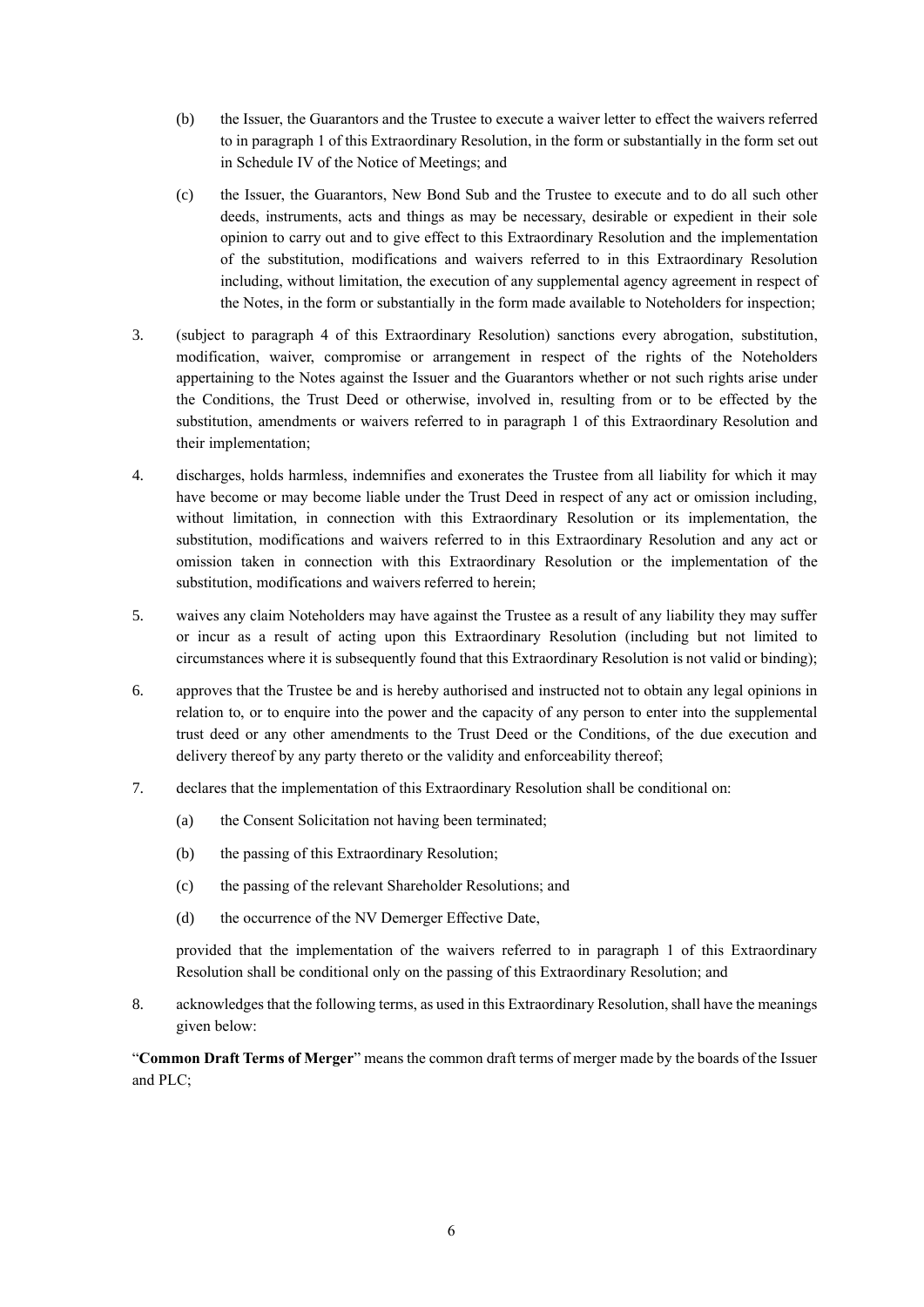"**Consent Solicitation**" means the invitation by the Issuer to all Noteholders to consent to the modification of the Conditions relating to the Notes as described in the Consent Solicitation Memorandum and as the same may be amended in accordance with its terms;

"**Consent Solicitation Memorandum**" means the consent solicitation memorandum dated 26 June 2020 prepared by the Issuer in relation to the Consent Solicitation;

"**Cross-Border Merger**" means the cross-border merger between PLC and the Issuer carried out as a "merger by absorption" for the purposes of the Companies (Cross-Border Mergers) Regulations 2007 (for English law purposes) and the Dutch Civil Code (*Burgerlijk Wetboek*) (for Dutch law purposes) pursuant to the Common Draft Terms of Merger;

"**Default**" has the meaning given to such term in the Conditions; "**New Bond Sub**" means a private company with limited liability (*besloten vennootschap met beperkte aansprakelijkheid*) to be incorporated under the laws of The Netherlands and to have its corporate seat in The Netherlands and to be registered with the Dutch Trade Register of the Chamber of Commerce;

"**Notice of Meetings**" means the notice convening the meeting of the Noteholders dated 26 June 2020;

"**NV Demerger**" means the Dutch legal demerger pursuant to which New Bond Sub will be incorporated and the Notes will become obligations of New Bond Sub;

"**NV Demerger Effective Date**" means the date (and, where relevant, time) on which the NV Demerger becomes effective in accordance with Dutch law, being the day after the execution of the demerger deed in respect of the NV Demerger by a Dutch civil law notary;

"**PLC**" means Unilever PLC;

"**Shareholder Resolutions**" means the resolutions of the Issuer's shareholders and PLC shareholders to approve the Cross-Border Merger, the NV Demerger and certain other steps relating to Unification;

"**Unification**" means the Cross-Border Merger and the other implementation steps related thereto pursuant to which PLC will become the sole parent company of the Unilever Group; and

"**Unilever Group**" means (i) prior to the implementation of Unification, the Issuer, PLC and their respective group companies (being those companies required to be consolidated in accordance with Netherlands and United Kingdom legislative requirements relating to consolidated accounts) and (ii) on and following the implementation of Unification, PLC and its group companies (being those companies required to be consolidated in accordance with United Kingdom legislative requirements relating to consolidated accounts)."

## **EXTRAORDINARY RESOLUTION IN RESPECT OF THE €600,000,000 0.375 PER CENT. NOTES DUE FEBRUARY 2023**

"THAT this Meeting of the holders (together, the "**Noteholders**") of the presently outstanding €600,000,000 0.375 per cent. Notes due February 2023 (the "**Notes**") of Unilever N.V. (the "**Issuer**", which expression includes any successor thereto) guaranteed by Unilever PLC and Unilever United States, Inc. (together, the "**Guarantors**"), issued with the benefit of a trust deed dated 22 July 1994 as supplemented by the Twenty First Supplemental Trust Deed dated 22 April 2016 (the "**Trust Deed**") and made between the Issuer, the Guarantors and The Law Debenture Trust Corporation p.l.c. as trustee (the "**Trustee**"):

1. (subject to paragraph 4 of this Extraordinary Resolution) assents to (i) the substitution of New Bond Sub as "issuer" of the Notes and the release of the Issuer from its obligations under the Notes and the Trust Deed, such substitution to be effected pursuant to the NV Demerger and, to the extent not effected pursuant to the NV Demerger, pursuant to a supplemental trust deed executed as referred to in paragraph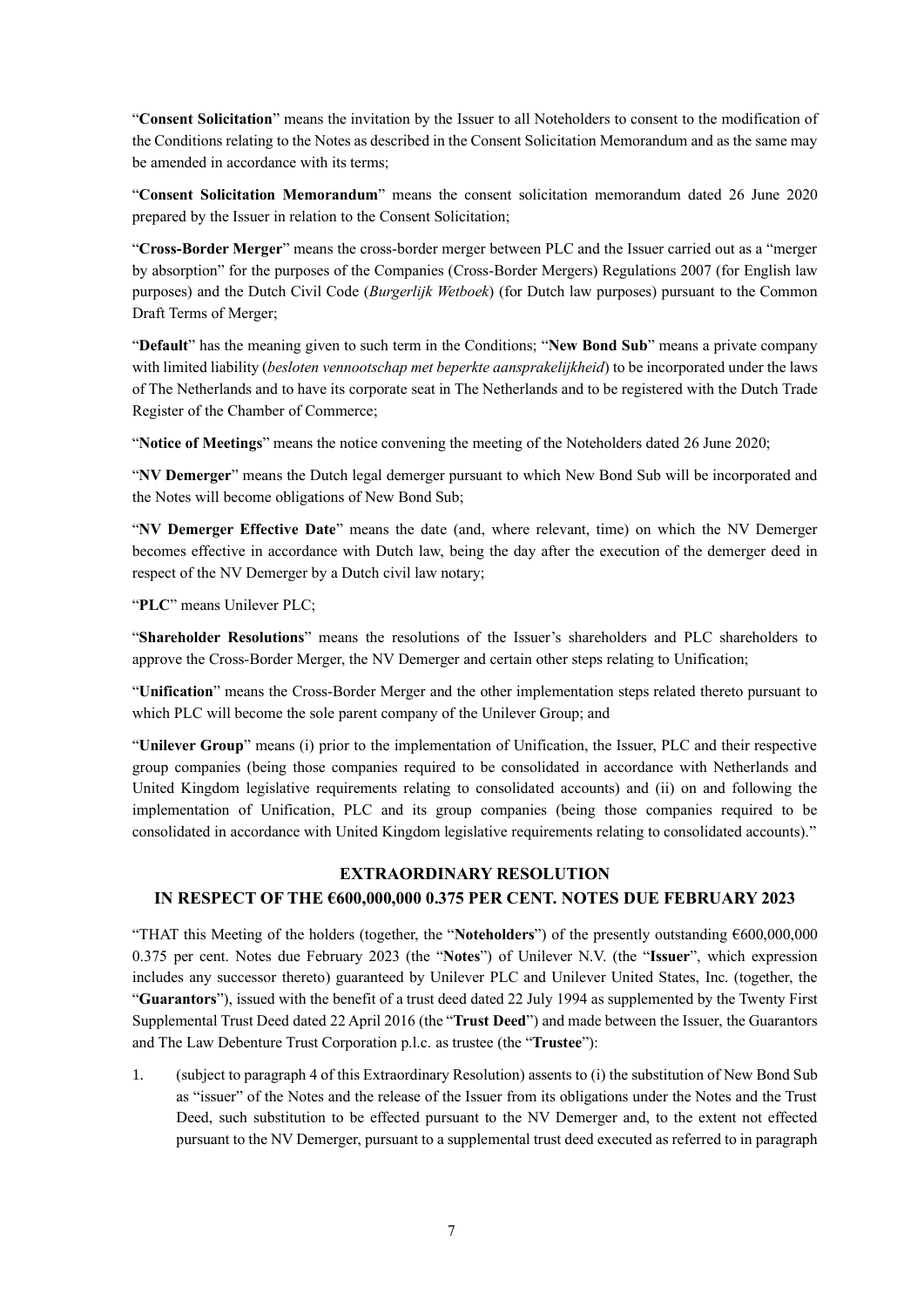2 of this Extraordinary Resolution (the "**Issuer Substitution**"), (ii) the modification of (a) the terms and conditions of the Notes, as set out in The Fourth Schedule to the Trust Deed and as completed by the Final Terms applicable to the Notes dated 10 February 2017 (the "**Conditions**") and (b) the Trust Deed, to include certain amendments in relation to the Issuer Substitution and Unification as described in the form of supplemental trust deed in Schedule I of the Notice of Meetings and (iii) the waiver of any Default that has arisen or would otherwise arise in respect of the Notes as a result of or in connection with any or all of the NV Demerger, the Unification, the Issuer Substitution or the Cross-Border Merger;

- 2. (subject to paragraph 4 of this Extraordinary Resolution) authorises, directs, requests and empowers:
	- (a) the Issuer, the Guarantors, New Bond Sub and the Trustee to execute a supplemental trust deed to effect the substitution and modifications referred to in paragraph 1 of this Extraordinary Resolution, in the form or substantially in the form set out in Schedule I of the Notice of Meetings;
	- (b) the Issuer, the Guarantors and the Trustee to execute a waiver letter to effect the waivers referred to in paragraph 1 of this Extraordinary Resolution, in the form or substantially in the form set out in Schedule IV of the Notice of Meetings; and
	- (c) the Issuer, the Guarantors, New Bond Sub and the Trustee to execute and to do all such other deeds, instruments, acts and things as may be necessary, desirable or expedient in their sole opinion to carry out and to give effect to this Extraordinary Resolution and the implementation of the substitution, modifications and waivers referred to in this Extraordinary Resolution including, without limitation, the execution of any supplemental agency agreement in respect of the Notes, in the form or substantially in the form made available to Noteholders for inspection;
- 3. (subject to paragraph 4 of this Extraordinary Resolution) sanctions every abrogation, substitution, modification, waiver, compromise or arrangement in respect of the rights of the Noteholders appertaining to the Notes against the Issuer and the Guarantors whether or not such rights arise under the Conditions, the Trust Deed or otherwise, involved in, resulting from or to be effected by the substitution, amendments or waivers referred to in paragraph 1 of this Extraordinary Resolution and their implementation;
- 4. discharges, holds harmless, indemnifies and exonerates the Trustee from all liability for which it may have become or may become liable under the Trust Deed in respect of any act or omission including, without limitation, in connection with this Extraordinary Resolution or its implementation, the substitution, modifications and waivers referred to in this Extraordinary Resolution and any act or omission taken in connection with this Extraordinary Resolution or the implementation of the substitution, modifications and waivers referred to herein;
- 5. waives any claim Noteholders may have against the Trustee as a result of any liability they may suffer or incur as a result of acting upon this Extraordinary Resolution (including but not limited to circumstances where it is subsequently found that this Extraordinary Resolution is not valid or binding);
- 6. approves that the Trustee be and is hereby authorised and instructed not to obtain any legal opinions in relation to, or to enquire into the power and the capacity of any person to enter into the supplemental trust deed or any other amendments to the Trust Deed or the Conditions, of the due execution and delivery thereof by any party thereto or the validity and enforceability thereof;
- 7. declares that the implementation of this Extraordinary Resolution shall be conditional on:
	- (a) the Consent Solicitation not having been terminated;
	- (b) the passing of this Extraordinary Resolution;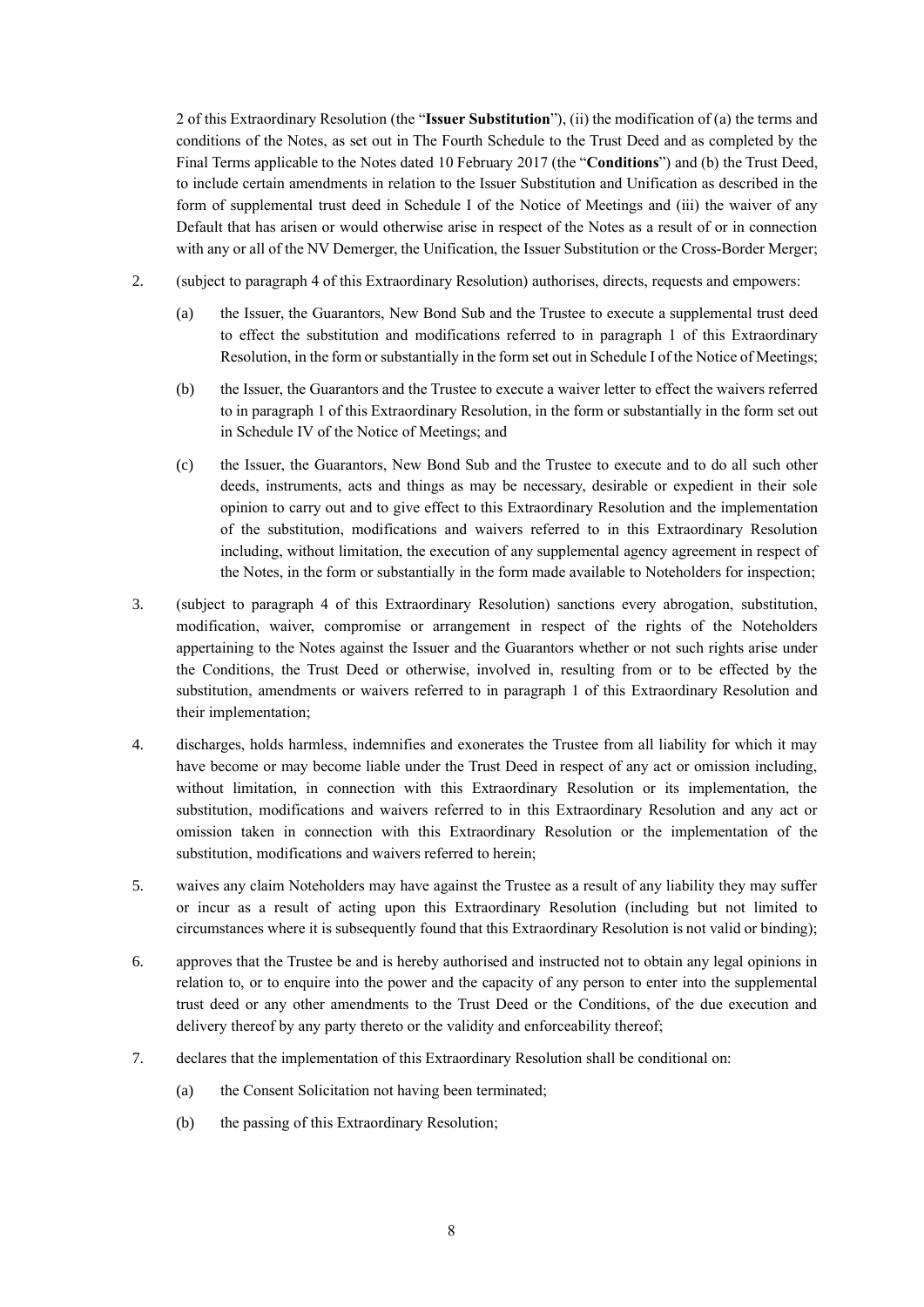- (c) the passing of the relevant Shareholder Resolutions; and
- (d) the occurrence of the NV Demerger Effective Date,

8. acknowledges that the following terms, as used in this Extraordinary Resolution, shall have the meanings given below:

"**Common Draft Terms of Merger**" means the common draft terms of merger made by the boards of the Issuer and PLC;

"**Consent Solicitation**" means the invitation by the Issuer to all Noteholders to consent to the modification of the Conditions relating to the Notes as described in the Consent Solicitation Memorandum and as the same may be amended in accordance with its terms:

"**Consent Solicitation Memorandum**" means the consent solicitation memorandum dated 26 June 2020 prepared by the Issuer in relation to the Consent Solicitation;

"**Cross-Border Merger**" means the cross-border merger between PLC and the Issuer carried out as a "merger by absorption" for the purposes of the Companies (Cross-Border Mergers) Regulations 2007 (for English law purposes) and the Dutch Civil Code (*Burgerlijk Wetboek*) (for Dutch law purposes) pursuant to the Common Draft Terms of Merger;

"**Default**" has the meaning given to such term in the Conditions;

"**New Bond Sub**" means a private company with limited liability (*besloten vennootschap met beperkte aansprakelijkheid*) to be incorporated under the laws of The Netherlands and to have its corporate seat in The Netherlands and to be registered with the Dutch Trade Register of the Chamber of Commerce;

"**Notice of Meetings**" means the notice convening the meeting of the Noteholders dated 26 June 2020;

"**NV Demerger**" means the Dutch legal demerger pursuant to which New Bond Sub will be incorporated and the Notes will become obligations of New Bond Sub;

"**NV Demerger Effective Date**" means the date (and, where relevant, time) on which the NV Demerger becomes effective in accordance with Dutch law, being the day after the execution of the demerger deed in respect of the NV Demerger by a Dutch civil law notary;

"**PLC**" means Unilever PLC;

"**Shareholder Resolutions**" means the resolutions of the Issuer's shareholders and PLC shareholders to approve the Cross-Border Merger, the NV Demerger and certain other steps relating to Unification;

"**Unification**" means the Cross-Border Merger and the other implementation steps related thereto pursuant to which PLC will become the sole parent company of the Unilever Group; and

"**Unilever Group**" means (i) prior to the implementation of Unification, the Issuer, PLC and their respective group companies (being those companies required to be consolidated in accordance with Netherlands and United Kingdom legislative requirements relating to consolidated accounts) and (ii) on and following the implementation of Unification, PLC and its group companies (being those companies required to be consolidated in accordance with United Kingdom legislative requirements relating to consolidated accounts)."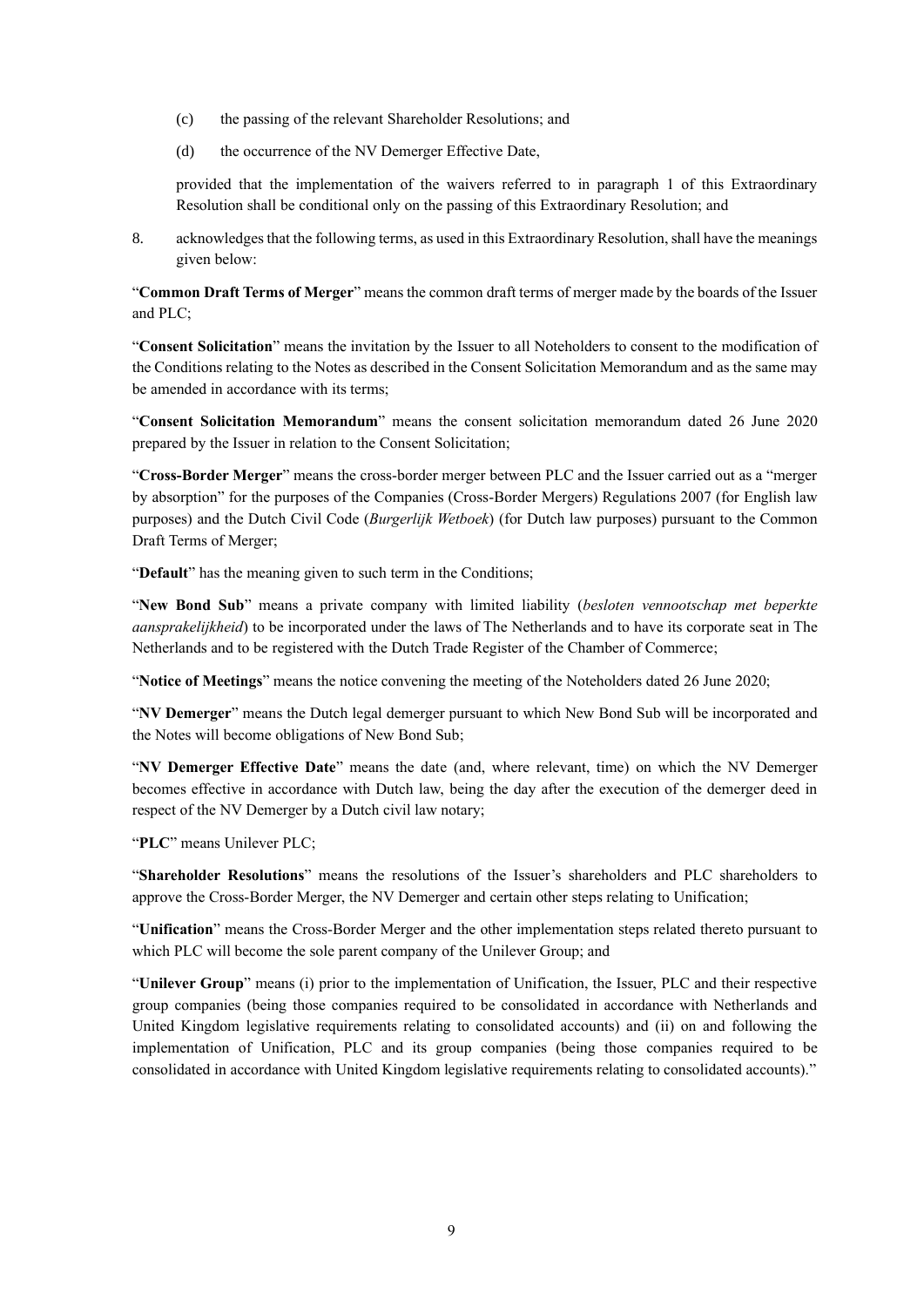#### **EXTRAORDINARY RESOLUTION IN RESPECT OF THE €500,000,000 1.000 PER CENT. NOTES DUE JUNE 2023**

"THAT this Meeting of the holders (together, the "**Noteholders**") of the presently outstanding €500,000,000 1.000 per cent. Notes due June 2023 (the "**Notes**") of Unilever N.V. (the "**Issuer**", which expression includes any successor thereto) guaranteed by Unilever PLC and Unilever United States, Inc. (together, the "**Guarantors**"), issued with the benefit of a trust deed dated 22 July 1994 as supplemented by the Twentieth Supplemental Trust Deed dated 1 May 2015 (the "**Trust Deed**") and made between the Issuer, the Guarantors and The Law Debenture Trust Corporation p.l.c. as trustee (the "**Trustee**"):

- 1. (subject to paragraph 4 of this Extraordinary Resolution) assents to (i) the substitution of New Bond Sub as "issuer" of the Notes and the release of the Issuer from its obligations under the Notes and the Trust Deed, such substitution to be effected pursuant to the NV Demerger and, to the extent not effected pursuant to the NV Demerger, pursuant to a supplemental trust deed executed as referred to in paragraph 2 of this Extraordinary Resolution (the "**Issuer Substitution**"), (ii) the modification of (a) the terms and conditions of the Notes, as set out in The Fourth Schedule to the Trust Deed and as completed by the Final Terms applicable to the Notes dated 1 June 2015 (the "**Conditions**") and (b) the Trust Deed, to include certain amendments in relation to the Issuer Substitution and Unification as described in the form of supplemental trust deed in Schedule I of the Notice of Meetings and (iii) the waiver of any Default that has arisen or would otherwise arise in respect of the Notes as a result of or in connection with any or all of the NV Demerger, the Unification, the Issuer Substitution or the Cross-Border Merger;
- 2. (subject to paragraph 4 of this Extraordinary Resolution) authorises, directs, requests and empowers:
	- (a) the Issuer, the Guarantors, New Bond Sub and the Trustee to execute a supplemental trust deed to effect the substitution and modifications referred to in paragraph 1 of this Extraordinary Resolution, in the form or substantially in the form set out in Schedule I of the Notice of Meetings;
	- (b) the Issuer, the Guarantors and the Trustee to execute a waiver letter to effect the waivers referred to in paragraph 1 of this Extraordinary Resolution, in the form or substantially in the form set out in Schedule IV of the Notice of Meetings; and
	- (c) the Issuer, the Guarantors, New Bond Sub and the Trustee to execute and to do all such other deeds, instruments, acts and things as may be necessary, desirable or expedient in their sole opinion to carry out and to give effect to this Extraordinary Resolution and the implementation of the substitution, modifications and waivers referred to in this Extraordinary Resolution including, without limitation, the execution of any supplemental agency agreement in respect of the Notes, in the form or substantially in the form made available to Noteholders for inspection;
- 3. (subject to paragraph 4 of this Extraordinary Resolution) sanctions every abrogation, substitution, modification, waiver, compromise or arrangement in respect of the rights of the Noteholders appertaining to the Notes against the Issuer and the Guarantors whether or not such rights arise under the Conditions, the Trust Deed or otherwise, involved in, resulting from or to be effected by the substitution, amendments or waivers referred to in paragraph 1 of this Extraordinary Resolution and their implementation;
- 4. discharges, holds harmless, indemnifies and exonerates the Trustee from all liability for which it may have become or may become liable under the Trust Deed in respect of any act or omission including, without limitation, in connection with this Extraordinary Resolution or its implementation, the substitution, modifications and waivers referred to in this Extraordinary Resolution and any act or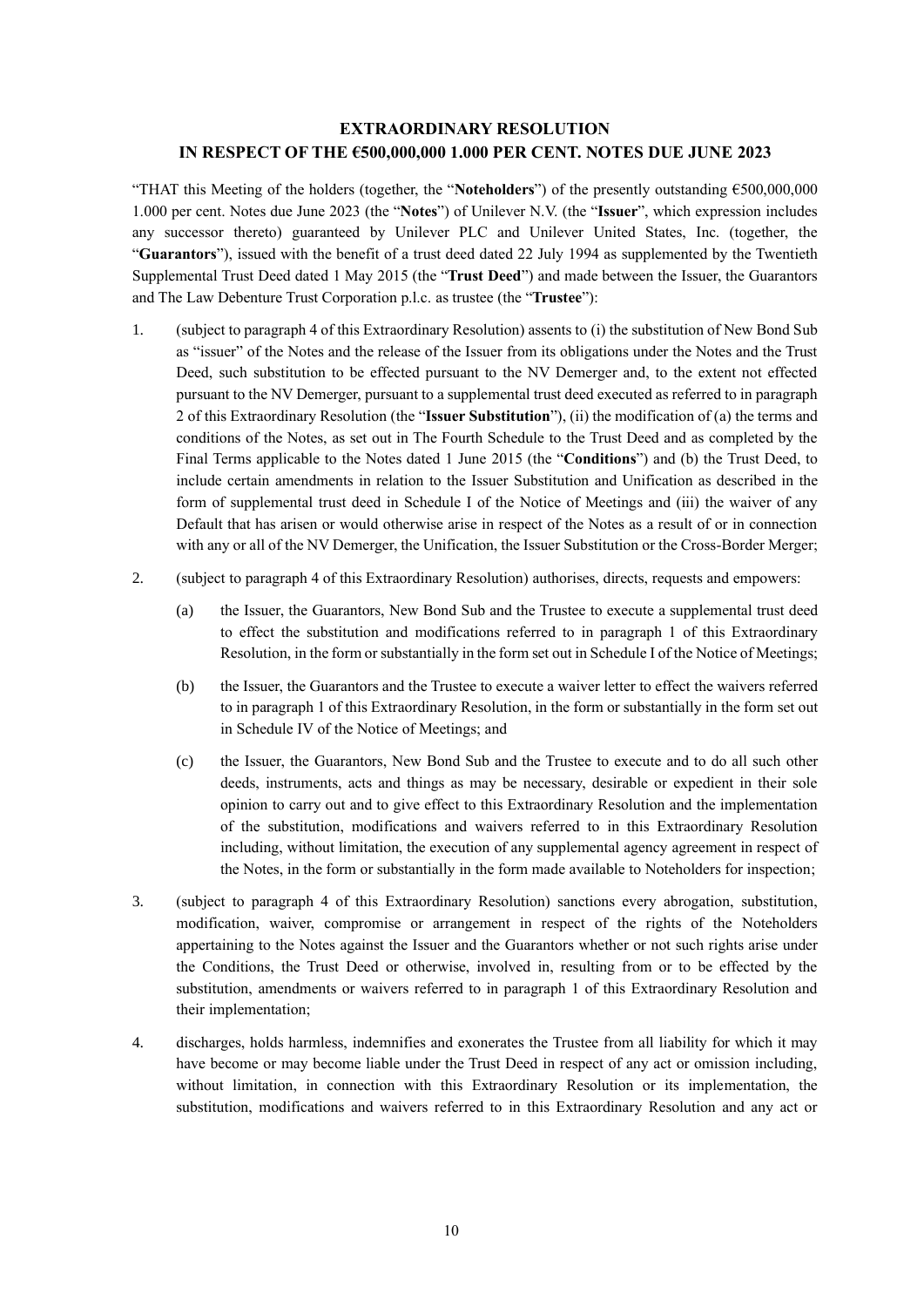omission taken in connection with this Extraordinary Resolution or the implementation of the substitution, modifications and waivers referred to herein;

- 5. waives any claim Noteholders may have against the Trustee as a result of any liability they may suffer or incur as a result of acting upon this Extraordinary Resolution (including but not limited to circumstances where it is subsequently found that this Extraordinary Resolution is not valid or binding);
- 6. approves that the Trustee be and is hereby authorised and instructed not to obtain any legal opinions in relation to, or to enquire into the power and the capacity of any person to enter into the supplemental trust deed or any other amendments to the Trust Deed or the Conditions, of the due execution and delivery thereof by any party thereto or the validity and enforceability thereof;
- 7. declares that the implementation of this Extraordinary Resolution shall be conditional on:
	- (a) the Consent Solicitation not having been terminated;
	- (b) the passing of this Extraordinary Resolution;
	- (c) the passing of the relevant Shareholder Resolutions; and
	- (d) the occurrence of the NV Demerger Effective Date,

provided that the implementation of the waivers referred to in paragraph 1 of this Extraordinary Resolution shall be conditional only on the passing of this Extraordinary Resolution; and

8. acknowledges that the following terms, as used in this Extraordinary Resolution, shall have the meanings given below:

"**Common Draft Terms of Merger**" means the common draft terms of merger made by the boards of the Issuer and PLC;

"**Consent Solicitation**" means the invitation by the Issuer to all Noteholders to consent to the modification of the Conditions relating to the Notes as described in the Consent Solicitation Memorandum and as the same may be amended in accordance with its terms;

"**Consent Solicitation Memorandum**" means the consent solicitation memorandum dated 26 June 2020 prepared by the Issuer in relation to the Consent Solicitation;

"**Cross-Border Merger**" means the cross-border merger between PLC and the Issuer carried out as a "merger by absorption" for the purposes of the Companies (Cross-Border Mergers) Regulations 2007 (for English law purposes) and the Dutch Civil Code (*Burgerlijk Wetboek*) (for Dutch law purposes) pursuant to the Common Draft Terms of Merger;

"**Default**" has the meaning given to such term in the Conditions;

"**New Bond Sub**" means a private company with limited liability (*besloten vennootschap met beperkte aansprakelijkheid*) to be incorporated under the laws of The Netherlands and to have its corporate seat in The Netherlands and to be registered with the Dutch Trade Register of the Chamber of Commerce;

"**Notice of Meetings**" means the notice convening the meeting of the Noteholders dated 26 June 2020;

"**NV Demerger**" means the Dutch legal demerger pursuant to which New Bond Sub will be incorporated and the Notes will become obligations of New Bond Sub;

"**NV Demerger Effective Date**" means the date (and, where relevant, time) on which the NV Demerger becomes effective in accordance with Dutch law, being the day after the execution of the demerger deed in respect of the NV Demerger by a Dutch civil law notary;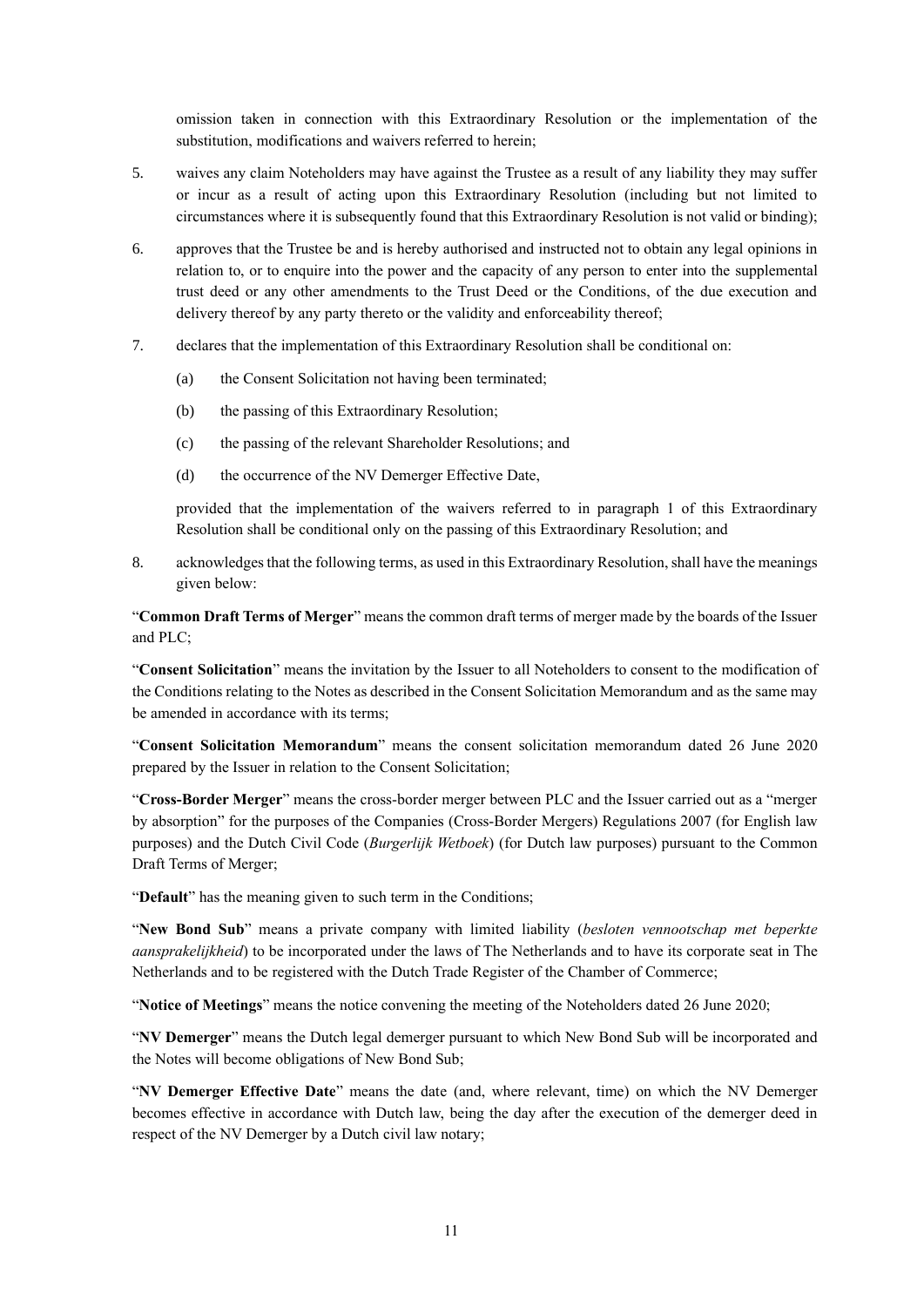"**PLC**" means Unilever PLC;

"**Shareholder Resolutions**" means the resolutions of the Issuer's shareholders and PLC shareholders to approve the Cross-Border Merger, the NV Demerger and certain other steps relating to Unification;

"**Unification**" means the Cross-Border Merger and the other implementation steps related thereto pursuant to which PLC will become the sole parent company of the Unilever Group; and

"**Unilever Group**" means (i) prior to the implementation of Unification, the Issuer, PLC and their respective group companies (being those companies required to be consolidated in accordance with Netherlands and United Kingdom legislative requirements relating to consolidated accounts) and (ii) on and following the implementation of Unification, PLC and its group companies (being those companies required to be consolidated in accordance with United Kingdom legislative requirements relating to consolidated accounts)."

### **EXTRAORDINARY RESOLUTION IN RESPECT OF THE €500,000,000 0.500 PER CENT. NOTES DUE AUGUST 2023**

"THAT this Meeting of the holders (together, the "**Noteholders**") of the presently outstanding €500,000,000 0.500 per cent. Notes due August 2023 (the "**Notes**") of Unilever N.V. (the "**Issuer**", which expression includes any successor thereto) guaranteed by Unilever PLC and Unilever United States, Inc. (together, the "**Guarantors**"), issued with the benefit of a trust deed dated 22 July 1994 as supplemented by the Twenty First Supplemental Trust Deed dated 22 April 2016 (the "**Trust Deed**") and made between the Issuer, the Guarantors and The Law Debenture Trust Corporation p.l.c. as trustee (the "**Trustee**"):

- 1. (subject to paragraph 4 of this Extraordinary Resolution) assents to (i) the substitution of New Bond Sub as "issuer" of the Notes and the release of the Issuer from its obligations under the Notes and the Trust Deed, such substitution to be effected pursuant to the NV Demerger and, to the extent not effected pursuant to the NV Demerger, pursuant to a supplemental trust deed executed as referred to in paragraph 2 of this Extraordinary Resolution (the "**Issuer Substitution**"), (ii) the modification of (a) the terms and conditions of the Notes, as set out in The Fourth Schedule to the Trust Deed and as completed by the Final Terms applicable to the Notes dated 8 February 2018 (the "**Conditions**") and (b) the Trust Deed, to include certain amendments in relation to the Issuer Substitution and Unification as described in the form of supplemental trust deed in Schedule I of the Notice of Meetings and (iii) the waiver of any Default that has arisen or would otherwise arise in respect of the Notes as a result of or in connection with any or all of the NV Demerger, the Unification, the Issuer Substitution or the Cross-Border Merger;
- 2. (subject to paragraph 4 of this Extraordinary Resolution) authorises, directs, requests and empowers:
	- (a) the Issuer, the Guarantors, New Bond Sub and the Trustee to execute a supplemental trust deed to effect the substitution and modifications referred to in paragraph 1 of this Extraordinary Resolution, in the form or substantially in the form set outin Schedule I of the Notice of Meetings;
	- (b) the Issuer, the Guarantors and the Trustee to execute a waiver letter to effect the waivers referred to in paragraph 1 of this Extraordinary Resolution, in the form or substantially in the form set out in Schedule IV of the Notice of Meetings; and
	- (c) the Issuer, the Guarantors, New Bond Sub and the Trustee to execute and to do all such other deeds, instruments, acts and things as may be necessary, desirable or expedient in their sole opinion to carry out and to give effect to this Extraordinary Resolution and the implementation of the substitution, modifications and waivers referred to in this Extraordinary Resolution including, without limitation, the execution of any supplemental agency agreement in respect of the Notes, in the form or substantially in the form made available to Noteholders for inspection;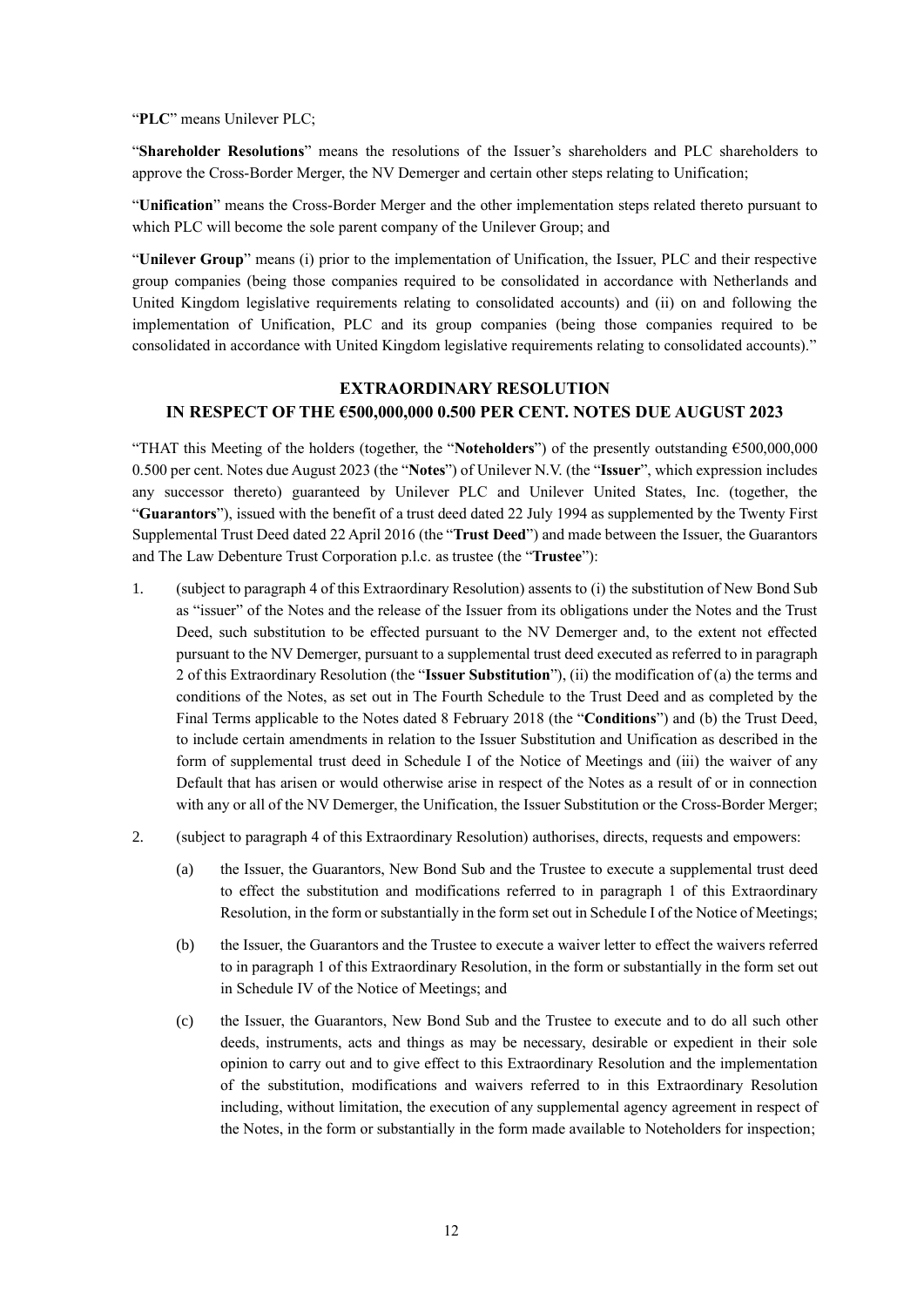- 3. (subject to paragraph 4 of this Extraordinary Resolution) sanctions every abrogation, substitution, modification, waiver, compromise or arrangement in respect of the rights of the Noteholders appertaining to the Notes against the Issuer and the Guarantors whether or not such rights arise under the Conditions, the Trust Deed or otherwise, involved in, resulting from or to be effected by the substitution, amendments or waivers referred to in paragraph 1 of this Extraordinary Resolution and their implementation;
- 4. discharges, holds harmless, indemnifies and exonerates the Trustee from all liability for which it may have become or may become liable under the Trust Deed in respect of any act or omission including, without limitation, in connection with this Extraordinary Resolution or its implementation, the substitution, modifications and waivers referred to in this Extraordinary Resolution and any act or omission taken in connection with this Extraordinary Resolution or the implementation of the substitution, modifications and waivers referred to herein;
- 5. waives any claim Noteholders may have against the Trustee as a result of any liability they may suffer or incur as a result of acting upon this Extraordinary Resolution (including but not limited to circumstances where it is subsequently found that this Extraordinary Resolution is not valid or binding);
- 6. approves that the Trustee be and is hereby authorised and instructed not to obtain any legal opinions in relation to, or to enquire into the power and the capacity of any person to enter into the supplemental trust deed or any other amendments to the Trust Deed or the Conditions, of the due execution and delivery thereof by any party thereto or the validity and enforceability thereof;
- 7. declares that the implementation of this Extraordinary Resolution shall be conditional on:
	- (a) the Consent Solicitation not having been terminated;
	- (b) the passing of this Extraordinary Resolution;
	- (c) the passing of the relevant Shareholder Resolutions; and
	- (d) the occurrence of the NV Demerger Effective Date,

8. acknowledges that the following terms, as used in this Extraordinary Resolution, shall have the meanings given below:

"**Common Draft Terms of Merger**" means the common draft terms of merger made by the boards of the Issuer and PLC;

"**Consent Solicitation**" means the invitation by the Issuer to all Noteholders to consent to the modification of the Conditions relating to the Notes as described in the Consent Solicitation Memorandum and as the same may be amended in accordance with its terms;

"**Consent Solicitation Memorandum**" means the consent solicitation memorandum dated 26 June 2020 prepared by the Issuer in relation to the Consent Solicitation;

"**Cross-Border Merger**" means the cross-border merger between PLC and the Issuer carried out as a "merger by absorption" for the purposes of the Companies (Cross-Border Mergers) Regulations 2007 (for English law purposes) and the Dutch Civil Code (*Burgerlijk Wetboek*) (for Dutch law purposes) pursuant to the Common Draft Terms of Merger;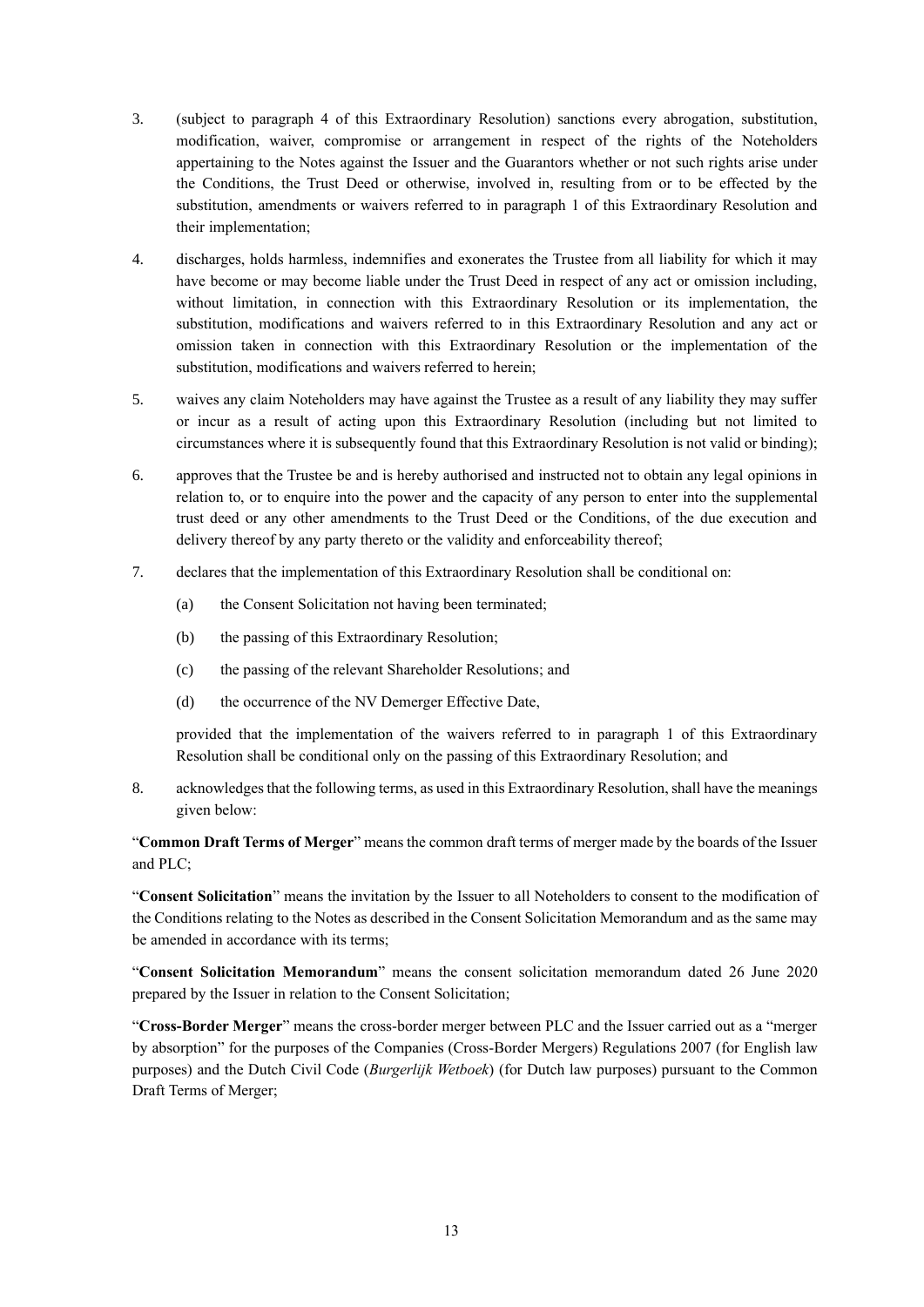"**Default**" has the meaning given to such term in the Conditions; "**New Bond Sub**" means a private company with limited liability (*besloten vennootschap met beperkte aansprakelijkheid*) to be incorporated under the laws of The Netherlands and to have its corporate seat in The Netherlands and to be registered with the Dutch Trade Register of the Chamber of Commerce;

"**Notice of Meetings**" means the notice convening the meeting of the Noteholders dated 26 June 2020;

"**NV Demerger**" means the Dutch legal demerger pursuant to which New Bond Sub will be incorporated and the Notes will become obligations of New Bond Sub;

"**NV Demerger Effective Date**" means the date (and, where relevant, time) on which the NV Demerger becomes effective in accordance with Dutch law, being the day after the execution of the demerger deed in respect of the NV Demerger by a Dutch civil law notary;

"**PLC**" means Unilever PLC;

"**Shareholder Resolutions**" means the resolutions of the Issuer's shareholders and PLC shareholders to approve the Cross-Border Merger, the NV Demerger and certain other steps relating to Unification;

"**Unification**" means the Cross-Border Merger and the other implementation steps related thereto pursuant to which PLC will become the sole parent company of the Unilever Group; and

"**Unilever Group**" means (i) prior to the implementation of Unification, the Issuer, PLC and their respective group companies (being those companies required to be consolidated in accordance with Netherlands and United Kingdom legislative requirements relating to consolidated accounts) and (ii) on and following the implementation of Unification, PLC and its group companies (being those companies required to be consolidated in accordance with United Kingdom legislative requirements relating to consolidated accounts)."

# **EXTRAORDINARY RESOLUTION IN RESPECT OF THE €500,000,000 0.500 PER CENT. NOTES DUE APRIL 2024**

"THAT this Meeting of the holders (together, the "**Noteholders**") of the presently outstanding €500,000,000 0.500 per cent. Notes due April 2024 (the "**Notes**") of Unilever N.V. (the "**Issuer**", which expression includes any successor thereto) guaranteed by Unilever PLC and Unilever United States, Inc. (together, the "**Guarantors**"), issued with the benefit of a trust deed dated 22 July 1994 as supplemented by the Twenty First Supplemental Trust Deed dated 22 April 2016 (the "**Trust Deed**") and made between the Issuer, the Guarantors and The Law Debenture Trust Corporation p.l.c. as trustee (the "**Trustee**"):

- 1. (subject to paragraph 4 of this Extraordinary Resolution) assents to (i) the substitution of New Bond Sub as "issuer" of the Notes and the release of the Issuer from its obligations under the Notes and the Trust Deed, such substitution to be effected pursuant to the NV Demerger and, to the extent not effected pursuant to the NV Demerger, pursuant to a supplemental trust deed executed as referred to in paragraph 2 of this Extraordinary Resolution (the "**Issuer Substitution**"), (ii) the modification of (a) the terms and conditions of the Notes, as set out in The Fourth Schedule to the Trust Deed and as completed by the Final Terms applicable to the Notes dated 27 April 2016 (the "**Conditions**") and (b) the Trust Deed, to include certain amendments in relation to the Issuer Substitution and Unification as described in the form of supplemental trust deed in Schedule I of the Notice of Meetings and (iii) the waiver of any Default that has arisen or would otherwise arise in respect of the Notes as a result of or in connection with any or all of the NV Demerger, the Unification, the Issuer Substitution or the Cross-Border Merger;
- 2. (subject to paragraph 4 of this Extraordinary Resolution) authorises, directs, requests and empowers: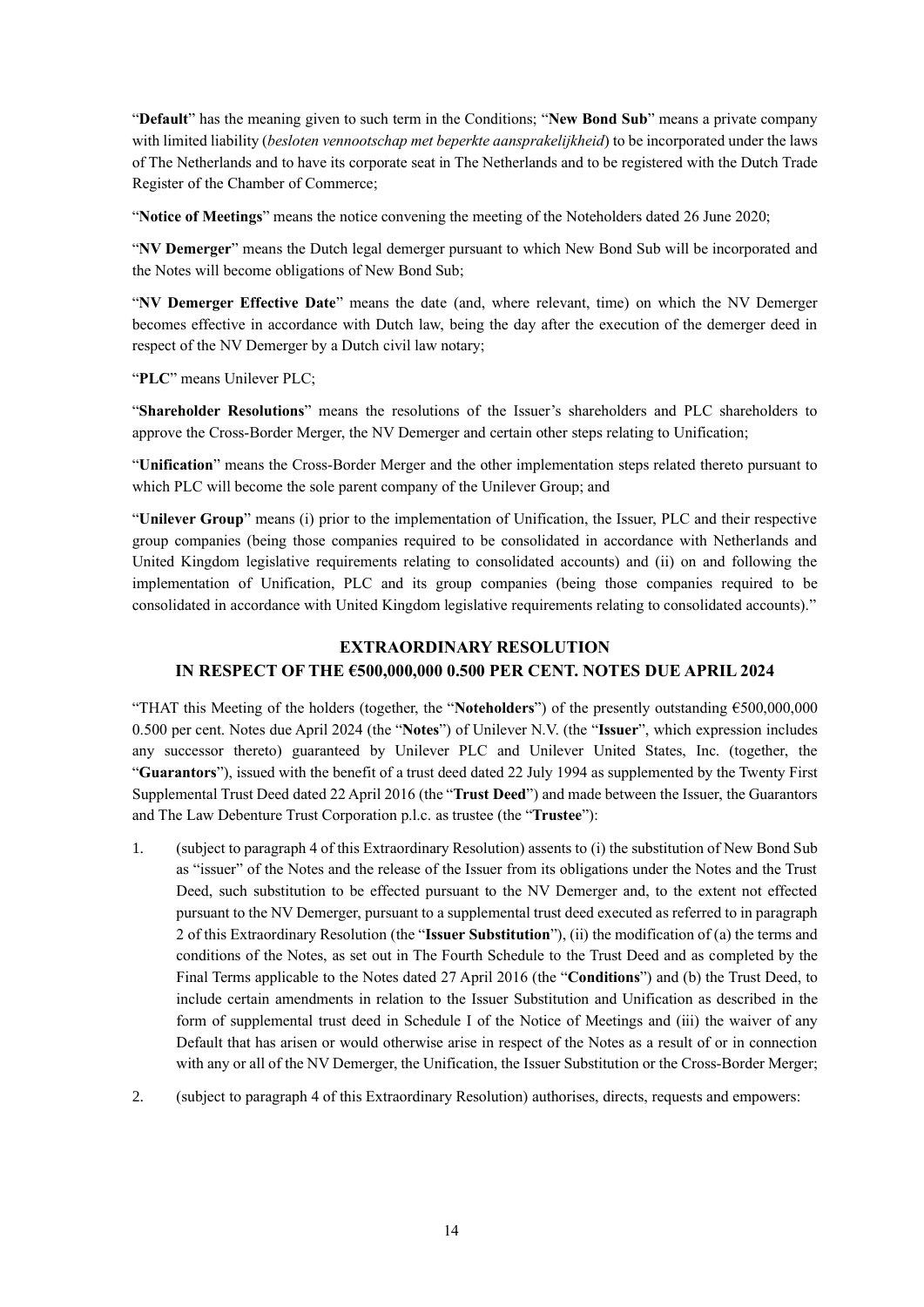- (a) the Issuer, the Guarantors, New Bond Sub and the Trustee to execute a supplemental trust deed to effect the substitution and modifications referred to in paragraph 1 of this Extraordinary Resolution, in the form or substantially in the form set out in Schedule I of the Notice of Meetings;
- (b) the Issuer, the Guarantors and the Trustee to execute a waiver letter to effect the waivers referred to in paragraph 1 of this Extraordinary Resolution, in the form or substantially in the form set out in Schedule IV of the Notice of Meetings; and
- (c) the Issuer, the Guarantors, New Bond Sub and the Trustee to execute and to do all such other deeds, instruments, acts and things as may be necessary, desirable or expedient in their sole opinion to carry out and to give effect to this Extraordinary Resolution and the implementation of the substitution, modifications and waivers referred to in this Extraordinary Resolution including, without limitation, the execution of any supplemental agency agreement in respect of the Notes, in the form or substantially in the form made available to Noteholders for inspection;
- 3. (subject to paragraph 4 of this Extraordinary Resolution) sanctions every abrogation, substitution, modification, waiver, compromise or arrangement in respect of the rights of the Noteholders appertaining to the Notes against the Issuer and the Guarantors whether or not such rights arise under the Conditions, the Trust Deed or otherwise, involved in, resulting from or to be effected by the substitution, amendments or waivers referred to in paragraph 1 of this Extraordinary Resolution and their implementation;
- 4. discharges, holds harmless, indemnifies and exonerates the Trustee from all liability for which it may have become or may become liable under the Trust Deed in respect of any act or omission including, without limitation, in connection with this Extraordinary Resolution or its implementation, the substitution, modifications and waivers referred to in this Extraordinary Resolution and any act or omission taken in connection with this Extraordinary Resolution or the implementation of the substitution, modifications and waivers referred to herein;
- 5. waives any claim Noteholders may have against the Trustee as a result of any liability they may suffer or incur as a result of acting upon this Extraordinary Resolution (including but not limited to circumstances where it is subsequently found that this Extraordinary Resolution is not valid or binding);
- 6. approves that the Trustee be and is hereby authorised and instructed not to obtain any legal opinions in relation to, or to enquire into the power and the capacity of any person to enter into the supplemental trust deed or any other amendments to the Trust Deed or the Conditions, of the due execution and delivery thereof by any party thereto or the validity and enforceability thereof;
- 7. declares that the implementation of this Extraordinary Resolution shall be conditional on:
	- (a) the Consent Solicitation not having been terminated;
	- (b) the passing of this Extraordinary Resolution;
	- (c) the passing of the relevant Shareholder Resolutions; and
	- (d) the occurrence of the NV Demerger Effective Date,

8. acknowledges that the following terms, as used in this Extraordinary Resolution, shall have the meanings given below: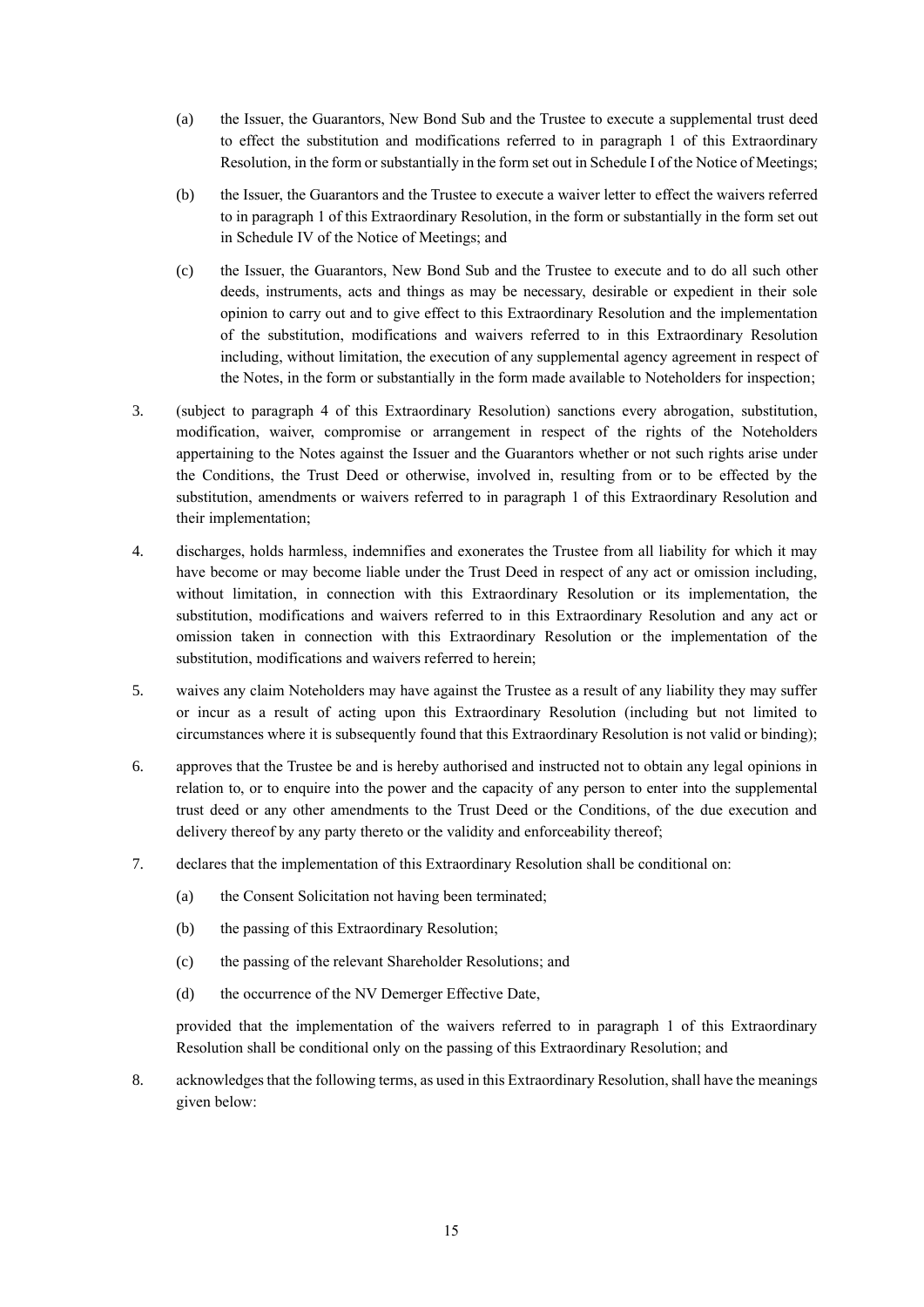"**Common Draft Terms of Merger**" means the common draft terms of merger made by the boards of the Issuer and PLC;

"**Consent Solicitation**" means the invitation by the Issuer to all Noteholders to consent to the modification of the Conditions relating to the Notes as described in the Consent Solicitation Memorandum and as the same may be amended in accordance with its terms;

"**Consent Solicitation Memorandum**" means the consent solicitation memorandum dated 26 June 2020 prepared by the Issuer in relation to the Consent Solicitation;

"**Cross-Border Merger**" means the cross-border merger between PLC and the Issuer carried out as a "merger by absorption" for the purposes of the Companies (Cross-Border Mergers) Regulations 2007 (for English law purposes) and the Dutch Civil Code (*Burgerlijk Wetboek*) (for Dutch law purposes) pursuant to the Common Draft Terms of Merger;

"**Default**" has the meaning given to such term in the Conditions;

"**New Bond Sub**" means a private company with limited liability (*besloten vennootschap met beperkte aansprakelijkheid*) to be incorporated under the laws of The Netherlands and to have its corporate seat in The Netherlands and to be registered with the Dutch Trade Register of the Chamber of Commerce;

"**Notice of Meetings**" means the notice convening the meeting of the Noteholders dated 26 June 2020;

"**NV Demerger**" means the Dutch legal demerger pursuant to which New Bond Sub will be incorporated and the Notes will become obligations of New Bond Sub;

"**NV Demerger Effective Date**" means the date (and, where relevant, time) on which the NV Demerger becomes effective in accordance with Dutch law, being the day after the execution of the demerger deed in respect of the NV Demerger by a Dutch civil law notary;

"**PLC**" means Unilever PLC;

"**Shareholder Resolutions**" means the resolutions of the Issuer's shareholders and PLC shareholders to approve the Cross-Border Merger, the NV Demerger and certain other steps relating to Unification;

"**Unification**" means the Cross-Border Merger and the other implementation steps related thereto pursuant to which PLC will become the sole parent company of the Unilever Group; and

"**Unilever Group**" means (i) prior to the implementation of Unification, the Issuer, PLC and their respective group companies (being those companies required to be consolidated in accordance with Netherlands and United Kingdom legislative requirements relating to consolidated accounts) and (ii) on and following the implementation of Unification, PLC and its group companies (being those companies required to be consolidated in accordance with United Kingdom legislative requirements relating to consolidated accounts)."

#### **EXTRAORDINARY RESOLUTION**

#### **IN RESPECT OF THE €1,000,000,000 1.250 PER CENT. NOTES DUE MARCH 2025**

"THAT this Meeting of the holders (together, the "**Noteholders**") of the presently outstanding €1,000,000,000 1.250 per cent. Notes due March 2025 (the "**Notes**") of Unilever N.V. (the "**Issuer**", which expression includes any successor thereto) guaranteed by Unilever PLC and Unilever United States, Inc. (together, the "**Guarantors**"), issued with the benefit of a trust deed dated 22 July 1994 as supplemented by the Twenty Second Supplemental Trust Deed dated 15 May 2019 (the "**Trust Deed**") and made between the Issuer, the Guarantors and The Law Debenture Trust Corporation p.l.c. as trustee (the "**Trustee**"):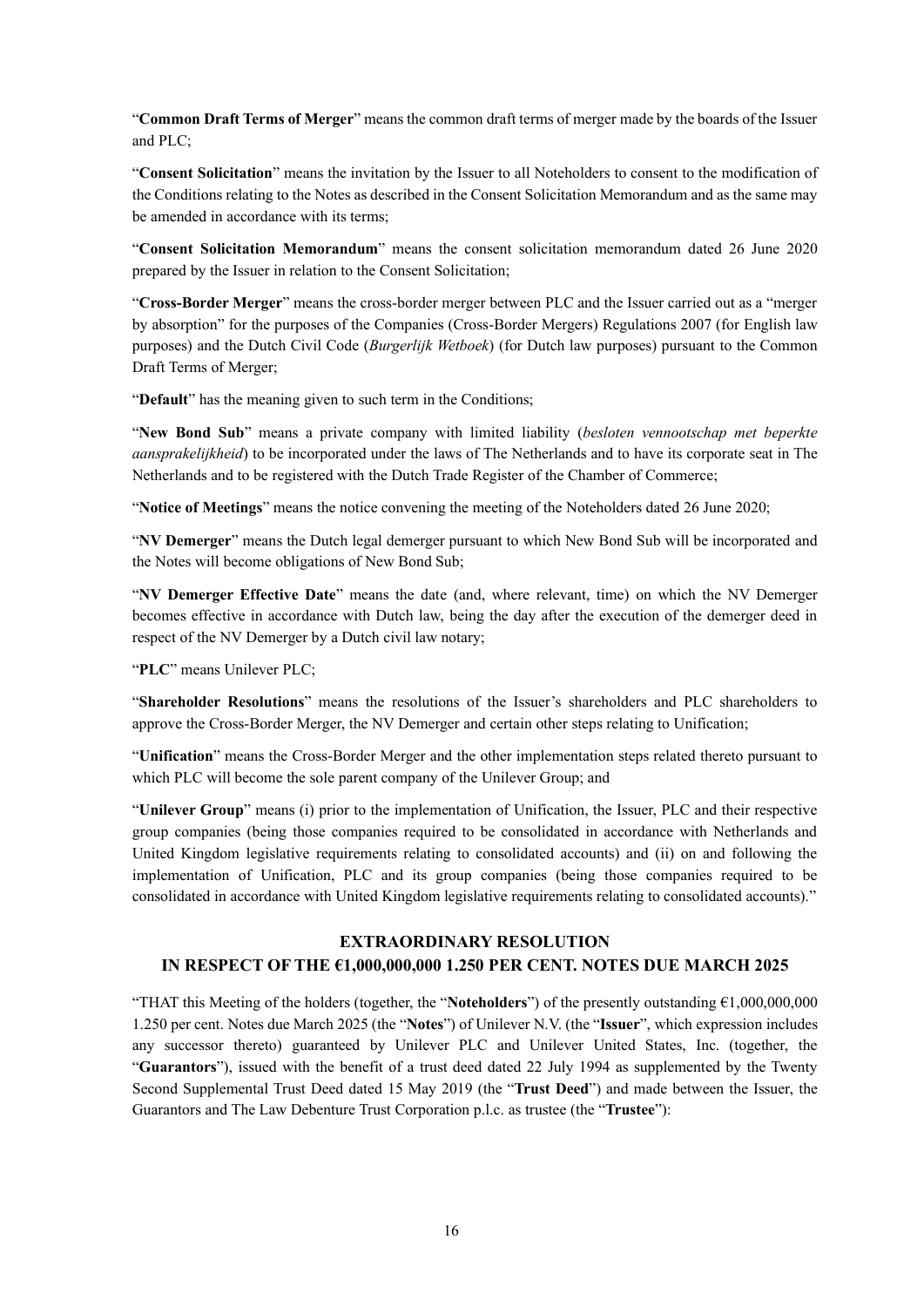- 1. (subject to paragraph 4 of this Extraordinary Resolution) assents to (i) the substitution of New Bond Sub as "issuer" of the Notes and the release of the Issuer from its obligations under the Notes and the Trust Deed, such substitution to be effected pursuant to the NV Demerger and, to the extent not effected pursuant to the NV Demerger, pursuant to a supplemental trust deed executed as referred to in paragraph 2 of this Extraordinary Resolution (the "**Issuer Substitution**"), (ii) the modification of (a) the terms and conditions of the Notes, as set out in The Fourth Schedule to the Trust Deed and as completed by the Final Terms applicable to the Notes dated 23 March 2020 (the "**Conditions**") and (b) the Trust Deed, to include certain amendments in relation to the Issuer Substitution and Unification as described in the form of supplemental trust deed in Schedule I of the Notice of Meetings and (iii) the waiver of any Default that has arisen or would otherwise arise in respect of the Notes as a result of or in connection with any or all of the NV Demerger, the Unification, the Issuer Substitution or the Cross-Border Merger;
- 2. (subject to paragraph 4 of this Extraordinary Resolution) authorises, directs, requests and empowers:
	- (a) the Issuer, the Guarantors, New Bond Sub and the Trustee to execute a supplemental trust deed to effect the substitution and modifications referred to in paragraph 1 of this Extraordinary Resolution, in the form or substantially in the form set out in Schedule I of the Notice of Meetings;
	- (b) the Issuer, the Guarantors and the Trustee to execute a waiver letter to effect the waivers referred to in paragraph 1 of this Extraordinary Resolution, in the form or substantially in the form set out in Schedule IV of the Notice of Meetings; and
	- (c) the Issuer, the Guarantors, New Bond Sub and the Trustee to execute and to do all such other deeds, instruments, acts and things as may be necessary, desirable or expedient in their sole opinion to carry out and to give effect to this Extraordinary Resolution and the implementation of the substitution, modifications and waivers referred to in this Extraordinary Resolution including, without limitation, the execution of any supplemental agency agreement in respect of the Notes, in the form or substantially in the form made available to Noteholders for inspection;
- 3. (subject to paragraph 4 of this Extraordinary Resolution) sanctions every abrogation, substitution, modification, waiver, compromise or arrangement in respect of the rights of the Noteholders appertaining to the Notes against the Issuer and the Guarantors whether or not such rights arise under the Conditions, the Trust Deed or otherwise, involved in, resulting from or to be effected by the substitution, amendments or waivers referred to in paragraph 1 of this Extraordinary Resolution and their implementation;
- 4. discharges, holds harmless, indemnifies and exonerates the Trustee from all liability for which it may have become or may become liable under the Trust Deed in respect of any act or omission including, without limitation, in connection with this Extraordinary Resolution or its implementation, the substitution, modifications and waivers referred to in this Extraordinary Resolution and any act or omission taken in connection with this Extraordinary Resolution or the implementation of the substitution, modifications and waivers referred to herein;
- 5. waives any claim Noteholders may have against the Trustee as a result of any liability they may suffer or incur as a result of acting upon this Extraordinary Resolution (including but not limited to circumstances where it is subsequently found that this Extraordinary Resolution is not valid or binding);
- 6. approves that the Trustee be and is hereby authorised and instructed not to obtain any legal opinions in relation to, or to enquire into the power and the capacity of any person to enter into the supplemental trust deed or any other amendments to the Trust Deed or the Conditions, of the due execution and delivery thereof by any party thereto or the validity and enforceability thereof;
- 7. declares that the implementation of this Extraordinary Resolution shall be conditional on: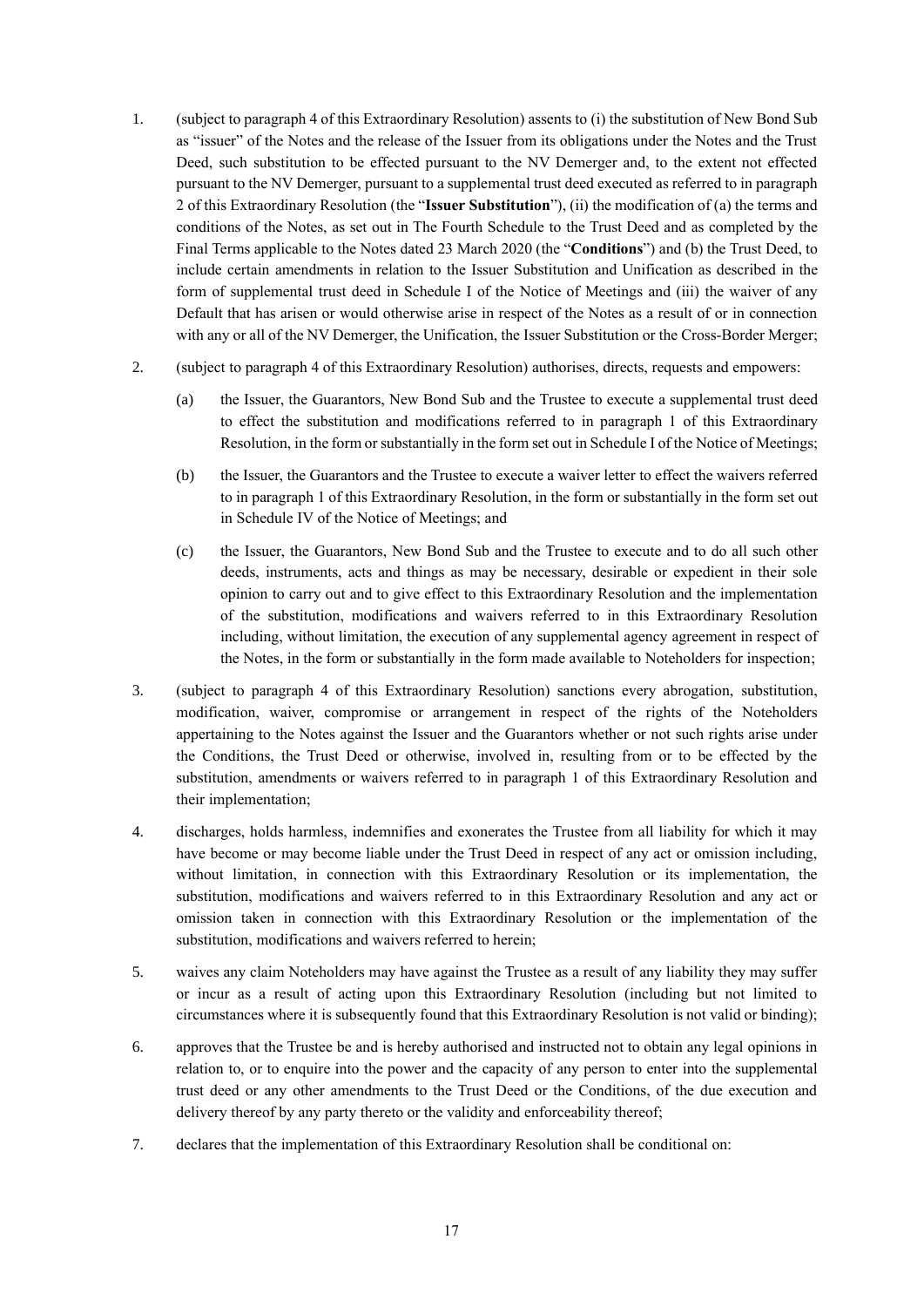- (a) the Consent Solicitation not having been terminated;
- (b) the passing of this Extraordinary Resolution;
- (c) the passing of the relevant Shareholder Resolutions; and
- (d) the occurrence of the NV Demerger Effective Date,

8. acknowledges that the following terms, as used in this Extraordinary Resolution, shall have the meanings given below:

"**Common Draft Terms of Merger**" means the common draft terms of merger made by the boards of the Issuer and PLC;

"**Consent Solicitation**" means the invitation by the Issuer to all Noteholders to consent to the modification of the Conditions relating to the Notes as described in the Consent Solicitation Memorandum and as the same may be amended in accordance with its terms;

"**Consent Solicitation Memorandum**" means the consent solicitation memorandum dated 26 June 2020 prepared by the Issuer in relation to the Consent Solicitation;

"**Cross-Border Merger**" means the cross-border merger between PLC and the Issuer carried out as a "merger by absorption" for the purposes of the Companies (Cross-Border Mergers) Regulations 2007 (for English law purposes) and the Dutch Civil Code (*Burgerlijk Wetboek*) (for Dutch law purposes) pursuant to the Common Draft Terms of Merger;

"**Default**" has the meaning given to such term in the Conditions;

"**New Bond Sub**" means a private company with limited liability (*besloten vennootschap met beperkte aansprakelijkheid*) to be incorporated under the laws of The Netherlands and to have its corporate seat in The Netherlands and to be registered with the Dutch Trade Register of the Chamber of Commerce;

"**Notice of Meetings**" means the notice convening the meeting of the Noteholders dated 26 June 2020;

"**NV Demerger**" means the Dutch legal demerger pursuant to which New Bond Sub will be incorporated and the Notes will become obligations of New Bond Sub;

"**NV Demerger Effective Date**" means the date (and, where relevant, time) on which the NV Demerger becomes effective in accordance with Dutch law, being the day after the execution of the demerger deed in respect of the NV Demerger by a Dutch civil law notary;

"**PLC**" means Unilever PLC;

"**Shareholder Resolutions**" means the resolutions of the Issuer's shareholders and PLC shareholders to approve the Cross-Border Merger, the NV Demerger and certain other steps relating to Unification;

"**Unification**" means the Cross-Border Merger and the other implementation steps related thereto pursuant to which PLC will become the sole parent company of the Unilever Group; and

"**Unilever Group**" means (i) prior to the implementation of Unification, the Issuer, PLC and their respective group companies (being those companies required to be consolidated in accordance with Netherlands and United Kingdom legislative requirements relating to consolidated accounts) and (ii) on and following the implementation of Unification, PLC and its group companies (being those companies required to be consolidated in accordance with United Kingdom legislative requirements relating to consolidated accounts)."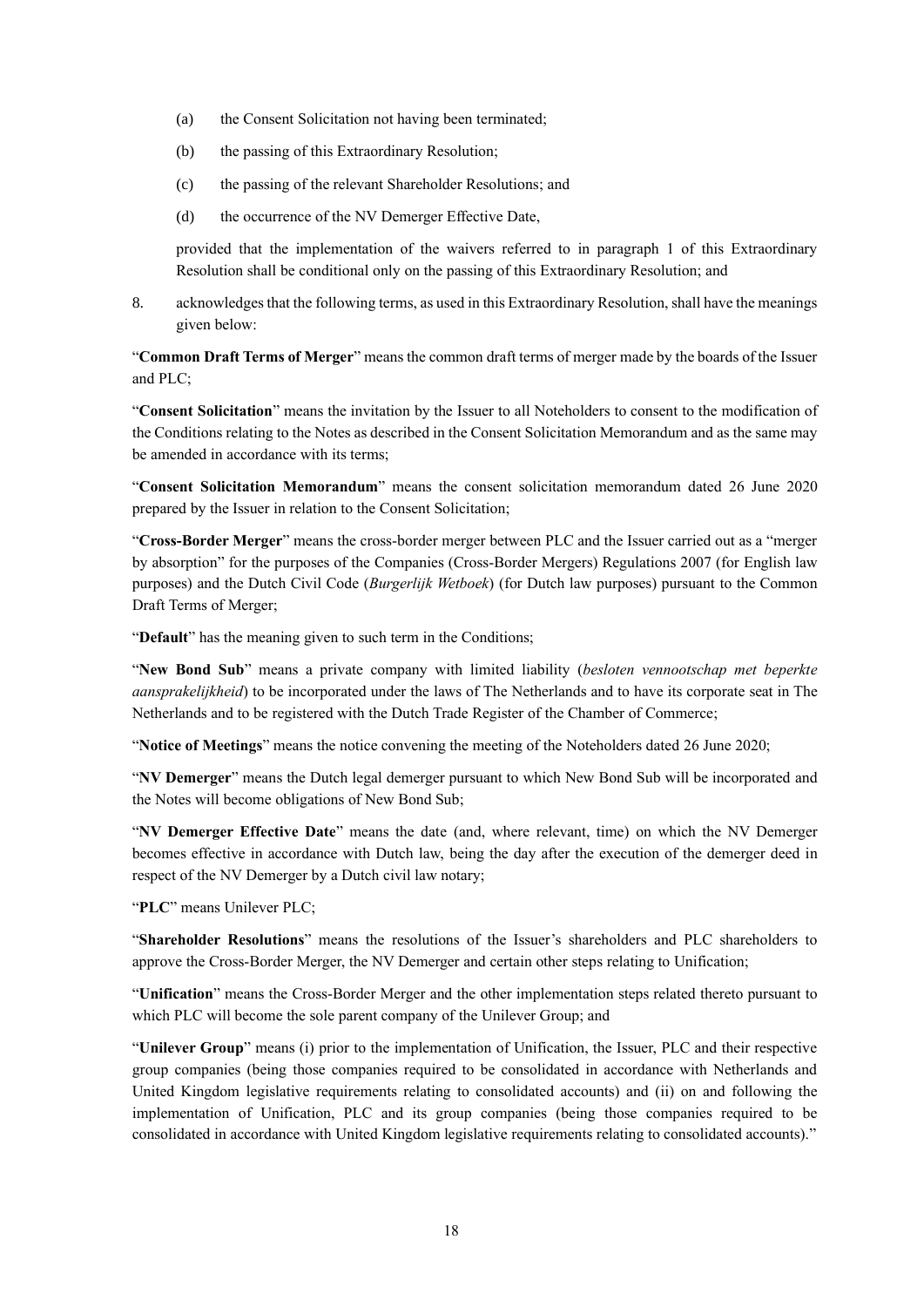### **EXTRAORDINARY RESOLUTION IN RESPECT OF THE €650,000,000 0.875 PER CENT. NOTES DUE JULY 2025**

"THAT this Meeting of the holders (together, the "**Noteholders**") of the presently outstanding €650,000,000 0.875 per cent. Notes due July 2025 (the "**Notes**") of Unilever N.V. (the "**Issuer**", which expression includes any successor thereto) guaranteed by Unilever PLC and Unilever United States, Inc. (together, the "**Guarantors**"), issued with the benefit of a trust deed dated 22 July 1994 as supplemented by the Twenty First Supplemental Trust Deed dated 22 April 2016 (the "**Trust Deed**") and made between the Issuer, the Guarantors and The Law Debenture Trust Corporation p.l.c. as trustee (the "**Trustee**"):

- 1. (subject to paragraph 4 of this Extraordinary Resolution) assents to (i) the substitution of New Bond Sub as "issuer" of the Notes and the release of the Issuer from its obligations under the Notes and the Trust Deed, such substitution to be effected pursuant to the NV Demerger and, to the extent not effected pursuant to the NV Demerger, pursuant to a supplemental trust deed executed as referred to in paragraph 2 of this Extraordinary Resolution (the "**Issuer Substitution**"), (ii) the modification of (a) the terms and conditions of the Notes, as set out in The Fourth Schedule to the Trust Deed and as completed by the Final Terms applicable to the Notes dated 27 July 2017 (the "**Conditions**") and (b) the Trust Deed, to include certain amendments in relation to the Issuer Substitution and Unification as described in the form of supplemental trust deed in Schedule I of the Notice of Meetings and (iii) the waiver of any Default that has arisen or would otherwise arise in respect of the Notes as a result of or in connection with any or all of the NV Demerger, the Unification, the Issuer Substitution or the Cross-Border Merger;
- 2. (subject to paragraph 4 of this Extraordinary Resolution) authorises, directs, requests and empowers:
	- (a) the Issuer, the Guarantors, New Bond Sub and the Trustee to execute a supplemental trust deed to effect the substitution and modifications referred to in paragraph 1 of this Extraordinary Resolution, in the form or substantially in the form set out in Schedule I of the Notice of Meetings;
	- (b) the Issuer, the Guarantors and the Trustee to execute a waiver letter to effect the waivers referred to in paragraph 1 of this Extraordinary Resolution, in the form or substantially in the form set out in Schedule IV of the Notice of Meetings; and
	- (c) the Issuer, the Guarantors, New Bond Sub and the Trustee to execute and to do all such other deeds, instruments, acts and things as may be necessary, desirable or expedient in their sole opinion to carry out and to give effect to this Extraordinary Resolution and the implementation of the substitution, modifications and waivers referred to in this Extraordinary Resolution including, without limitation, the execution of any supplemental agency agreement in respect of the Notes, in the form or substantially in the form made available to Noteholders for inspection;
- 3. (subject to paragraph 4 of this Extraordinary Resolution) sanctions every abrogation, substitution, modification, waiver, compromise or arrangement in respect of the rights of the Noteholders appertaining to the Notes against the Issuer and the Guarantors whether or not such rights arise under the Conditions, the Trust Deed or otherwise, involved in, resulting from or to be effected by the substitution, amendments or waivers referred to in paragraph 1 of this Extraordinary Resolution and their implementation;
- 4. discharges, holds harmless, indemnifies and exonerates the Trustee from all liability for which it may have become or may become liable under the Trust Deed in respect of any act or omission including, without limitation, in connection with this Extraordinary Resolution or its implementation, the substitution, modifications and waivers referred to in this Extraordinary Resolution and any act or omission taken in connection with this Extraordinary Resolution or the implementation of the substitution, modifications and waivers referred to herein;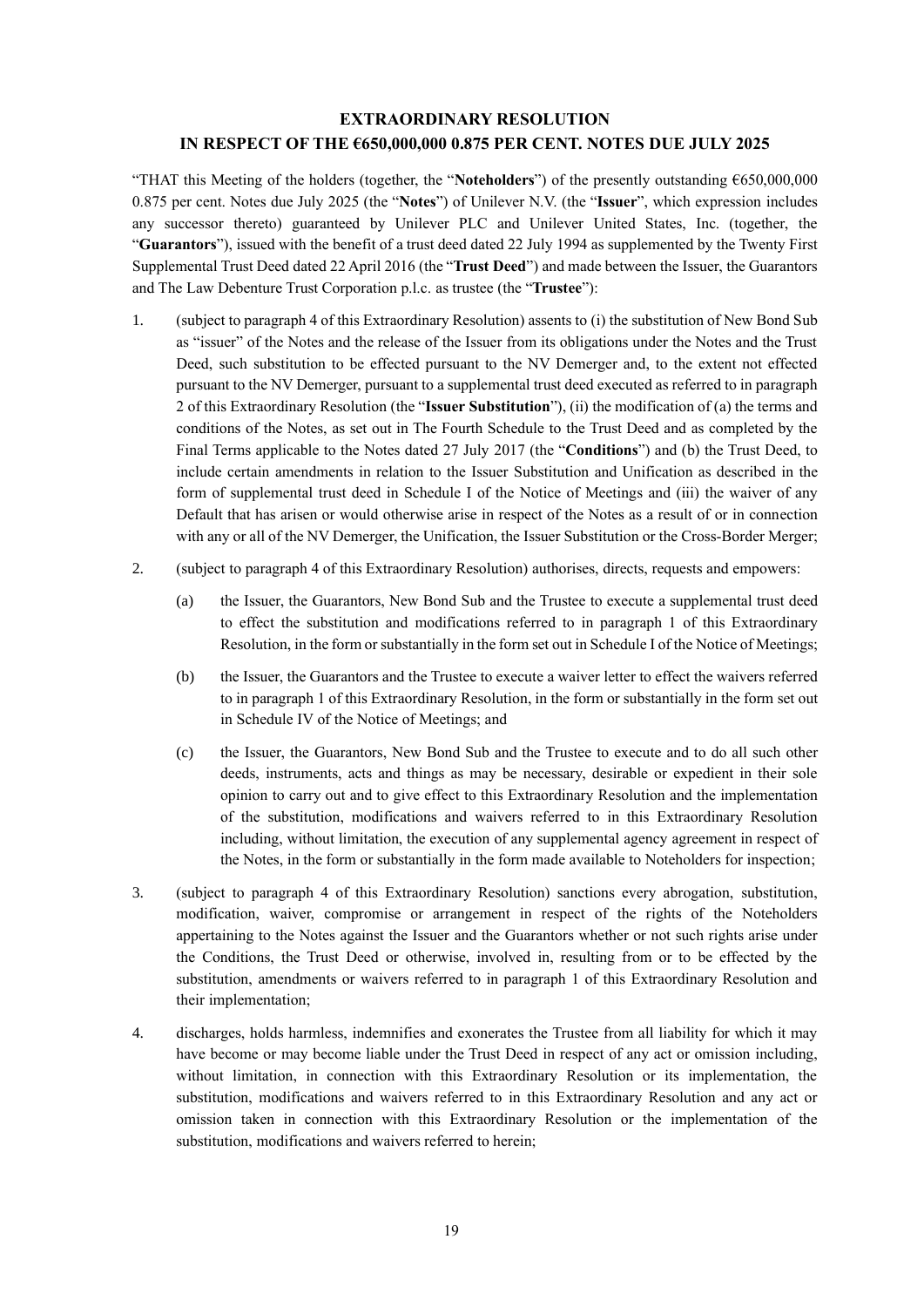- 5. waives any claim Noteholders may have against the Trustee as a result of any liability they may suffer or incur as a result of acting upon this Extraordinary Resolution (including but not limited to circumstances where it is subsequently found that this Extraordinary Resolution is not valid or binding);
- 6. approves that the Trustee be and is hereby authorised and instructed not to obtain any legal opinions in relation to, or to enquire into the power and the capacity of any person to enter into the supplemental trust deed or any other amendments to the Trust Deed or the Conditions, of the due execution and delivery thereof by any party thereto or the validity and enforceability thereof;
- 7. declares that the implementation of this Extraordinary Resolution shall be conditional on:
	- (a) the Consent Solicitation not having been terminated;
	- (b) the passing of this Extraordinary Resolution;
	- (c) the passing of the relevant Shareholder Resolutions; and
	- (d) the occurrence of the NV Demerger Effective Date,

8. acknowledges that the following terms, as used in this Extraordinary Resolution, shall have the meanings given below:

"**Common Draft Terms of Merger**" means the common draft terms of merger made by the boards of the Issuer and PLC;

"**Consent Solicitation**" means the invitation by the Issuer to all Noteholders to consent to the modification of the Conditions relating to the Notes as described in the Consent Solicitation Memorandum and as the same may be amended in accordance with its terms;

"**Consent Solicitation Memorandum**" means the consent solicitation memorandum dated 26 June 2020 prepared by the Issuer in relation to the Consent Solicitation;

"**Cross-Border Merger**" means the cross-border merger between PLC and the Issuer carried out as a "merger by absorption" for the purposes of the Companies (Cross-Border Mergers) Regulations 2007 (for English law purposes) and the Dutch Civil Code (*Burgerlijk Wetboek*) (for Dutch law purposes) pursuant to the Common Draft Terms of Merger;

"**Default**" has the meaning given to such term in the Conditions;

"**New Bond Sub**" means a private company with limited liability (*besloten vennootschap met beperkte aansprakelijkheid*) to be incorporated under the laws of The Netherlands and to have its corporate seat in The Netherlands and to be registered with the Dutch Trade Register of the Chamber of Commerce;

"**Notice of Meetings**" means the notice convening the meeting of the Noteholders dated 26 June 2020;

"**NV Demerger**" means the Dutch legal demerger pursuant to which New Bond Sub will be incorporated and the Notes will become obligations of New Bond Sub;

"**NV Demerger Effective Date**" means the date (and, where relevant, time) on which the NV Demerger becomes effective in accordance with Dutch law, being the day after the execution of the demerger deed in respect of the NV Demerger by a Dutch civil law notary;

"**PLC**" means Unilever PLC;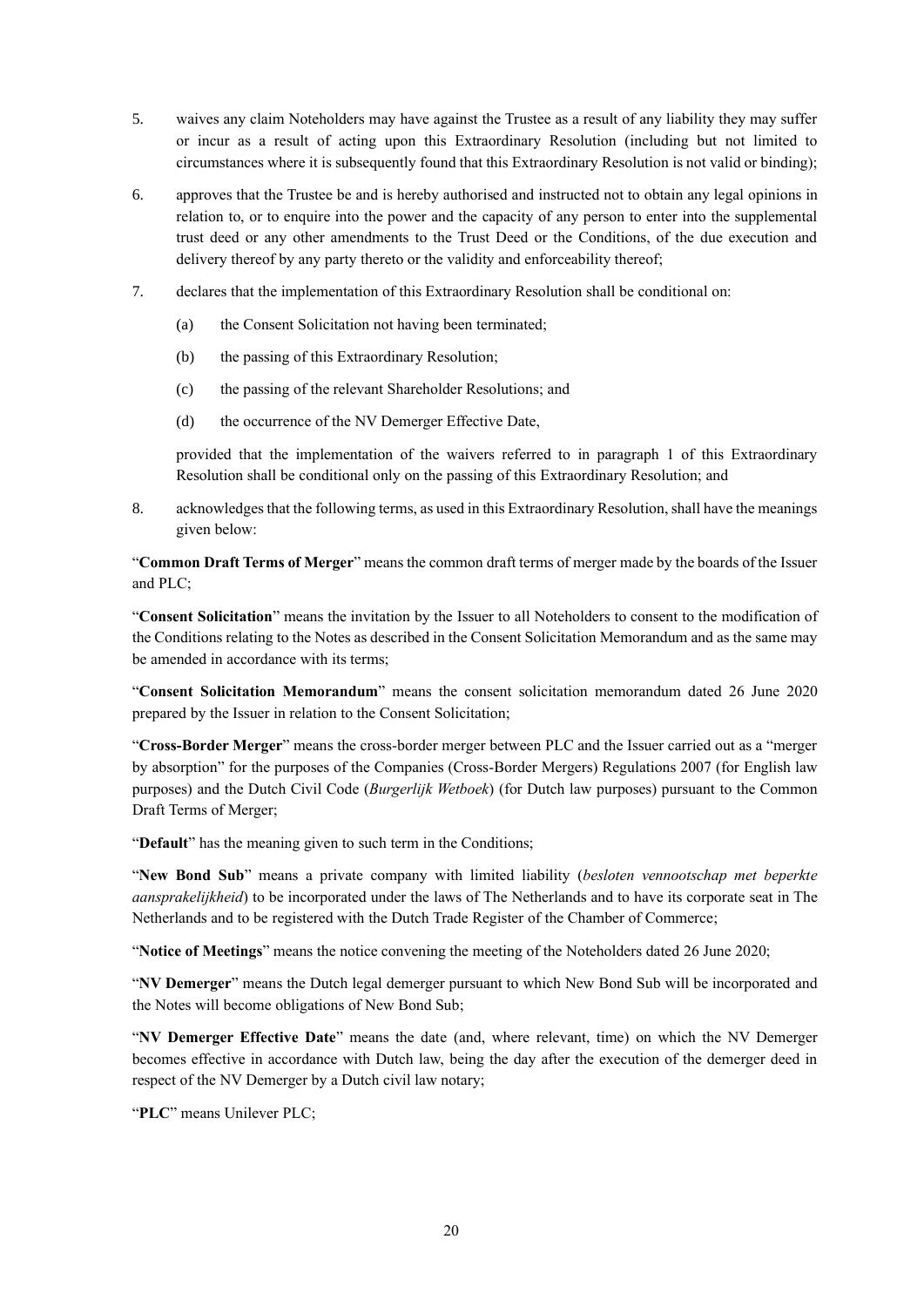"**Shareholder Resolutions**" means the resolutions of the Issuer's shareholders and PLC shareholders to approve the Cross-Border Merger, the NV Demerger and certain other steps relating to Unification;

"**Unification**" means the Cross-Border Merger and the other implementation steps related thereto pursuant to which PLC will become the sole parent company of the Unilever Group; and

"**Unilever Group**" means (i) prior to the implementation of Unification, the Issuer, PLC and their respective group companies (being those companies required to be consolidated in accordance with Netherlands and United Kingdom legislative requirements relating to consolidated accounts) and (ii) on and following the implementation of Unification, PLC and its group companies (being those companies required to be consolidated in accordance with United Kingdom legislative requirements relating to consolidated accounts)."

### **EXTRAORDINARY RESOLUTION IN RESPECT OF THE €700,000,000 1.125 PER CENT. NOTES DUE FEBRUARY 2027**

"THAT this Meeting of the holders (together, the "**Noteholders**") of the presently outstanding €700,000,000 1.125 per cent. Notes due February 2027 (the "**Notes**") of Unilever N.V. (the "**Issuer**", which expression includes any successor thereto) guaranteed by Unilever PLC and Unilever United States, Inc. (together, the "**Guarantors**"), issued with the benefit of a trust deed dated 22 July 1994 as supplemented by the Twenty First Supplemental Trust Deed dated 22 April 2016 (the "**Trust Deed**") and made between the Issuer, the Guarantors and The Law Debenture Trust Corporation p.l.c. as trustee (the "**Trustee**"):

- 1. (subject to paragraph 4 of this Extraordinary Resolution) assents to (i) the substitution of New Bond Sub as "issuer" of the Notes and the release of the Issuer from its obligations under the Notes and the Trust Deed, such substitution to be effected pursuant to the NV Demerger and, to the extent not effected pursuant to the NV Demerger, pursuant to a supplemental trust deed executed as referred to in paragraph 2 of this Extraordinary Resolution (the "**Issuer Substitution**"), (ii) the modification of (a) the terms and conditions of the Notes, as set out in The Fourth Schedule to the Trust Deed and as completed by the Final Terms applicable to the Notes dated 8 February 2018 (the "**Conditions**") and (b) the Trust Deed, to include certain amendments in relation to the Issuer Substitution and Unification as described in the form of supplemental trust deed in Schedule I of the Notice of Meetings and (iii) the waiver of any Default that has arisen or would otherwise arise in respect of the Notes as a result of or in connection with any or all of the NV Demerger, the Unification, the Issuer Substitution or the Cross-Border Merger;
- 2. (subject to paragraph 4 of this Extraordinary Resolution) authorises, directs, requests and empowers:
	- (a) the Issuer, the Guarantors, New Bond Sub and the Trustee to execute a supplemental trust deed to effect the substitution and modifications referred to in paragraph 1 of this Extraordinary Resolution, in the form or substantially in the form set outin Schedule I of the Notice of Meetings;
	- (b) the Issuer, the Guarantors and the Trustee to execute a waiver letter to effect the waivers referred to in paragraph 1 of this Extraordinary Resolution, in the form or substantially in the form set out in Schedule IV of the Notice of Meetings; and
	- (c) the Issuer, the Guarantors, New Bond Sub and the Trustee to execute and to do all such other deeds, instruments, acts and things as may be necessary, desirable or expedient in their sole opinion to carry out and to give effect to this Extraordinary Resolution and the implementation of the substitution, modifications and waivers referred to in this Extraordinary Resolution including, without limitation, the execution of any supplemental agency agreement in respect of the Notes, in the form or substantially in the form made available to Noteholders for inspection;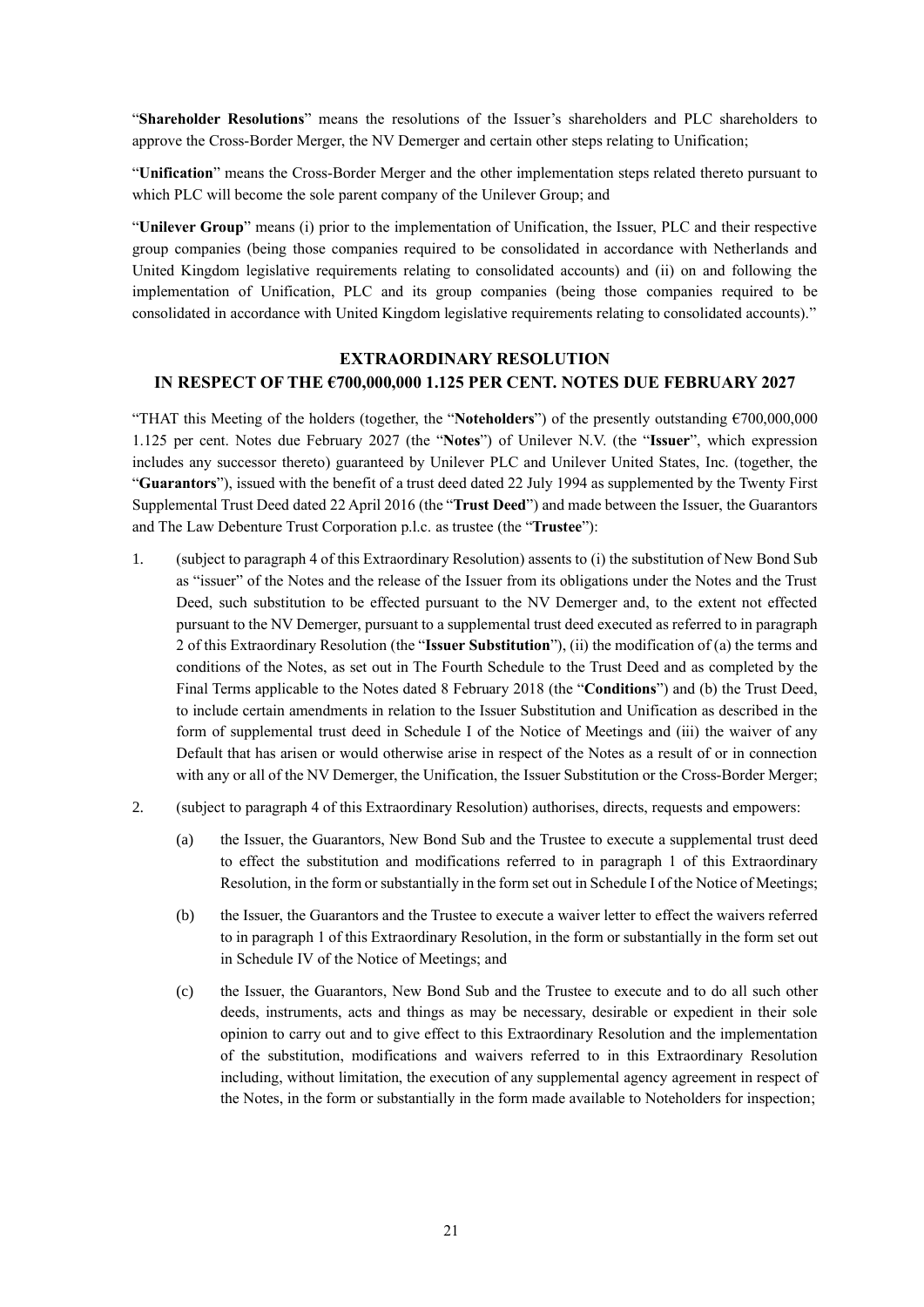- 3. (subject to paragraph 4 of this Extraordinary Resolution) sanctions every abrogation, substitution, modification, waiver, compromise or arrangement in respect of the rights of the Noteholders appertaining to the Notes against the Issuer and the Guarantors whether or not such rights arise under the Conditions, the Trust Deed or otherwise, involved in, resulting from or to be effected by the substitution, amendments or waivers referred to in paragraph 1 of this Extraordinary Resolution and their implementation;
- 4. discharges, holds harmless, indemnifies and exonerates the Trustee from all liability for which it may have become or may become liable under the Trust Deed in respect of any act or omission including, without limitation, in connection with this Extraordinary Resolution or its implementation, the substitution, modifications and waivers referred to in this Extraordinary Resolution and any act or omission taken in connection with this Extraordinary Resolution or the implementation of the substitution, modifications and waivers referred to herein;
- 5. waives any claim Noteholders may have against the Trustee as a result of any liability they may suffer or incur as a result of acting upon this Extraordinary Resolution (including but not limited to circumstances where it is subsequently found that this Extraordinary Resolution is not valid or binding);
- 6. approves that the Trustee be and is hereby authorised and instructed not to obtain any legal opinions in relation to, or to enquire into the power and the capacity of any person to enter into the supplemental trust deed or any other amendments to the Trust Deed or the Conditions, of the due execution and delivery thereof by any party thereto or the validity and enforceability thereof;
- 7. declares that the implementation of this Extraordinary Resolution shall be conditional on:
	- (a) the Consent Solicitation not having been terminated;
	- (b) the passing of this Extraordinary Resolution;
	- (c) the passing of the relevant Shareholder Resolutions; and
	- (d) the occurrence of the NV Demerger Effective Date,

8. acknowledges that the following terms, as used in this Extraordinary Resolution, shall have the meanings given below:

"**Common Draft Terms of Merger**" means the common draft terms of merger made by the boards of the Issuer and PLC;

"**Consent Solicitation**" means the invitation by the Issuer to all Noteholders to consent to the modification of the Conditions relating to the Notes as described in the Consent Solicitation Memorandum and as the same may be amended in accordance with its terms;

"**Consent Solicitation Memorandum**" means the consent solicitation memorandum dated 26 June 2020 prepared by the Issuer in relation to the Consent Solicitation;

"**Cross-Border Merger**" means the cross-border merger between PLC and the Issuer carried out as a "merger by absorption" for the purposes of the Companies (Cross-Border Mergers) Regulations 2007 (for English law purposes) and the Dutch Civil Code (*Burgerlijk Wetboek*) (for Dutch law purposes) pursuant to the Common Draft Terms of Merger;

"**Default**" has the meaning given to such term in the Conditions;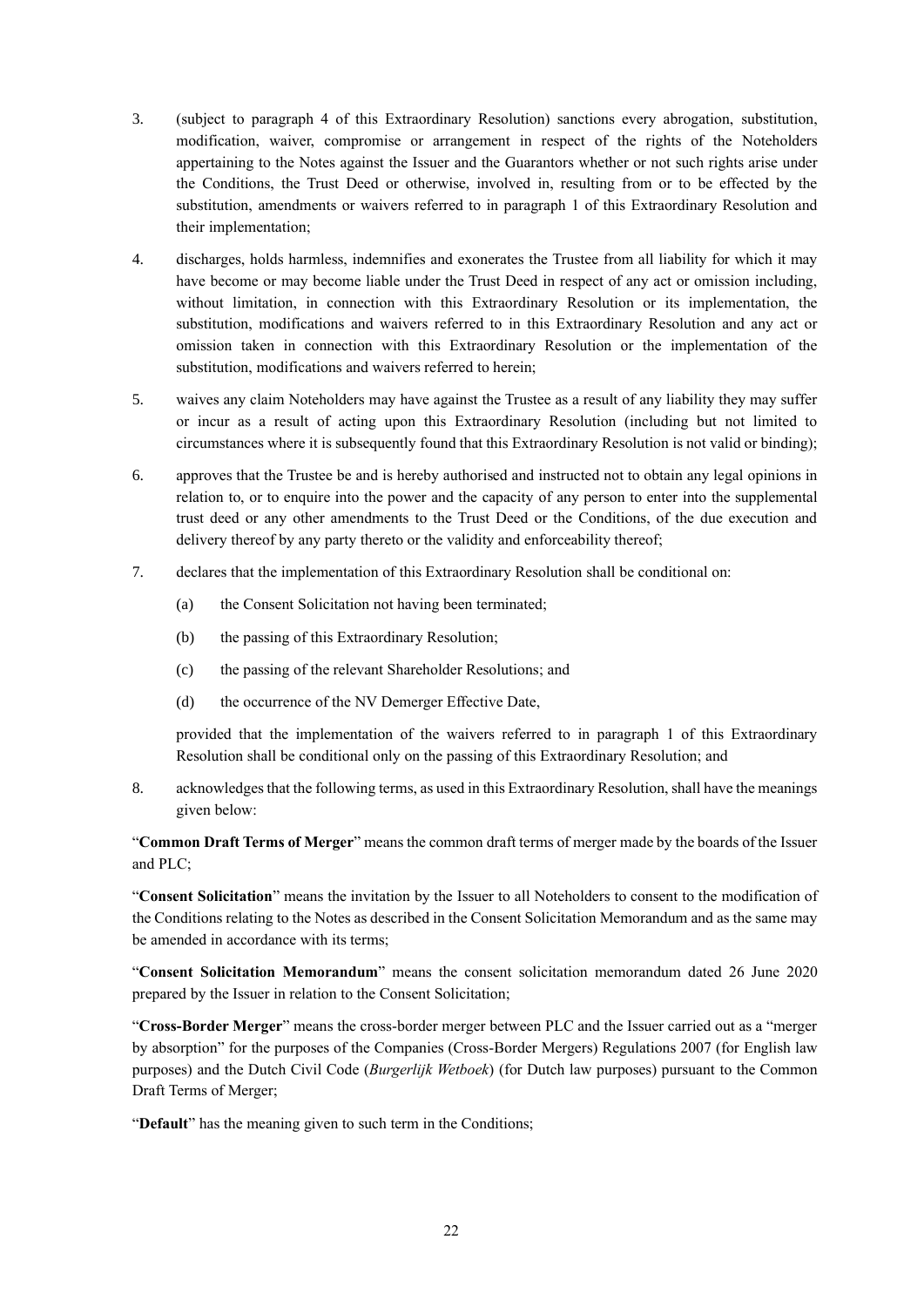"**New Bond Sub**" means a private company with limited liability (*besloten vennootschap met beperkte aansprakelijkheid*) to be incorporated under the laws of The Netherlands and to have its corporate seat in The Netherlands and to be registered with the Dutch Trade Register of the Chamber of Commerce;

"**Notice of Meetings**" means the notice convening the meeting of the Noteholders dated 26 June 2020;

"**NV Demerger**" means the Dutch legal demerger pursuant to which New Bond Sub will be incorporated and the Notes will become obligations of New Bond Sub;

"**NV Demerger Effective Date**" means the date (and, where relevant, time) on which the NV Demerger becomes effective in accordance with Dutch law, being the day after the execution of the demerger deed in respect of the NV Demerger by a Dutch civil law notary;

"**PLC**" means Unilever PLC;

"**Shareholder Resolutions**" means the resolutions of the Issuer's shareholders and PLC shareholders to approve the Cross-Border Merger, the NV Demerger and certain other steps relating to Unification;

"**Unification**" means the Cross-Border Merger and the other implementation steps related thereto pursuant to which PLC will become the sole parent company of the Unilever Group; and

"**Unilever Group**" means (i) prior to the implementation of Unification, the Issuer, PLC and their respective group companies (being those companies required to be consolidated in accordance with Netherlands and United Kingdom legislative requirements relating to consolidated accounts) and (ii) on and following the implementation of Unification, PLC and its group companies (being those companies required to be consolidated in accordance with United Kingdom legislative requirements relating to consolidated accounts)."

#### **EXTRAORDINARY RESOLUTION**

### **IN RESPECT OF THE €600,000,000 1.000 PER CENT. NOTES DUE FEBRUARY 2027**

"THAT this Meeting of the holders (together, the "**Noteholders**") of the presently outstanding €600,000,000 1.000 per cent. Notes due February 2027 (the "**Notes**") of Unilever N.V. (the "**Issuer**", which expression includes any successor thereto) guaranteed by Unilever PLC and Unilever United States, Inc. (together, the "**Guarantors**"), issued with the benefit of a trust deed dated 22 July 1994 as supplemented by the Twenty First Supplemental Trust Deed dated 22 April 2016 (the "**Trust Deed**") and made between the Issuer, the Guarantors and The Law Debenture Trust Corporation p.l.c. as trustee (the "**Trustee**"):

- 1. (subject to paragraph 4 of this Extraordinary Resolution) assents to (i) the substitution of New Bond Sub as "issuer" of the Notes and the release of the Issuer from its obligations under the Notes and the Trust Deed, such substitution to be effected pursuant to the NV Demerger and, to the extent not effected pursuant to the NV Demerger, pursuant to a supplemental trust deed executed as referred to in paragraph 2 of this Extraordinary Resolution (the "**Issuer Substitution**"), (ii) the modification of (a) the terms and conditions of the Notes, as set out in The Fourth Schedule to the Trust Deed and as completed by the Final Terms applicable to the Notes dated 10 February 2017 (the "**Conditions**") and (b) the Trust Deed, to include certain amendments in relation to the Issuer Substitution and Unification as described in the form of supplemental trust deed in Schedule I of the Notice of Meetings and (iii) the waiver of any Default that has arisen or would otherwise arise in respect of the Notes as a result of or in connection with any or all of the NV Demerger, the Unification, the Issuer Substitution or the Cross-Border Merger;
- 2. (subject to paragraph 4 of this Extraordinary Resolution) authorises, directs, requests and empowers: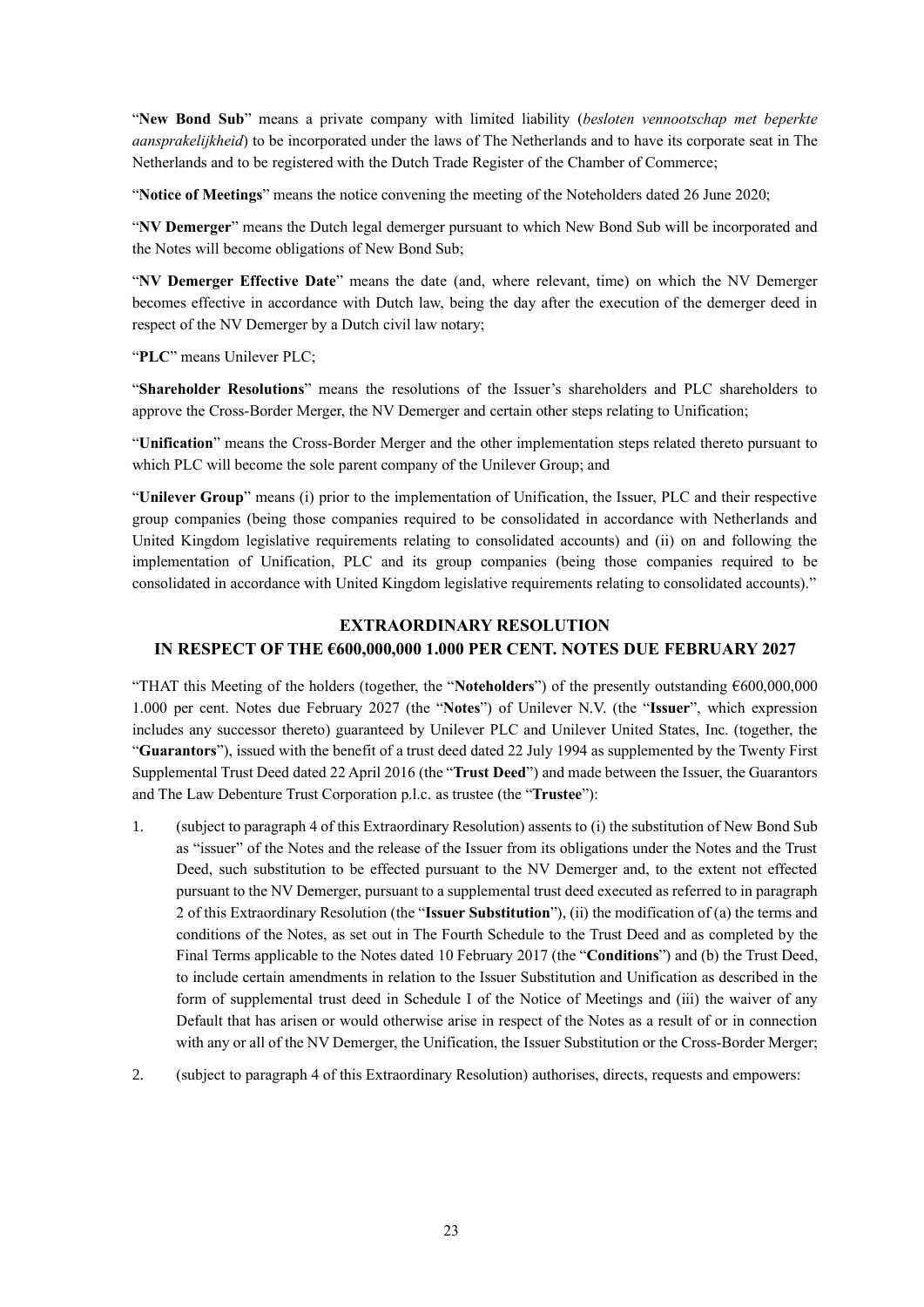- (a) the Issuer, the Guarantors, New Bond Sub and the Trustee to execute a supplemental trust deed to effect the substitution and modifications referred to in paragraph 1 of this Extraordinary Resolution, in the form or substantially in the form set outin Schedule I of the Notice of Meetings;
- (b) the Issuer, the Guarantors and the Trustee to execute a waiver letter to effect the waivers referred to in paragraph 1 of this Extraordinary Resolution, in the form or substantially in the form set out in Schedule IV of the Notice of Meetings; and
- (c) the Issuer, the Guarantors, New Bond Sub and the Trustee to execute and to do all such other deeds, instruments, acts and things as may be necessary, desirable or expedient in their sole opinion to carry out and to give effect to this Extraordinary Resolution and the implementation of the substitution, modifications and waivers referred to in this Extraordinary Resolution including, without limitation, the execution of any supplemental agency agreement in respect of the Notes, in the form or substantially in the form made available to Noteholders for inspection;
- 3. (subject to paragraph 4 of this Extraordinary Resolution) sanctions every abrogation, substitution, modification, waiver, compromise or arrangement in respect of the rights of the Noteholders appertaining to the Notes against the Issuer and the Guarantors whether or not such rights arise under the Conditions, the Trust Deed or otherwise, involved in, resulting from or to be effected by the substitution, amendments or waivers referred to in paragraph 1 of this Extraordinary Resolution and their implementation;
- 4. discharges, holds harmless, indemnifies and exonerates the Trustee from all liability for which it may have become or may become liable under the Trust Deed in respect of any act or omission including, without limitation, in connection with this Extraordinary Resolution or its implementation, the substitution, modifications and waivers referred to in this Extraordinary Resolution and any act or omission taken in connection with this Extraordinary Resolution or the implementation of the substitution, modifications and waivers referred to herein;
- 5. waives any claim Noteholders may have against the Trustee as a result of any liability they may suffer or incur as a result of acting upon this Extraordinary Resolution (including but not limited to circumstances where it is subsequently found that this Extraordinary Resolution is not valid or binding);
- 6. approves that the Trustee be and is hereby authorised and instructed not to obtain any legal opinions in relation to, or to enquire into the power and the capacity of any person to enter into the supplemental trust deed or any other amendments to the Trust Deed or the Conditions, of the due execution and delivery thereof by any party thereto or the validity and enforceability thereof;
- 7. declares that the implementation of this Extraordinary Resolution shall be conditional on:
	- (a) the Consent Solicitation not having been terminated;
	- (b) the passing of this Extraordinary Resolution;
	- (c) the passing of the relevant Shareholder Resolutions; and
	- (d) the occurrence of the NV Demerger Effective Date,

8. acknowledges that the following terms, as used in this Extraordinary Resolution, shall have the meanings given below: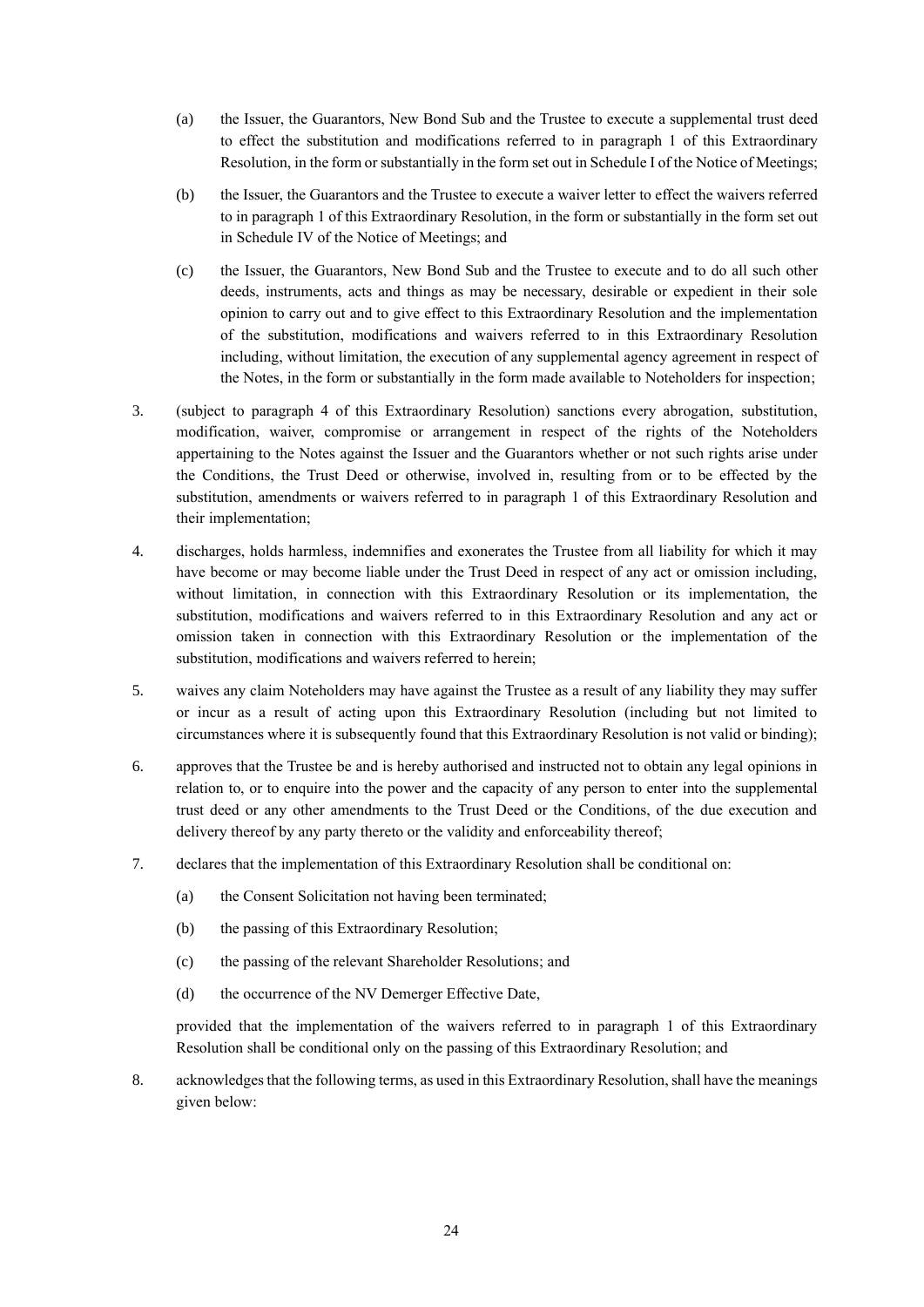"**Common Draft Terms of Merger**" means the common draft terms of merger made by the boards of the Issuer and PLC;

"**Consent Solicitation**" means the invitation by the Issuer to all Noteholders to consent to the modification of the Conditions relating to the Notes as described in the Consent Solicitation Memorandum and as the same may be amended in accordance with its terms;

"**Consent Solicitation Memorandum**" means the consent solicitation memorandum dated 26 June 2020 prepared by the Issuer in relation to the Consent Solicitation;

"**Cross-Border Merger**" means the cross-border merger between PLC and the Issuer carried out as a "merger by absorption" for the purposes of the Companies (Cross-Border Mergers) Regulations 2007 (for English law purposes) and the Dutch Civil Code (*Burgerlijk Wetboek*) (for Dutch law purposes) pursuant to the Common Draft Terms of Merger;

"**Default**" has the meaning given to such term in the Conditions;

"**New Bond Sub**" means a private company with limited liability (*besloten vennootschap met beperkte aansprakelijkheid*) to be incorporated under the laws of The Netherlands and to have its corporate seat in The Netherlands and to be registered with the Dutch Trade Register of the Chamber of Commerce;

"**Notice of Meetings**" means the notice convening the meeting of the Noteholders dated 26 June 2020;

"**NV Demerger**" means the Dutch legal demerger pursuant to which New Bond Sub will be incorporated and the Notes will become obligations of New Bond Sub;

"**NV Demerger Effective Date**" means the date (and, where relevant, time) on which the NV Demerger becomes effective in accordance with Dutch law, being the day after the execution of the demerger deed in respect of the NV Demerger by a Dutch civil law notary;

"**PLC**" means Unilever PLC;

"**Shareholder Resolutions**" means the resolutions of the Issuer's shareholders and PLC shareholders to approve the Cross-Border Merger, the NV Demerger and certain other steps relating to Unification;

"**Unification**" means the Cross-Border Merger and the other implementation steps related thereto pursuant to which PLC will become the sole parent company of the Unilever Group; and

"**Unilever Group**" means (i) prior to the implementation of Unification, the Issuer, PLC and their respective group companies (being those companies required to be consolidated in accordance with Netherlands and United Kingdom legislative requirements relating to consolidated accounts) and (ii) on and following the implementation of Unification, PLC and its group companies (being those companies required to be consolidated in accordance with United Kingdom legislative requirements relating to consolidated accounts)."

# **EXTRAORDINARY RESOLUTION**

## **IN RESPECT OF THE €700,000,000 1.125 PER CENT. NOTES DUE APRIL 2028**

"THAT this Meeting of the holders (together, the "**Noteholders**") of the presently outstanding €700,000,000 1.125 per cent. Notes due April 2028 (the "**Notes**") of Unilever N.V. (the "**Issuer**", which expression includes any successor thereto) guaranteed by Unilever PLC and Unilever United States, Inc. (together, the "**Guarantors**"), issued with the benefit of a trust deed dated 22 July 1994 as supplemented by the Twenty First Supplemental Trust Deed dated 22 April 2016 (the "**Trust Deed**") and made between the Issuer, the Guarantors and The Law Debenture Trust Corporation p.l.c. as trustee (the "**Trustee**"):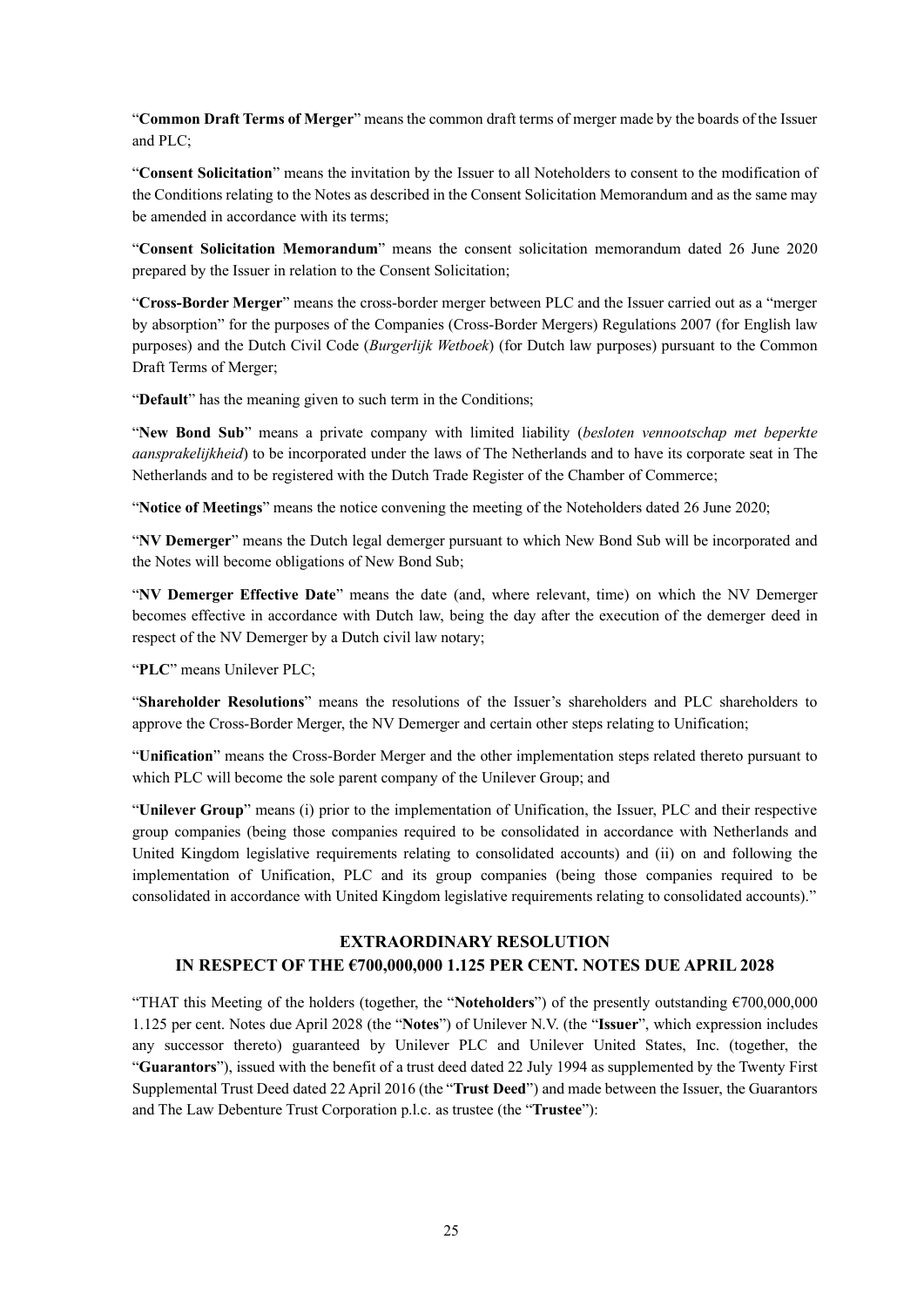- 1. (subject to paragraph 4 of this Extraordinary Resolution) assents to (i) the substitution of New Bond Sub as "issuer" of the Notes and the release of the Issuer from its obligations under the Notes and the Trust Deed, such substitution to be effected pursuant to the NV Demerger and, to the extent not effected pursuant to the NV Demerger, pursuant to a supplemental trust deed executed as referred to in paragraph 2 of this Extraordinary Resolution (the "**Issuer Substitution**"), (ii) the modification of (a) the terms and conditions of the Notes, as set out in The Fourth Schedule to the Trust Deed and as completed by the Final Terms applicable to the Notes dated 27 April 2016 (the "**Conditions**") and (b) the Trust Deed, to include certain amendments in relation to the Issuer Substitution and Unification as described in the form of supplemental trust deed in Schedule I of the Notice of Meetings and (iii) the waiver of any Default that has arisen or would otherwise arise in respect of the Notes as a result of or in connection with any or all of the NV Demerger, the Unification, the Issuer Substitution or the Cross-Border Merger;
- 2. (subject to paragraph 4 of this Extraordinary Resolution) authorises, directs, requests and empowers:
	- (a) the Issuer, the Guarantors, New Bond Sub and the Trustee to execute a supplemental trust deed to effect the substitution and modifications referred to in paragraph 1 of this Extraordinary Resolution, in the form or substantially in the form set outin Schedule I of the Notice of Meetings;
	- (b) the Issuer, the Guarantors and the Trustee to execute a waiver letter to effect the waivers referred to in paragraph 1 of this Extraordinary Resolution, in the form or substantially in the form set out in Schedule IV of the Notice of Meetings; and
	- (c) the Issuer, the Guarantors, New Bond Sub and the Trustee to execute and to do all such other deeds, instruments, acts and things as may be necessary, desirable or expedient in their sole opinion to carry out and to give effect to this Extraordinary Resolution and the implementation of the substitution, modifications and waivers referred to in this Extraordinary Resolution including, without limitation, the execution of any supplemental agency agreement in respect of the Notes, in the form or substantially in the form made available to Noteholders for inspection;
- 3. (subject to paragraph 4 of this Extraordinary Resolution) sanctions every abrogation, substitution, modification, waiver, compromise or arrangement in respect of the rights of the Noteholders appertaining to the Notes against the Issuer and the Guarantors whether or not such rights arise under the Conditions, the Trust Deed or otherwise, involved in, resulting from or to be effected by the substitution, amendments or waivers referred to in paragraph 1 of this Extraordinary Resolution and their implementation;
- 4. discharges, holds harmless, indemnifies and exonerates the Trustee from all liability for which it may have become or may become liable under the Trust Deed in respect of any act or omission including, without limitation, in connection with this Extraordinary Resolution or its implementation, the substitution, modifications and waivers referred to in this Extraordinary Resolution and any act or omission taken in connection with this Extraordinary Resolution or the implementation of the substitution, modifications and waivers referred to herein;
- 5. waives any claim Noteholders may have against the Trustee as a result of any liability they may suffer or incur as a result of acting upon this Extraordinary Resolution (including but not limited to circumstances where it is subsequently found that this Extraordinary Resolution is not valid or binding);
- 6. approves that the Trustee be and is hereby authorised and instructed not to obtain any legal opinions in relation to, or to enquire into the power and the capacity of any person to enter into the supplemental trust deed or any other amendments to the Trust Deed or the Conditions, of the due execution and delivery thereof by any party thereto or the validity and enforceability thereof;
- 7. declares that the implementation of this Extraordinary Resolution shall be conditional on: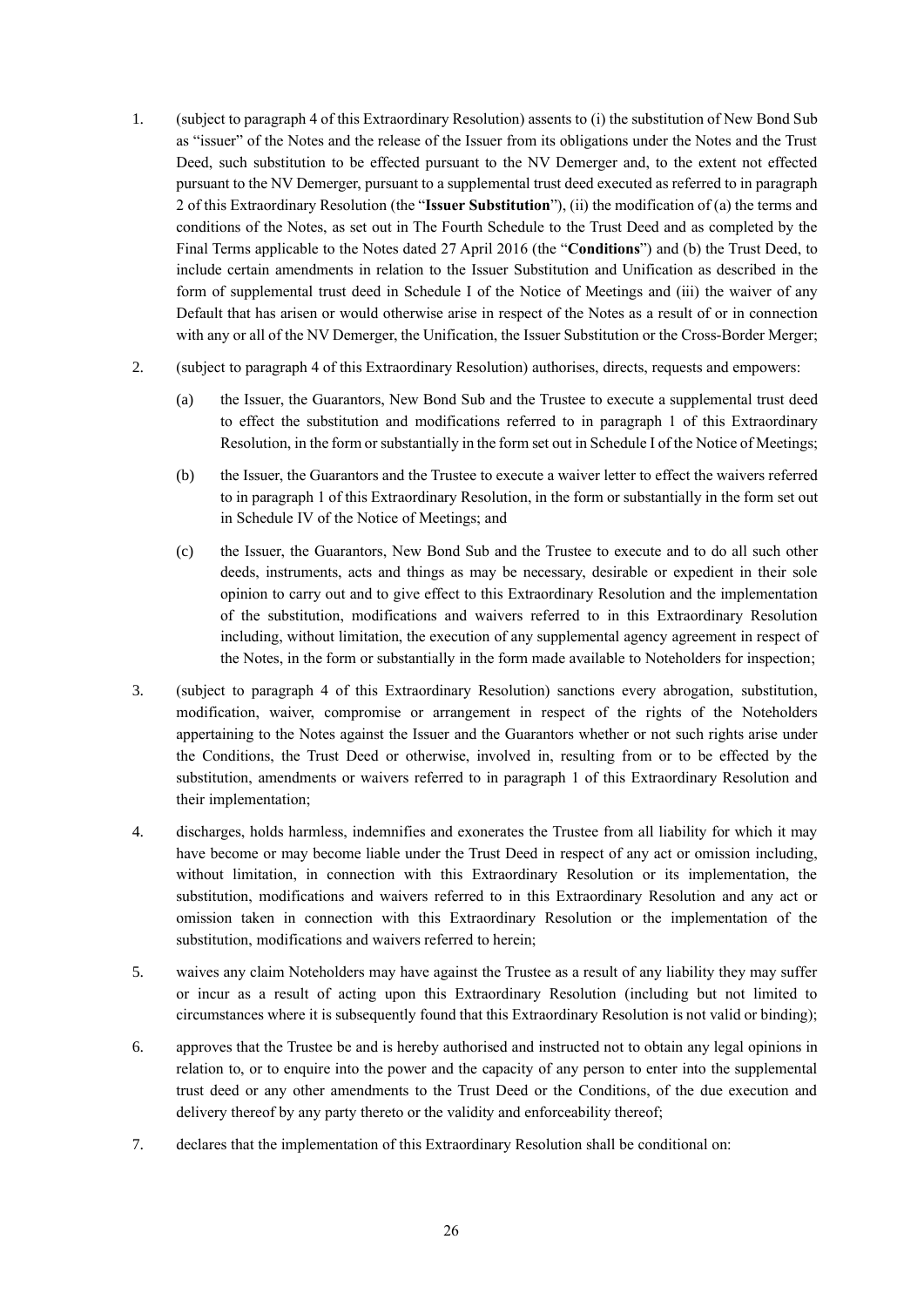- (a) the Consent Solicitation not having been terminated;
- (b) the passing of this Extraordinary Resolution;
- (c) the passing of the relevant Shareholder Resolutions; and
- (d) the occurrence of the NV Demerger Effective Date,

8. acknowledges that the following terms, as used in this Extraordinary Resolution, shall have the meanings given below:

"**Common Draft Terms of Merge**r" means the common draft terms of merger made by the boards of the Issuer and PLC;

"**Consent Solicitation**" means the invitation by the Issuer to all Noteholders to consent to the modification of the Conditions relating to the Notes as described in the Consent Solicitation Memorandum and as the same may be amended in accordance with its terms;

"**Consent Solicitation Memorandum**" means the consent solicitation memorandum dated 26 June 2020 prepared by the Issuer in relation to the Consent Solicitation;

"**Cross-Border Merger**" means the cross-border merger between PLC and the Issuer carried out as a "merger by absorption" for the purposes of the Companies (Cross-Border Mergers) Regulations 2007 (for English law purposes) and the Dutch Civil Code (*Burgerlijk Wetboek*) (for Dutch law purposes) pursuant to the Common Draft Terms of Merger;

"**Default**" has the meaning given to such term in the Conditions;

"**New Bond Sub**" means a private company with limited liability (*besloten vennootschap met beperkte aansprakelijkheid*) to be incorporated under the laws of The Netherlands and to have its corporate seat in The Netherlands and to be registered with the Dutch Trade Register of the Chamber of Commerce;

"**Notice of Meetings**" means the notice convening the meeting of the Noteholders dated 26 June 2020;

"**NV Demerger**" means the Dutch legal demerger pursuant to which New Bond Sub will be incorporated and the Notes will become obligations of New Bond Sub;

"**NV Demerger Effective Date**" means the date (and, where relevant, time) on which the NV Demerger becomes effective in accordance with Dutch law, being the day after the execution of the demerger deed in respect of the NV Demerger by a Dutch civil law notary;

"**PLC**" means Unilever PLC;

"**Shareholder Resolutions**" means the resolutions of the Issuer's shareholders and PLC shareholders to approve the Cross-Border Merger, the NV Demerger and certain other steps relating to Unification;

"**Unification**" means the Cross-Border Merger and the other implementation steps related thereto pursuant to which PLC will become the sole parent company of the Unilever Group; and

"**Unilever Group**" means (i) prior to the implementation of Unification, the Issuer, PLC and their respective group companies (being those companies required to be consolidated in accordance with Netherlands and United Kingdom legislative requirements relating to consolidated accounts) and (ii) on and following the implementation of Unification, PLC and its group companies (being those companies required to be consolidated in accordance with United Kingdom legislative requirements relating to consolidated accounts)."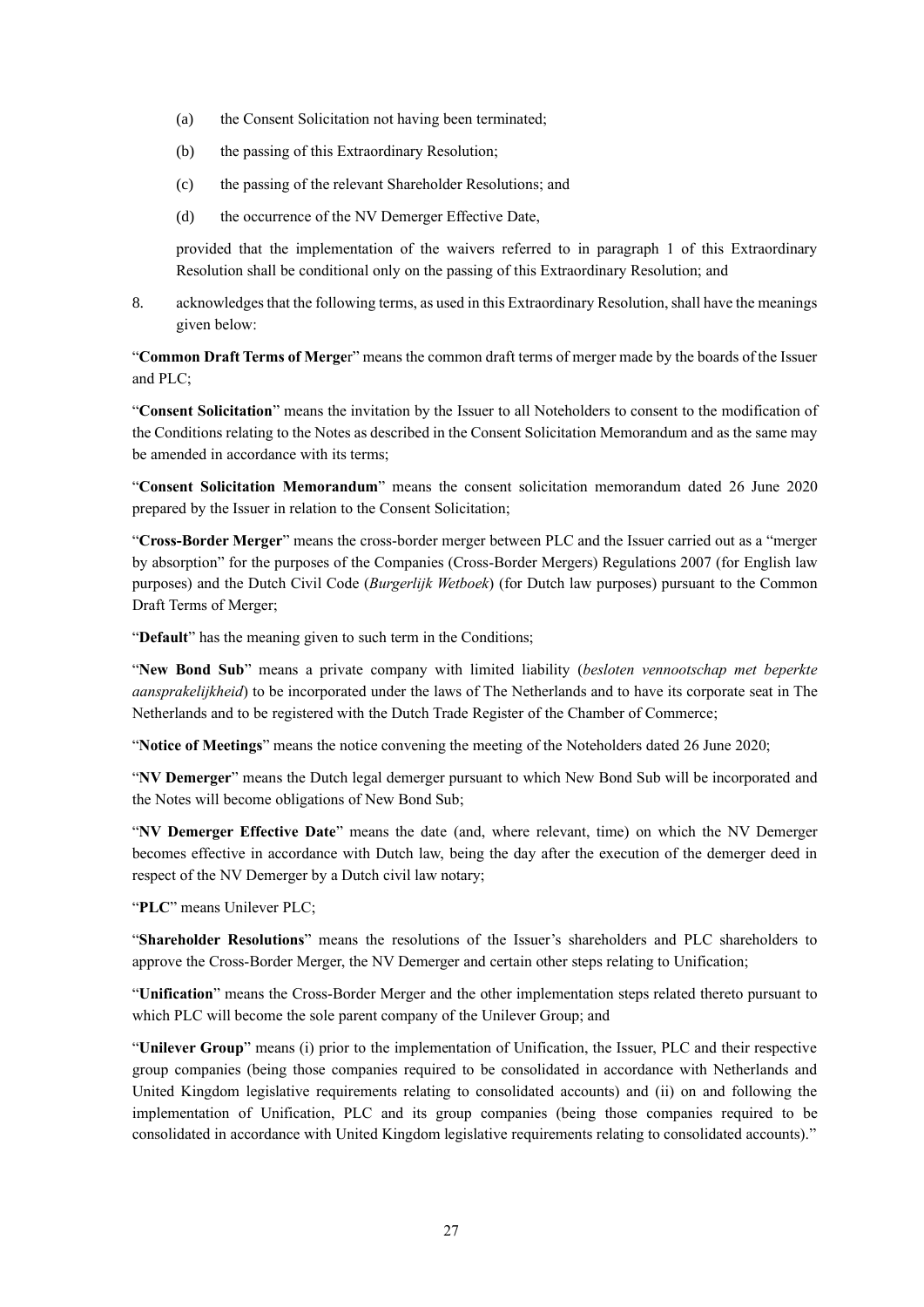### **EXTRAORDINARY RESOLUTION IN RESPECT OF THE €750,000,000 1.375 PER CENT. NOTES DUE JULY 2029**

"THAT this Meeting of the holders (together, the "**Noteholders**") of the presently outstanding €750,000,000 1.375 per cent. Notes due July 2029 (the "**Notes**") of Unilever N.V. (the "**Issuer**", which expression includes any successor thereto) guaranteed by Unilever PLC and Unilever United States, Inc. (together, the "**Guarantors**"), issued with the benefit of a trust deed dated 22 July 1994 as supplemented by the Twenty First Supplemental Trust Deed dated 22 April 2016 (the "**Trust Deed**") and made between the Issuer, the Guarantors and The Law Debenture Trust Corporation p.l.c. as trustee (the "**Trustee**"):

- 1. (subject to paragraph 4 of this Extraordinary Resolution) assents to (i) the substitution of New Bond Sub as "issuer" of the Notes and the release of the Issuer from its obligations under the Notes and the Trust Deed, such substitution to be effected pursuant to the NV Demerger and, to the extent not effected pursuant to the NV Demerger, pursuant to a supplemental trust deed executed as referred to in paragraph 2 of this Extraordinary Resolution (the "**Issuer Substitution**"), (ii) the modification of (a) the terms and conditions of the Notes, as set out in The Fourth Schedule to the Trust Deed and as completed by the Final Terms applicable to the Notes dated 27 July 2017 (the "**Conditions**") and (b) the Trust Deed, to include certain amendments in relation to the Issuer Substitution and Unification as described in the form of supplemental trust deed in Schedule I of the Notice of Meetings and (iii) the waiver of any Default that has arisen or would otherwise arise in respect of the Notes as a result of or in connection with any or all of the NV Demerger, the Unification, the Issuer Substitution or the Cross-Border Merger;
- 2. (subject to paragraph 4 of this Extraordinary Resolution) authorises, directs, requests and empowers:
	- (a) the Issuer, the Guarantors, New Bond Sub and the Trustee to execute a supplemental trust deed to effect the substitution and modifications referred to in paragraph 1 of this Extraordinary Resolution, in the form or substantially in the form set out in Schedule I of the Notice of Meetings;
	- (b) the Issuer, the Guarantors and the Trustee to execute a waiver letter to effect the waivers referred to in paragraph 1 of this Extraordinary Resolution, in the form or substantially in the form set out in Schedule IV of the Notice of Meetings; and
	- (c) the Issuer, the Guarantors, New Bond Sub and the Trustee to execute and to do all such other deeds, instruments, acts and things as may be necessary, desirable or expedient in their sole opinion to carry out and to give effect to this Extraordinary Resolution and the implementation of the substitution, modifications and waivers referred to in this Extraordinary Resolution including, without limitation, the execution of any supplemental agency agreement in respect of the Notes, in the form or substantially in the form made available to Noteholders for inspection;
- 3. (subject to paragraph 4 of this Extraordinary Resolution) sanctions every abrogation, substitution, modification, waiver, compromise or arrangement in respect of the rights of the Noteholders appertaining to the Notes against the Issuer and the Guarantors whether or not such rights arise under the Conditions, the Trust Deed or otherwise, involved in, resulting from or to be effected by the substitution, amendments or waivers referred to in paragraph 1 of this Extraordinary Resolution and their implementation;
- 4. discharges, holds harmless, indemnifies and exonerates the Trustee from all liability for which it may have become or may become liable under the Trust Deed in respect of any act or omission including, without limitation, in connection with this Extraordinary Resolution or its implementation, the substitution, modifications and waivers referred to in this Extraordinary Resolution and any act or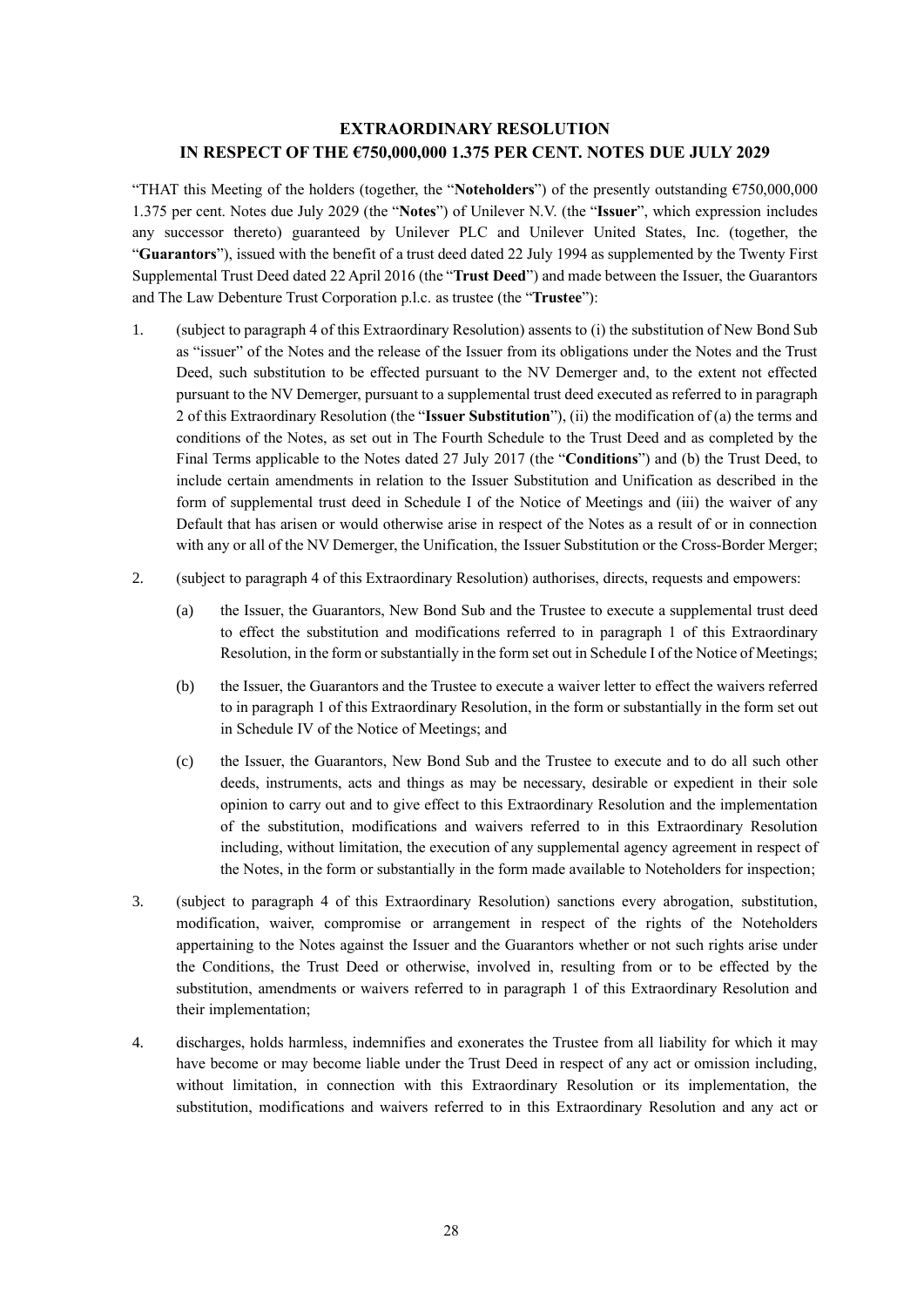omission taken in connection with this Extraordinary Resolution or the implementation of the substitution, modifications and waivers referred to herein;

- 5. waives any claim Noteholders may have against the Trustee as a result of any liability they may suffer or incur as a result of acting upon this Extraordinary Resolution (including but not limited to circumstances where it is subsequently found that this Extraordinary Resolution is not valid or binding);
- 6. approves that the Trustee be and is hereby authorised and instructed not to obtain any legal opinions in relation to, or to enquire into the power and the capacity of any person to enter into the supplemental trust deed or any other amendments to the Trust Deed or the Conditions, of the due execution and delivery thereof by any party thereto or the validity and enforceability thereof;
- 7. declares that the implementation of this Extraordinary Resolution shall be conditional on:
	- (a) the Consent Solicitation not having been terminated;
	- (b) the passing of this Extraordinary Resolution;
	- (c) the passing of the relevant Shareholder Resolutions; and
	- (d) the occurrence of the NV Demerger Effective Date,

provided that the implementation of the waivers referred to in paragraph 1 of this Extraordinary Resolution shall be conditional only on the passing of this Extraordinary Resolution; and

8. acknowledges that the following terms, as used in this Extraordinary Resolution, shall have the meanings given below:

"**Common Draft Terms of Merger**" means the common draft terms of merger made by the boards of the Issuer and PLC;

"**Consent Solicitation**" means the invitation by the Issuer to all Noteholders to consent to the modification of the Conditions relating to the Notes as described in the Consent Solicitation Memorandum and as the same may be amended in accordance with its terms;

"**Consent Solicitation Memorandum**" means the consent solicitation memorandum dated 26 June 2020 prepared by the Issuer in relation to the Consent Solicitation;

"**Cross-Border Merger**" means the cross-border merger between PLC and the Issuer carried out as a "merger by absorption" for the purposes of the Companies (Cross-Border Mergers) Regulations 2007 (for English law purposes) and the Dutch Civil Code (*Burgerlijk Wetboek*) (for Dutch law purposes) pursuant to the Common Draft Terms of Merger;

"**Default**" has the meaning given to such term in the Conditions;

"**New Bond Sub**" means a private company with limited liability (*besloten vennootschap met beperkte aansprakelijkheid*) to be incorporated under the laws of The Netherlands and to have its corporate seat in The Netherlands and to be registered with the Dutch Trade Register of the Chamber of Commerce;

"**Notice of Meetings**" means the notice convening the meeting of the Noteholders dated 26 June 2020;

"**NV Demerger**" means the Dutch legal demerger pursuant to which New Bond Sub will be incorporated and the Notes will become obligations of New Bond Sub;

"**NV Demerger Effective Date**" means the date (and, where relevant, time) on which the NV Demerger becomes effective in accordance with Dutch law, being the day after the execution of the demerger deed in respect of the NV Demerger by a Dutch civil law notary;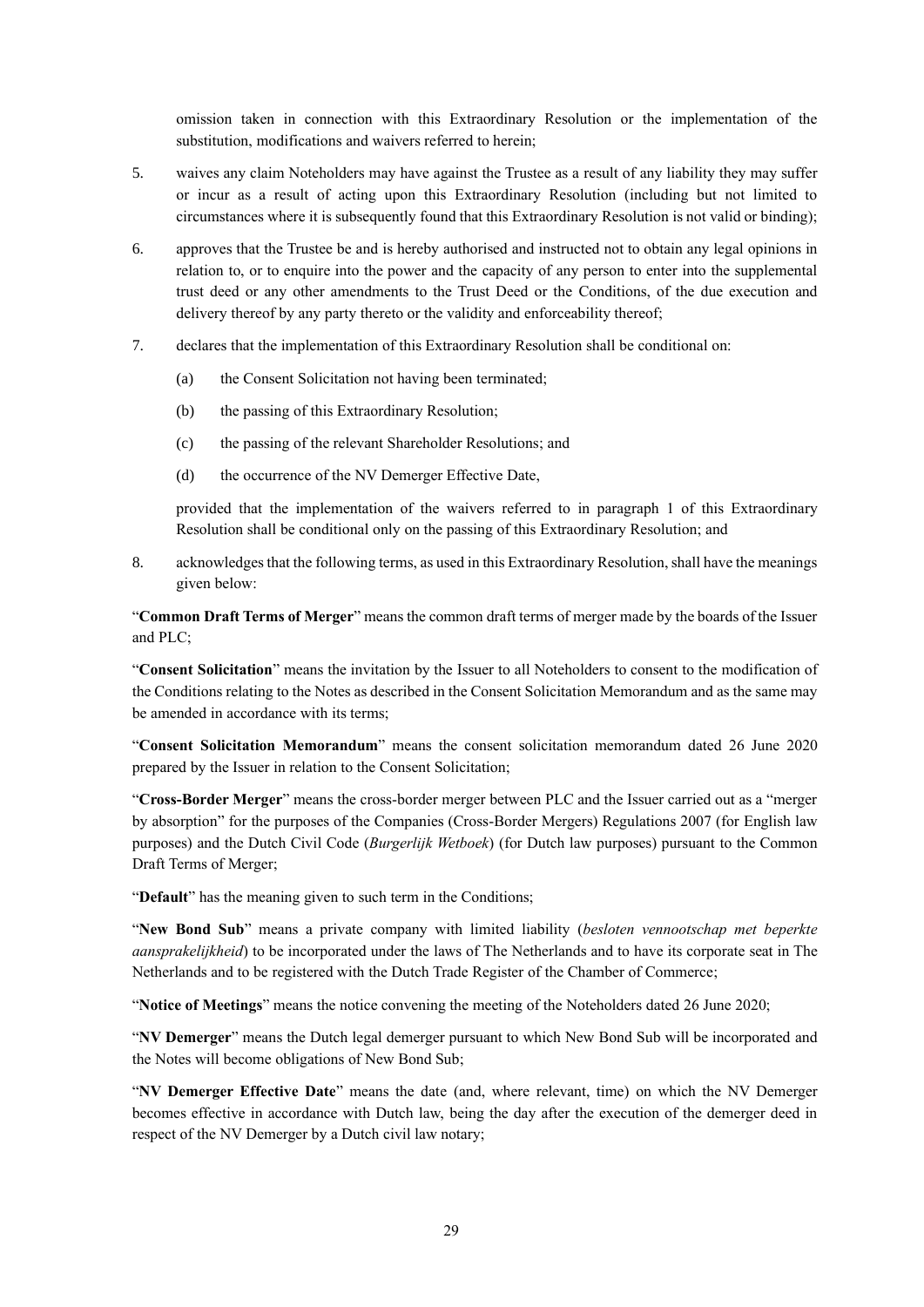"**PLC**" means Unilever PLC;

"**Shareholder Resolutions**" means the resolutions of the Issuer's shareholders and PLC shareholders to approve the Cross-Border Merger, the NV Demerger and certain other steps relating to Unification;

"**Unification**" means the Cross-Border Merger and the other implementation steps related thereto pursuant to which PLC will become the sole parent company of the Unilever Group; and

"**Unilever Group**" means (i) prior to the implementation of Unification, the Issuer, PLC and their respective group companies (being those companies required to be consolidated in accordance with Netherlands and United Kingdom legislative requirements relating to consolidated accounts) and (ii) on and following the implementation of Unification, PLC and its group companies (being those companies required to be consolidated in accordance with United Kingdom legislative requirements relating to consolidated accounts)."

### **EXTRAORDINARY RESOLUTION IN RESPECT OF THE €1,000,000,000 1.750 PER CENT. NOTES DUE MARCH 2030**

"THAT this Meeting of the holders (together, the "**Noteholders**") of the presently outstanding €1,000,000,000 1.750 per cent. Notes due March 2030 (the "**Notes**") of Unilever N.V. (the "**Issuer**", which expression includes any successor thereto) guaranteed by Unilever PLC and Unilever United States, Inc. (together, the "**Guarantors**"), issued with the benefit of a trust deed dated 22 July 1994 as supplemented by the Twenty Second Supplemental Trust Deed dated 15 May 2019 (the "**Trust Deed**") and made between the Issuer, the Guarantors and The Law Debenture Trust Corporation p.l.c. as trustee (the "**Trustee**"):

- 1. (subject to paragraph 4 of this Extraordinary Resolution) assents to (i) the substitution of New Bond Sub as "issuer" of the Notes and the release of the Issuer from its obligations under the Notes and the Trust Deed, such substitution to be effected pursuant to the NV Demerger and, to the extent not effected pursuant to the NV Demerger, pursuant to a supplemental trust deed executed as referred to in paragraph 2 of this Extraordinary Resolution (the "**Issuer Substitution**"), (ii) the modification of (a) the terms and conditions of the Notes, as set out in The Fourth Schedule to the Trust Deed and as completed by the Final Terms applicable to the Notes dated 23 March 2020 (the "**Conditions**") and (b) the Trust Deed, to include certain amendments in relation to the Issuer Substitution and Unification as described in the form of supplemental trust deed in Schedule I of the Notice of Meetings and (iii) the waiver of any Default that has arisen or would otherwise arise in respect of the Notes as a result of or in connection with any or all of the NV Demerger, the Unification, the Issuer Substitution or the Cross-Border Merger;
- 2. (subject to paragraph 4 of this Extraordinary Resolution) authorises, directs, requests and empowers:
	- (a) the Issuer, the Guarantors, New Bond Sub and the Trustee to execute a supplemental trust deed to effect the substitution and modifications referred to in paragraph 1 of this Extraordinary Resolution, in the form or substantially in the form set out in Schedule I of the Notice of Meetings;
	- (b) the Issuer, the Guarantors and the Trustee to execute a waiver letter to effect the waivers referred to in paragraph 1 of this Extraordinary Resolution, in the form or substantially in the form set out in Schedule IV of the Notice of Meetings; and
	- (c) the Issuer, the Guarantors, New Bond Sub and the Trustee to execute and to do all such other deeds, instruments, acts and things as may be necessary, desirable or expedient in their sole opinion to carry out and to give effect to this Extraordinary Resolution and the implementation of the substitution, modifications and waivers referred to in this Extraordinary Resolution including, without limitation, the execution of any supplemental agency agreement in respect of the Notes, in the form or substantially in the form made available to Noteholders for inspection;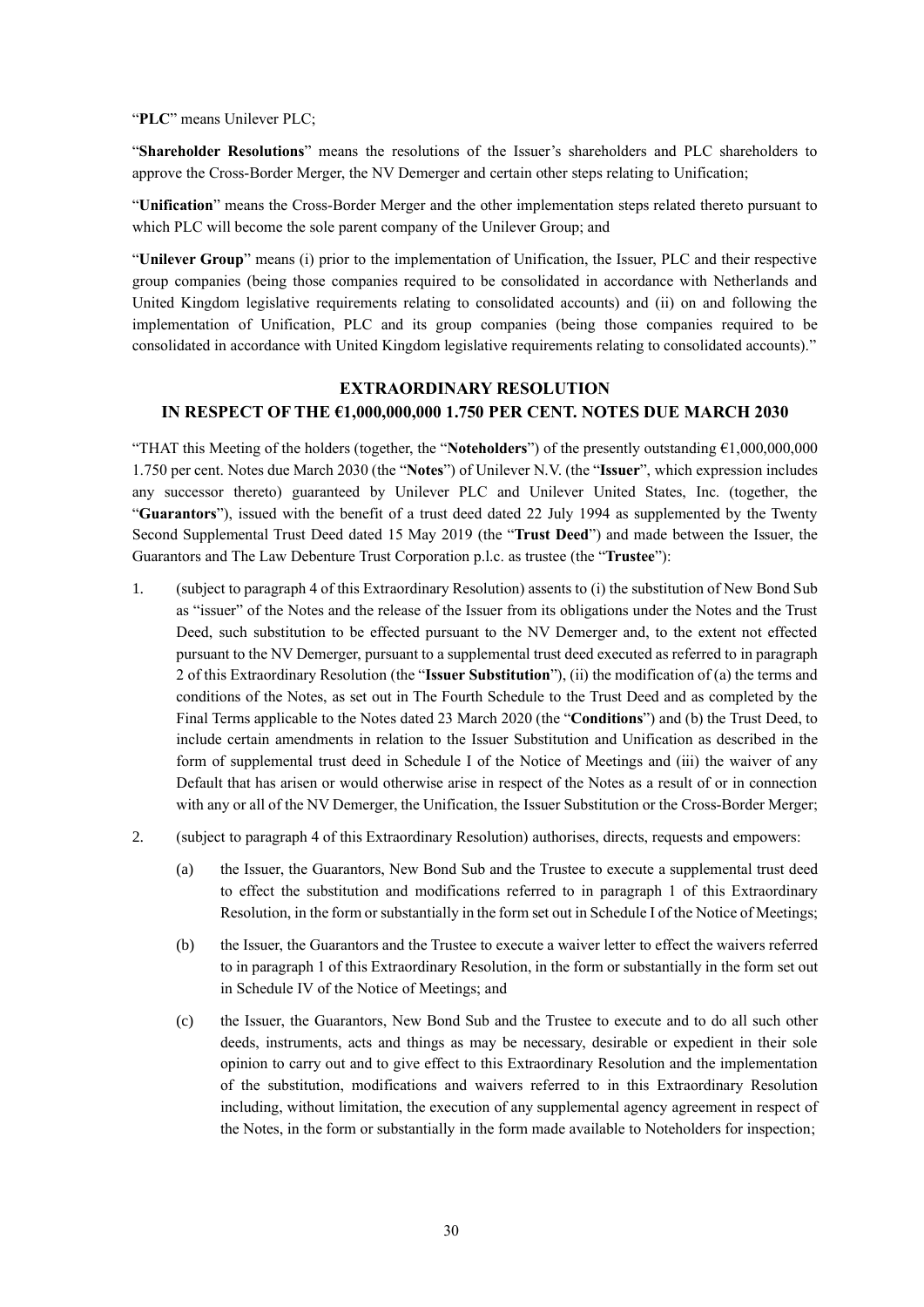- 3. (subject to paragraph 4 of this Extraordinary Resolution) sanctions every abrogation, substitution, modification, waiver, compromise or arrangement in respect of the rights of the Noteholders appertaining to the Notes against the Issuer and the Guarantors whether or not such rights arise under the Conditions, the Trust Deed or otherwise, involved in, resulting from or to be effected by the substitution, amendments or waivers referred to in paragraph 1 of this Extraordinary Resolution and their implementation;
- 4. discharges, holds harmless, indemnifies and exonerates the Trustee from all liability for which it may have become or may become liable under the Trust Deed in respect of any act or omission including, without limitation, in connection with this Extraordinary Resolution or its implementation, the substitution, modifications and waivers referred to in this Extraordinary Resolution and any act or omission taken in connection with this Extraordinary Resolution or the implementation of the substitution, modifications and waivers referred to herein;
- 5. waives any claim Noteholders may have against the Trustee as a result of any liability they may suffer or incur as a result of acting upon this Extraordinary Resolution (including but not limited to circumstances where it is subsequently found that this Extraordinary Resolution is not valid or binding);
- 6. approves that the Trustee be and is hereby authorised and instructed not to obtain any legal opinions in relation to, or to enquire into the power and the capacity of any person to enter into the supplemental trust deed or any other amendments to the Trust Deed or the Conditions, of the due execution and delivery thereof by any party thereto or the validity and enforceability thereof;
- 7. declares that the implementation of this Extraordinary Resolution shall be conditional on:
	- (a) the Consent Solicitation not having been terminated;
	- (b) the passing of this Extraordinary Resolution;
	- (c) the passing of the relevant Shareholder Resolutions; and
	- (d) the occurrence of the NV Demerger Effective Date,

8. acknowledges that the following terms, as used in this Extraordinary Resolution, shall have the meanings given below:

"**Common Draft Terms of Merger**" means the common draft terms of merger made by the boards of the Issuer and PLC;

"**Consent Solicitation**" means the invitation by the Issuer to all Noteholders to consent to the modification of the Conditions relating to the Notes as described in the Consent Solicitation Memorandum and as the same may be amended in accordance with its terms;

"**Consent Solicitation Memorandum**" means the consent solicitation memorandum dated 26 June 2020 prepared by the Issuer in relation to the Consent Solicitation;

"**Cross-Border Merger**" means the cross-border merger between PLC and the Issuer carried out as a "merger by absorption" for the purposes of the Companies (Cross-Border Mergers) Regulations 2007 (for English law purposes) and the Dutch Civil Code (*Burgerlijk Wetboek*) (for Dutch law purposes) pursuant to the Common Draft Terms of Merger;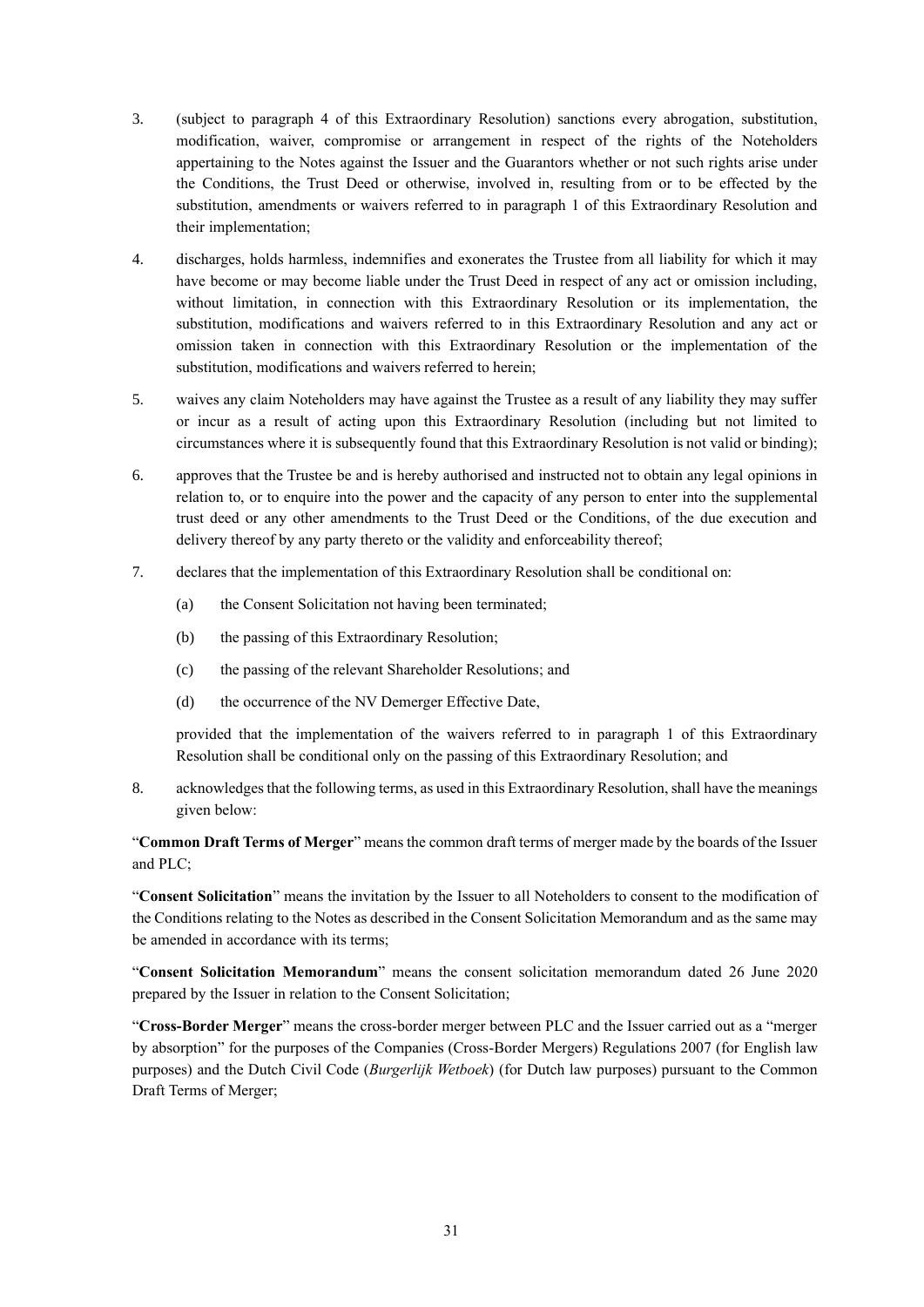"**Default**" has the meaning given to such term in the Conditions; "**New Bond Sub**" means a private company with limited liability (*besloten vennootschap met beperkte aansprakelijkheid*) to be incorporated under the laws of The Netherlands and to have its corporate seat in The Netherlands and to be registered with the Dutch Trade Register of the Chamber of Commerce;

"**Notice of Meetings**" means the notice convening the meeting of the Noteholders dated 26 June 2020;

"**NV Demerger**" means the Dutch legal demerger pursuant to which New Bond Sub will be incorporated and the Notes will become obligations of New Bond Sub;

"**NV Demerger Effective Date**" means the date (and, where relevant, time) on which the NV Demerger becomes effective in accordance with Dutch law, being the day after the execution of the demerger deed in respect of the NV Demerger by a Dutch civil law notary;

"**PLC**" means Unilever PLC;

"**Shareholder Resolutions**" means the resolutions of the Issuer's shareholders and PLC shareholders to approve the Cross-Border Merger, the NV Demerger and certain other steps relating to Unification;

"**Unification**" means the Cross-Border Merger and the other implementation steps related thereto pursuant to which PLC will become the sole parent company of the Unilever Group; and

"**Unilever Group**" means (i) prior to the implementation of Unification, the Issuer, PLC and their respective group companies (being those companies required to be consolidated in accordance with Netherlands and United Kingdom legislative requirements relating to consolidated accounts) and (ii) on and following the implementation of Unification, PLC and its group companies (being those companies required to be consolidated in accordance with United Kingdom legislative requirements relating to consolidated accounts)."

# **EXTRAORDINARY RESOLUTION IN RESPECT OF THE €800,000,000 1.625 PER CENT. NOTES DUE FEBRUARY 2033**

"THAT this Meeting of the holders (together, the "**Noteholders**") of the presently outstanding €800,000,000 1.625 per cent. Notes due February 2033 (the "**Notes**") of Unilever N.V. (the "**Issuer**", which expression includes any successor thereto) guaranteed by Unilever PLC and Unilever United States, Inc. (together, the "**Guarantors**"), issued with the benefit of a trust deed dated 22 July 1994 as supplemented by the Twenty First Supplemental Trust Deed dated 22 April 2016 (the "**Trust Deed**") and made between the Issuer, the Guarantors and The Law Debenture Trust Corporation p.l.c. as trustee (the "**Trustee**"):

- 1. (subject to paragraph 4 of this Extraordinary Resolution) assents to (i) the substitution of New Bond Sub as "issuer" of the Notes and the release of the Issuer from its obligations under the Notes and the Trust Deed, such substitution to be effected pursuant to the NV Demerger and, to the extent not effected pursuant to the NV Demerger, pursuant to a supplemental trust deed executed as referred to in paragraph 2 of this Extraordinary Resolution (the "**Issuer Substitution**"), (ii) the modification of (a) the terms and conditions of the Notes, as set out in The Fourth Schedule to the Trust Deed and as completed by the Final Terms applicable to the Notes dated 8 February 2018 (the "**Conditions**") and (b) the Trust Deed, to include certain amendments in relation to the Issuer Substitution and Unification as described in the form of supplemental trust deed in Schedule I of the Notice of Meetings and (iii) the waiver of any Default that has arisen or would otherwise arise in respect of the Notes as a result of or in connection with any or all of the NV Demerger, the Unification, the Issuer Substitution or the Cross-Border Merger;
- 2. (subject to paragraph 4 of this Extraordinary Resolution) authorises, directs, requests and empowers: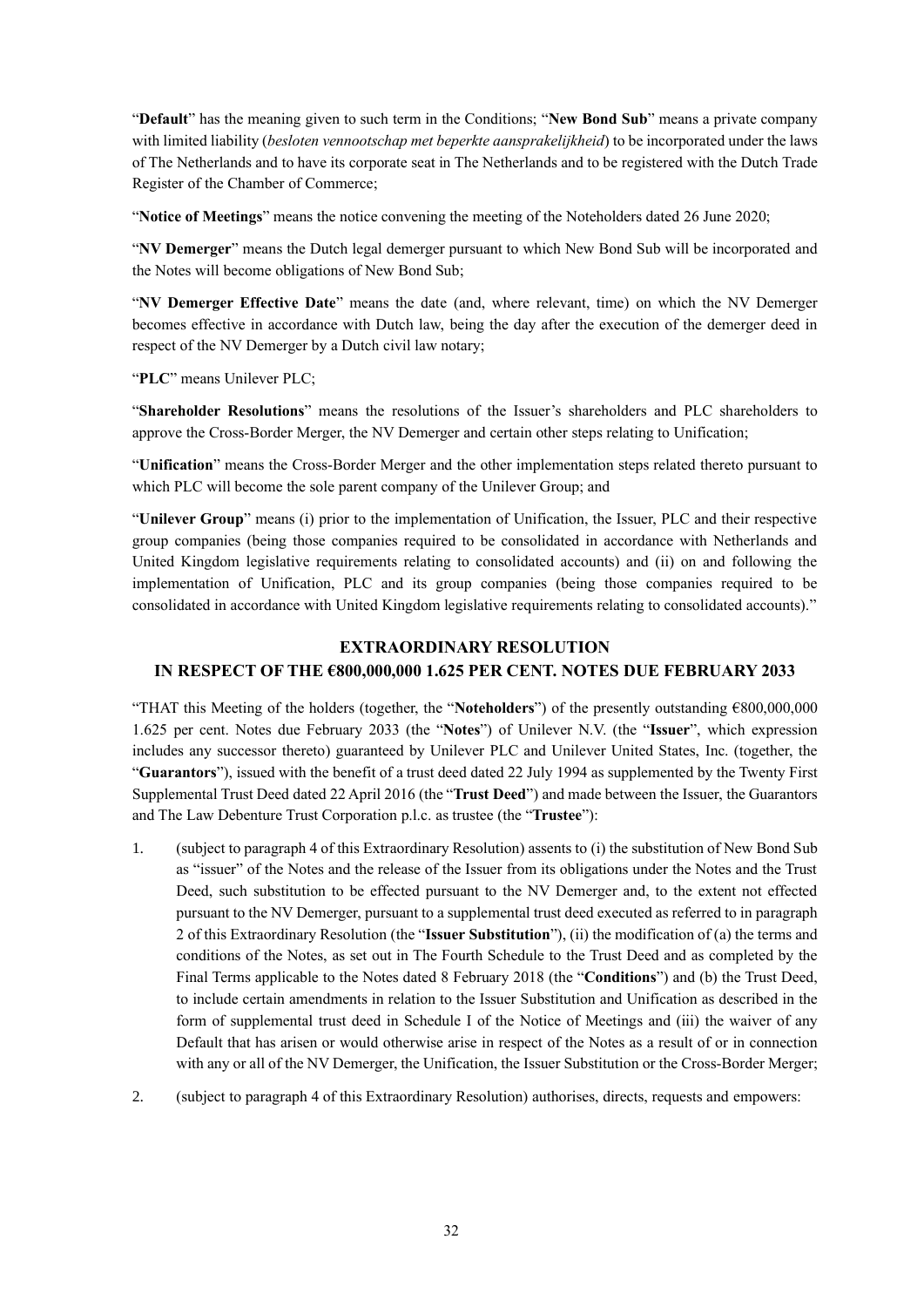- (a) the Issuer, the Guarantors, New Bond Sub and the Trustee to execute a supplemental trust deed to effect the substitution and modifications referred to in paragraph 1 of this Extraordinary Resolution, in the form or substantially in the form set outin Schedule I of the Notice of Meetings;
- (b) the Issuer, the Guarantors and the Trustee to execute a waiver letter to effect the waivers referred to in paragraph 1 of this Extraordinary Resolution, in the form or substantially in the form set out in Schedule IV of the Notice of Meetings; and
- (c) the Issuer, the Guarantors, New Bond Sub and the Trustee to execute and to do all such other deeds, instruments, acts and things as may be necessary, desirable or expedient in their sole opinion to carry out and to give effect to this Extraordinary Resolution and the implementation of the substitution, modifications and waivers referred to in this Extraordinary Resolution including, without limitation, the execution of any supplemental agency agreement in respect of the Notes, in the form or substantially in the form made available to Noteholders for inspection;
- 3. (subject to paragraph 4 of this Extraordinary Resolution) sanctions every abrogation, substitution, modification, waiver, compromise or arrangement in respect of the rights of the Noteholders appertaining to the Notes against the Issuer and the Guarantors whether or not such rights arise under the Conditions, the Trust Deed or otherwise, involved in, resulting from or to be effected by the substitution, amendments or waivers referred to in paragraph 1 of this Extraordinary Resolution and their implementation;
- 4. discharges, holds harmless, indemnifies and exonerates the Trustee from all liability for which it may have become or may become liable under the Trust Deed in respect of any act or omission including, without limitation, in connection with this Extraordinary Resolution or its implementation, the substitution, modifications and waivers referred to in this Extraordinary Resolution and any act or omission taken in connection with this Extraordinary Resolution or the implementation of the substitution, modifications and waivers referred to herein;
- 5. waives any claim Noteholders may have against the Trustee as a result of any liability they may suffer or incur as a result of acting upon this Extraordinary Resolution (including but not limited to circumstances where it is subsequently found that this Extraordinary Resolution is not valid or binding);
- 6. approves that the Trustee be and is hereby authorised and instructed not to obtain any legal opinions in relation to, or to enquire into the power and the capacity of any person to enter into the supplemental trust deed or any other amendments to the Trust Deed or the Conditions, of the due execution and delivery thereof by any party thereto or the validity and enforceability thereof;
- 7. declares that the implementation of this Extraordinary Resolution shall be conditional on:
	- (a) the Consent Solicitation not having been terminated;
	- (b) the passing of this Extraordinary Resolution;
	- (c) the passing of the relevant Shareholder Resolutions; and
	- (d) the occurrence of the NV Demerger Effective Date,

8. acknowledges that the following terms, as used in this Extraordinary Resolution, shall have the meanings given below: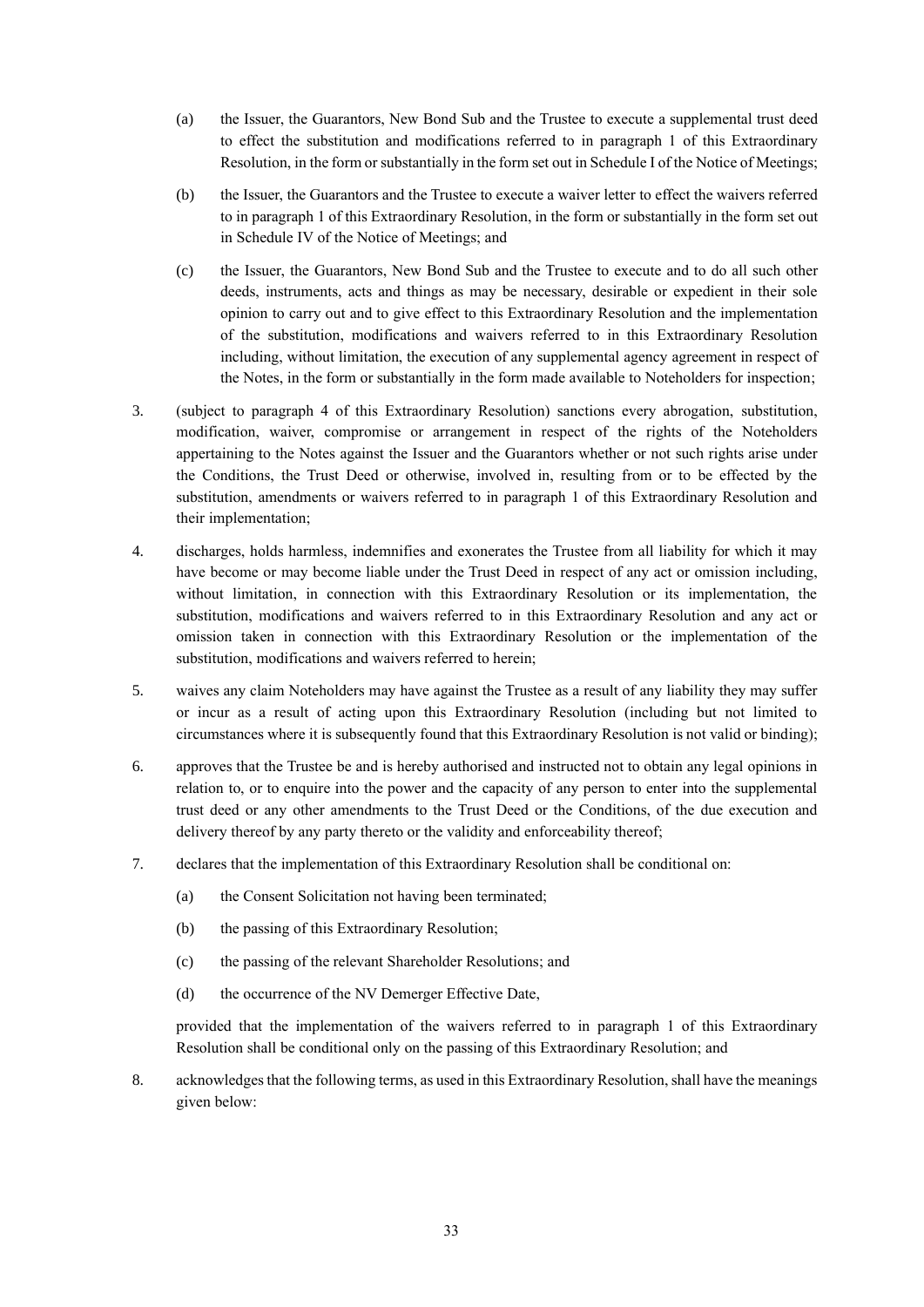"**Common Draft Terms of Merger**" means the common draft terms of merger made by the boards of the Issuer and PLC;

"**Consent Solicitation**" means the invitation by the Issuer to all Noteholders to consent to the modification of the Conditions relating to the Notes as described in the Consent Solicitation Memorandum and as the same may be amended in accordance with its terms:

"**Consent Solicitation Memorandum**" means the consent solicitation memorandum dated 26 June 2020 prepared by the Issuer in relation to the Consent Solicitation;

"**Cross-Border Merger**" means the cross-border merger between PLC and the Issuer carried out as a "merger by absorption" for the purposes of the Companies (Cross-Border Mergers) Regulations 2007 (for English law purposes) and the Dutch Civil Code (*Burgerlijk Wetboek*) (for Dutch law purposes) pursuant to the Common Draft Terms of Merger;

"**Default**" has the meaning given to such term in the Conditions;

"**New Bond Sub**" means a private company with limited liability (*besloten vennootschap met beperkte aansprakelijkheid*) to be incorporated under the laws of The Netherlands and to have its corporate seat in The Netherlands and to be registered with the Dutch Trade Register of the Chamber of Commerce;

"**Notice of Meetings**" means the notice convening the meeting of the Noteholders dated 26 June 2020;

"**NV Demerger**" means the Dutch legal demerger pursuant to which New Bond Sub will be incorporated and the Notes will become obligations of New Bond Sub;

"**NV Demerger Effective Date**" means the date (and, where relevant, time) on which the NV Demerger becomes effective in accordance with Dutch law, being the day after the execution of the demerger deed in respect of the NV Demerger by a Dutch civil law notary;

"**PLC**" means Unilever PLC;

"**Shareholder Resolutions**" means the resolutions of the Issuer's shareholders and PLC shareholders to approve the Cross-Border Merger, the NV Demerger and certain other steps relating to Unification;

"**Unification**" means the Cross-Border Merger and the other implementation steps related thereto pursuant to which PLC will become the sole parent company of the Unilever Group; and

"**Unilever Group**" means (i) prior to the implementation of Unification, the Issuer, PLC and their respective group companies (being those companies required to be consolidated in accordance with Netherlands and United Kingdom legislative requirements relating to consolidated accounts) and (ii) on and following the implementation of Unification, PLC and its group companies (being those companies required to be consolidated in accordance with United Kingdom legislative requirements relating to consolidated accounts)."

## **EXTRAORDINARY RESOLUTION IN RESPECT OF THE £350,000,000 1.125 PER CENT. NOTES DUE FEBRUARY 2022**

"THAT this Meeting of the holders (together, the "**Noteholders**") of the presently outstanding £350,000,000 1.125 per cent. Notes due February 2022 (the "**Notes**") of Unilever PLC (the "**Issuer**", which expression includes any successor thereto) guaranteed by Unilever N.V. and Unilever United States, Inc. (together, the "**Guarantors**"), issued with the benefit of a trust deed dated 22 July 1994 as supplemented by the Twenty First Supplemental Trust Deed dated 22 April 2016 (the "**Trust Deed**") and made between the Issuer, the Guarantors and The Law Debenture Trust Corporation p.l.c. as trustee (the "**Trustee**"):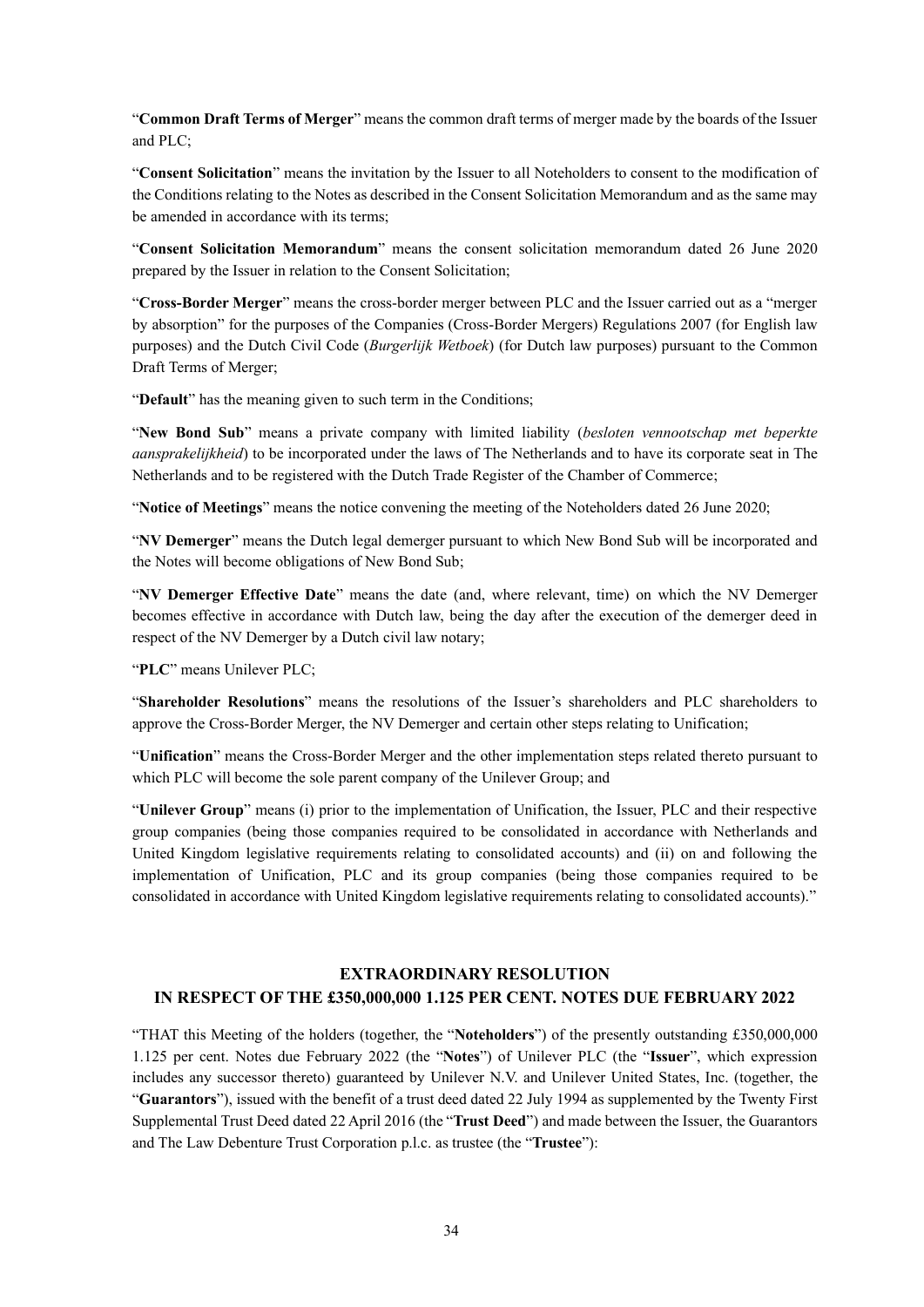- 1. (subject to paragraph 4 of this Extraordinary Resolution) assents to (i) the release of NV from its obligations as a Guarantor under the Notes and the Trust Deed (the "**Guarantor Release**"), (ii) the modification of (a) the terms and conditions of the Notes, as set out in The Fourth Schedule to the Trust Deed and as completed by the Final Terms applicable to the Notes dated 1 February 2017 (the "**Conditions**") and (b) the Trust Deed, to include certain amendments in relation to the Guarantor Release and Unification as described in the form of supplemental trust deed in Schedule II of the Notice of Meetings and (iii) the waiver of any Default that has arisen or would otherwise arise in respect of the Notes as a result of or in connection with any or all of the NV Demerger, the Unification, the Guarantor Release or the Cross-Border Merger;
- 2. (subject to paragraph 4 of this Extraordinary Resolution) authorises, directs, requests and empowers:
	- (a) the Issuer, the Guarantors and the Trustee to execute a supplemental trust deed to effect the release and modifications referred to in paragraph 1 of this Extraordinary Resolution, in the form or substantially in the form set out in Schedule II of the Notice of Meetings;
	- (b) the Issuer, the Guarantors and the Trustee to execute a waiver letter to effect the waivers referred to in paragraph 1 of this Extraordinary Resolution, in the form or substantially in the form set out in Schedule IV of the Notice of Meetings; and
	- (c) the Issuer, the Guarantors and the Trustee to execute and to do all such other deeds, instruments, acts and things as may be necessary, desirable or expedient in their sole opinion to carry out and to give effect to this Extraordinary Resolution and the implementation of the release, modifications and waivers referred to in this Extraordinary Resolution including, without limitation, the execution of any supplemental agency agreement in respect of the Notes, in the form or substantially in the form made available to Noteholders for inspection;
- 3. (subject to paragraph 4 of this Extraordinary Resolution) sanctions every abrogation, release, modification, waiver, compromise or arrangement in respect of the rights of the Noteholders appertaining to the Notes against the Issuer and the Guarantors whether or not such rights arise under the Conditions, the Trust Deed or otherwise, involved in, resulting from or to be effected by the release, amendments or waivers referred to in paragraph 1 of this Extraordinary Resolution and their implementation;
- 4. discharges, holds harmless, indemnifies and exonerates the Trustee from all liability for which it may have become or may become liable under the Trust Deed in respect of any act or omission including, without limitation, in connection with this Extraordinary Resolution or its implementation, the release, modifications and waivers referred to in this Extraordinary Resolution and any act or omission taken in connection with this Extraordinary Resolution or the implementation of the release, modifications and waivers referred to herein;
- 5. waives any claim Noteholders may have against the Trustee as a result of any liability they may suffer or incur as a result of acting upon this Extraordinary Resolution (including but not limited to circumstances where it is subsequently found that this Extraordinary Resolution is not valid or binding);
- 6. approves that the Trustee be and is hereby authorised and instructed not to obtain any legal opinions in relation to, or to enquire into the power and the capacity of any person to enter into the supplemental trust deed or any other amendments to the Trust Deed or the Conditions, of the due execution and delivery thereof by any party thereto or the validity and enforceability thereof;
- 7. declares that the implementation of this Extraordinary Resolution shall be conditional on:
	- (a) the Consent Solicitation not having been terminated;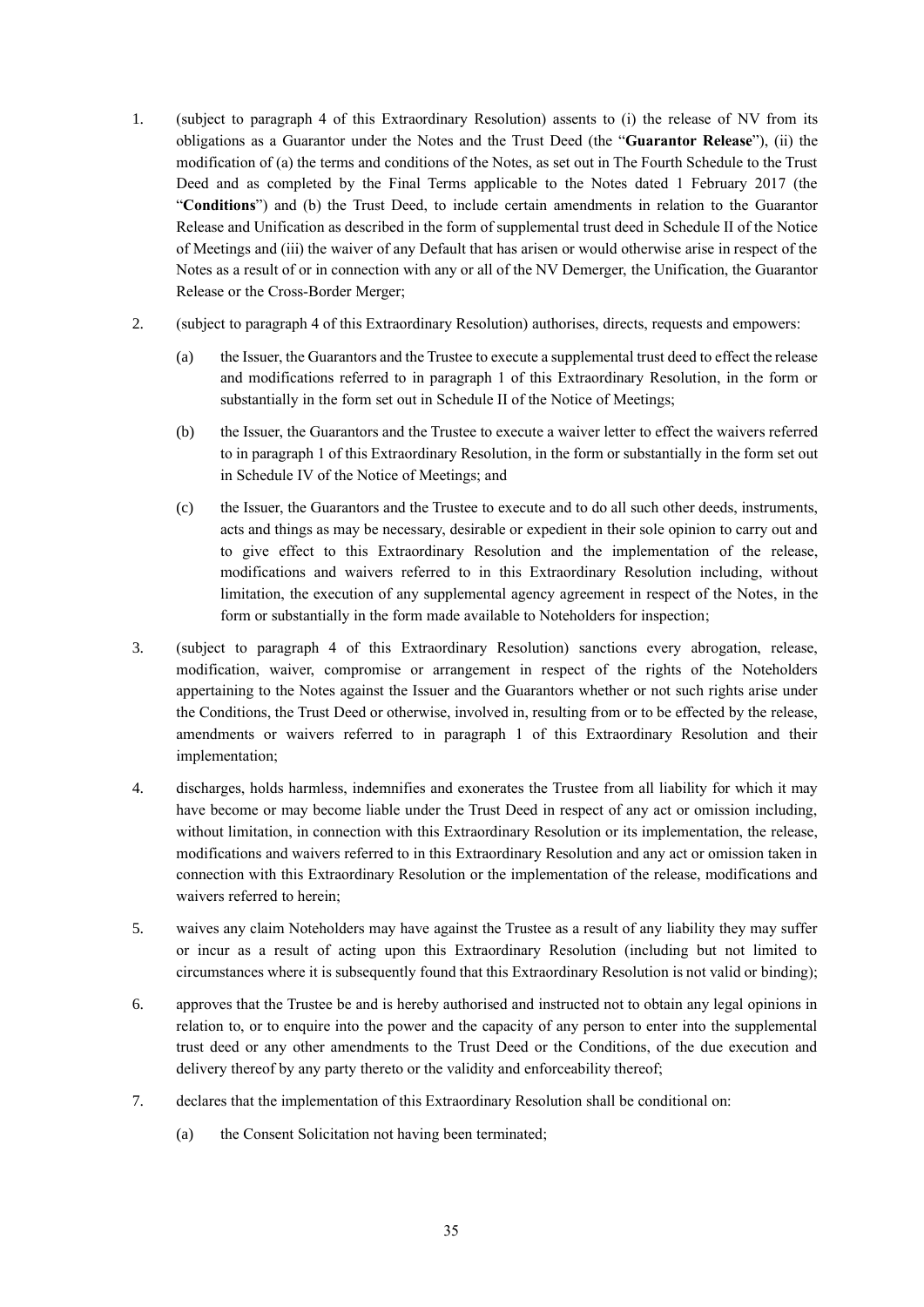- (b) the passing of this Extraordinary Resolution;
- (c) the passing of the relevant Shareholder Resolutions; and
- (d) the occurrence of the NV Demerger Effective Date,

8. acknowledges that the following terms, as used in this Extraordinary Resolution, shall have the meanings given below:

"**Common Draft Terms of Merger**" means the common draft terms of merger made by the boards of NV and the Issuer;

"**Consent Solicitation**" means the invitation by the Issuer to all Noteholders to consent to the modification of the Conditions relating to the Notes as described in the Consent Solicitation Memorandum and as the same may be amended in accordance with its terms;

"**Consent Solicitation Memorandum**" means the consent solicitation memorandum dated 26 June 2020 prepared by the Issuer in relation to the Consent Solicitation;

"**Cross-Border Merger**" means the cross-border merger between the Issuer and NV carried out as a "merger by absorption" for the purposes of the Companies (Cross-Border Mergers) Regulations 2007 (for English law purposes) and the Dutch Civil Code (*Burgerlijk Wetboek*) (for Dutch law purposes) pursuant to the Common Draft Terms of Merger;

"**Default**" has the meaning given to such term in the Conditions;

"**New Bond Sub**" means a private company with limited liability (*besloten vennootschap met beperkte aansprakelijkheid*) to be incorporated under the laws of The Netherlands and to have its corporate seat in The Netherlands and to be registered with the Dutch Trade Register of the Chamber of Commerce;

"**Notice of Meetings**" means the notice convening the meeting of the Noteholders dated 26 June 2020;

"**NV**" means Unilever N.V.;

"**NV Demerger**" means the Dutch legal demerger pursuant to which New Bond Sub will be incorporated;

"**NV Demerger Effective Date**" means the date (and, where relevant, time) on which the NV Demerger becomes effective in accordance with Dutch law, being the day after the execution of the demerger deed in respect of the NV Demerger by a Dutch civil law notary;

"**Shareholder Resolutions**" means the resolutions of NV shareholders and the Issuer's shareholders to approve the Cross-Border Merger, the NV Demerger and certain other steps relating to Unification;

"**Unification**" means the Cross-Border Merger and the other implementation steps related thereto pursuant to which the Issuer will become the sole parent company of the Unilever Group; and

"**Unilever Group**" means (i) prior to the implementation of Unification, NV, the Issuer and their respective group companies (being those companies required to be consolidated in accordance with Netherlands and United Kingdom legislative requirements relating to consolidated accounts) and (ii) on and following the implementation of Unification, the Issuer and its group companies (being those companies required to be consolidated in accordance with United Kingdom legislative requirements relating to consolidated accounts)."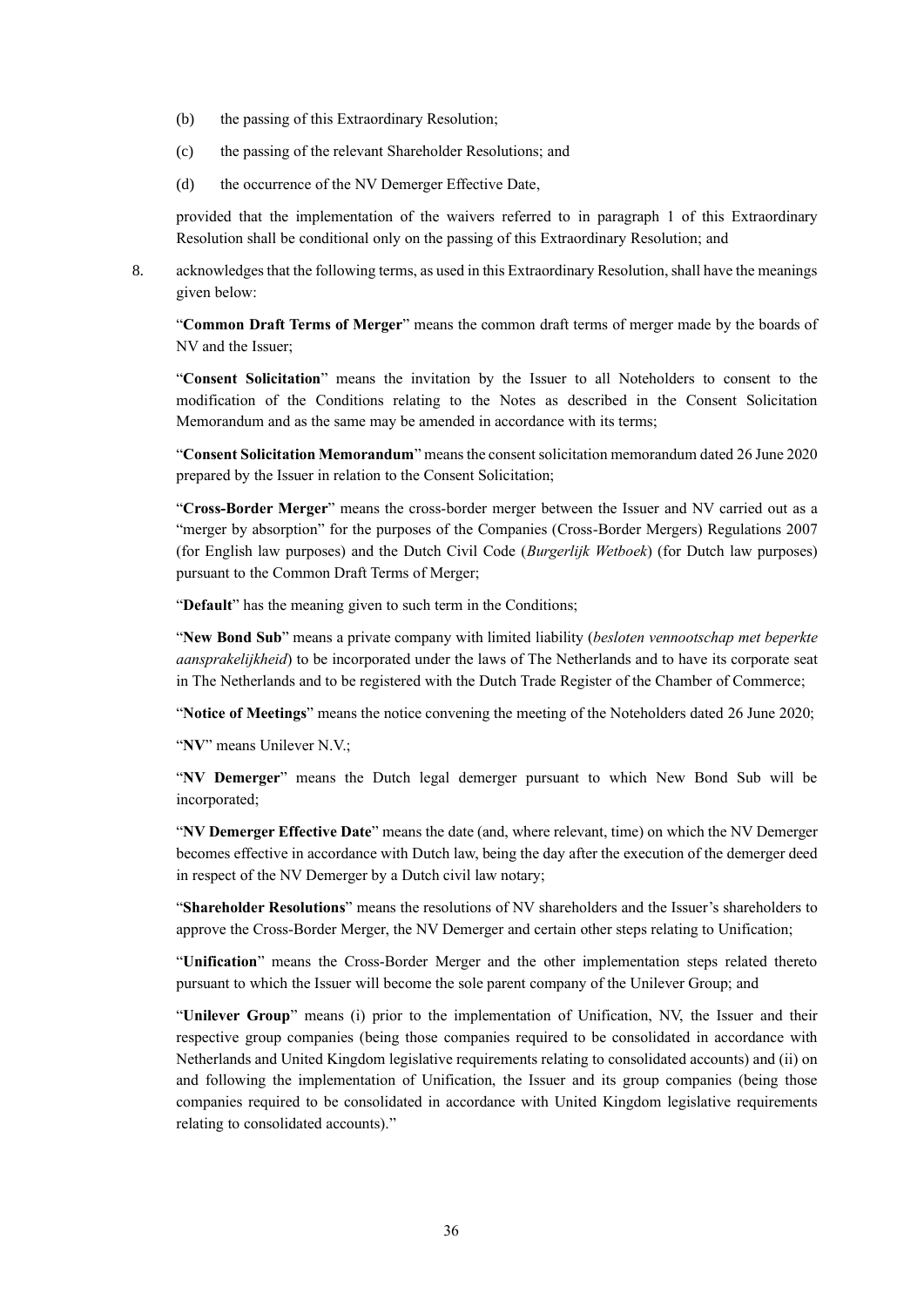# **EXTRAORDINARY RESOLUTION IN RESPECT OF THE £250,000,000 1.375 PER CENT. NOTES DUE SEPTEMBER 2024**

"THAT this Meeting of the holders (together, the "**Noteholders**") of the presently outstanding £250,000,000 1.375 per cent. Notes due September 2024 (the "**Notes**") of Unilever PLC (the "**Issuer**", which expression includes any successor thereto) guaranteed by Unilever N.V. and Unilever United States, Inc. (together, the "**Guarantors**"), issued with the benefit of a trust deed dated 22 July 1994 as supplemented by the Twenty First Supplemental Trust Deed dated 22 April 2016 (the "**Trust Deed**") and made between the Issuer, the Guarantors and The Law Debenture Trust Corporation p.l.c. as trustee (the "**Trustee**"):

- 1. (subject to paragraph 4 of this Extraordinary Resolution) assents to (i) the release of NV from its obligations as a Guarantor under the Notes and the Trust Deed (the "**Guarantor Release**"), (ii) the modification of (a) the terms and conditions of the Notes, as set out in The Fourth Schedule to the Trust Deed and as completed by the Final Terms applicable to the Notes dated 13 September 2017 (the "**Conditions**") and (b) the Trust Deed, to include certain amendments in relation to the Guarantor Release and Unification as described in the form of supplemental trust deed in Schedule II of the Notice of Meetings and (iii) the waiver of any Default that has arisen or would otherwise arise in respect of the Notes as a result of or in connection with any or all of the NV Demerger, the Unification, the Guarantor Release or the Cross-Border Merger;
- 2. (subject to paragraph 4 of this Extraordinary Resolution) authorises, directs, requests and empowers:
	- (a) the Issuer, the Guarantors and the Trustee to execute a supplemental trust deed to effect the release and modifications referred to in paragraph 1 of this Extraordinary Resolution, in the form or substantially in the form set out in Schedule II of the Notice of Meetings;
	- (b) the Issuer, the Guarantors and the Trustee to execute a waiver letter to effect the waivers referred to in paragraph 1 of this Extraordinary Resolution, in the form or substantially in the form set out in Schedule IV of the Notice of Meetings; and
	- (c) the Issuer, the Guarantors and the Trustee to execute and to do all such other deeds, instruments, acts and things as may be necessary, desirable or expedient in their sole opinion to carry out and to give effect to this Extraordinary Resolution and the implementation of the release, modifications and waivers referred to in this Extraordinary Resolution including, without limitation, the execution of any supplemental agency agreement in respect of the Notes, in the form or substantially in the form made available to Noteholders for inspection;
- 3. (subject to paragraph 4 of this Extraordinary Resolution) sanctions every abrogation, release, modification, waiver, compromise or arrangement in respect of the rights of the Noteholders appertaining to the Notes against the Issuer and the Guarantors whether or not such rights arise under the Conditions, the Trust Deed or otherwise, involved in, resulting from or to be effected by the release, amendments or waivers referred to in paragraph 1 of this Extraordinary Resolution and their implementation;
- 4. discharges, holds harmless, indemnifies and exonerates the Trustee from all liability for which it may have become or may become liable under the Trust Deed in respect of any act or omission including, without limitation, in connection with this Extraordinary Resolution or its implementation, the release, modifications and waivers referred to in this Extraordinary Resolution and any act or omission taken in connection with this Extraordinary Resolution or the implementation of the release, modifications and waivers referred to herein;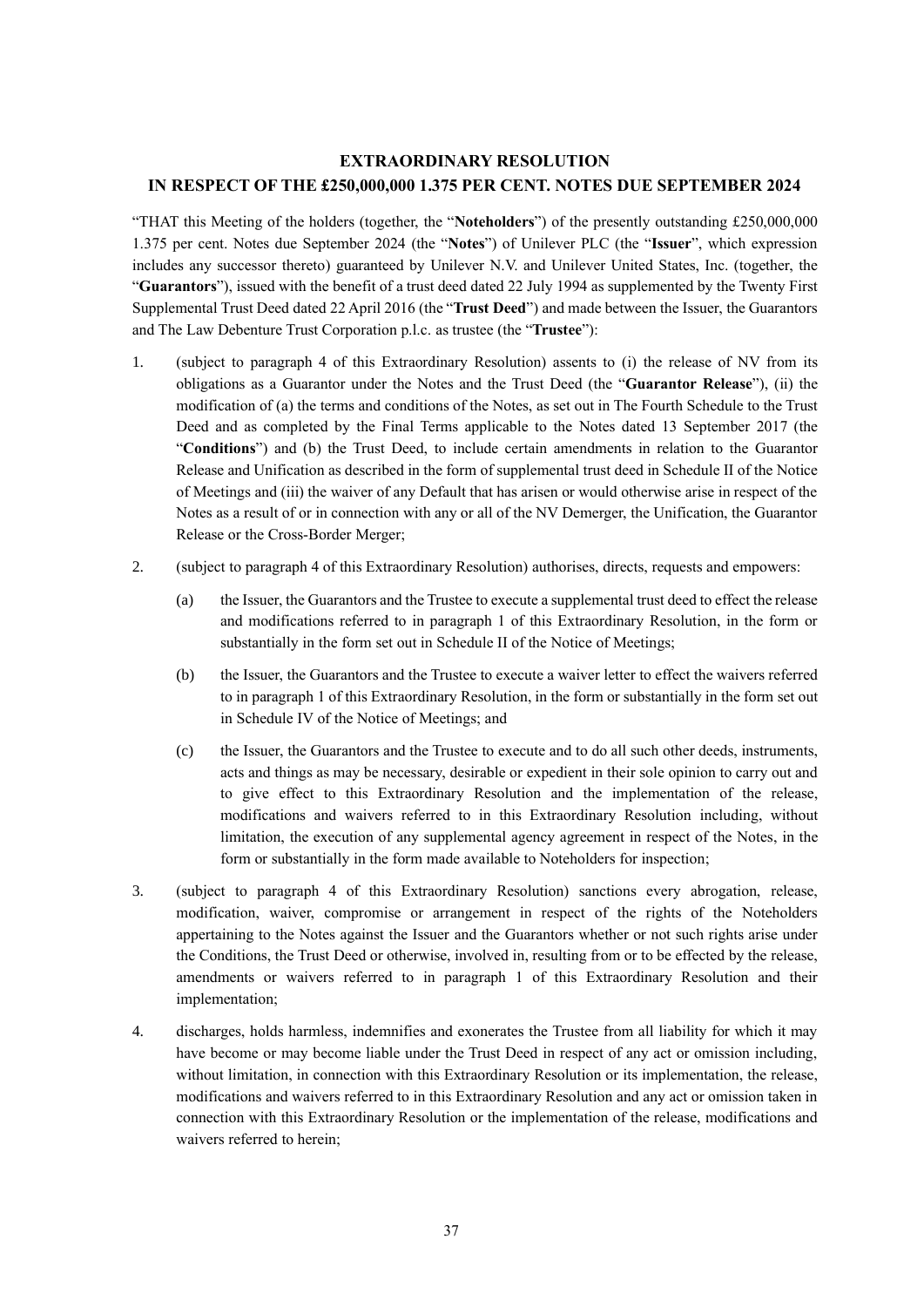- 5. waives any claim Noteholders may have against the Trustee as a result of any liability they may suffer or incur as a result of acting upon this Extraordinary Resolution (including but not limited to circumstances where it is subsequently found that this Extraordinary Resolution is not valid or binding);
- 6. approves that the Trustee be and is hereby authorised and instructed not to obtain any legal opinions in relation to, or to enquire into the power and the capacity of any person to enter into the supplemental trust deed or any other amendments to the Trust Deed or the Conditions, of the due execution and delivery thereof by any party thereto or the validity and enforceability thereof;
- 7. declares that the implementation of this Extraordinary Resolution shall be conditional on:
	- (a) the Consent Solicitation not having been terminated;
	- (b) the passing of this Extraordinary Resolution;
	- (c) the passing of the relevant Shareholder Resolutions; and
	- (d) the occurrence of the NV Demerger Effective Date,

provided that the implementation of the waivers referred to in paragraph 1 of this Extraordinary Resolution shall be conditional only on the passing of this Extraordinary Resolution; and

8. acknowledges that the following terms, as used in this Extraordinary Resolution, shall have the meanings given below:

"**Common Draft Terms of Merger**" means the common draft terms of merger made by the boards of NV and the Issuer;

"**Consent Solicitation**" means the invitation by the Issuer to all Noteholders to consent to the modification of the Conditions relating to the Notes as described in the Consent Solicitation Memorandum and as the same may be amended in accordance with its terms;

"**Consent Solicitation Memorandum**" means the consent solicitation memorandum dated 26 June 2020 prepared by the Issuer in relation to the Consent Solicitation;

"**Cross-Border Merger**" means the cross-border merger between the Issuer and NV carried out as a "merger by absorption" for the purposes of the Companies (Cross-Border Mergers) Regulations 2007 (for English law purposes) and the Dutch Civil Code *(Burgerlijk Wetboek*) (for Dutch law purposes) pursuant to the Common Draft Terms of Merger;

"**Default**" has the meaning given to such term in the Conditions;

"**New Bond Sub**" means a private company with limited liability (*besloten vennootschap met beperkte aansprakelijkheid*) to be incorporated under the laws of The Netherlands and to have its corporate seat in The Netherlands and to be registered with the Dutch Trade Register of the Chamber of Commerce;

"**Notice of Meetings**" means the notice convening the meeting of the Noteholders dated 26 June 2020;

"**NV**" means Unilever N.V.;

"**NV Demerger**" means the Dutch legal demerger pursuant to which New Bond Sub will be incorporated;

"**NV Demerger Effective Date**" means the date (and, where relevant, time) on which the NV Demerger becomes effective in accordance with Dutch law, being the day after the execution of the demerger deed in respect of the NV Demerger by a Dutch civil law notary;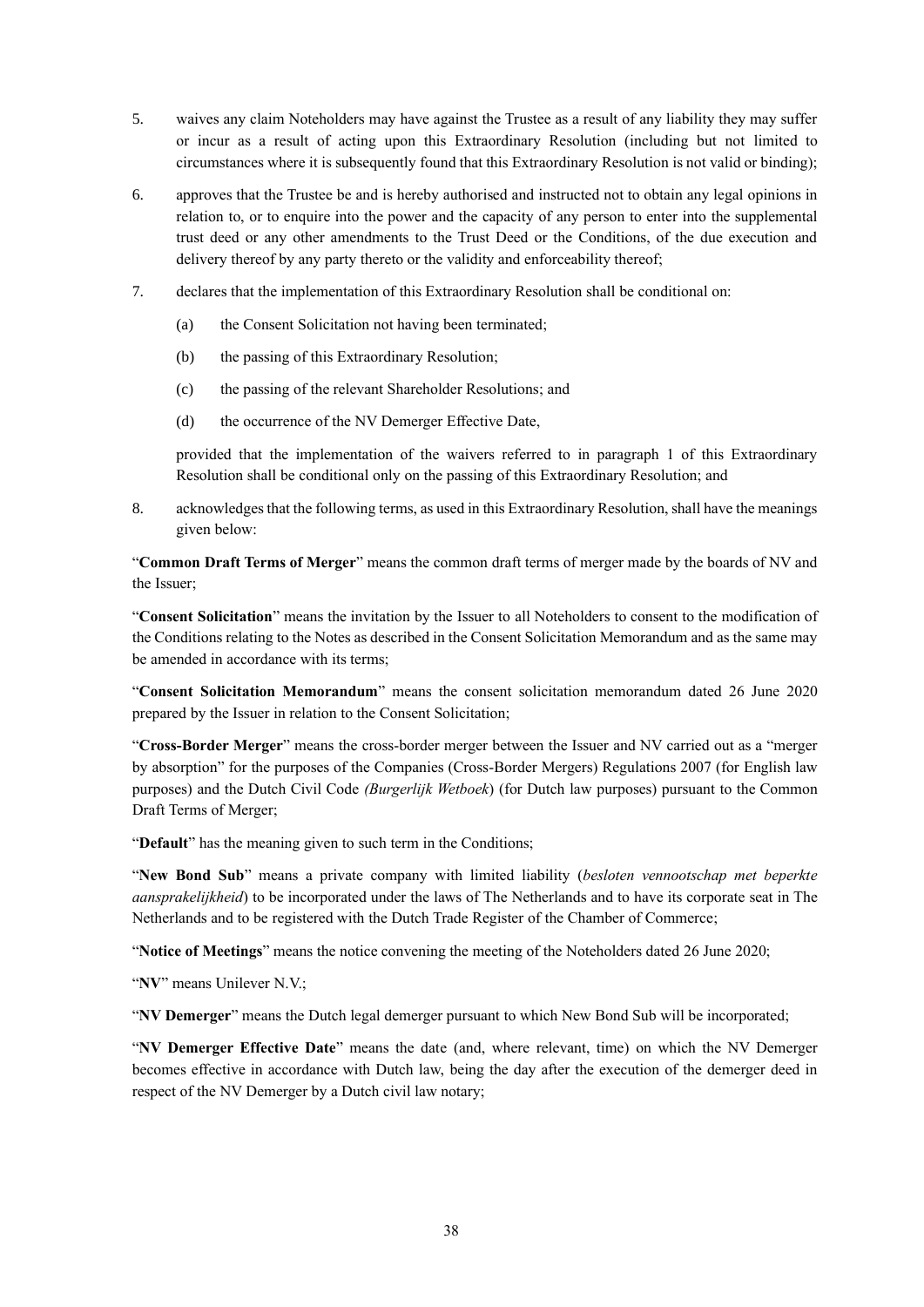"**Shareholder Resolutions**" means the resolutions of NV shareholders and the Issuer's shareholders to approve the Cross-Border Merger, the NV Demerger and certain other steps relating to Unification;

"**Unification**" means the Cross-Border Merger and the other implementation steps related thereto pursuant to which the Issuer will become the sole parent company of the Unilever Group; and

"**Unilever Group**" means (i) prior to the implementation of Unification, NV, the Issuer and their respective group companies (being those companies required to be consolidated in accordance with Netherlands and United Kingdom legislative requirements relating to consolidated accounts) and (ii) on and following the implementation of Unification, the Issuer and its group companies (being those companies required to be consolidated in accordance with United Kingdom legislative requirements relating to consolidated accounts)."

# **EXTRAORDINARY RESOLUTION IN RESPECT OF THE £500,000,000 1.500 PER CENT. NOTES DUE JULY 2026**

"THAT this Meeting of the holders (together, the "**Noteholders**") of the presently outstanding £500,000,000 1.500 per cent. Notes due July 2026 (the "**Notes**") of Unilever PLC (the "**Issuer**", which expression includes any successor thereto) guaranteed by Unilever N.V. and Unilever United States, Inc. (together, the "**Guarantors**"), issued with the benefit of a trust deed dated 22 July 1994 as supplemented by the Twenty Second Supplemental Trust Deed dated 15 May 2019 (the "**Trust Deed**") and made between the Issuer, the Guarantors and The Law Debenture Trust Corporation p.l.c. as trustee (the "**Trustee**"):

- 1. (subject to paragraph 4 of this Extraordinary Resolution) assents to (i) the release of NV from its obligations as a Guarantor under the Notes and the Trust Deed (the "**Guarantor Release**"), (ii) the modification of (a) the terms and conditions of the Notes, as set out in The Fourth Schedule to the Trust Deed and as completed by the Final Terms applicable to the Notes dated 7 June 2019 (the "**Conditions**") and (b) the Trust Deed, to include certain amendments in relation to the Guarantor Release and Unification as described in the form of supplemental trust deed in Schedule II of the Notice of Meetings and (iii) the waiver of any Default that has arisen or would otherwise arise in respect of the Notes as a result of or in connection with any or all of the NV Demerger, the Unification, the Guarantor Release or the Cross-Border Merger;
- 2. (subject to paragraph 4 of this Extraordinary Resolution) authorises, directs, requests and empowers:
	- (a) the Issuer, the Guarantors and the Trustee to execute a supplemental trust deed to effect the release and modifications referred to in paragraph 1 of this Extraordinary Resolution, in the form or substantially in the form set out in Schedule II of the Notice of Meetings;
	- (b) the Issuer, the Guarantors and the Trustee to execute a waiver letter to effect the waivers referred to in paragraph 1 of this Extraordinary Resolution, in the form or substantially in the form set out in Schedule IV of the Notice of Meetings; and
	- (c) the Issuer, the Guarantors and the Trustee to execute and to do all such other deeds, instruments, acts and things as may be necessary, desirable or expedient in their sole opinion to carry out and to give effect to this Extraordinary Resolution and the implementation of the release, modifications and waivers referred to in this Extraordinary Resolution including, without limitation, the execution of any supplemental agency agreement in respect of the Notes, in the form or substantially in the form made available to Noteholders for inspection;
- 3. (subject to paragraph 4 of this Extraordinary Resolution) sanctions every abrogation, release, modification, waiver, compromise or arrangement in respect of the rights of the Noteholders appertaining to the Notes against the Issuer and the Guarantors whether or not such rights arise under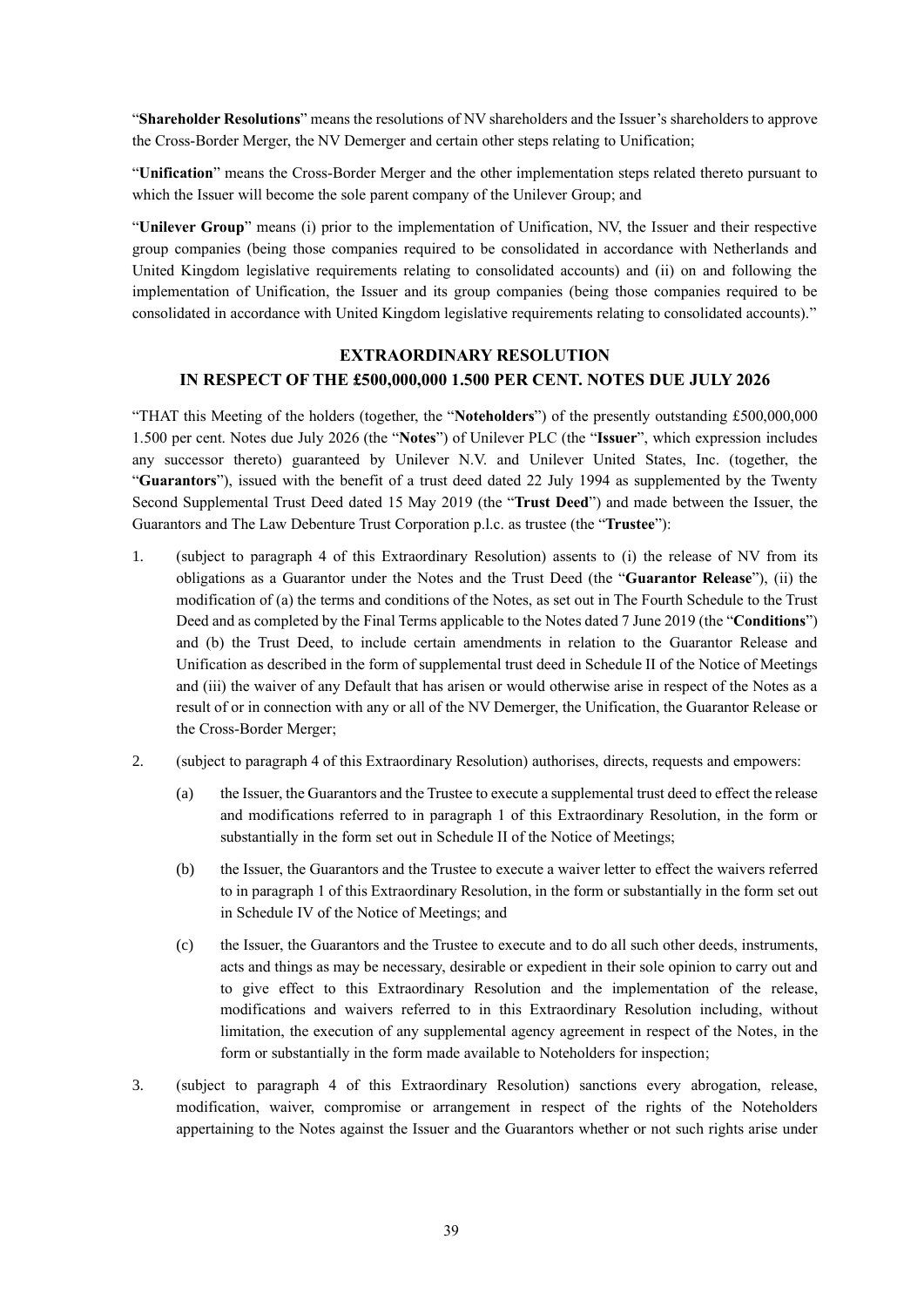the Conditions, the Trust Deed or otherwise, involved in, resulting from or to be effected by the release, amendments or waivers referred to in paragraph 1 of this Extraordinary Resolution and their implementation;

- 4. discharges, holds harmless, indemnifies and exonerates the Trustee from all liability for which it may have become or may become liable under the Trust Deed in respect of any act or omission including, without limitation, in connection with this Extraordinary Resolution or its implementation, the release, modifications and waivers referred to in this Extraordinary Resolution and any act or omission taken in connection with this Extraordinary Resolution or the implementation of the release, modifications and waivers referred to herein;
- 5. waives any claim Noteholders may have against the Trustee as a result of any liability they may suffer or incur as a result of acting upon this Extraordinary Resolution (including but not limited to circumstances where it is subsequently found that this Extraordinary Resolution is not valid or binding);
- 6. approves that the Trustee be and is hereby authorised and instructed not to obtain any legal opinions in relation to, or to enquire into the power and the capacity of any person to enter into the supplemental trust deed or any other amendments to the Trust Deed or the Conditions, of the due execution and delivery thereof by any party thereto or the validity and enforceability thereof;
- 7. declares that the implementation of this Extraordinary Resolution shall be conditional on:
	- (a) the Consent Solicitation not having been terminated;
	- (b) the passing of this Extraordinary Resolution;
	- (c) the passing of the relevant Shareholder Resolutions; and
	- (d) the occurrence of the NV Demerger Effective Date,

provided that the implementation of the waivers referred to in paragraph 1 of this Extraordinary Resolution shall be conditional only on the passing of this Extraordinary Resolution; and

8. acknowledges that the following terms, as used in this Extraordinary Resolution, shall have the meanings given below:

"**Common Draft Terms of Merger**" means the common draft terms of merger made by the boards of NV and the Issuer;

"**Consent Solicitation**" means the invitation by the Issuer to all Noteholders to consent to the modification of the Conditions relating to the Notes as described in the Consent Solicitation Memorandum and as the same may be amended in accordance with its terms;

"**Consent Solicitation Memorandum**" means the consent solicitation memorandum dated 26 June 2020 prepared by the Issuer in relation to the Consent Solicitation;

"**Cross-Border Merger**" means the cross-border merger between the Issuer and NV carried out as a "merger by absorption" for the purposes of the Companies (Cross-Border Mergers) Regulations 2007 (for English law purposes) and the Dutch Civil Code *(Burgerlijk Wetboek*) (for Dutch law purposes) pursuant to the Common Draft Terms of Merger;

"**Default**" has the meaning given to such term in the Conditions;

"**New Bond Sub**" means a private company with limited liability (*besloten vennootschap met beperkte aansprakelijkheid*) to be incorporated under the laws of The Netherlands and to have its corporate seat in The Netherlands and to be registered with the Dutch Trade Register of the Chamber of Commerce;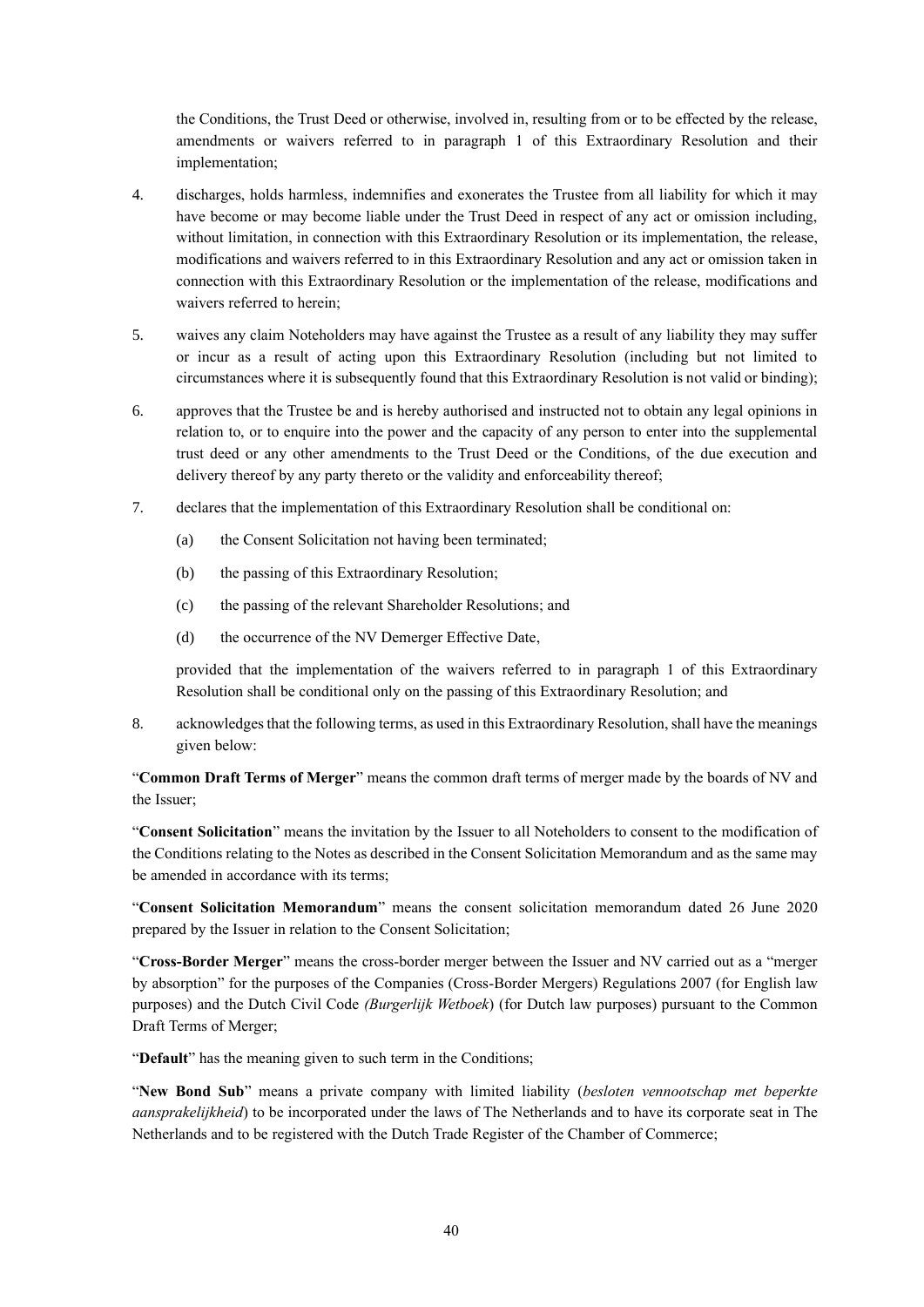"**Notice of Meetings**" means the notice convening the meeting of the Noteholders dated 26 June 2020;

"**NV**" means Unilever N.V.;

"**NV Demerger**" means the Dutch legal demerger pursuant to which New Bond Sub will be incorporated;

"**NV Demerger Effective Date**" means the date (and, where relevant, time) on which the NV Demerger becomes effective in accordance with Dutch law, being the day after the execution of the demerger deed in respect of the NV Demerger by a Dutch civil law notary;

"**Shareholder Resolutions**" means the resolutions of NV shareholders and the Issuer's shareholders to approve the Cross-Border Merger, the NV Demerger and certain other steps relating to Unification;

"**Unification**" means the Cross-Border Merger and the other implementation steps related thereto pursuant to which the Issuer will become the sole parent company of the Unilever Group; and

"**Unilever Group**" means (i) prior to the implementation of Unification, NV, the Issuer and their respective group companies (being those companies required to be consolidated in accordance with Netherlands and United Kingdom legislative requirements relating to consolidated accounts) and (ii) on and following the implementation of Unification, the Issuer and its group companies (being those companies required to be consolidated in accordance with United Kingdom legislative requirements relating to consolidated accounts)."

#### **EXTRAORDINARY RESOLUTION**

#### **IN RESPECT OF THE £250,000,000 1.875 PER CENT. NOTES DUE SEPTEMBER 2029**

"THAT this Meeting of the holders (together, the "**Noteholders**") of the presently outstanding £250,000,000 1.875 per cent. Notes due September 2029 (the "**Notes**") of Unilever PLC (the "**Issuer**", which expression includes any successor thereto) guaranteed by Unilever N.V. and Unilever United States, Inc. (together, the "**Guarantors**"), issued with the benefit of a trust deed dated 22 July 1994 as supplemented by the Twenty First Supplemental Trust Deed dated 22 April 2016 (the "**Trust Deed**") and made between the Issuer, the Guarantors and The Law Debenture Trust Corporation p.l.c. as trustee (the "**Trustee**"):

- 1. (subject to paragraph 4 of this Extraordinary Resolution) assents to (i) the release of NV from its obligations as a Guarantor under the Notes and the Trust Deed (the "**Guarantor Release**"), (ii) the modification of (a) the terms and conditions of the Notes, as set out in The Fourth Schedule to the Trust Deed and as completed by the Final Terms applicable to the Notes dated 13 September 2017 (the "**Conditions**") and (b) the Trust Deed, to include certain amendments in relation to the Guarantor Release and Unification as described in the form of supplemental trust deed in Schedule II of the Notice of Meetings and (iii) the waiver of any Default that has arisen or would otherwise arise in respect of the Notes as a result of or in connection with any or all of the NV Demerger, the Unification, the Guarantor Release or the Cross-Border Merger;
- 2. (subject to paragraph 4 of this Extraordinary Resolution) authorises, directs, requests and empowers:
	- (a) the Issuer, the Guarantors and the Trustee to execute a supplemental trust deed to effect the release and modifications referred to in paragraph 1 of this Extraordinary Resolution, in the form or substantially in the form set out in Schedule II of the Notice of Meetings;
	- (b) the Issuer, the Guarantors and the Trustee to execute a waiver letter to effect the waivers referred to in paragraph 1 of this Extraordinary Resolution, in the form or substantially in the form set out in Schedule IV of the Notice of Meetings; and
	- (c) the Issuer, the Guarantors and the Trustee to execute and to do all such other deeds, instruments, acts and things as may be necessary, desirable or expedient in their sole opinion to carry out and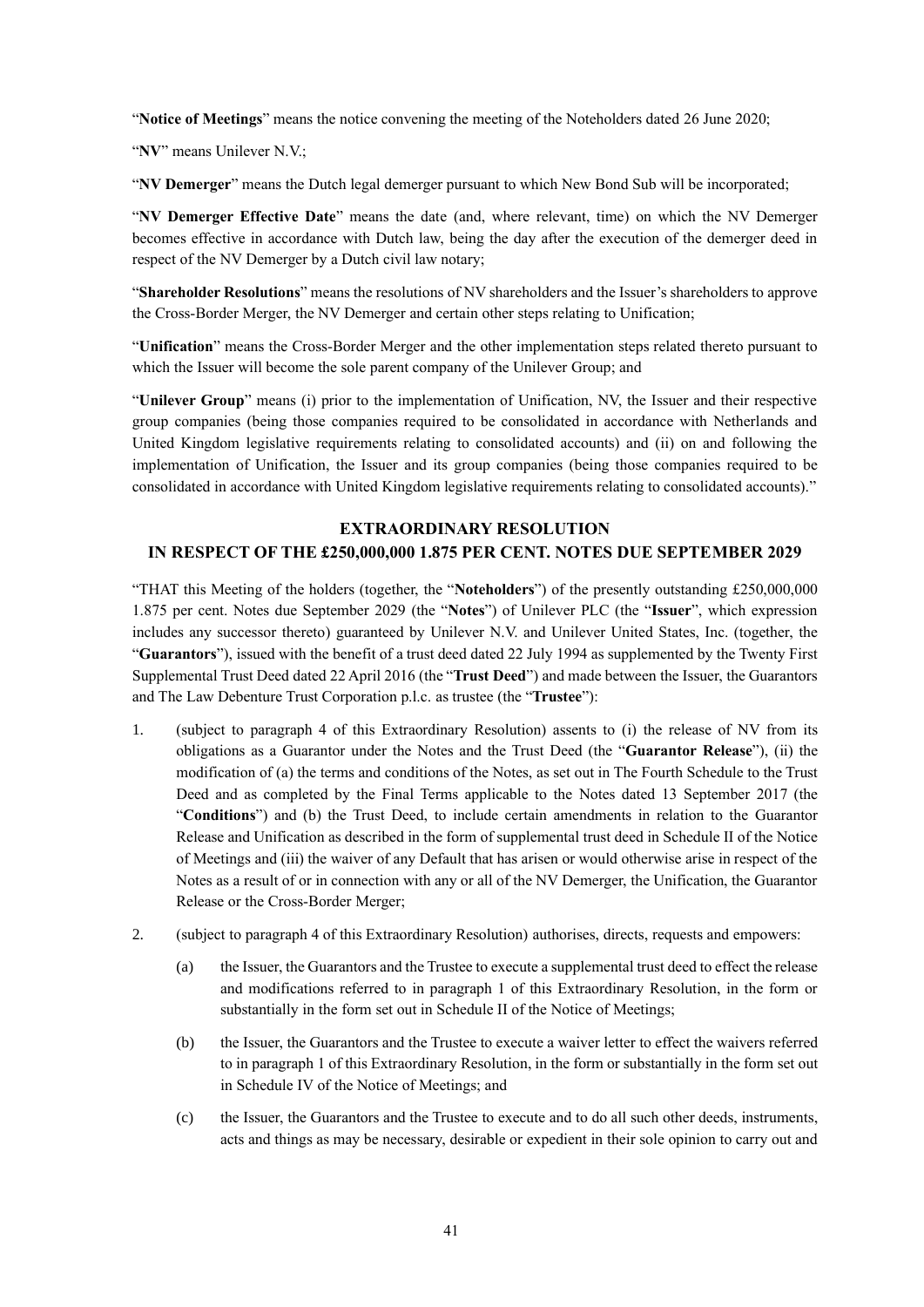to give effect to this Extraordinary Resolution and the implementation of the release, modifications and waivers referred to in this Extraordinary Resolution including, without limitation, the execution of any supplemental agency agreement in respect of the Notes, in the form or substantially in the form made available to Noteholders for inspection;

- 3. (subject to paragraph 4 of this Extraordinary Resolution) sanctions every abrogation, release, modification, waiver, compromise or arrangement in respect of the rights of the Noteholders appertaining to the Notes against the Issuer and the Guarantors whether or not such rights arise under the Conditions, the Trust Deed or otherwise, involved in, resulting from or to be effected by the release, amendments or waivers referred to in paragraph 1 of this Extraordinary Resolution and their implementation;
- 4. discharges, holds harmless, indemnifies and exonerates the Trustee from all liability for which it may have become or may become liable under the Trust Deed in respect of any act or omission including, without limitation, in connection with this Extraordinary Resolution or its implementation, the release, modifications and waivers referred to in this Extraordinary Resolution and any act or omission taken in connection with this Extraordinary Resolution or the implementation of the release, modifications and waivers referred to herein;
- 5. waives any claim Noteholders may have against the Trustee as a result of any liability they may suffer or incur as a result of acting upon this Extraordinary Resolution (including but not limited to circumstances where it is subsequently found that this Extraordinary Resolution is not valid or binding);
- 6. approves that the Trustee be and is hereby authorised and instructed not to obtain any legal opinions in relation to, or to enquire into the power and the capacity of any person to enter into the supplemental trust deed or any other amendments to the Trust Deed or the Conditions, of the due execution and delivery thereof by any party thereto or the validity and enforceability thereof;
- 7. declares that the implementation of this Extraordinary Resolution shall be conditional on:
	- (a) the Consent Solicitation not having been terminated;
	- (b) the passing of this Extraordinary Resolution;
	- (c) the passing of the relevant Shareholder Resolutions; and
	- (d) the occurrence of the NV Demerger Effective Date,

provided that the implementation of the waivers referred to in paragraph 1 of this Extraordinary Resolution shall be conditional only on the passing of this Extraordinary Resolution; and

8. acknowledges that the following terms, as used in this Extraordinary Resolution, shall have the meanings given below:

"**Common Draft Terms of Merger**" means the common draft terms of merger made by the boards of NV and the Issuer;

"**Consent Solicitation**" means the invitation by the Issuer to all Noteholders to consent to the modification of the Conditions relating to the Notes as described in the Consent Solicitation Memorandum and as the same may be amended in accordance with its terms;

"**Consent Solicitation Memorandum**" means the consent solicitation memorandum dated 26 June 2020 prepared by the Issuer in relation to the Consent Solicitation;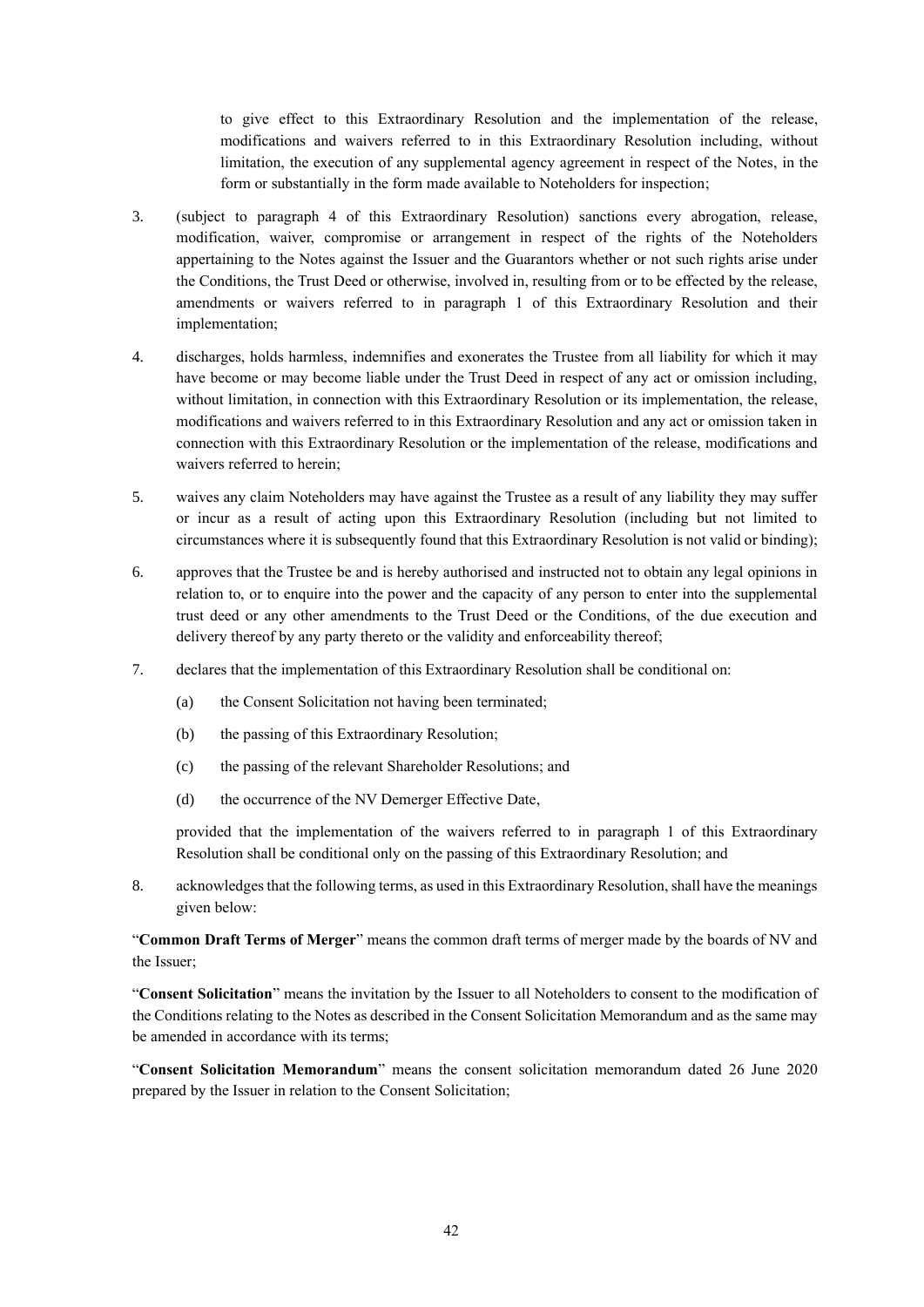"**Cross-Border Merger**" means the cross-border merger between the Issuer and NV carried out as a "merger by absorption" for the purposes of the Companies (Cross-Border Mergers) Regulations 2007 (for English law purposes) and the Dutch Civil Code (*Burgerlijk Wetboek*) (for Dutch law purposes) pursuant to the Common Draft Terms of Merger;

"**Default**" has the meaning given to such term in the Conditions;

"**New Bond Sub**" means a private company with limited liability (*besloten vennootschap met beperkte aansprakelijkheid*) to be incorporated under the laws of The Netherlands and to have its corporate seat in The Netherlands and to be registered with the Dutch Trade Register of the Chamber of Commerce;

"**Notice of Meetings**" means the notice convening the meeting of the Noteholders dated 26 June 2020;

"**NV**" means Unilever N.V.;

"**NV Demerger**" means the Dutch legal demerger pursuant to which New Bond Sub will be incorporated;

"**NV Demerger Effective Date**" means the date (and, where relevant, time) on which the NV Demerger becomes effective in accordance with Dutch law, being the day after the execution of the demerger deed in respect of the NV Demerger by a Dutch civil law notary;

"**Shareholder Resolutions**" means the resolutions of NV shareholders and the Issuer's shareholders to approve the Cross-Border Merger, the NV Demerger and certain other steps relating to Unification;

"**Unification**" means the Cross-Border Merger and the other implementation steps related thereto pursuant to which the Issuer will become the sole parent company of the Unilever Group; and

"**Unilever Group**" means (i) prior to the implementation of Unification, NV, the Issuer and their respective group companies (being those companies required to be consolidated in accordance with Netherlands and United Kingdom legislative requirements relating to consolidated accounts) and (ii) on and following the implementation of Unification, the Issuer and its group companies (being those companies required to be consolidated in accordance with United Kingdom legislative requirements relating to consolidated accounts)."

# **EXTRAORDINARY RESOLUTION IN RESPECT OF THE €650,000,000 1.500 PER CENT. NOTES DUE JUNE 2039**

"THAT this Meeting of the holders (together, the "**Noteholders**") of the presently outstanding €650,000,000 1.500 per cent. Notes due June 2039 (the "**Notes**") of Unilever PLC (the "**Issuer**", which expression includes any successor thereto) guaranteed by Unilever N.V. and Unilever United States, Inc. (together, the "**Guarantors**"), issued with the benefit of a trust deed dated 22 July 1994 as supplemented by the Twenty Second Supplemental Trust Deed dated 15 May 2019 (the "**Trust Deed**") and made between the Issuer, the Guarantors and The Law Debenture Trust Corporation p.l.c. as trustee (the "**Trustee**"):

- 1. (subject to paragraph 4 of this Extraordinary Resolution) assents to (i) the release of NV from its obligations as a Guarantor under the Notes and the Trust Deed (the "**Guarantor Release**"), (ii) the modification of (a) the terms and conditions of the Notes, as set out in The Fourth Schedule to the Trust Deed and as completed by the Final Terms applicable to the Notes dated 7 June 2019 (the "**Conditions**") and (b) the Trust Deed, to include certain amendments in relation to the Guarantor Release and Unification as described in the form of supplemental trust deed in Schedule II of the Notice of Meetings and (iii) the waiver of any Default that has arisen or would otherwise arise in respect of the Notes as a result of or in connection with any or all of the NV Demerger, the Unification, the Guarantor Release or the Cross-Border Merger;
- 2. (subject to paragraph 4 of this Extraordinary Resolution) authorises, directs, requests and empowers: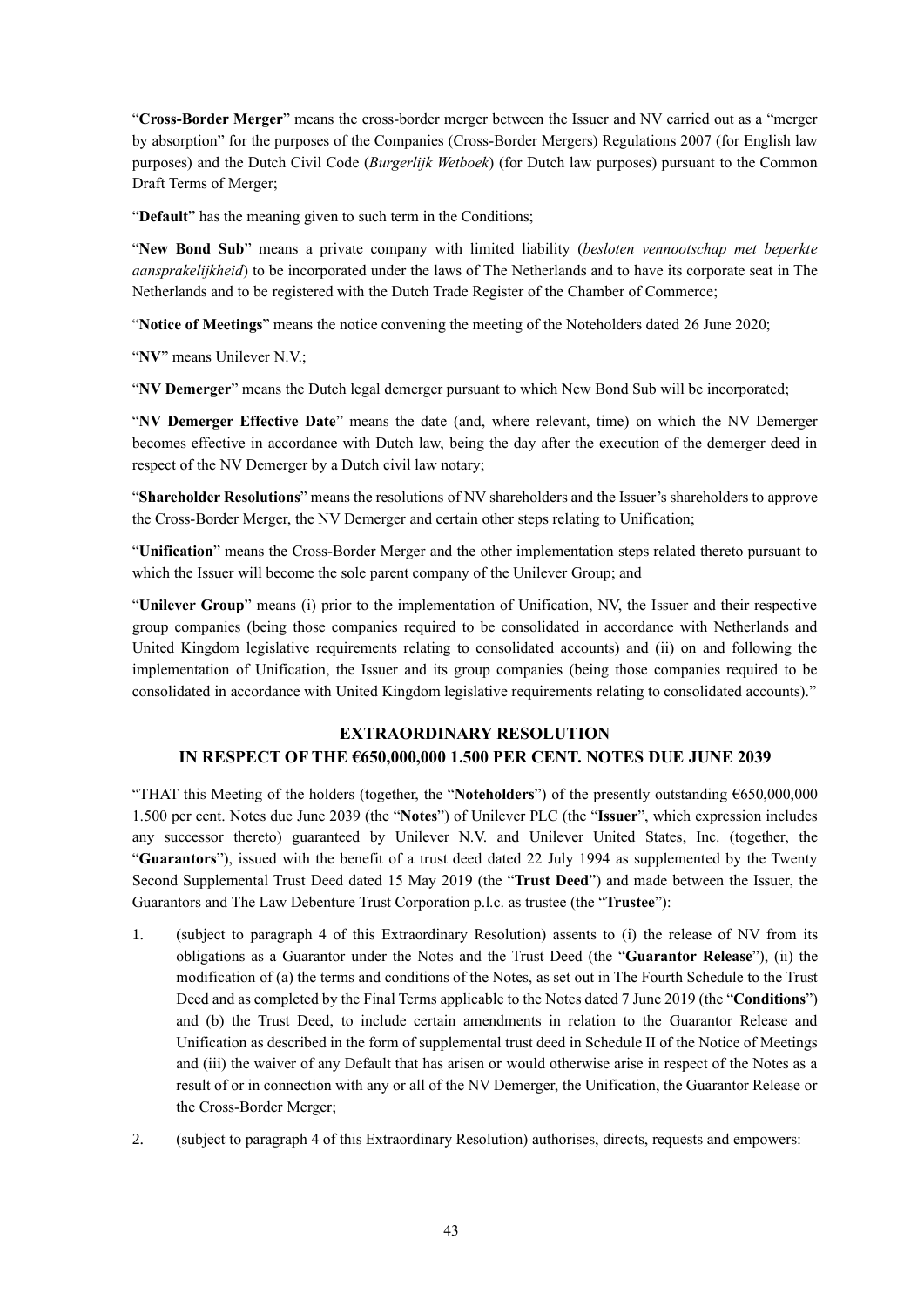- (a) the Issuer, the Guarantors and the Trustee to execute a supplemental trust deed to effect the release and modifications referred to in paragraph 1 of this Extraordinary Resolution, in the form or substantially in the form set out in Schedule II of the Notice of Meetings;
- (b) the Issuer, the Guarantors and the Trustee to execute a waiver letter to effect the waivers referred to in paragraph 1 of this Extraordinary Resolution, in the form or substantially in the form set out in Schedule IV of the Notice of Meetings; and
- (c) the Issuer, the Guarantors and the Trustee to execute and to do all such other deeds, instruments, acts and things as may be necessary, desirable or expedient in their sole opinion to carry out and to give effect to this Extraordinary Resolution and the implementation of the release, modifications and waivers referred to in this Extraordinary Resolution including, without limitation, the execution of any supplemental agency agreement in respect of the Notes, in the form or substantially in the form made available to Noteholders for inspection;
- 3. (subject to paragraph 4 of this Extraordinary Resolution) sanctions every abrogation, release, modification, waiver, compromise or arrangement in respect of the rights of the Noteholders appertaining to the Notes against the Issuer and the Guarantors whether or not such rights arise under the Conditions, the Trust Deed or otherwise, involved in, resulting from or to be effected by the release, amendments or waivers referred to in paragraph 1 of this Extraordinary Resolution and their implementation;
- 4. discharges, holds harmless, indemnifies and exonerates the Trustee from all liability for which it may have become or may become liable under the Trust Deed in respect of any act or omission including, without limitation, in connection with this Extraordinary Resolution or its implementation, the release, modifications and waivers referred to in this Extraordinary Resolution and any act or omission taken in connection with this Extraordinary Resolution or the implementation of the release, modifications and waivers referred to herein;
- 5. waives any claim Noteholders may have against the Trustee as a result of any liability they may suffer or incur as a result of acting upon this Extraordinary Resolution (including but not limited to circumstances where it is subsequently found that this Extraordinary Resolution is not valid or binding);
- 6. approves that the Trustee be and is hereby authorised and instructed not to obtain any legal opinions in relation to, or to enquire into the power and the capacity of any person to enter into the supplemental trust deed or any other amendments to the Trust Deed or the Conditions, of the due execution and delivery thereof by any party thereto or the validity and enforceability thereof;
- 7. declares that the implementation of this Extraordinary Resolution shall be conditional on:
	- (a) the Consent Solicitation not having been terminated;
	- (b) the passing of this Extraordinary Resolution;
	- (c) the passing of the relevant Shareholder Resolutions; and
	- (d) the occurrence of the NV Demerger Effective Date,

provided that the implementation of the waivers referred to in paragraph 1 of this Extraordinary Resolution shall be conditional only on the passing of this Extraordinary Resolution; and

8. acknowledges that the following terms, as used in this Extraordinary Resolution, shall have the meanings given below: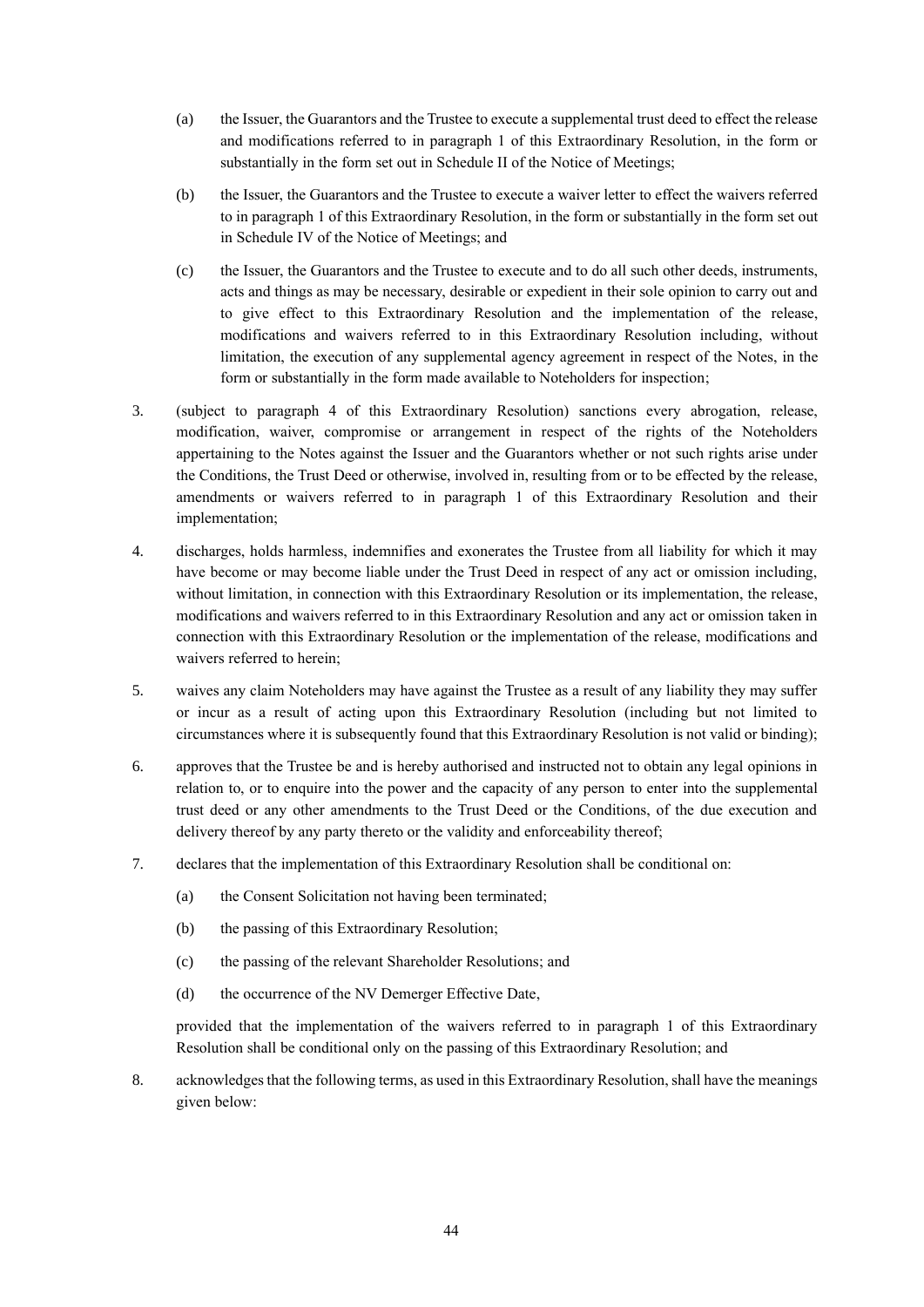"**Common Draft Terms of Merger**" means the common draft terms of merger made by the boards of NV and the Issuer;

"**Consent Solicitation**" means the invitation by the Issuer to all Noteholders to consent to the modification of the Conditions relating to the Notes as described in the Consent Solicitation Memorandum and as the same may be amended in accordance with its terms;

"**Consent Solicitation Memorandum**" means the consent solicitation memorandum dated 26 June 2020 prepared by the Issuer in relation to the Consent Solicitation;

"**Cross-Border Merger**" means the cross-border merger between the Issuer and NV carried out as a "merger by absorption" for the purposes of the Companies (Cross-Border Mergers) Regulations 2007 (for English law purposes) and the Dutch Civil Code (*Burgerlijk Wetboek*) (for Dutch law purposes) pursuant to the Common Draft Terms of Merger;

"**Default**" has the meaning given to such term in the Conditions;

"**New Bond Sub**" means a private company with limited liability (*besloten vennootschap met beperkte aansprakelijkheid*) to be incorporated under the laws of The Netherlands and to have its corporate seat in The Netherlands and to be registered with the Dutch Trade Register of the Chamber of Commerce;

"**Notice of Meetings**" means the notice convening the meeting of the Noteholders dated 26 June 2020;

"**NV**" means Unilever N.V.;

"**NV Demerger**" means the Dutch legal demerger pursuant to which New Bond Sub will be incorporated;

"**NV Demerger Effective Date**" means the date (and, where relevant, time) on which the NV Demerger becomes effective in accordance with Dutch law, being the day after the execution of the demerger deed in respect of the NV Demerger by a Dutch civil law notary;

"**Shareholder Resolutions**" means the resolutions of NV shareholders and the Issuer's shareholders to approve the Cross-Border Merger, the NV Demerger and certain other steps relating to Unification;

"**Unification**" means the Cross-Border Merger and the other implementation steps related thereto pursuant to which the Issuer will become the sole parent company of the Unilever Group; and

"**Unilever Group**" means (i) prior to the implementation of Unification, NV, the Issuer and their respective group companies (being those companies required to be consolidated in accordance with Netherlands and United Kingdom legislative requirements relating to consolidated accounts) and (ii) on and following the implementation of Unification, the Issuer and its group companies (being those companies required to be consolidated in accordance with United Kingdom legislative requirements relating to consolidated accounts)."

#### **EXTRAORDINARY RESOLUTION**

# **IN RESPECT OF THE €650,000,000 0.500 PER CENT. BONDS DUE JANUARY 2025**

"THAT this Meeting of the holders (together, the "**Noteholders**") of the presently outstanding €650,000,000 0.500 per cent. Bonds due January 2025 (the "**Notes**") of Unilever N.V. (the "**Issuer**", which expression includes any successor thereto) guaranteed by Unilever PLC and Unilever United States, Inc. (together, the "**Guarantors**"), issued with the benefit of a trust deed dated 4 September 2018 (the "**Trust Deed**") and made between, *inter alia*, the Issuer, the Guarantors and The Law Debenture Trust Corporation p.l.c. as trustee (the "**Trustee**"):

1. (subject to paragraph 4 of this Extraordinary Resolution) assents to (i) the substitution of New Bond Sub as "issuer" of the Notes and the release of the Issuer from its obligations under the Notes and the Trust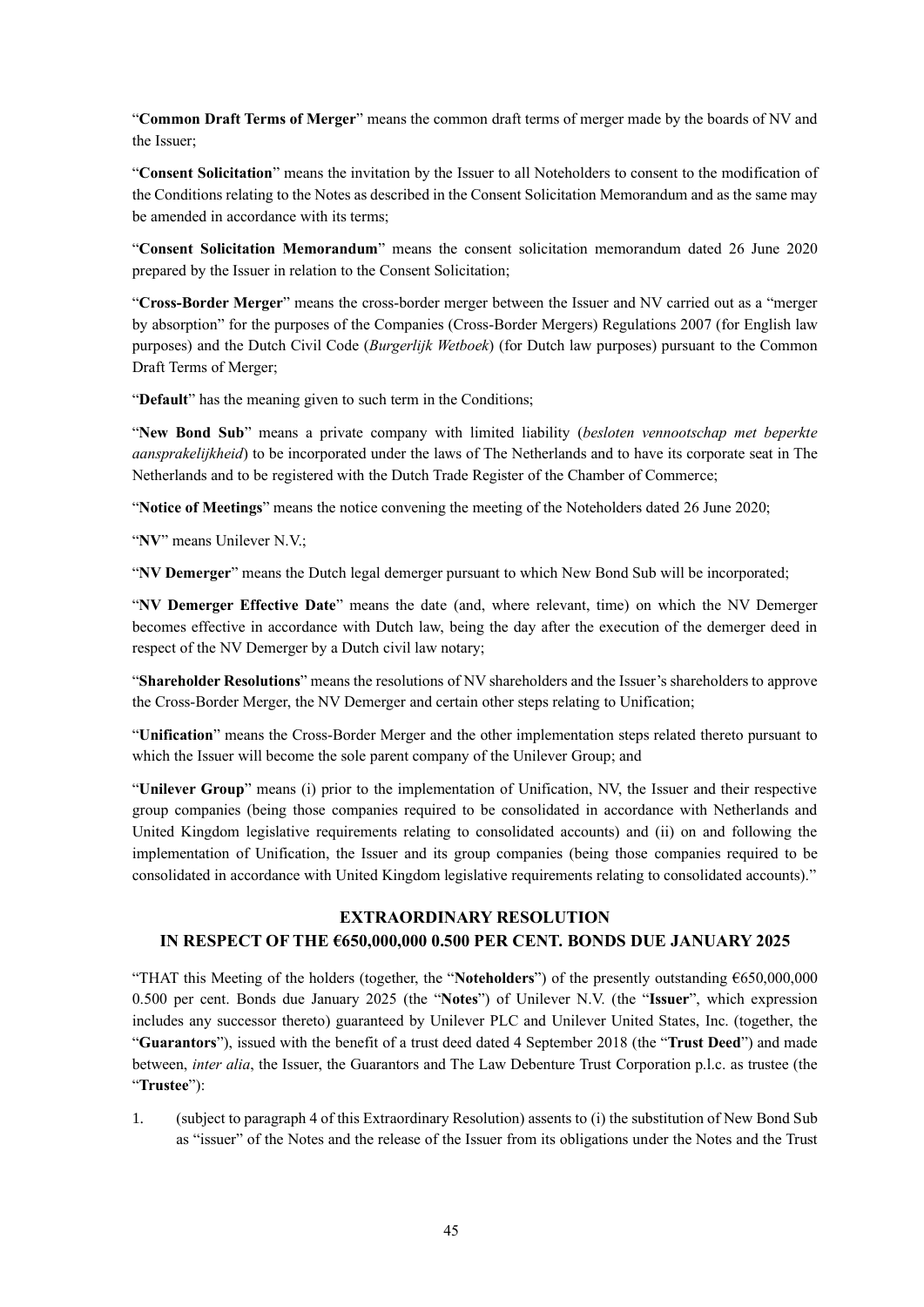Deed, such substitution to be effected pursuant to the NV Demerger and, to the extent not effected pursuant to the NV Demerger, pursuant to a supplemental trust deed executed as referred to in paragraph 2 of this Extraordinary Resolution (the "**Issuer Substitution**"), (ii) the modification of (a) the terms and conditions of the Notes, as set out in Schedule 1 to the Trust Deed (the "**Conditions**") and (b) the Trust Deed, to include certain amendments in relation to the Issuer Substitution and Unification as described in the form of supplemental trust deed in Schedule III of the Notice of Meetings and (iii) the waiver of any Default that has arisen or would otherwise arise in respect of the Notes as a result of or in connection with any or all of the NV Demerger, the Unification, the Issuer Substitution or the Cross-Border Merger;

- 2. (subject to paragraph 4 of this Extraordinary Resolution) authorises, directs, requests and empowers:
	- (a) the Issuer, the Guarantors, New Bond Sub and the Trustee to execute a supplemental trust deed to effect the substitution and modifications referred to in paragraph 1 of this Extraordinary Resolution, in the form or substantially in the form set out in Schedule III of the Notice of Meetings;
	- (b) the Issuer, the Guarantors and the Trustee to execute a waiver letter to effect the waivers referred to in paragraph 1 of this Extraordinary Resolution, in the form or substantially in the form set out in Schedule IV of the Notice of Meetings; and
	- (c) the Issuer, the Guarantors, New Bond Sub and the Trustee to execute and to do all such other deeds, instruments, acts and things as may be necessary, desirable or expedient in their sole opinion to carry out and to give effect to this Extraordinary Resolution and the implementation of the substitution, modifications and waivers referred to in this Extraordinary Resolution including, without limitation, the execution of any supplemental agency agreement in respect of the Notes, in the form or substantially in the form made available to Noteholders for inspection;
- 3. (subject to paragraph 4 of this Extraordinary Resolution) sanctions every abrogation, substitution, modification, waiver, compromise or arrangement in respect of the rights of the Noteholders appertaining to the Notes against the Issuer and the Guarantors whether or not such rights arise under the Conditions, the Trust Deed or otherwise, involved in, resulting from or to be effected by the substitution, amendments or waivers referred to in paragraph 1 of this Extraordinary Resolution and their implementation;
- 4. discharges, holds harmless, indemnifies and exonerates the Trustee from all liability for which it may have become or may become liable under the Trust Deed in respect of any act or omission including, without limitation, in connection with this Extraordinary Resolution or its implementation, the substitution, modifications and waivers referred to in this Extraordinary Resolution and any act or omission taken in connection with this Extraordinary Resolution or the implementation of the substitution, modifications and waivers referred to herein;
- 5. waives any claim Noteholders may have against the Trustee as a result of any liability they may suffer or incur as a result of acting upon this Extraordinary Resolution (including but not limited to circumstances where it is subsequently found that this Extraordinary Resolution is not valid or binding);
- 6. approves that the Trustee be and is hereby authorised and instructed not to obtain any legal opinions in relation to, or to enquire into the power and the capacity of any person to enter into the supplemental trust deed or any other amendments to the Trust Deed or the Conditions, of the due execution and delivery thereof by any party thereto or the validity and enforceability thereof;
- 7. declares that the implementation of this Extraordinary Resolution shall be conditional on:
	- (a) the Consent Solicitation not having been terminated;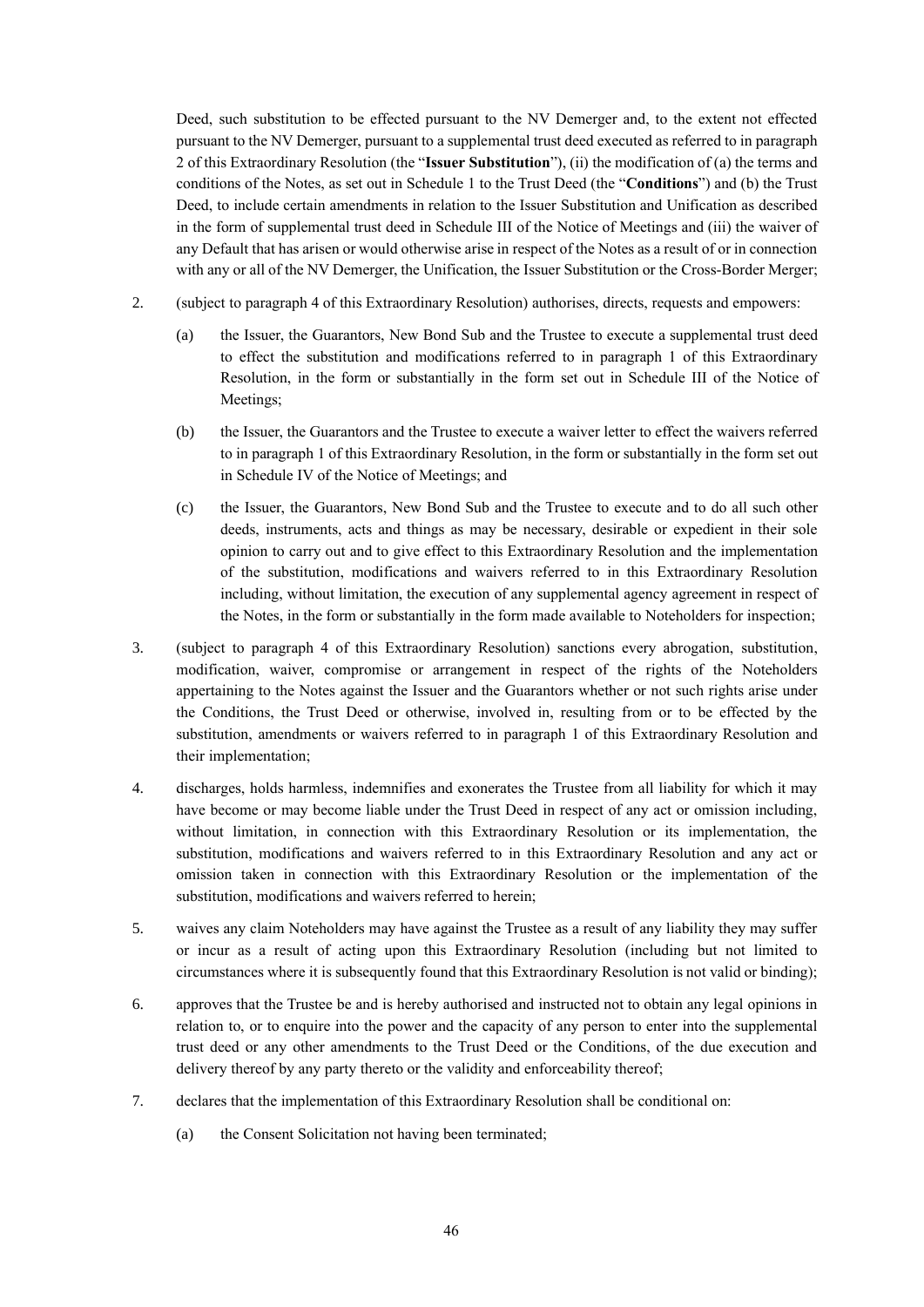- (b) the passing of this Extraordinary Resolution;
- (c) the passing of the relevant Shareholder Resolutions; and
- (d) the occurrence of the NV Demerger Effective Date,

provided that the implementation of the waivers referred to in paragraph 1 of this Extraordinary Resolution shall be conditional only on the passing of this Extraordinary Resolution; and

8. acknowledges that the following terms, as used in this Extraordinary Resolution, shall have the meanings given below:

"**Common Draft Terms of Merger**" means the common draft terms of merger made by the boards of the Issuer and PLC;

"**Consent Solicitation**" means the invitation by the Issuer to all Noteholders to consent to the modification of the Conditions relating to the Notes as described in the Consent Solicitation Memorandum and as the same may be amended in accordance with its terms;

"**Consent Solicitation Memorandum**" means the consent solicitation memorandum dated 26 June 2020 prepared by the Issuer in relation to the Consent Solicitation;

"**Cross-Border Merger**" means the cross-border merger between PLC and the Issuer carried out as a "merger by absorption" for the purposes of the Companies (Cross-Border Mergers) Regulations 2007 (for English law purposes) and the Dutch Civil Code (*Burgerlijk Wetboek*) (for Dutch law purposes) pursuant to the Common Draft Terms of Merger;

"**Default**" has the meaning given to such term in the Conditions;

"**New Bond Sub**" means a private company with limited liability (*besloten vennootschap met beperkte aansprakelijkheid*) to be incorporated under the laws of The Netherlands and to have its corporate seat in The Netherlands and to be registered with the Dutch Trade Register of the Chamber of Commerce;

"**Notice of Meetings**" means the notice convening the meeting of the Noteholders dated 26 June 2020;

"**NV Demerger**" means the Dutch legal demerger pursuant to which New Bond Sub will be incorporated and the Notes will become obligations of New Bond Sub;

"**NV Demerger Effective Date**" means the date (and, where relevant, time) on which the NV Demerger becomes effective in accordance with Dutch law, being the day after the execution of the demerger deed in respect of the NV Demerger by a Dutch civil law notary;

"**PLC**" means Unilever PLC;

"**Shareholder Resolutions**" means the resolutions of the Issuer's shareholders and PLC shareholders to approve the Cross-Border Merger, the NV Demerger and certain other steps relating to Unification;

"**Unification**" means the Cross-Border Merger and the other implementation steps related thereto pursuant to which PLC will become the sole parent company of the Unilever Group; and

"**Unilever Group**" means (i) prior to the implementation of Unification, the Issuer, PLC and their respective group companies (being those companies required to be consolidated in accordance with Netherlands and United Kingdom legislative requirements relating to consolidated accounts) and (ii) on and following the implementation of Unification, PLC and its group companies (being those companies required to be consolidated in accordance with United Kingdom legislative requirements relating to consolidated accounts)."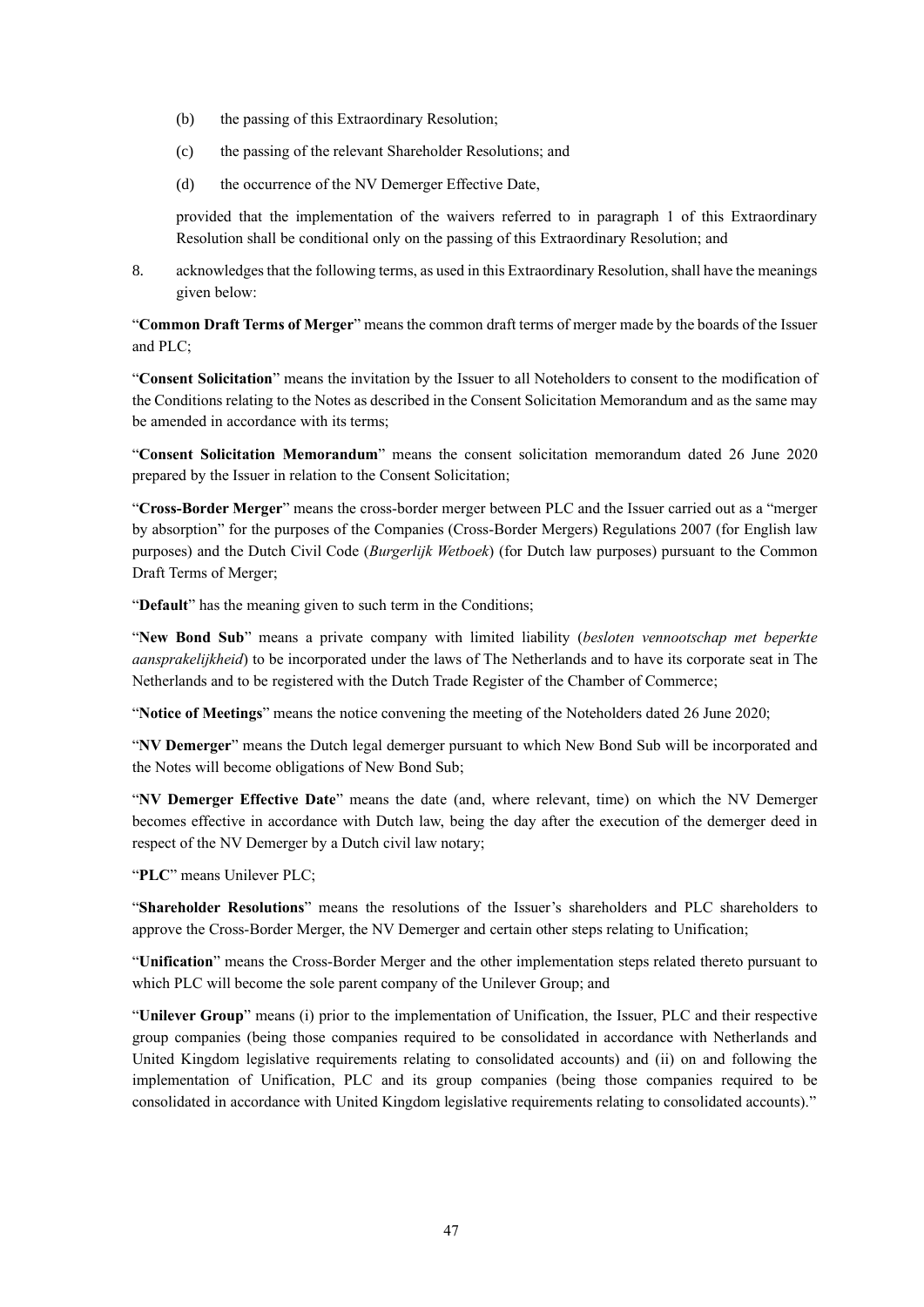# **EXTRAORDINARY RESOLUTION IN RESPECT OF THE €650,000,000 1.375 PER CENT. BONDS DUE SEPTEMBER 2030**

"THAT this Meeting of the holders (together, the "**Noteholders**") of the presently outstanding €650,000,000 1.375 per cent. Bonds due September 2030 (the "**Notes**") of Unilever N.V. (the "**Issuer**", which expression includes any successor thereto) guaranteed by Unilever PLC and Unilever United States, Inc. (together, the "**Guarantors**"), issued with the benefit of a trust deed dated 4 September 2018 (the "**Trust Deed**") and made between, *inter alia*, the Issuer, the Guarantors and The Law Debenture Trust Corporation p.l.c. as trustee (the "**Trustee**"):

- 1. (subject to paragraph 4 of this Extraordinary Resolution) assents to (i) the substitution of New Bond Sub as "issuer" of the Notes and the release of the Issuer from its obligations under the Notes and the Trust Deed, such substitution to be effected pursuant to the NV Demerger and, to the extent not effected pursuant to the NV Demerger, pursuant to a supplemental trust deed executed as referred to in paragraph 2 of this Extraordinary Resolution (the "**Issuer Substitution**"), (ii) the modification of (a) the terms and conditions of the Notes, as set out in Schedule 1 to the Trust Deed (the "**Conditions**") and (b) the Trust Deed, to include certain amendments in relation to the Issuer Substitution and Unification as described in the form of supplemental trust deed in Schedule III of the Notice of Meetings and (iii) the waiver of any Default that has arisen or would otherwise arise in respect of the Notes as a result of or in connection with any or all of the NV Demerger, the Unification, the Issuer Substitution or the Cross-Border Merger;
- 2. (subject to paragraph 4 of this Extraordinary Resolution) authorises, directs, requests and empowers:
	- (a) the Issuer, the Guarantors, New Bond Sub and the Trustee to execute a supplemental trust deed to effect the substitution and modifications referred to in paragraph 1 of this Extraordinary Resolution, in the form or substantially in the form set out in Schedule III of the Notice of Meetings;
	- (b) the Issuer, the Guarantors and the Trustee to execute a waiver letter to effect the waivers referred to in paragraph 1 of this Extraordinary Resolution, in the form or substantially in the form set out in Schedule IV of the Notice of Meetings; and
	- (c) the Issuer, the Guarantors, New Bond Sub and the Trustee to execute and to do all such other deeds, instruments, acts and things as may be necessary, desirable or expedient in their sole opinion to carry out and to give effect to this Extraordinary Resolution and the implementation of the substitution, modifications and waivers referred to in this Extraordinary Resolution including, without limitation, the execution of any supplemental agency agreement in respect of the Notes, in the form or substantially in the form made available to Noteholders for inspection;
- 3. (subject to paragraph 4 of this Extraordinary Resolution) sanctions every abrogation, substitution, modification, waiver, compromise or arrangement in respect of the rights of the Noteholders appertaining to the Notes against the Issuer and the Guarantors whether or not such rights arise under the Conditions, the Trust Deed or otherwise, involved in, resulting from or to be effected by the substitution, amendments or waivers referred to in paragraph 1 of this Extraordinary Resolution and their implementation;
- 4. discharges, holds harmless, indemnifies and exonerates the Trustee from all liability for which it may have become or may become liable under the Trust Deed in respect of any act or omission including, without limitation, in connection with this Extraordinary Resolution or its implementation, the substitution, modifications and waivers referred to in this Extraordinary Resolution and any act or omission taken in connection with this Extraordinary Resolution or the implementation of the substitution, modifications and waivers referred to herein;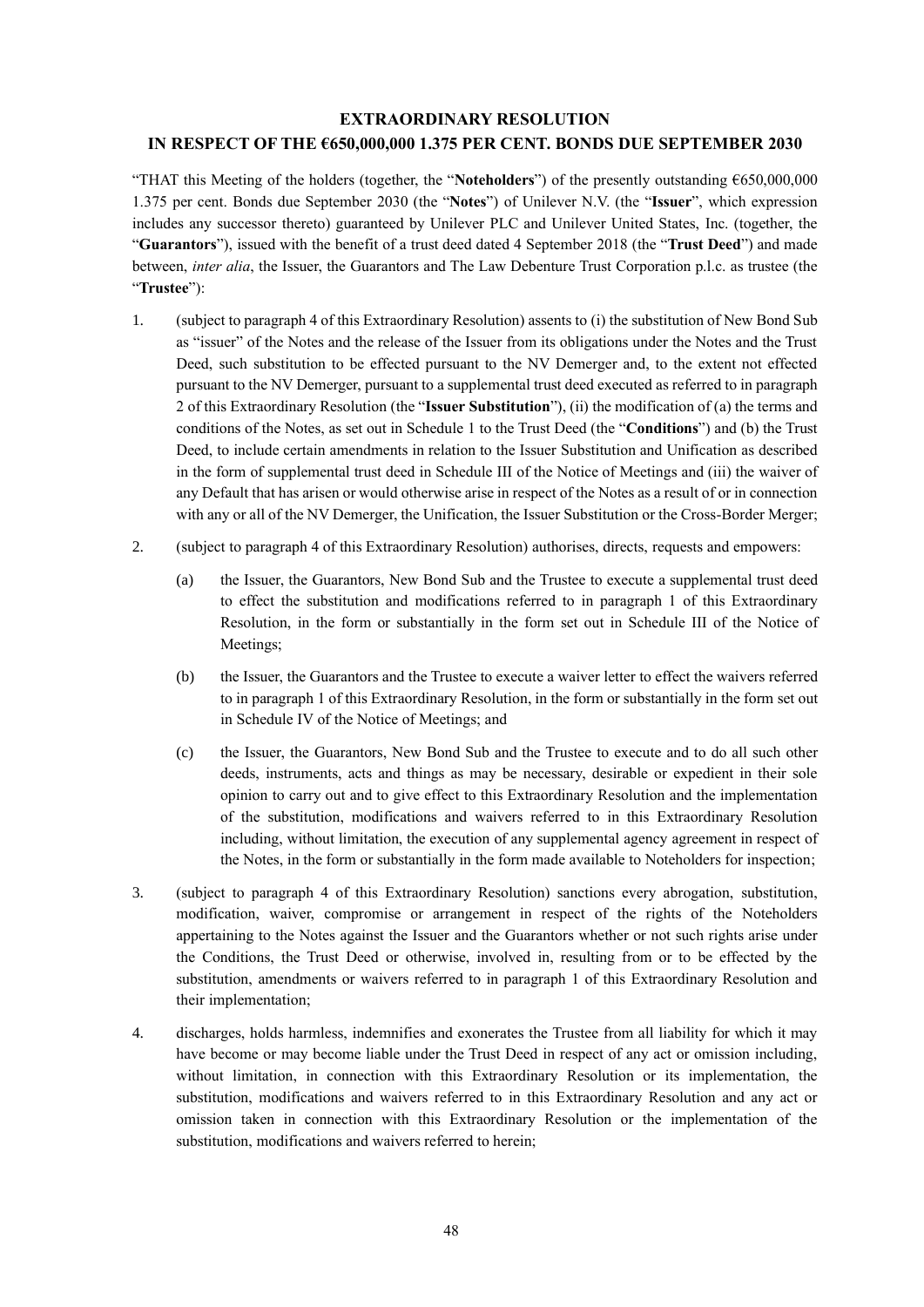- 5. waives any claim Noteholders may have against the Trustee as a result of any liability they may suffer or incur as a result of acting upon this Extraordinary Resolution (including but not limited to circumstances where it is subsequently found that this Extraordinary Resolution is not valid or binding);
- 6. approves that the Trustee be and is hereby authorised and instructed not to obtain any legal opinions in relation to, or to enquire into the power and the capacity of any person to enter into the supplemental trust deed or any other amendments to the Trust Deed or the Conditions, of the due execution and delivery thereof by any party thereto or the validity and enforceability thereof;
- 7. declares that the implementation of this Extraordinary Resolution shall be conditional on:
	- (a) the Consent Solicitation not having been terminated;
	- (b) the passing of this Extraordinary Resolution;
	- (c) the passing of the relevant Shareholder Resolutions; and
	- (d) the occurrence of the NV Demerger Effective Date,

provided that the implementation of the waivers referred to in paragraph 1 of this Extraordinary Resolution shall be conditional only on the passing of this Extraordinary Resolution; and

8. acknowledges that the following terms, as used in this Extraordinary Resolution, shall have the meanings given below:

"**Common Draft Terms of Merger**" means the common draft terms of merger made by the boards of the Issuer and PLC;

"**Consent Solicitation**" means the invitation by the Issuer to all Noteholders to consent to the modification of the Conditions relating to the Notes as described in the Consent Solicitation Memorandum and as the same may be amended in accordance with its terms;

"**Consent Solicitation Memorandum**" means the consent solicitation memorandum dated 26 June 2020 prepared by the Issuer in relation to the Consent Solicitation;

"**Cross-Border Merger**" means the cross-border merger between PLC and the Issuer carried out as a "merger by absorption" for the purposes of the Companies (Cross-Border Mergers) Regulations 2007 (for English law purposes) and the Dutch Civil Code (*Burgerlijk Wetboek*) (for Dutch law purposes) pursuant to the Common Draft Terms of Merger;

"**Default**" has the meaning given to such term in the Conditions;

"**New Bond Sub**" means a private company with limited liability (*besloten vennootschap met beperkte aansprakelijkheid*) to be incorporated under the laws of The Netherlands and to have its corporate seat in The Netherlands and to be registered with the Dutch Trade Register of the Chamber of Commerce;

"**Notice of Meetings**" means the notice convening the meeting of the Noteholders dated 26 June 2020;

"**NV Demerger**" means the Dutch legal demerger pursuant to which New Bond Sub will be incorporated and the Notes will become obligations of New Bond Sub;

"**NV Demerger Effective Date**" means the date (and, where relevant, time) on which the NV Demerger becomes effective in accordance with Dutch law, being the day after the execution of the demerger deed in respect of the NV Demerger by a Dutch civil law notary;

"**PLC**" means Unilever PLC;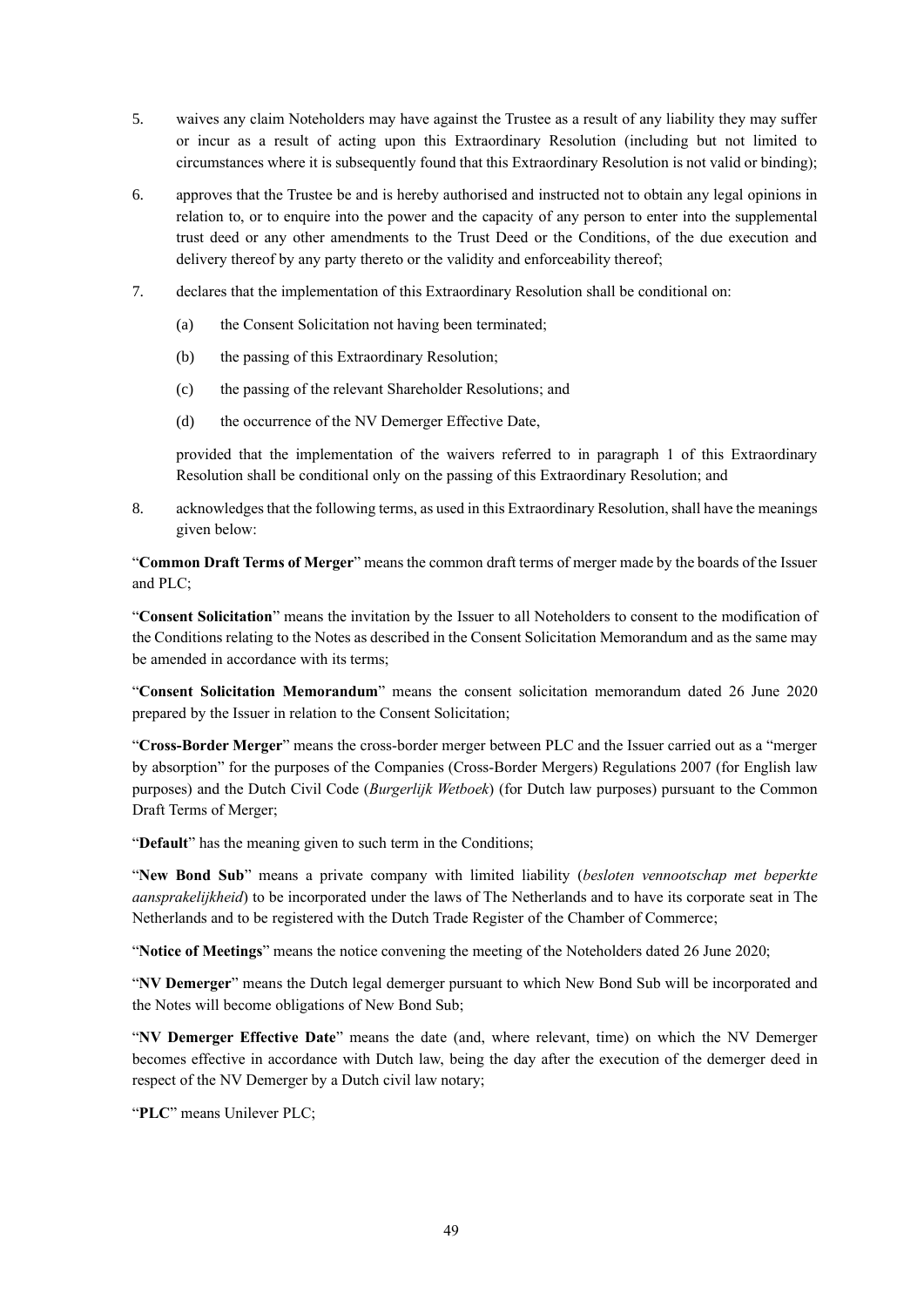"**Shareholder Resolutions**" means the resolutions of the Issuer's shareholders and PLC shareholders to approve the Cross-Border Merger, the NV Demerger and certain other steps relating to Unification;

"**Unification**" means the Cross-Border Merger and the other implementation steps related thereto pursuant to which PLC will become the sole parent company of the Unilever Group; and

"**Unilever Group**" means (i) prior to the implementation of Unification, the Issuer, PLC and their respective group companies (being those companies required to be consolidated in accordance with Netherlands and United Kingdom legislative requirements relating to consolidated accounts) and (ii) on and following the implementation of Unification, PLC and its group companies (being those companies required to be consolidated in accordance with United Kingdom legislative requirements relating to consolidated accounts)."

## **Background**

The Issuers have convened the Meetings for the purpose of enabling the holders of Notes of each Series to consider and resolve, if they think fit, to pass the Extraordinary Resolution proposed in relation to the Notes of the relevant Series.

On 11 June 2020, Unilever announced plans to unify its Group legal structure under a single parent company, PLC, creating a simpler company, with greater strategic flexibility, that is better positioned for future success.

It is proposed that Unification will be implemented through the Cross-Border Merger, as a result of which PLC will become the single parent company of the Unilever Group.

Prior to the implementation of Unification, New Bond Sub will be incorporated pursuant to the NV Demerger, which will become effective shortly before the Cross-Border Merger becomes effective. New Bond Sub will be a finance company established for the purpose of raising debt for the Unilever Group and will conduct no business operations and will have no subsidiaries of its own. As part of the NV Demerger, the NV Notes will become obligations of New Bond Sub.

**In conjunction with Unification, Unilever intends to seek approval from the relevant Noteholders of the proposed amendments set out in this Notice of Meetings (the "Proposed Amendments"). Unilever is seeking approval by the Noteholders of (i) the substitution of New Bond Sub in place of NV as issuer of the Notes issued by NV, with the existing guarantees from PLC and UNUS remaining in force, (ii) the release of NV's obligations as guarantor of the Notes issued by PLC, with the existing guarantee from UNUS remaining in force, (iii) such other consequential amendments to the relevant Conditions as set out in this Notice of Meetings in order to facilitate such substitution or release, as applicable, and (iv) the waiver of any event of default that has arisen or would otherwise arise in respect of the relevant Notes as a result of or in connection with any or all of the NV Demerger, the Unification, the Cross-Border Merger, the Issuer Substitution or Guarantor Release, as applicable.** 

The Issuer Substitution will be effected pursuant to the NV Demerger and, to the extent not effected pursuant to the NV Demerger, pursuant to the applicable Supplemental Trust Deed. The other Proposed Amendments will be implemented pursuant to Supplemental Trust Deeds, the forms of which are set out in Schedules I, II and III hereto, subject to satisfaction of the conditions listed in paragraph 7 of the relevant Extraordinary Resolution set out above, which include the occurrence of the NV Demerger Effective Date.

The implementation of the waivers referred to paragraph 1 of the relevant Extraordinary Resolution set out above is subject only to the passing of the relevant Extraordinary Resolution set out above. The form of the waiver letter pursuant to which such waivers will be implemented is set out in Schedule IV hereto.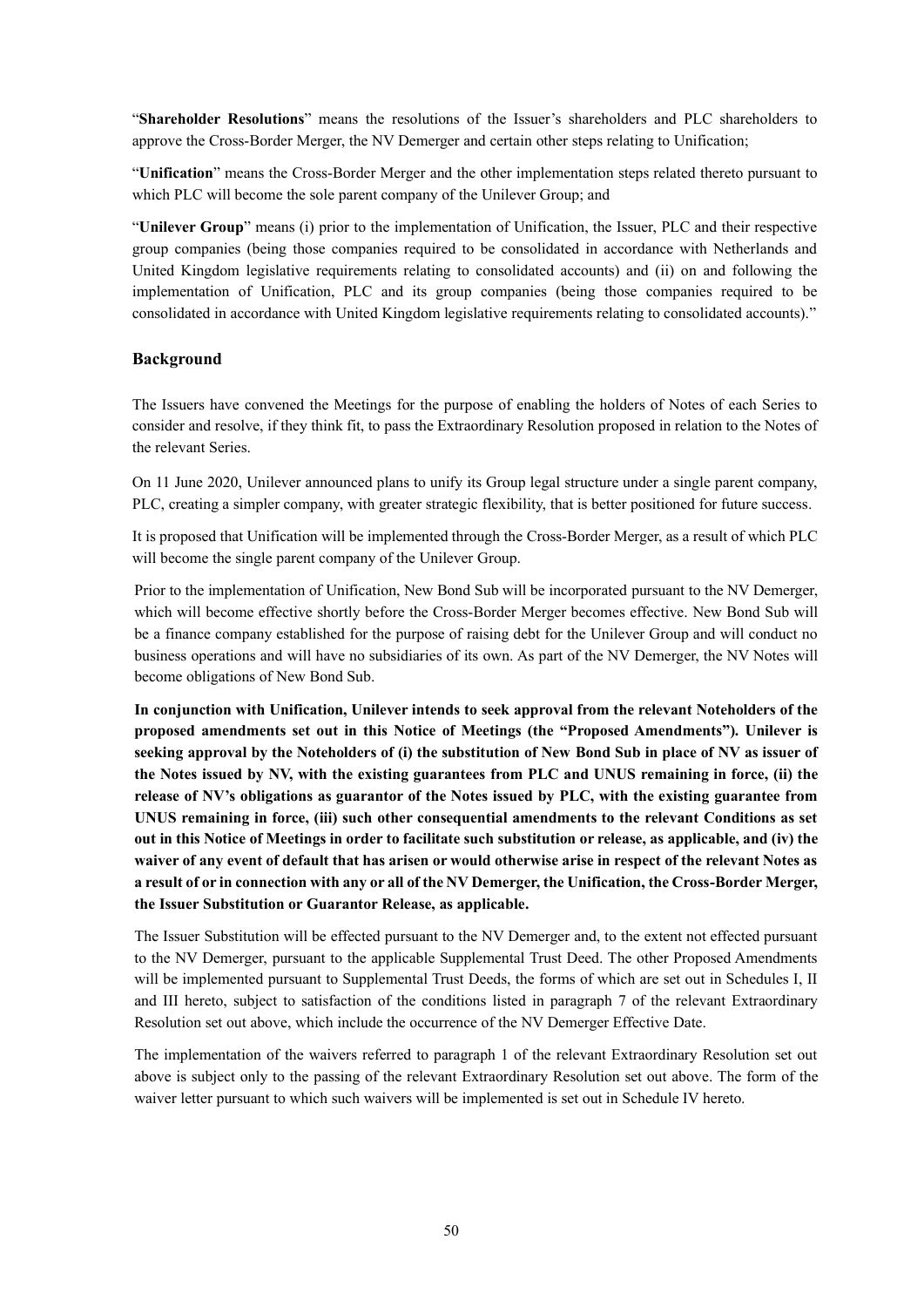Following Unification, the Unilever Group will produce a set of consolidated accounts for PLC and its subsidiaries (the "**Consolidated Accounts**"). Each of PLC and New Bond Sub will produce standalone entity financial statements (the "**Entity Accounts**"), which are not consolidated accounts. The Entity Accounts together with the Consolidated Accounts are referred to as the "**Accounts**".

It is intended that new debt issued pursuant to Unilever's European debt issuance programme will have (i) New Bond Sub or PLC as issuer and (ii) the benefit of guarantees by PLC and UNUS (in the case of new debt issued by New Bond Sub) or by UNUS only (in the case of new debt issued by PLC). For the avoidance of doubt, Unilever Capital Corporation will remain issuer in respect of notes currently outstanding from Unilever's SECregistered shelf.

#### **Consent Solicitations**

The relevant Issuer has invited eligible holders of the Notes of each Series (each such invitation a "Consent Solicitation") to consent to the approval, by Extraordinary Resolution at the relevant Meeting, of the modification of the Conditions relating to the relevant Series and certain other matters as described in paragraph 1 of the relevant Extraordinary Resolution as set out above, all as further described in the Consent Solicitation Memorandum (as defined in paragraph 8 of the Extraordinary Resolutions set out above).

Noteholders may obtain, from the date of this Notice of Meetings, a copy of the Consent Solicitation Memorandum from the Tabulation Agent, the contact details for which are set out below. In order to receive a copy of the Consent Solicitation Memorandum, a Noteholder will be required to provide confirmation as to his or her status as a Noteholder.

Pursuant to each Consent Solicitation, each Noteholder from whom a valid Consent Instruction (as defined in the Consent Solicitation Memorandum) is received by the Tabulation Agent by the deadline specified in the Consent Solicitation Memorandum will, subject to the conditions set out in the Consent Solicitation Memorandum, be eligible to receive payment of an amount equal to 0.05 per cent. of the principal amount of the relevant Notes that are the subject of such Consent Instruction (the "**Early Participation Fee**"), all as more fully described in the Consent Solicitation Memorandum.

## **General**

Copies of (i) the relevant Trust Deed (as amended, restated and/or supplemented as at the issue date of each Series of Notes); and (ii) the current draft of the supplemental trust deeds, supplemental agency agreements and the waiver letter as referred to in each Extraordinary Resolution set out above are also available for inspection by Noteholders (a) on and from the date of this Notice of Meetings up to and including the date of the Meetings, at the specified offices of the Tabulation Agent during normal business hours on any week day (Saturdays, Sundays and public holidays excepted) up to and including the date of the Meetings and (b) at the Meetings and via videoconference for 15 minutes before the Meetings. Any revised version of the relevant draft supplemental trust deed, the relevant supplemental agency agreement and the waiver letter will be made available as described above and marked to indicate changes to the draft made available on the date of this Notice of Meetings, and will supersede the previous draft of the relevant document and Noteholders will be deemed to have notice of any such changes.

The attention of Noteholders is particularly drawn to the procedures for voting, quorum and other requirements for the passing of the Extraordinary Resolutions at the Meetings or any meeting held following any adjournment of any Meeting, which are set out in "Voting and Quorum" below. Having regard to such requirements, Noteholders are strongly urged either to attend via videoconference) the relevant Meeting or to take steps to be represented at the relevant Meeting (including by way of submitting Consent Instructions) as soon as possible.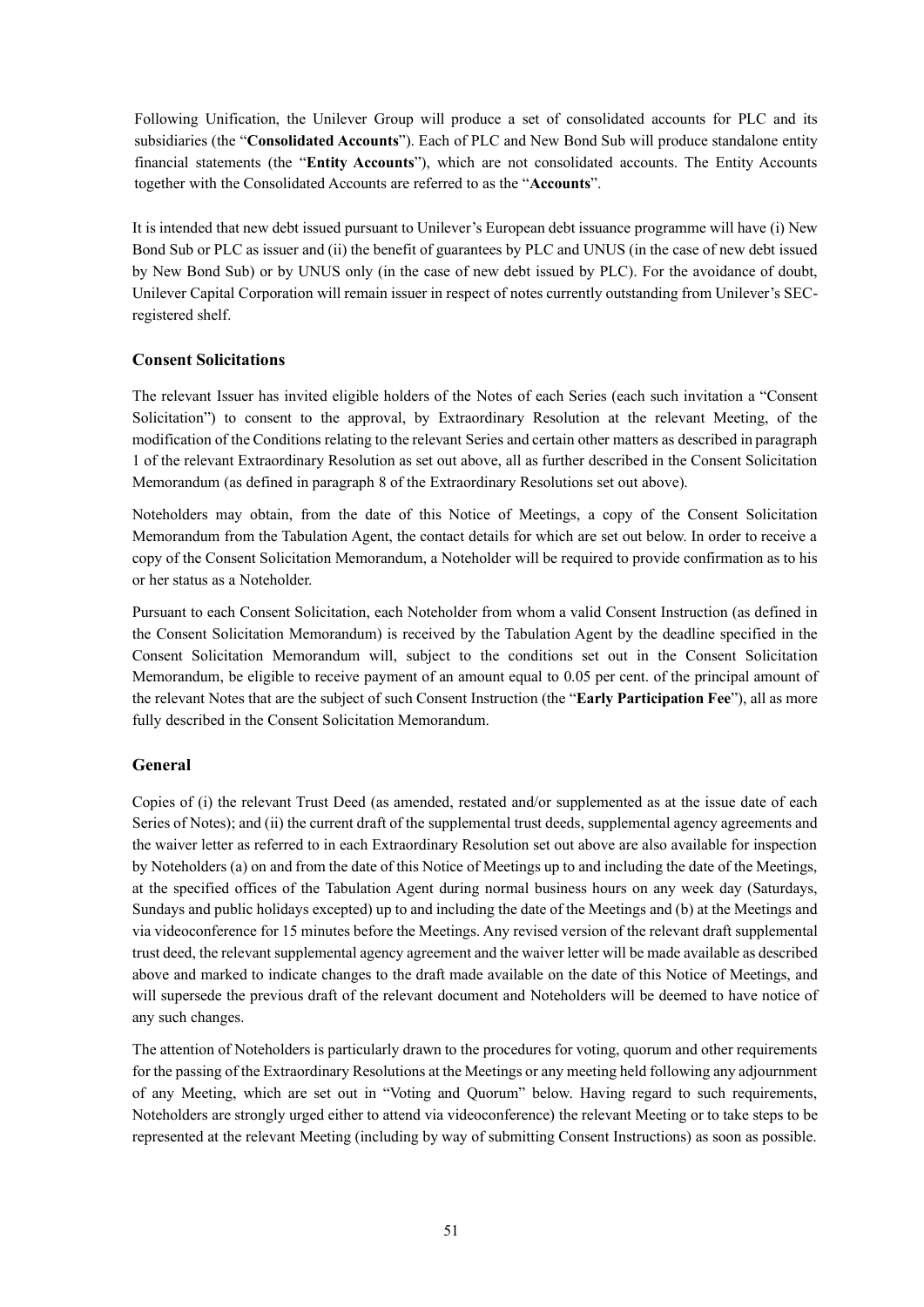#### **Interpretation**

As used in this Notice of Meetings:

"**2014 Trust Deed**" means the trust deed dated 22 July 1994 as supplemented by the Nineteenth Supplemental Trust Deed dated 2 May 2014 made between, *inter alia*, NV, PLC and the Trustee;

"**2015 Trust Deed**" means the trust deed dated 22 July 1994 as supplemented by the Twentieth Supplemental Trust Deed dated 1 May 2015 made between, *inter alia*, NV, PLC and the Trustee;

"**2016 Trust Deed**" means the trust deed dated 22 July 1994 as supplemented by the Twenty First Supplemental Trust Deed dated 22 April 2016 made between, *inter alia*, NV, PLC and the Trustee;

"**2019 Trust Deed**" means the trust deed dated 22 July 1994 as supplemented by the Twenty Second Supplemental Trust Deed dated 15 May 2019 made between, *inter alia*, NV, PLC and the Trustee;

"**2025 Bonds Trust Deed**" means the trust deed dated 4 September 2018 made between, *inter alia*, NV, PLC and the Trustee;

"**2030 Bonds Trust Deed**" means the trust deed dated 4 September 2018 made between, *inter alia*, NV, PLC and the Trustee;

"**Applicable Trust Deed**" means the 2014 Trust Deed, the 2015 Trust Deed, the 2016 Trust Deed, the 2019 Trust Deed, the 2025 Bonds Trust Deed or the 2030 Bonds Trust Deed (as the case may be);

"**DIP Notes**" means the Series of Notes issued pursuant to the Programme by NV or PLC, as applicable, as listed on the table on the front page of this Notice of Meetings under the heading DIP Notes;

"**Programme**" means the U.S.\$15,000,000,000 Debt Issuance Programme of NV and PLC;

"**Standalone Notes**" means the Series of Notes issued on a standalone basis by NV, as listed in the table on the front page of this Notice of Meetings under the heading Standalone Notes; and

"**Trustee**" means The Law Debenture Trust Corporation p.l.c.

#### **Voting and Quorum**

*Noteholders who have submitted and not revoked (in the limited circumstances in which revocation is permitted) a valid Consent Instruction in respect of the relevant Extraordinary Resolution by 9:30 a.m. (London time) on 20 July 2020 (the "Expiration Deadline"), by which they will have given instructions for the appointment of one or more representatives of the Tabulation Agent by the relevant Paying Agent as their proxy to vote in favour of or against (as specified in the relevant Consent Instruction) the relevant Extraordinary Resolution at the relevant Meeting (or any adjourned such Meeting), or abstain from voting (as the case may be), need take no further action to be represented at the relevant Meeting (or any such adjourned such Meeting).*

Noteholders who have not submitted or have submitted and subsequently revoked (in the limited circumstances in which such revocation is permitted) a Consent Instruction in respect of the relevant Extraordinary Resolution should take note of the provisions set out below detailing how such Noteholders can attend (via videoconference) or take steps to be represented at the relevant Meeting (references to which, for the purpose of such provisions, include, unless the context otherwise requires, any adjourned such Meeting).

1. Subject as set out below, the provisions governing the convening and holding of each Meeting are set out, in the case of the DIP Notes, in The Eighth Schedule to the Applicable Trust Deed and, in the case of the Standalone Notes, in Schedule 3 to the Applicable Trust Deed, copies of which are available from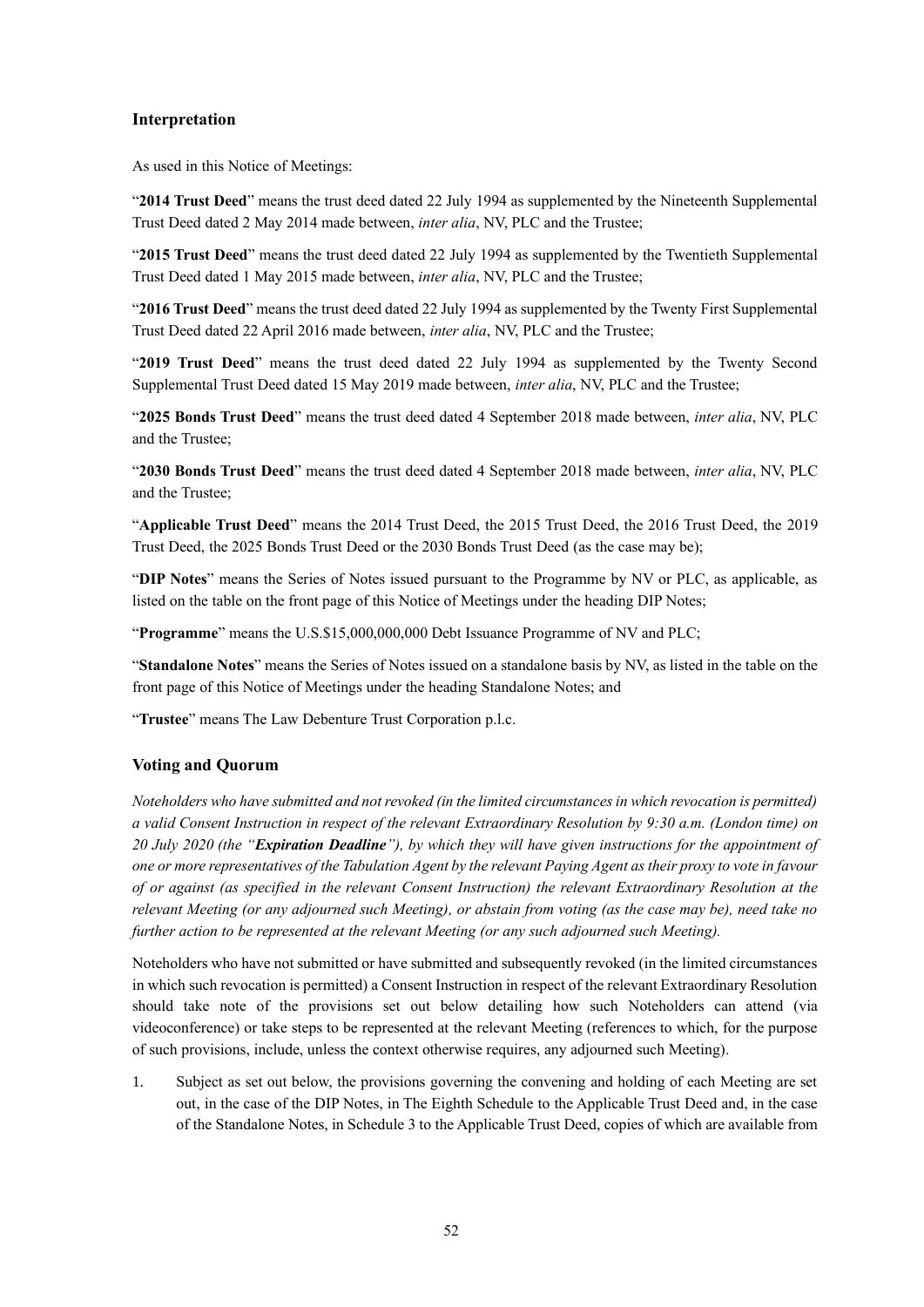the date of this Notice of Meetings to the conclusion of the Meetings (or any adjourned Meetings) as referred to above. For the purposes of the Meetings, a "**Noteholder**" means a Direct Participant (as defined below).

2. All of the Notes are represented by global Notes held by a common safekeeper for Euroclear and/or Clearstream, Luxembourg. For the purposes of this Notice of Meetings, a "**Direct Participant**" means each person who is for the time being shown in the records of Euroclear and/or Clearstream, Luxembourg as the holder of a particular principal amount of the Notes.

A Direct Participant or beneficial owner of Notes wishing to attend (via videoconference) the relevant Meeting in person must produce at the relevant Meeting a valid voting certificate or certificates issued by a Paying Agent relating to the Notes in respect of which it wishes to vote. The Meetings will be held via videoconference. Noteholders wishing to attend the videoconference in respect of the relevant Meeting may obtain dial-in details for the relevant Meeting from the Tabulation Agent using the notice details set out below, upon the Tabulation Agent being satisfied that any Noteholder requesting the same has provided evidence of their holdings of the relevant Series of Notes.

A Direct Participant or beneficial owner of Notes not wishing to attend and vote at the relevant Meeting in person may either deliver its valid voting certificate(s) to the person whom it wishes to attend (via videoconference) on its behalf or the Direct Participant may (or the beneficial owner of the Notes may arrange for the relevant Direct Participant on its behalf to) give a voting instruction (by giving voting and blocking instructions to Euroclear or Clearstream, Luxembourg (a "**Euroclear/Clearstream Instruction**") in accordance with the procedures of Euroclear or Clearstream, Luxembourg) requiring a Paying Agent to include the votes attributable to its Notes in a block voting instruction issued by the Paying Agent for the relevant Meeting or any adjourned such Meeting, in which case the Paying Agent shall appoint a proxy to attend (via videoconference) and vote at such Meeting in accordance with such Direct Participant's instructions.

A Direct Participant must request the relevant clearing system to block the relevant Notes in its account and to hold the same to the order or under the control of the relevant Paying Agent not later than 48 hours before the time appointed for holding the relevant Meeting in order to obtain voting certificates or give voting instructions in respect of such Meeting. In the case of Euroclear/Clearstream Instructions, such blocking instructions are part of the electronic instructions that must be given. Notes so blocked will not be released until the earlier of:

(i) the conclusion of the relevant Meeting (or, if applicable, any adjourned such Meeting); and

(ii)

- (A) in respect of voting certificate(s), the surrender to the relevant Paying Agent of such voting certificate(s) and notification by the relevant Paying Agent to the relevant clearing system of such surrender or the compliance in such any other manner with the rules of the relevant clearing system relating to such surrender; or
- (B) in respect of voting instructions, not less than 48 hours before the time for which the relevant Meeting (or, if applicable, any adjourned such Meeting) is convened, the notification in writing of any revocation of a Direct Participant's previous instructions to the relevant Paying Agent and the same then being notified in writing by the relevant Paying Agent to the Issuer at least 24 hours before the time appointed for holding the relevant Meeting and such Notes ceasing in accordance with the procedures of the relevant clearing system and with the agreement of the relevant Paying Agent to be held to its order or under its control.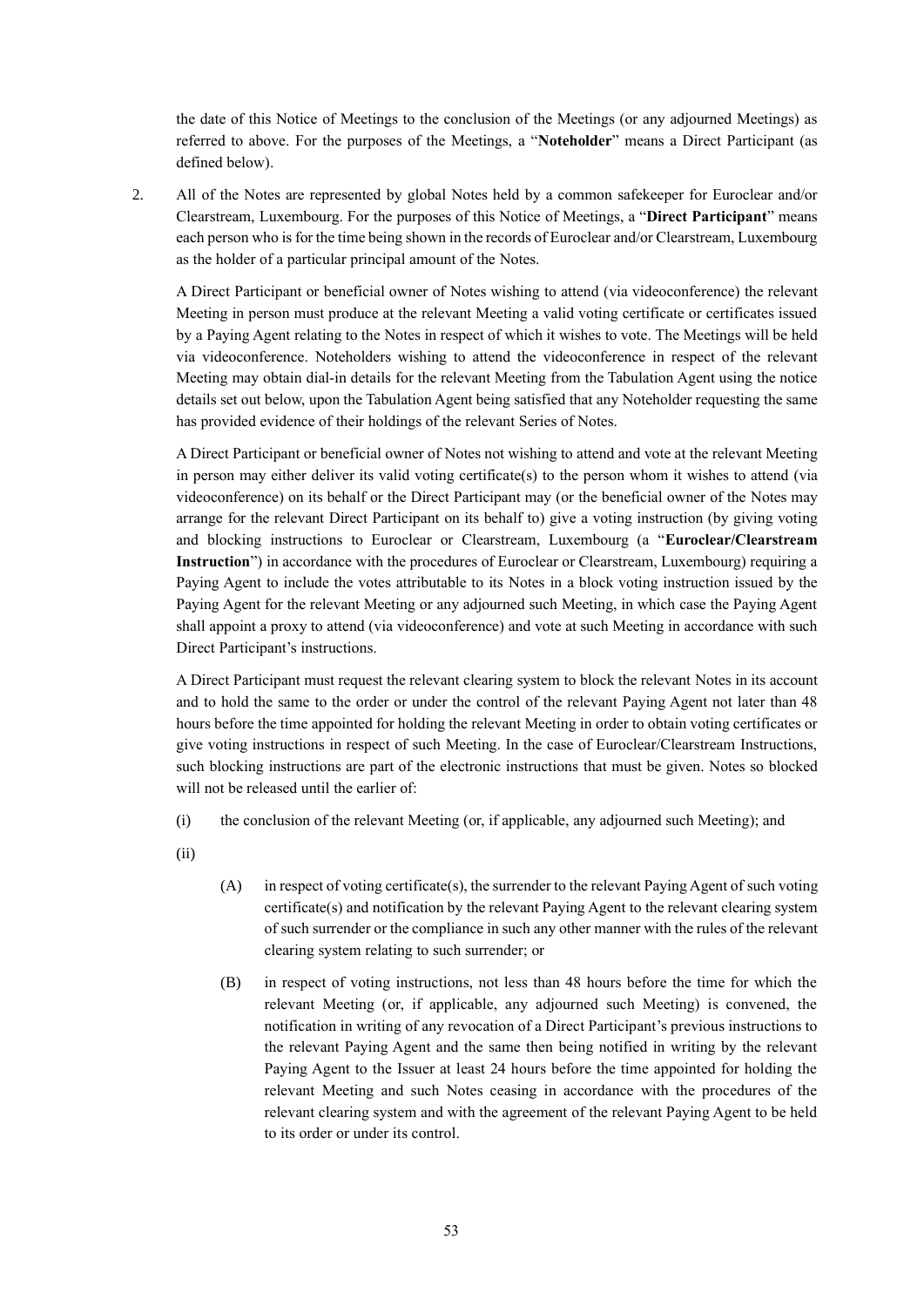Noteholders should note that voting instructions (unless validly revoked) given and voting certificates obtained in respect of a Meeting shall remain valid for any adjourned such Meeting.

|                         | <b>Original Meeting</b>                                                                                                                                                                                                  | <b>Adjourned Meeting</b>                                                                                                                                                                                                 |
|-------------------------|--------------------------------------------------------------------------------------------------------------------------------------------------------------------------------------------------------------------------|--------------------------------------------------------------------------------------------------------------------------------------------------------------------------------------------------------------------------|
| <b>DIP</b> Notes        | Two or more persons present and<br>holding or representing<br>1n<br>aggregate a clear majority in<br>principal amount of the relevant<br>Series of DIP Notes for the time<br>being outstanding                           | Two or more persons present and<br>holding or representing in<br>aggregate any principal amount of<br>the relevant Series of DIP Notes<br>for the time being outstanding                                                 |
| <b>Standalone Notes</b> | Two or more Noteholders or<br>agents (each as defined in the<br>Applicable Trust Deed) present in<br>person representing 66 per cent.<br>in principal amount of the<br>relevant Series for the time being<br>outstanding | Two or more Noteholders or<br>agents (each as defined in the<br>Applicable Trust Deed) present in<br>person representing 33 per cent.<br>in principal amount of the<br>relevant Series for the time being<br>outstanding |

3. The quorum required at any Meeting is shown in the table below.

If a quorum is not present (i) in respect of the DIP Notes, within 30 minutes and (ii) in respect of the Standalone Notes, within 15 minutes, after the time appointed for the relevant Meeting, such Meeting will be adjourned for a period being not less than 14 days and not more than 42 days, to be held via videoconference, and at a time appointed by the Chairman and the relevant Extraordinary Resolution will be considered at such adjourned Meeting (notice of which will be given to the Noteholders in accordance with the Conditions and the Applicable Trust Deed). The quorum at any such adjourned Meeting will be two or more persons present holding Notes or voting certificates or being proxies or representatives and holding or representing in aggregate the proportion of the relevant Series shown in the table above. The holding of any adjourned Meeting will be subject to the Issuer giving, in the case of DIP Notes, at least 14 days' notice and, in the case of Standalone Notes, at least 10 clear days' notice, in each case in accordance with the relevant Conditions and the Applicable Trust Deed that such adjourned Meeting is to be held.

4. Every question submitted to a Meeting shall be decided in the first instance by a show of hands.

Unless a poll is (before or at the time that the result on a show of hands is declared) demanded by the Chairman, the Issuer, any Guarantor or any Noteholder present or proxy or representative holding not less than (i) in respect of the DIP Notes, one-fiftieth of the principal amount of the Notes of the relevant Series for the time being outstanding, and (ii) in respect of the Standalone Notes, two per cent. of the relevant Series of Standalone Notes, a declaration by the Chairman that a resolution has been carried or carried by a particular majority or lost or not carried by a particular majority shall be conclusive evidence of the fact without proof of the number or proportion of the votes recorded in favour of or against the relevant Extraordinary Resolution.

At each Meeting (a) on a show of hands every person who is present in person and produces a voting certificate or is a proxy or representative shall have one vote and (b) on a poll every person who is so present shall have (x) in the case of DIP Notes, one vote in respect of each EUR/GBP 1 (as applicable) in principal amount of the outstanding Notes of the relevant Series so represented by the voting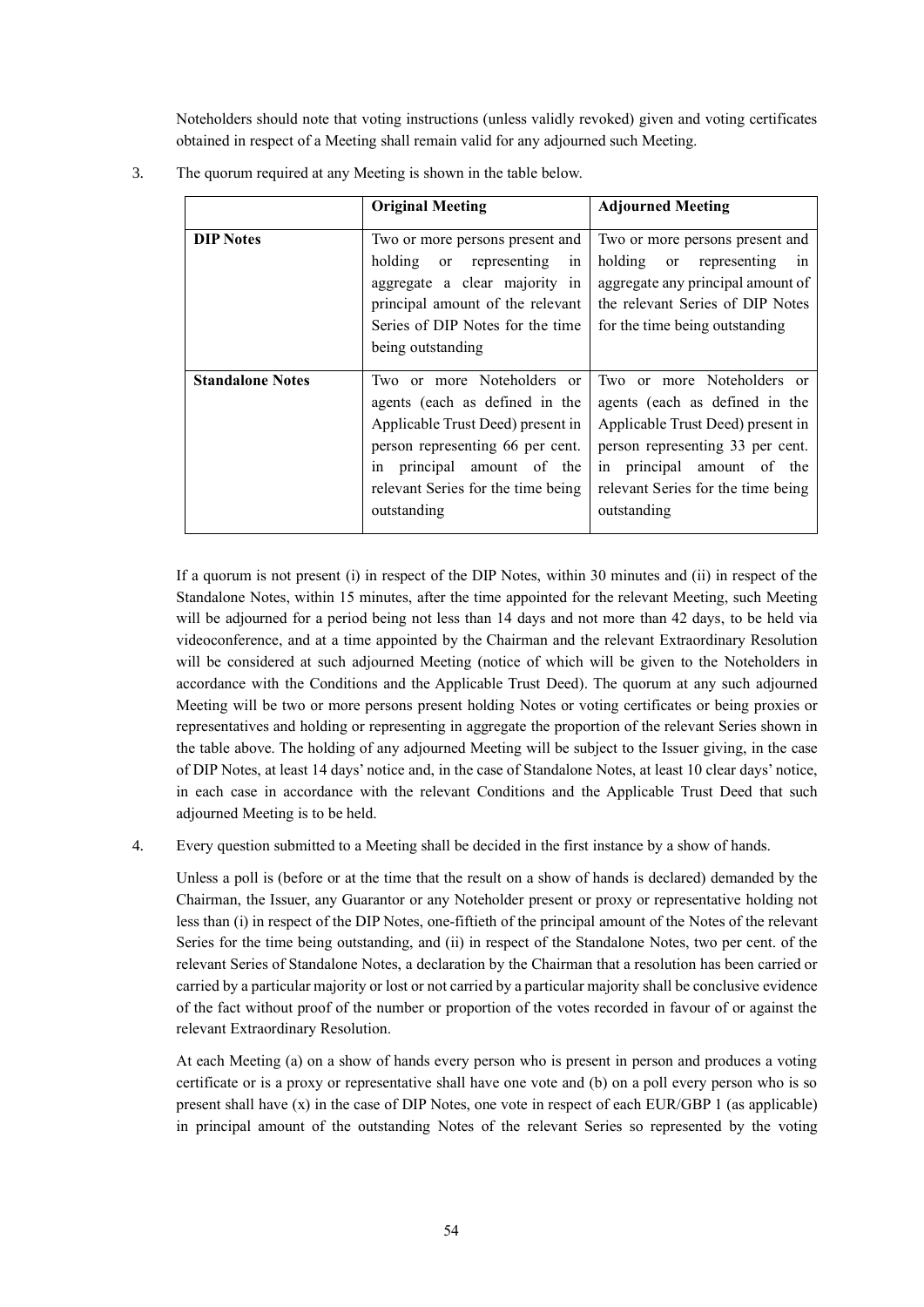certificate or in respect of which that person is a proxy or representative or (y) in the case of the Standalone Notes, one vote in respect of each EUR 1,000 in principal amount of the outstanding Notes of the relevant Series so represented by the voting certificate or in respect of which that person is a proxy or representative.

5. To be passed at the relevant Meeting, an Extraordinary Resolution requires a majority in favour consisting of not less than three-fourths of the votes cast. If passed, an Extraordinary Resolution will be binding on all Noteholders of the relevant Series, whether or not present at the relevant Meeting and whether or not voting.

This Notice of Meetings is given by Unilever N.V. and Unilever PLC.

Noteholders should contact the following for further information:

#### **The Solicitation Agents**

**Deutsche Bank AG, London Branch** Winchester House 1 Great Winchester Street London EC2N 2DB United Kingdom

Telephone: +44 20 7545 8011 Attention: Liability Management Group

#### **HSBC Bank plc**

8 Canada Square London E14 5HQ United Kingdom

Telephone: +44 20 7992 6237 Attention: Liability Management Group email: LM\_EMEA@hsbc.com

## **UBS AG London Branch**

5 Broadgate London EC2M 2QS United Kingdom

Telephone: +44 20 7158 1121 Attention: Liability Management Group email: ol-liabilitymanagement-eu@ubs.com

## **Tabulation Agent**

Lucid Issuer Services Limited (Attention: Paul Kamminga, Telephone: +44 20 7704 0880, Email: unilever@lucid-is.com)

Dated: 26 June 2020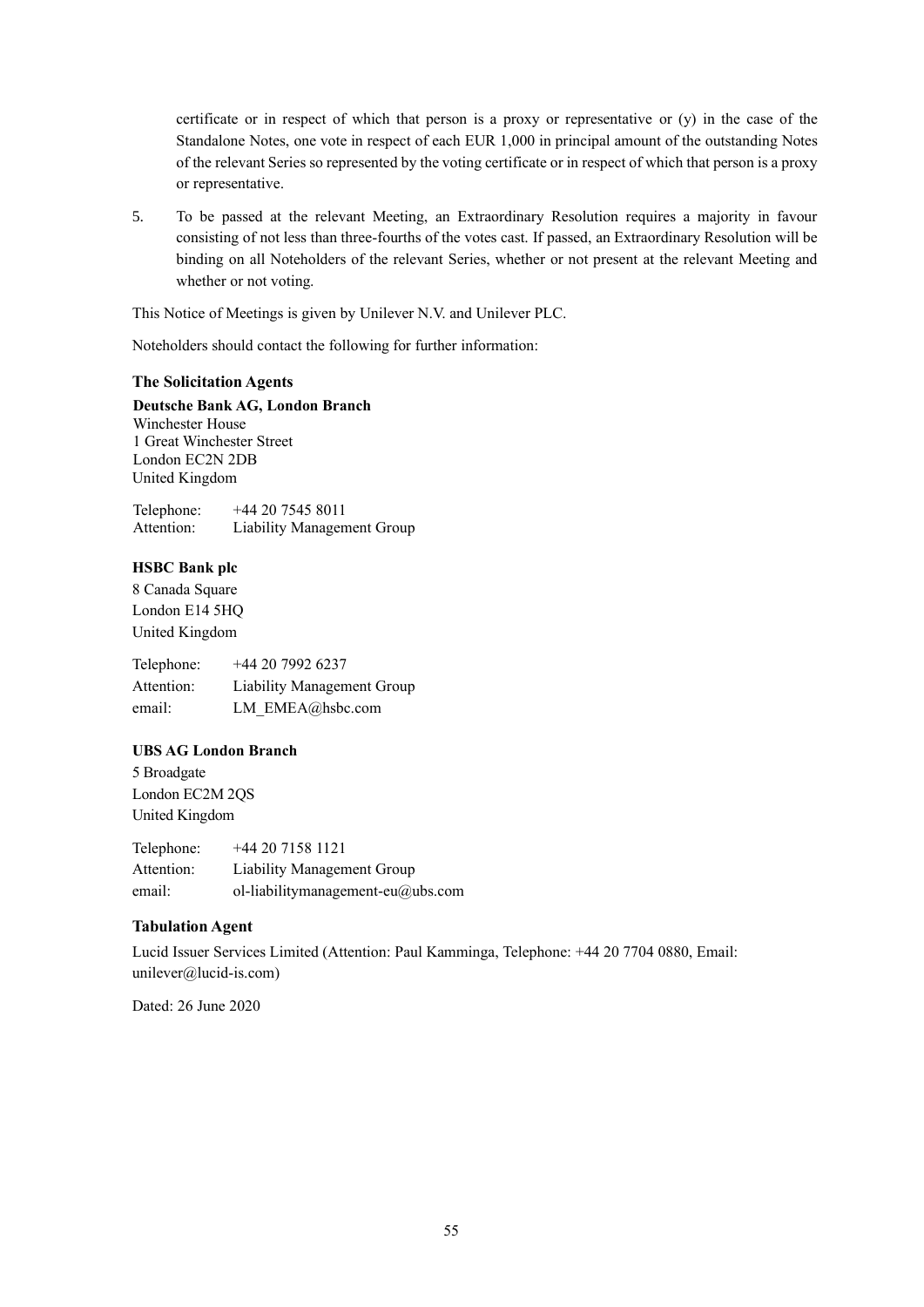# **SCHEDULE I TO NOTICE OF MEETINGS FORM OF SUPPLEMENTAL TRUST DEED IN RESPECT OF DIP NOTES ISSUED BY NV**

Dated [●] 2020

# **UNILEVER N.V.**

and

# **UNILEVER PLC**

and

# **[***NEW BOND SUB***]**

and

# **UNILEVER JAPAN HOLDINGS K.K.**

and

# **UNILEVER UNITED STATES, INC.**

and

# **THE LAW DEBENTURE TRUST CORPORATION P.L.C.**

# **SUPPLEMENTAL TRUST DEED**

relating to certain series of Notes issued by Unilever N.V. pursuant to the U.S.\$15,000,000,000 Debt Issuance Programme as set out in the Schedule

# Linklaters

Ref: L-294827

Linklaters LLP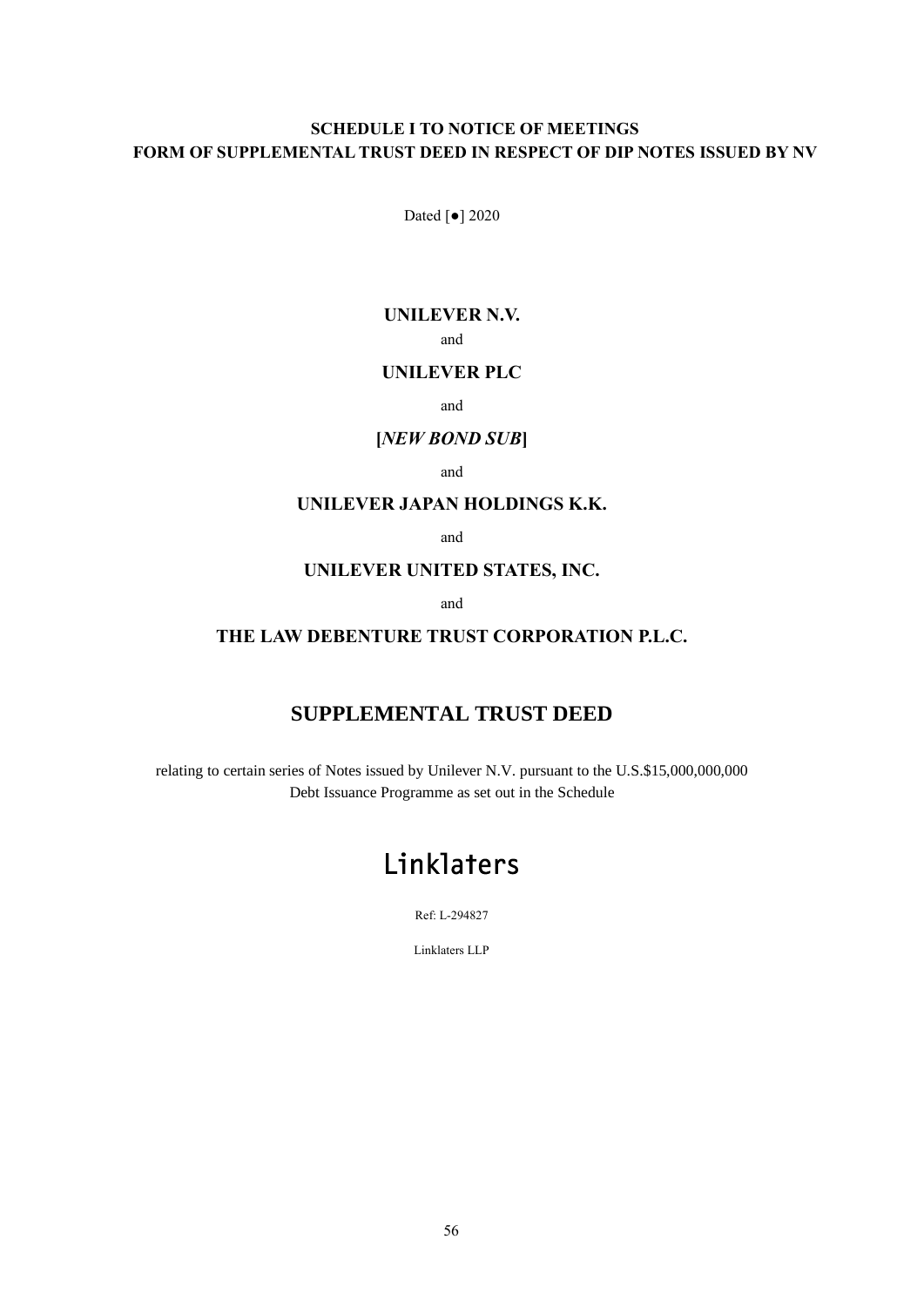**This Supplemental Trust Deed** is made this [●] day of [●], 2020 by:

- **(1) UNILEVER N.V.**, a public limited liability company incorporated under the laws of The Netherlands whose corporate seat is in Rotterdam, The Netherlands having its registered office at Weena 455, PO Box 760, 3000 DK Rotterdam, The Netherlands and registered with the Dutch Trade Register of the Chamber of Commerce under number 24051830 ("**NV**");
- **(2) UNILEVER PLC**, a company incorporated under the laws of England, whose registered office is at Port Sunlight, Wirral, Merseyside CH62 4ZD, United Kingdom ("**PLC**");
- **(3) [NEW BOND SUB]**, a private company with limited liability incorporated under the laws of The Netherlands whose corporate seat is in [●], The Netherlands having its registered office at [●] and registered with the Dutch Trade Register of the Chamber of Commerce under number [●] ("**New Bond Sub**");
- **(4) UNILEVER JAPAN HOLDINGS K.K.**, a company incorporated under the laws of Japan, whose registered office is at 1-1, Kamimeguro 2-chome, Meguro-ku, Tokyo 153-8578, Japan ("**UJH**");
- **(5) UNILEVER UNITED STATES, INC.**, a company incorporated under the laws of the State of Delaware, United States of America, whose registered office is at 1209 Orange Street, Wilmington, Delaware 19801, United States of America ("**UNUS**"); and
- **(6) THE LAW DEBENTURE TRUST CORPORATION p.l.c.**, a company incorporated under the laws of England, whose registered office is at Fifth Floor, 100 Wood Street, London EC2V 7EX (the "**Trustee**").

#### **Whereas**:

- (A) NV has issued the notes set out in the Schedule to this Supplemental Trust Deed (each a "**Series**" and together, the "**Notes**") as constituted by the trust deed dated 22 July 1994 made between NV, PLC and UJH as issuers, PLC, NV and UNUS as guarantors and the Trustee (such trust deed, as amended and restated or supplemented in accordance with its terms as at the issue date of the relevant Series, the "**relevant Trust Deed**").
- (B) On [●] 2020, New Bond Sub was incorporated pursuant to a Dutch statutory demerger (*juridische splitsing*) of NV (the "**NV Demerger**"). As part of the NV Demerger, the Notes became obligations of New Bond Sub.
- (C) On or around [●] 2020, pursuant to the Companies (Cross-Border Mergers) Regulations 2007 (for English law purposes) and the Dutch Civil Code (*Burgerlijk Wetboek*) (for Dutch law purposes), NV and PLC will merge by way of a cross-border merger carried out as a "merger by absorption" (the "**Cross-Border Merger**") whereby PLC will acquire all the assets, liabilities and legal relationships of NV under universal succession of title and NV will cease to exist (the Cross-Border Merger and the other implementation steps related thereto pursuant to which PLC will become the sole parent company of the Unilever group referred to herein as "**Unification**").
- (D) Pursuant to Extraordinary Resolutions passed by holders of each Series of the Notes, the Noteholders have agreed to (i) the substitution of New Bond Sub as Issuer of the Notes (as effected pursuant to the NV Demerger) (the "**Issuer Substitution**"), (ii) certain amendments to the terms and conditions of the relevant Series which will be effected and implemented pursuant to this Supplemental Trust Deed and (iii) direct the Trustee to waive any Default which has arisen or would otherwise arise in respect of the Notes as a result of or in connection with any or all of the NV Demerger, the Unification, the Issuer Substitution or the Cross-Border Merger pursuant to a waiver letter dated [●] 2020.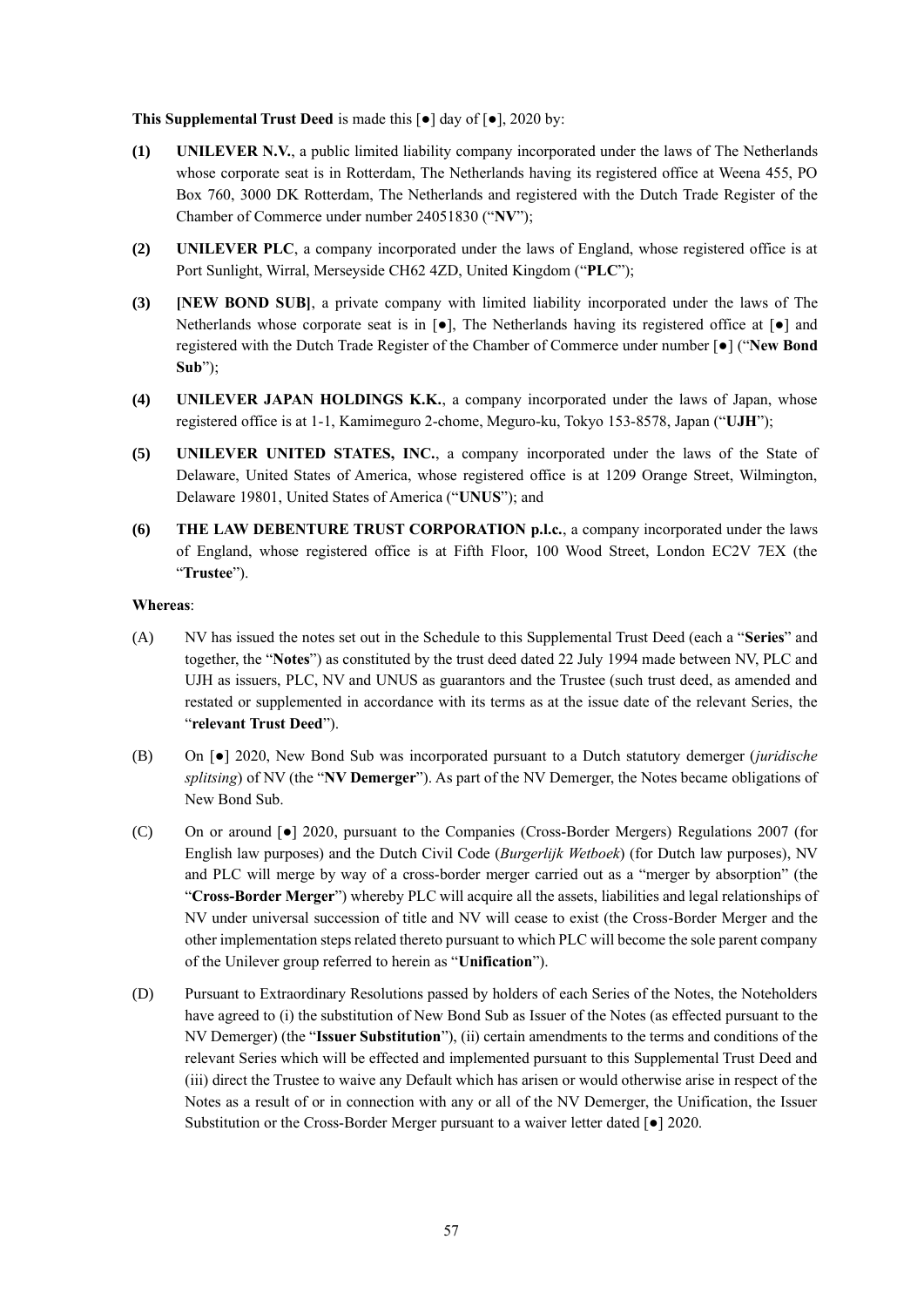- (E) The guarantees provided by PLC and UNUS in respect of the Notes will continue to remain in full force and effect.
- (F) This Supplemental Trust Deed is supplemental to the relevant Trust Deed in respect of each Series.

**Now therefore this Supplemental Trust Deed witnesseth and it is hereby declared** as follows:

## **1 Definitions and Interpretation**

- 1.1 To the extent to which the same are applicable and unless otherwise defined herein, the definitions and provisions contained in Clause 1 of the relevant Trust Deed shall apply to and be incorporated in this Supplemental Trust Deed (including the recitals hereto)
- 1.2 The relevant Trust Deed and this Supplemental Trust Deed shall henceforth be read and construed together as one trust deed in respect of the Notes only.
- 1.3 References herein to the "**2019 Trust Deed Notes**" are to the €1,000,000,000 1.250 per cent. Notes due March 2025 issued by NV and guaranteed by PLC and UNUS (ISIN: XS2147133495) and the €1,000,000,000 1.750 per cent. Notes due March 2030 issued by NV and guaranteed by PLC and UNUS (ISIN: XS2147133578).
- 1.4 References herein to the "**2019 Trust Deed**" are to the trust deed dated 22 July 1994 as supplemented by the Twenty Second Supplemental Trust Deed dated 15 May 2019 made between NV, PLC, UNUS and the Trustee.

## **2 Release of NV as issuer**

To the extent not effected in accordance with the terms of the NV Demerger, NV (the "**Retiring Issuer**") is hereby released from all its obligations, undertakings and covenants as issuer under the relevant Trust Deeds and the Notes.

## **3 Assumption of obligations by New Bond Sub as Issuer**

To the extent not effected in accordance with the terms of the NV Demerger, New Bond Sub hereby unconditionally and irrevocably accepts the assumption of and agrees to be bound by and subject to all obligations and liabilities pursuant to the Conditions of the relevant Series of Notes and the relevant Trust Deeds of the Retiring Issuer as Issuer of the Notes and accordingly all the provisions of the Conditions of the relevant Series of Notes and the relevant Trust Deeds relating to the Retiring Issuer as Issuer shall *mutatis mutandis* apply to New Bond Sub in all respects as if New Bond Sub had been party to the relevant Trust Deeds.

All references to "the Issuer", "the relevant Issuer", "Unilever N.V." or "N.V." as issuer in the relevant Conditions and the relevant Trust Deeds shall be deemed to be references to "New Bond Sub" as issuer and a definition of New Bond Sub shall be included in Clause 1 of each of the relevant Trust Deeds as follows:

"**New Bond Sub**" means [●], a private company with limited liability incorporated under the laws of The Netherlands whose corporate seat is in  $\lceil \bullet \rceil$ , The Netherlands having its registered office at  $\lceil \bullet \rceil$  and registered with the Dutch Trade Register of the Chamber of Commerce under number [●].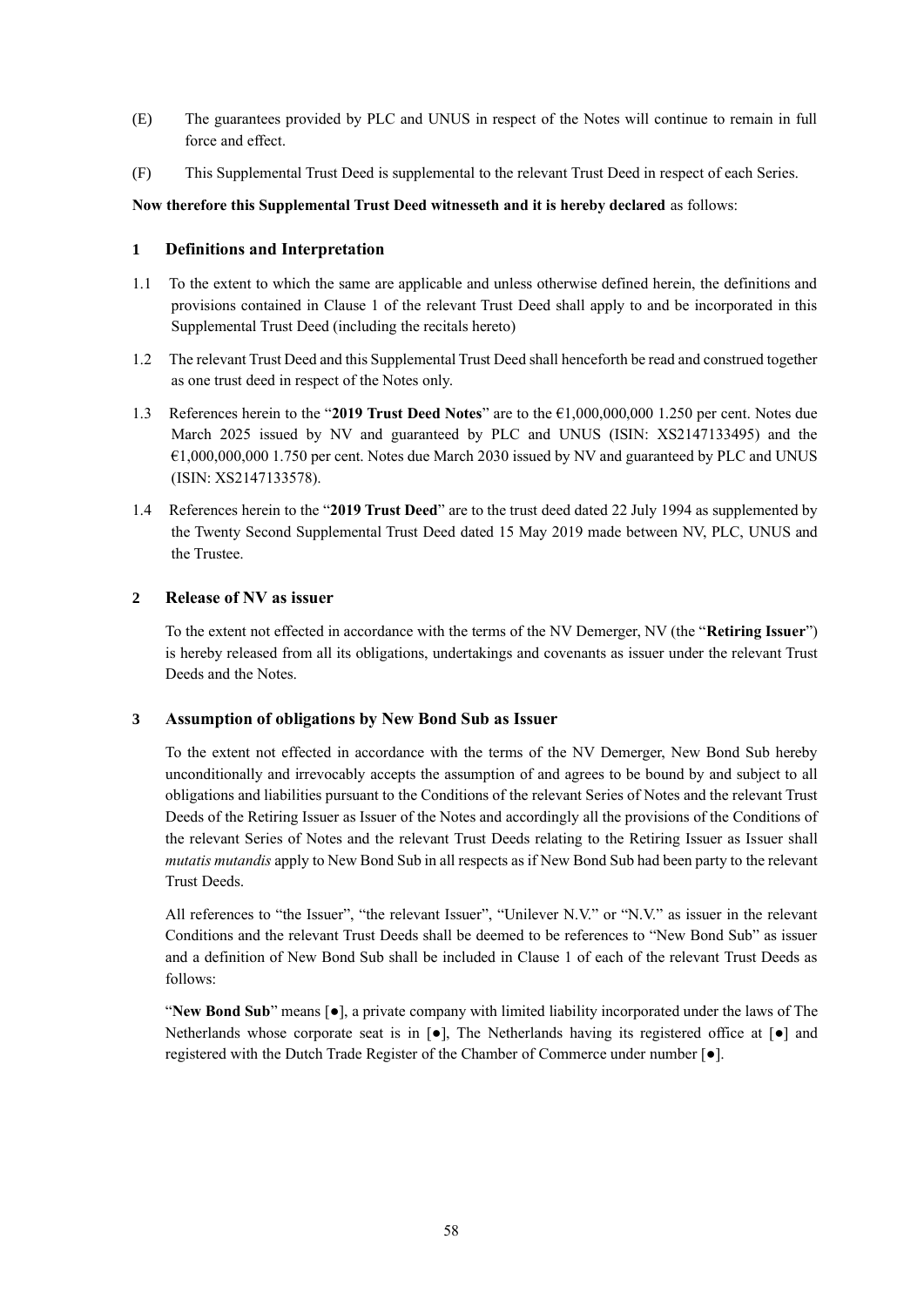#### **4 Continuing guarantees**

Each of PLC and UNUS hereby confirms that the guarantees provided by it in respect of the Notes will continue to remain in full force and effect following the execution of this Supplemental Trust Deed.

#### **5 Additional amendments to the relevant Conditions**

5.1 Condition 4 of the relevant Conditions is hereby amended as follows:

#### "**4 Negative Pledge**

So long as any Notes remain outstanding (as defined in the Trust Deed):

- (a) New Bond Sub will not create or have outstanding any mortgage, charge, lien, pledge or other security interest, upon the whole or any part of its undertaking or assets (including any uncalled capital), present or future; and
- (b) neither N.V. nor PLC will not create or have outstanding any mortgage, charge, lien, pledge or other security interest, upon the whole or any substantial part of its undertaking or assets (including any uncalled capital), present or future,

to secure any Indebtedness of any person (or any guarantee or indemnity given in respect thereof) unless the Notes and the Coupons shall be secured by such mortgage, charge, lien, pledge or other security interest equally and rateably therewith in the same manner or in a manner satisfactory to the Trustee or such other security for the Notes and Coupons shall be provided as the Trustee shall, in its absolute discretion, deem not less beneficial to the Noteholders or as shall be approved by an Extraordinary Resolution (as defined in the Trust Deed) of Noteholders provided that the restriction contained in this Condition shall not apply to:

- (i) any mortgage, charge, lien, pledge or other security interest arising solely by mandatory operation of law; and
- (ii) any security over assets of New Bond Sub  $N_y$  or, as the case may be, PLC arising pursuant to the *Algemene Voorwaarden* (general terms and conditions) of the *Nederlandse Vereniging van Banken* (Dutch Bankers' Association) and/or similar terms applied by financial institutions, if and insofar as applicable.

For the purposes of this Condition:

"Indebtedness" means any loan or other indebtedness in the form of, or represented by, bonds, notes, debentures or other securities which at the time of issue thereof either is, or is intended to be, quoted, listed or ordinarily dealt in on any stock exchange, over-the-counter or other recognised securities market and which by its terms has an initial stated maturity of more than one year; and

"substantial" means, in relation to each of N.V. and PLC, an aggregate amount equal to or greater than 25 per cent. of the aggregate value of the fixed assets and current assets of  $N_{\rm tot}$ . PLC and its their group companies (being those companies required to be consolidated in accordance with Netherlands and United Kingdom legislative requirements relating to consolidated accounts) (the "Unilever Group", and any company within the Unilever Group being referred to herein as a "Group Company"), such value and such assets being determined by reference to the then most recently published audited consolidated balance sheet of the Unilever Group. A report by the auditors of PLC Auditors (as defined in the Trust Deed) that, in their opinion, (1) the amounts shown in a certificate provided by N.V. and PLC (showing the fixed assets and current assets of the relevant part and those fixed assets and current assets expressed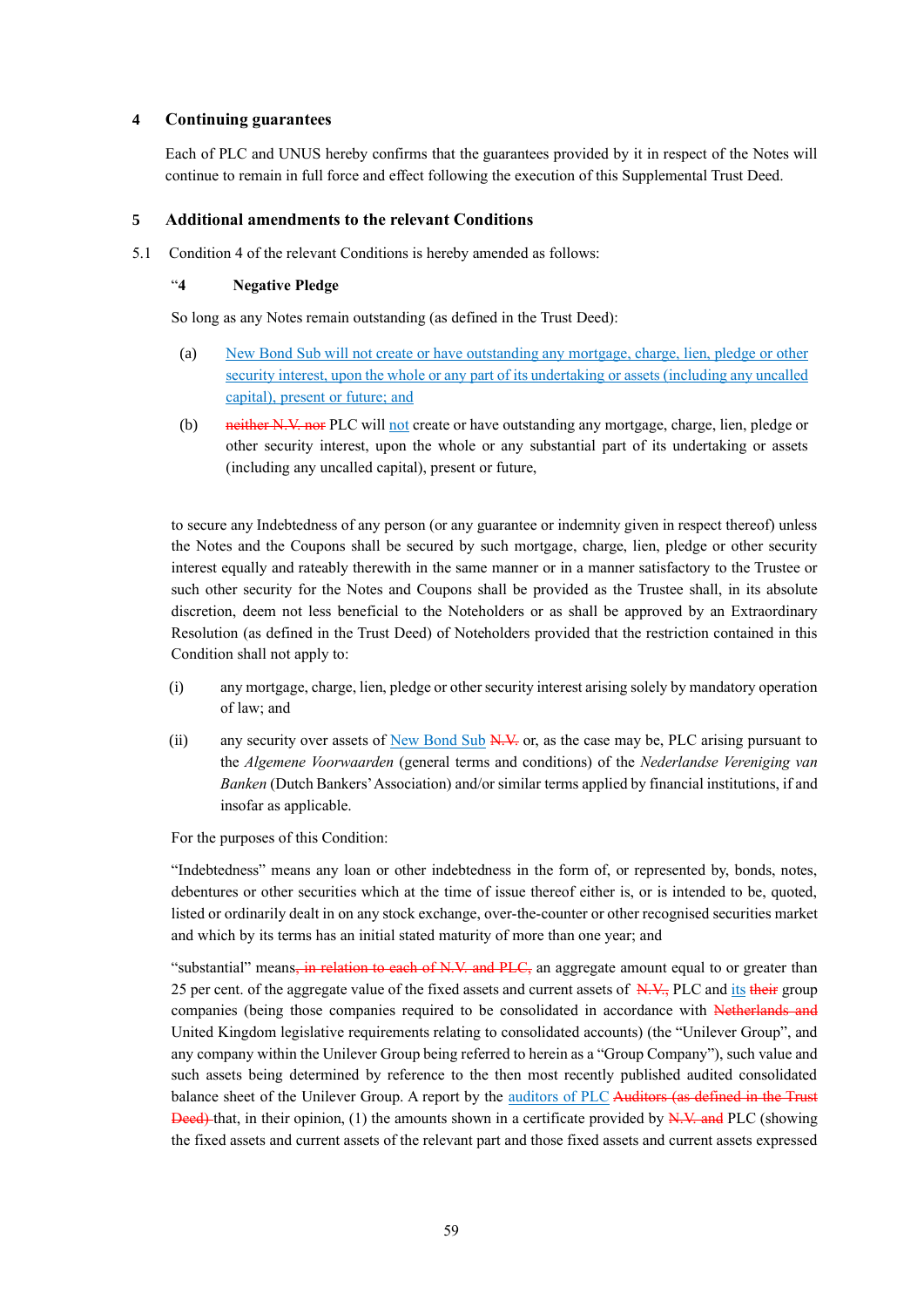as a percentage of the fixed assets and current assets of the Unilever Group) have been accurately extracted from the accounting records of the Unilever Group, and (2) the percentage of the fixed assets and current assets of that part to the fixed assets and the current assets of the Unilever Group has been correctly calculated, shall, in the absence of manifest error, be conclusive evidence of the matters to which it relates."

5.2 In respect of all Series of Notes other than the 2019 Trust Deed Notes, Condition 7(h) of the relevant Conditions is hereby amended as follows:

#### "**7(h) Purchase of Notes**

The Issuer, each Guarantor and any other Group Company may at any time purchase Notes at any price in the open market or otherwise. If purchases are made by tender, tenders must be made available to all Noteholders alike."

- 5.3 In respect of all Series of Notes, Condition 10(A)(i) and the final paragraph of Condition 10 of the relevant Conditions are hereby amended as follows:
	- $"$ (i) for any reason the guarantee of either N.V. or PLC in respect of the Notes ceases to be in full force and effect.

For the purposes of paragraphs (f), (g) and (h) the expression "a substantial part" means a part whose value is equal to or greater than 25 per cent. of the aggregate value of the fixed assets and current assets of the Unilever Group, such value and such assets being determined by reference to the then most recently published audited consolidated balance sheet of the Unilever Group. A report by the auditors of PLC the relevant company that, in their opinion, (i) the amounts shown in a certificate provided by  $N.V.$  and PLC (showing the fixed assets and current assets of the relevant part and those fixed assets and current assets expressed as a percentage of the fixed assets and current assets of the Unilever Group) have been correctly extracted from the accounting records of the Unilever Group and (ii) the percentage of the fixed assets and current assets of that part to the fixed assets and the current assets of the Unilever Group has been correctly calculated, shall, in the absence of manifest error, be conclusive evidence of the matters to which it relates."

## **6 Amendments to the relevant Trust Deeds**

- 6.1 The definition of Auditors in the relevant Trust Deeds is hereby deleted.
- 6.2 The definition of Group Company in the relevant Trust Deeds is hereby replaced with the following:

"**Group Company**" has the meaning set out in the Conditions.

6.3 In respect of each relevant Trust Deed other than the 2019 Trust Deed, Clause  $17(B)(i)(c)$  of each such relevant Trust Deed is hereby replaced with the following:

"in the case of a substitution of a new principal debtor, an unconditional and irrevocable guarantee  $\theta f(a)$ N.V. and PLC or, (b) where N.V. or PLC becomes the principal debtor, PLC or, as the case may be, N.V. and UNUS (in each case), shall have been given by PLC (except where PLC is the new principal debtor) and UNUS (except where UJH is the new principal debtor) in form and substance satisfactory to the Trustee of the payment of all moneys payable by the Substituted Company under these presents, the Notes, the Receipts and the Coupons;"

6.4 In respect of the 2019 Trust Deed only, Clause  $17(B)(i)(c)$  is hereby replaced with the following:

"in the case of a Group Company Substitution only, an unconditional and irrevocable guarantee  $\frac{\partial f}{\partial x}$ N.V. and PLC or, (b) where N.V. or PLC becomes the principal debtor, PLC or, as the case may be, N.V.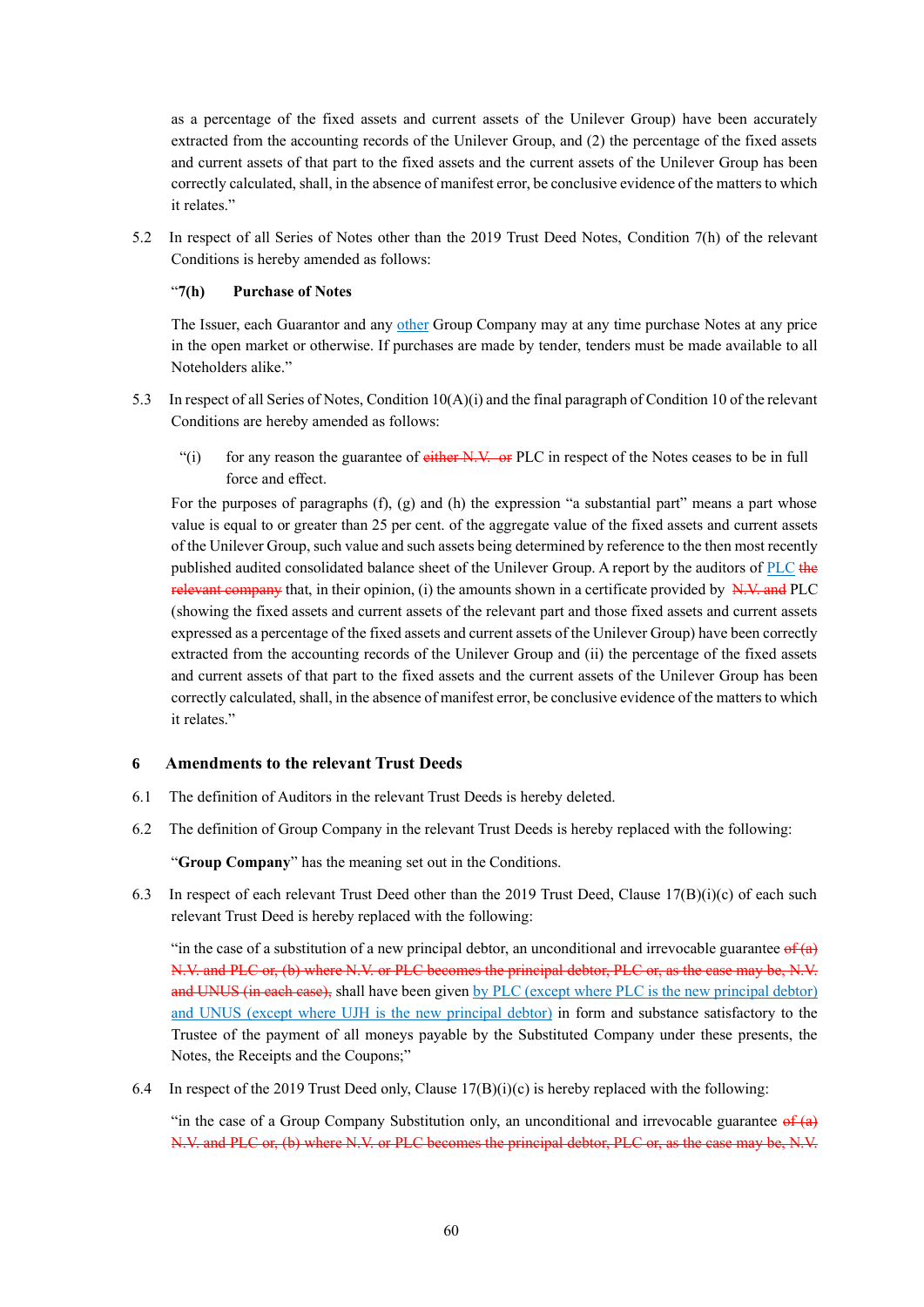and UNUS (in each case), shall have been given by PLC (except where PLC is the new principal debtor) and UNUS (except where UJH is the new principal debtor) in form and substance satisfactory to the Trustee of the payment of all moneys payable by the Substituted Company under these presents, the Notes, the Receipts and the Coupons;"

- 6.5 References to "N.V. or PLC" and "N.V. and PLC" in Clause 17(C) of each relevant Trust Deed are hereby replaced with references to "PLC".
- 6.6 References to "N.V. or PLC" in Clause 18(A) of each relevant Trust Deed are hereby replaced with references to "PLC".
- 6.7 References to "N.V. or PLC or any of their respective group companies" in Clause 21 of each relevant Trust Deed are hereby replaced with references to "PLC or any of its group companies".
- 6.8 References to "N.V. or PLC" in Clause 22 of each relevant Trust Deed are hereby replaced with references to "PLC".

#### **7 Incorporation of Terms**

It is declared that there shall be deemed to be incorporated in this Supplemental Trust Deed all the covenants, undertakings, powers, obligations and/or other provisions of the relevant Trust Deeds, the Schedules thereto, the Conditions of the relevant Series relating to or affecting the Issuers or the Guarantors, as the case may be, in the same manner and to the same extent as if the same had been, mutatis mutandis, set out in full in this Supplemental Trust Deed and made applicable to New Bond Sub as issuer, and (without prejudice to the generality of the foregoing) New Bond Sub accordingly covenants in favour of the Trustee to duly perform and observe and be bound by the said covenants, undertakings, powers, obligations and/or other provisions imposed on or relating to or affecting it by or under the Trust Deed or the Schedules or the Conditions.

#### **8 Notices**

Any notice or demand to New Bond Sub or any approval or certificate of the Trustee required to be given, made or served for any purpose of these presents shall be given, made or served by sending the same by pre-paid post (first-class if inland, airmail if overseas), telex or by facsimile copy or by delivering the same by hand as follows:

[*New Bond Sub*]

| Address:   | $\lceil \bullet \rceil$ |
|------------|-------------------------|
| Fax:       | $\lceil \bullet \rceil$ |
| Attention: | $\lceil \bullet \rceil$ |

#### **9 Notice to Noteholders**

New Bond Sub hereby covenants with the Trustee that, as soon as practicable, and not later than 14 days after the date hereof it shall give, or procure to be given, notice of the entry into this Supplemental Trust Deed to the Noteholders (in a form previously approved by the Trustee) in accordance with Condition 14.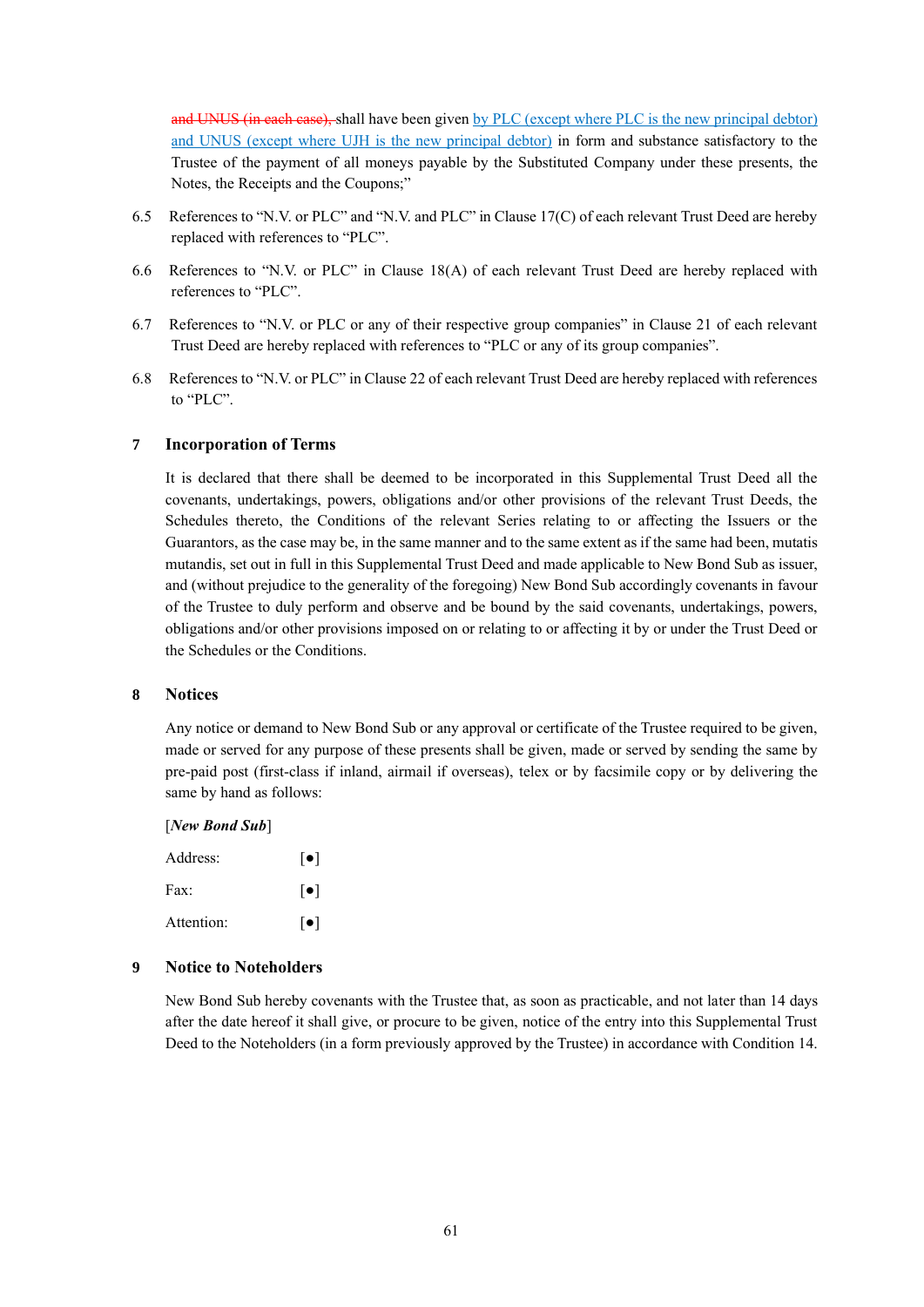#### **10 Counterparts**

This Supplemental Trust Deed may be executed in any number of counterparts, each of which shall be identical and all of which, when taken together, shall constitute one and the same instrument and any one of the parties hereby may execute this Supplemental Trust Deed by signing any such counterpart.

#### **11 Rights of Third Parties**

The parties to this Supplemental Trust Deed do not intend that any term of this Supplemental Trust Deed should be enforceable, by virtue of the Contracts (Rights of Third Parties) Act 1999, by any person who is not a party to this Supplemental Trust Deed.

#### **12 Governing Law**

This Supplemental Trust Deed, and any non-contractual obligations arising out of or in connection with it, is governed by, and shall be construed in accordance with, the laws of England.

#### **13 Jurisdiction**

In relation to all claims arising hereunder (including a claim relating to any non contractual obligations arising out of or in connection with this Supplemental Trust Deed) NV,PLC, UJH, UNUS and New Bond Sub severally agree that the courts of England are to have jurisdiction to settle any such claim and that accordingly any suit, action or proceedings (together referred to as "**Proceedings**") arising hereunder may be brought in such courts.

Nothing contained in this Clause shall limit any right to take proceedings against NV, PLC, UJH, UNUS and New Bond Sub in any other court of competent jurisdiction, nor shall the taking of Proceedings in one or more jurisdictions preclude the taking of Proceedings in any other jurisdiction, whether concurrently or not. Each of NV, PLC, UJH, UNUS and New Bond Sub irrevocably agrees that any legal proceedings or any demand or any notice may be made or served on it by the same being posted in a prepaid registered or recorded delivery letter addressed to it at the address set out in Clause 32 of the relevant Trust Deed for the time being of PLC (or at such other office as it may have notified in writing to the Trustee and as the Trustee shall from time to time have approved) and marked for the attention of the Group Secretary of PLC or such other official of PLC as NV, UJH, UNUS or New Bond Sub may have notified in writing to the Trustee and the Trustee shall from time to time have approved.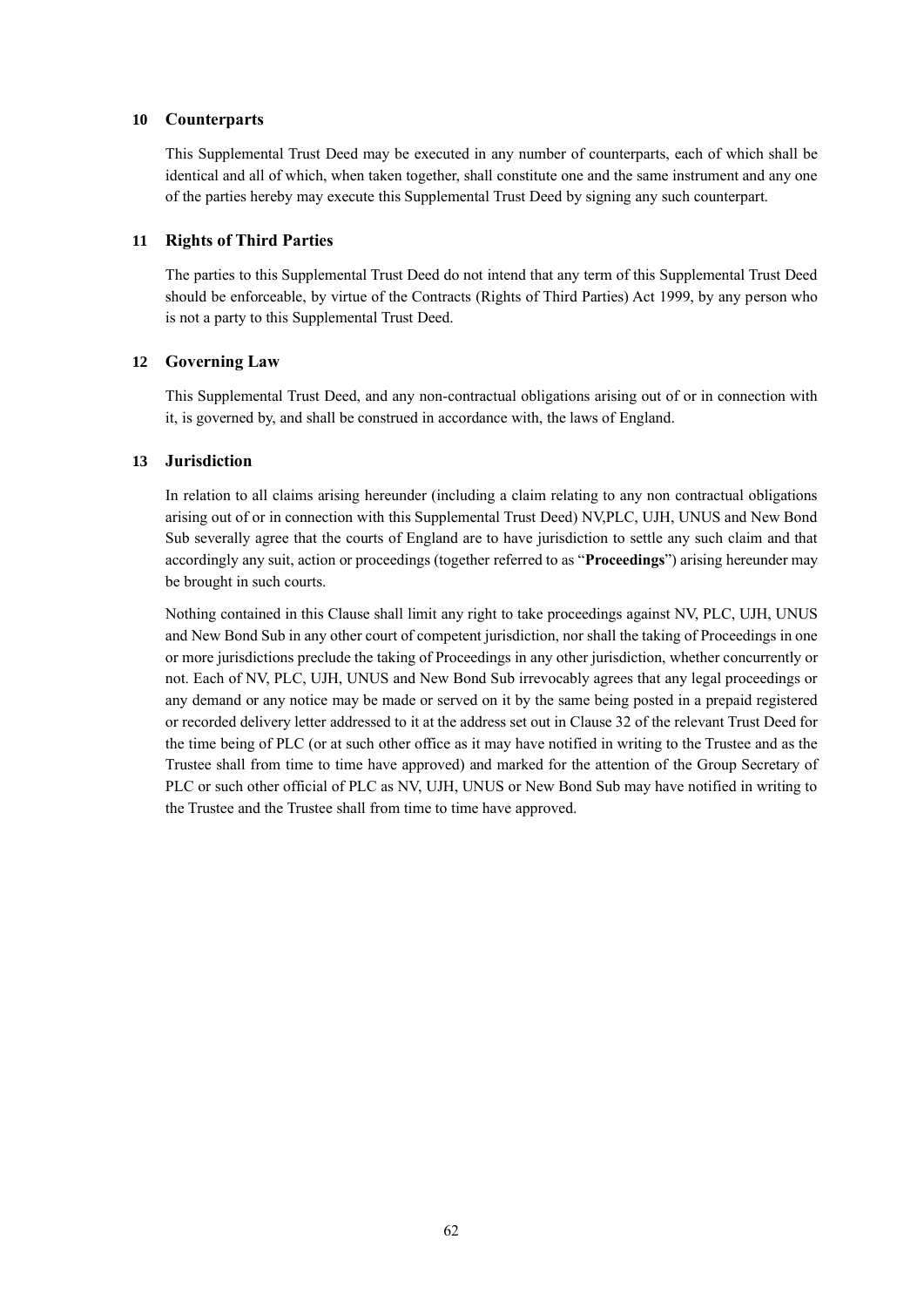**In witness** whereof this Supplemental Trust Deed has been executed as a deed by the parties hereto and is intended to be and is hereby delivered on the date first above written.

EXECUTED as a DEED by

 $\mathcal{L}=\{1,2,3,4,5\}$ 

as attorney for

## **UNILEVER PLC**

in the presence of:

Witness's signature

Name

Address

**Occupation** 

## EXECUTED as a DEED by **[***NEW BOND SUB***]**

represented by Unilever N.V.

as its sole managing director by:

EXECUTED as a DEED by **UNILEVER N.V.** (having its corporate seat in Rotterdam, The Netherlands) acting by

in the capacity as *Duly Authorised Attorney* under its authority acting by: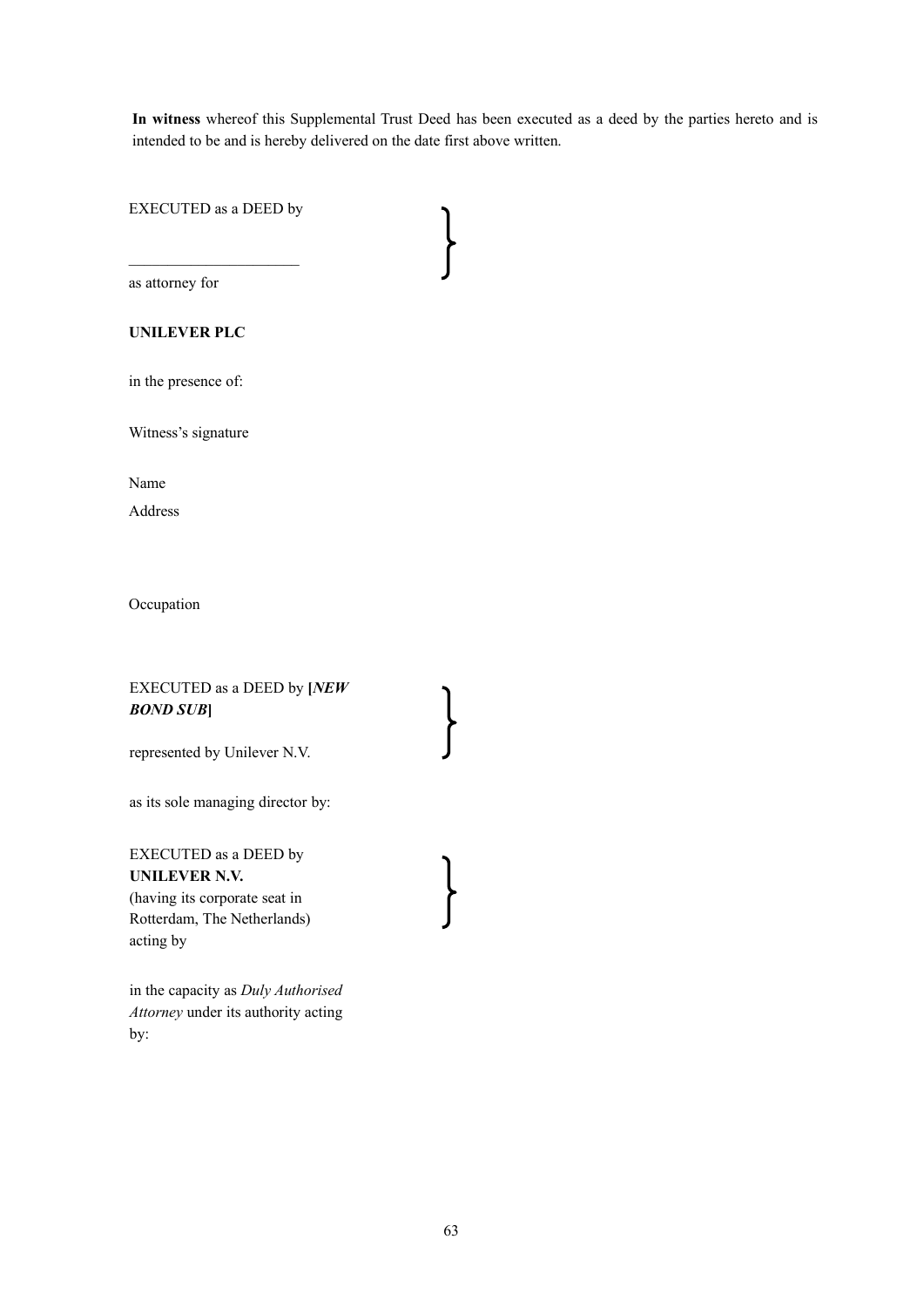EXECUTED as a DEED by the said **UNILEVER JAPAN HOLDINGS K.K.**

acting by

under its authority:

EXECUTED as a DEED by the said **UNILEVER UNITED STATES, INC.**

acting by

under its authority:

**EXECUTED** and **DELIVERED**  as a **DEED** by **THE LAW DEBENTURE TRUST CORPORATION P.L.C.** acting by two directors/a director and a secretary:

Director

Director/Secretary *Representing Law Debenture Corporate Services Ltd*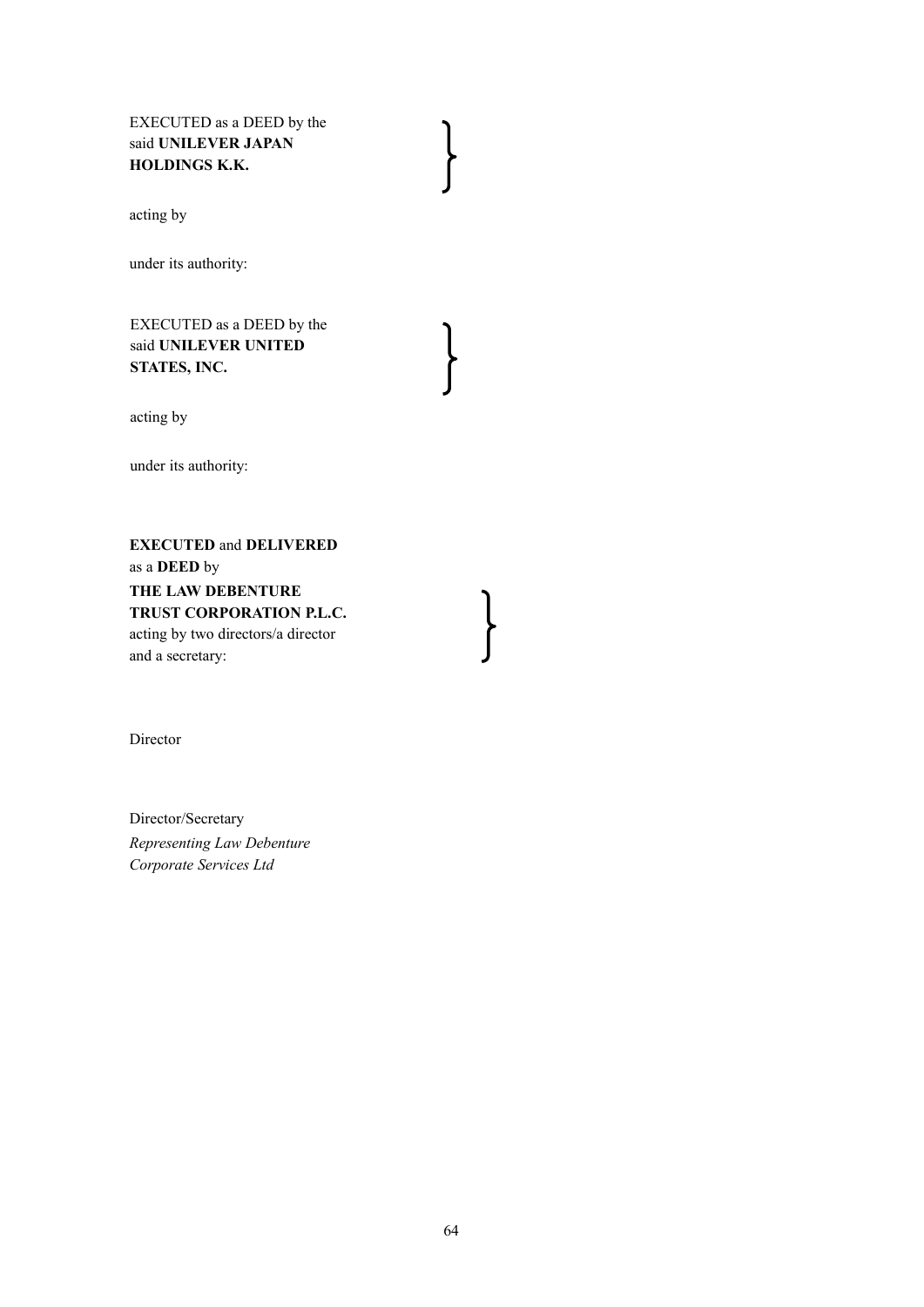|  |  | <b>Schedule to the Supplemental Trust Deed</b> |  |  |
|--|--|------------------------------------------------|--|--|
|--|--|------------------------------------------------|--|--|

| <b>ISIN</b>  | <b>Description</b>                                             |  |
|--------------|----------------------------------------------------------------|--|
| XS1654191623 | €500,000,000 0.000 per cent. Notes due July 2021               |  |
| XS1178970106 | $\epsilon$ 750,000,000 0.500 per cent. Notes due February 2022 |  |
| XS1566100977 | $\epsilon$ 600,000,000 0.375 per cent. Notes due February 2023 |  |
| XS1241577490 | €500,000,000 1.000 per cent. Notes due June 2023               |  |
| XS1769090728 | €500,000,000 0.500 per cent. Notes due August 2023             |  |
| XS1403014936 | €500,000,000 0.500 per cent. Notes due April 2024              |  |
| XS2147133495 | €1,000,000,000 1.250 per cent. Notes due March 2025            |  |
| XS1654192191 | €650,000,000 0.875 per cent. Notes due July 2025               |  |
| XS1769090991 | $\epsilon$ 700,000,000 1.125 per cent. Notes due February 2027 |  |
| XS1566101603 | $600,000,000$ 1.000 per cent. Notes due February 2027          |  |
| XS1403015156 | €700,000,000 1.125 per cent. Notes due April 2028              |  |
| XS1654192274 | €750,000,000 1.375 per cent. Notes due July 2029               |  |
| XS2147133578 | €1,000,000,000 1.750 per cent. Notes due March 2030            |  |
| XS1769091296 | $€800,000,0001.625$ per cent. Notes due February 2033          |  |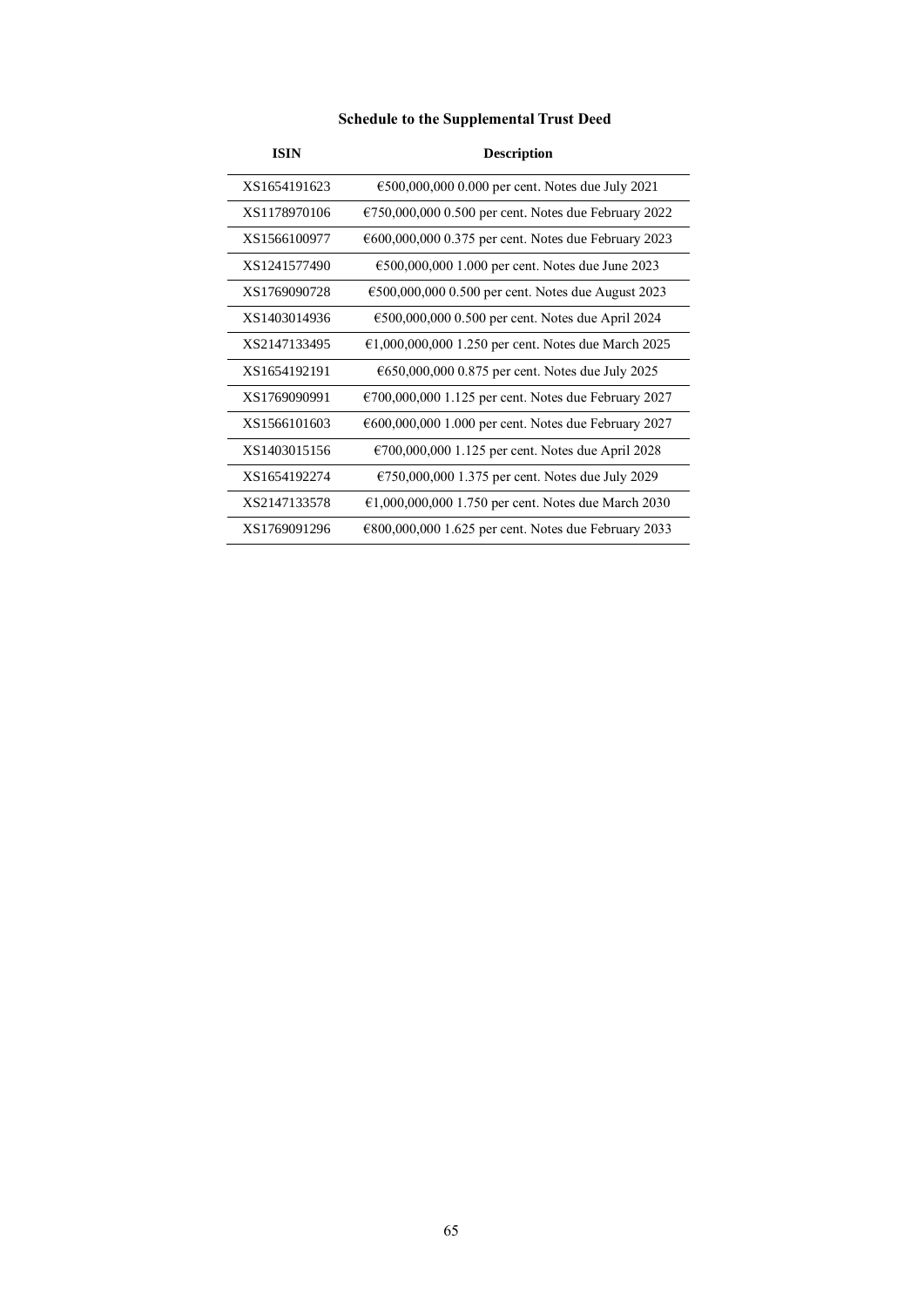# **SCHEDULE II TO NOTICE OF MEETINGS FORM OF SUPPLEMENTAL TRUST DEED IN RESPECT OF DIP NOTES ISSUED BY PLC**

Dated [●] 2020

## **UNILEVER N.V.**

and

# **UNILEVER PLC**

and

## **UNILEVER JAPAN HOLDINGS K.K.**

and

# **UNILEVER UNITED STATES, INC.**

and

## **THE LAW DEBENTURE TRUST CORPORATION P.L.C.**

# **SUPPLEMENTAL TRUST DEED**

relating to certain series of Notes issued by Unilever PLC pursuant to the U.S.\$15,000,000,000 Debt Issuance Programme as set out in the Schedule

# Linklaters

Ref: L-294827

Linklaters LLP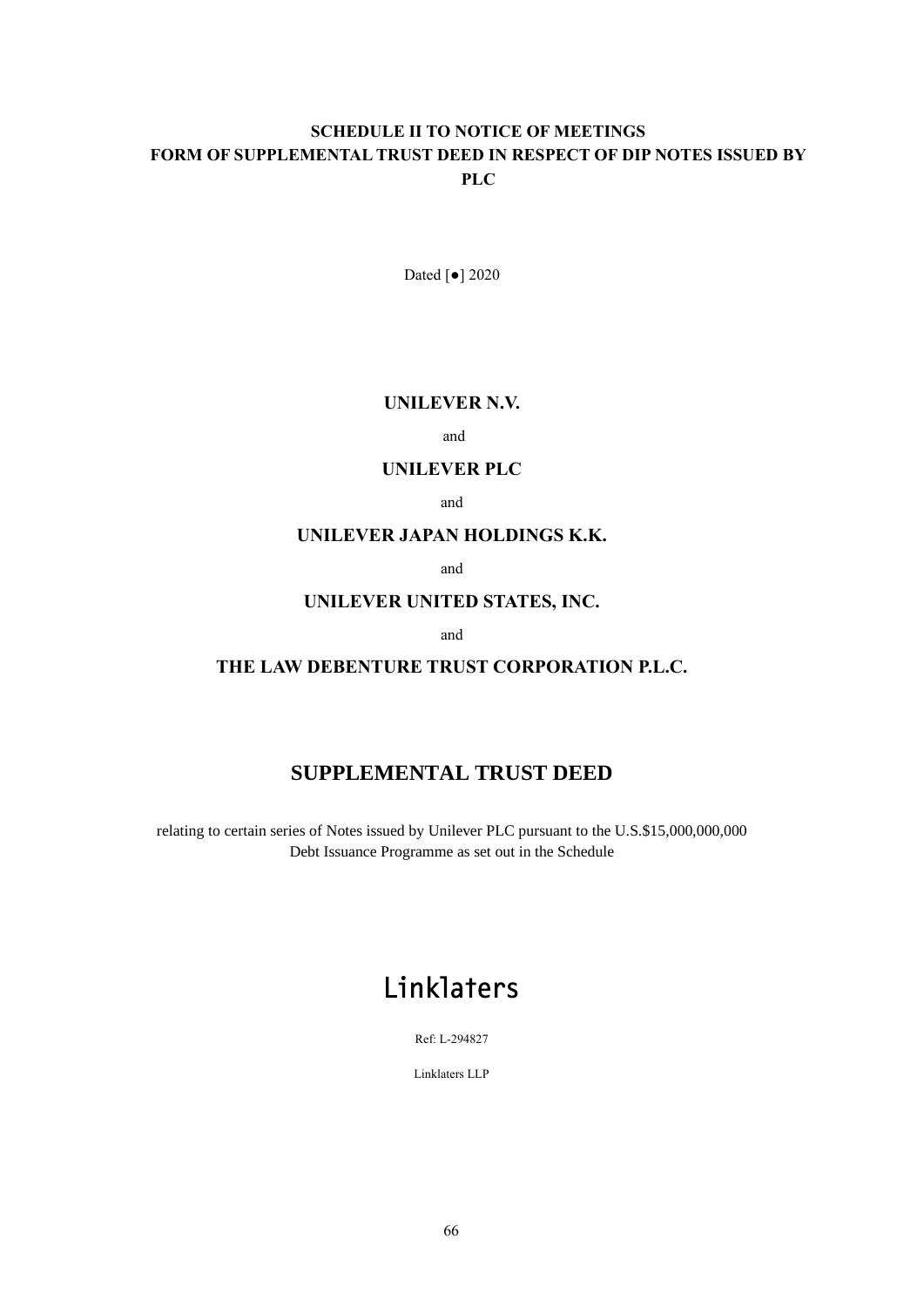**This Supplemental Trust Deed** is made this [●] day of [●], 2020 by:

- **(1) UNILEVER N.V.**, a public limited liability company incorporated under the laws of The Netherlands whose corporate seat is in Rotterdam, The Netherlands having its registered office at Weena 455, PO Box 760, 3000 DK Rotterdam, The Netherlands and registered with the Dutch Trade Register of the Chamber of Commerce under number 24051830 ("**NV**");
- **(2) UNILEVER PLC**, a company incorporated under the laws of England, whose registered office is at Port Sunlight, Wirral, Merseyside CH62 4ZD, United Kingdom ("**PLC**");
- **(3) UNILEVER JAPAN HOLDINGS K.K.**, a company incorporated under the laws of Japan, whose registered office is at 1-1, Kamimeguro 2-chome, Meguro-ku, Tokyo 153-8578, Japan ("**UJH**");
- **(4) UNILEVER UNITED STATES, INC.**, a company incorporated under the laws of the State of Delaware, United States of America, whose registered office is at 1209 Orange Street, Wilmington, Delaware 19801, United States of America ("**UNUS**"); and
- **(5) THE LAW DEBENTURE TRUST CORPORATION p.l.c.**, a company incorporated under the laws of England, whose registered office is at Fifth Floor, 100 Wood Street, London EC2V 7EX (the "**Trustee**").

#### **Whereas**:

- (A) PLC has issued the notes set out in the Schedule to this Supplemental Trust Deed (each a "**Series**" and together, the "**Notes**") as constituted by the trust deed dated 22 July 1994 made between NV, PLC and UJH as issuers, PLC, NV and UNUS as guarantors and the Trustee (such trust deed, as amended and restated or supplemented in accordance with its terms as at the issue date of the relevant Series, the "**relevant Trust Deed**").
- (B) On [●] 2020, [*NEW BOND SUB*], a private company with limited liability incorporated under the laws of The Netherlands whose corporate seat is in  $\lceil \bullet \rceil$ , The Netherlands having its registered office at  $\lceil \bullet \rceil$ and registered with the Dutch Trade Register of the Chamber of Commerce under number  $\lceil \bullet \rceil$  was incorporated pursuant to a Dutch statutory demerger (*juridische splitsing*) of NV (the "**NV Demerger**").
- (C) On or around [●] 2020, pursuant to the Companies (Cross-Border Mergers) Regulations 2007 (for English law purposes) and the Dutch Civil Code (*Burgerlijk Wetboek*) (for Dutch law purposes), NV and PLC will merge by way of a cross-border merger carried out as a "merger by absorption" (the "**Cross-Border Merger**") whereby PLC will acquire all the assets, liabilities and legal relationships of NV under universal succession of title and NV will cease to exist (the Cross-Border Merger and the other implementation steps related thereto pursuant to which PLC will become the sole parent company of the Unilever group referred to herein as "**Unification**").
- (D) Pursuant to Extraordinary Resolutions passed by holders of each Series of the Notes, the Noteholders have agreed to (i) the release of NV from its obligations as a guarantor under the Notes and the relevant Trust Deed (the "**Guarantor Release**"), (ii) certain amendments to the terms and conditions of the relevant Series which will be effected and implemented pursuant to this Supplemental Trust Deed and (iii) direct the Trustee to waive any Default which has arisen or would otherwise arise in respect of the Notes as a result of or in connection with any or all of the NV Demerger, the Unification, the Guarantor Release or the Cross-Border Merger pursuant to a waiver letter dated [●] 2020.
- (E) The guarantee provided by UNUS in respect of the Notes will continue to remain in full force and effect.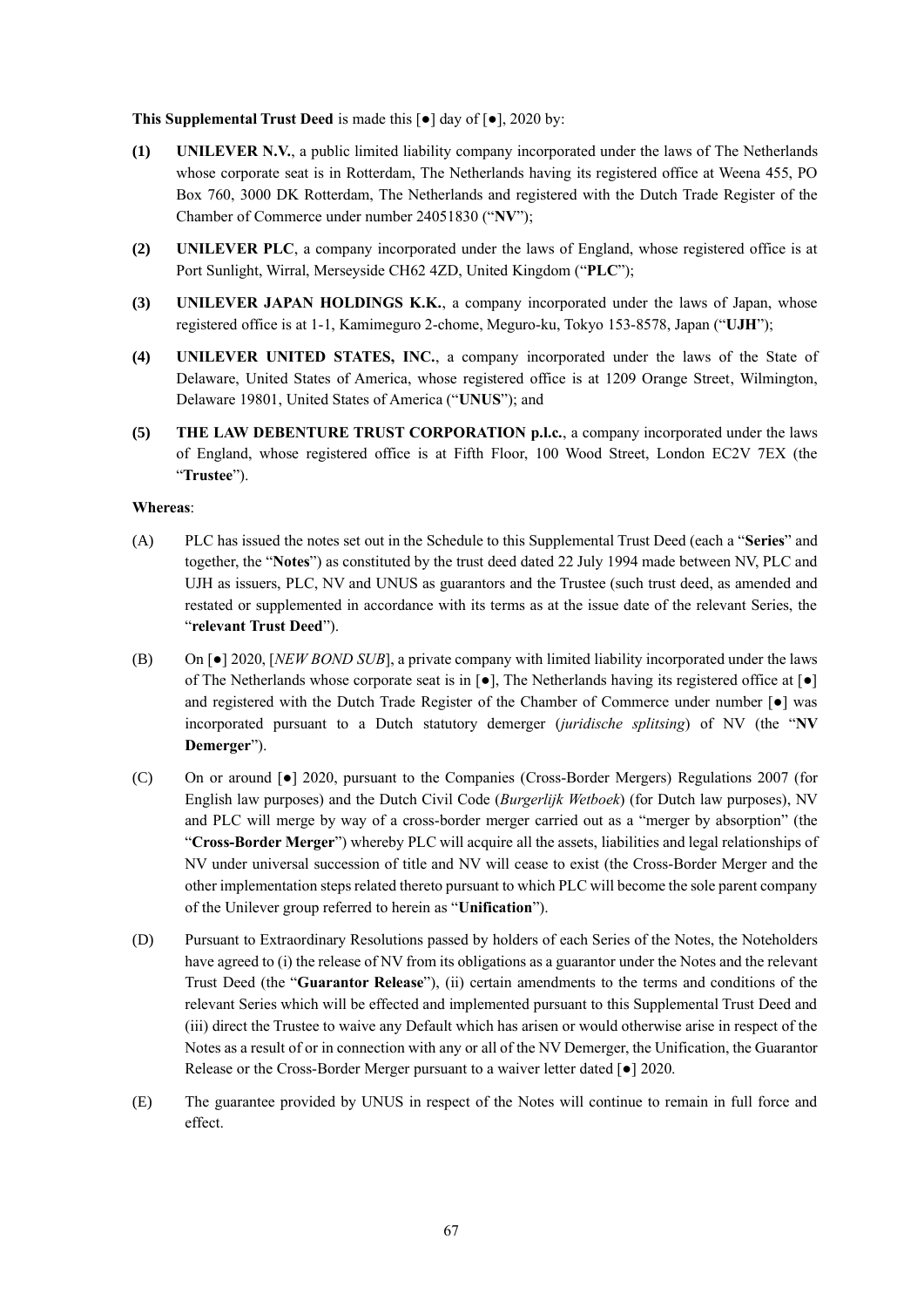(F) This Supplemental Trust Deed is supplemental to the relevant Trust Deed in respect of each Series.

#### **Now therefore this Supplemental Trust Deed witnesseth and it is hereby declared** as follows:

## **1 Definitions and Interpretation**

- 1.1 To the extent to which the same are applicable and unless otherwise defined herein, the definitions and provisions contained in Clause 1 of the relevant Trust Deed shall apply to and be incorporated in this Supplemental Trust Deed (including the recitals hereto).
- 1.2 The relevant Trust Deed and this Supplemental Trust Deed shall henceforth be read and construed together as one trust deed in respect of the Notes only.
- 1.3 References herein to the "**2019 Trust Deed Notes**" are to the €650,000,000 1.500 per cent. Notes due June 2039 issued by PLC and guaranteed by NV and UNUS (ISIN: XS2008925344) and the £500,000,000 1.500 per cent. Notes due July 2026 issued by PLC and guaranteed by NV and UNUS (ISIN: XS2008921277).
- 1.4 References herein to the "**2019 Trust Deed**" are to the trust deed dated 22 July 1994 as supplemented by the Twenty Second Supplemental Trust Deed dated 15 May 2019 made between NV, PLC, UNUS and the Trustee.

## **2 Release of obligations of NV as Guarantor**

With effect from the date hereof, NV is hereby released from all its obligations, undertakings and covenants as guarantor under the relevant Trust Deeds and the Notes.

All references to "the Guarantors" and "the relevant Guarantors" in the relevant Conditions and the relevant Trust Deeds shall be deemed to be references to UNUS only.

#### **3 Continuing guarantee**

UNUS hereby confirms that the guarantees provided by it in respect of the Notes will continue to remain in full force and effect following the execution of this Supplemental Trust Deed.

#### **4 Additional amendments to the relevant Conditions**

4.1 Condition 4 of the relevant Conditions is hereby amended as follows:

#### "**4 Negative Pledge**

So long as any Notes remain outstanding (as defined in the Trust Deed), PLC neither N.V. nor PLC will not create or have outstanding any mortgage, charge, lien, pledge or other security interest upon the whole or any substantial part of its undertaking or assets (including any uncalled capital), present or future, to secure any Indebtedness of any person (or any guarantee or indemnity given in respect thereof) unless the Notes and the Coupons shall be secured by such mortgage, charge, lien, pledge or other security interest equally and rateably therewith in the same manner or in a manner satisfactory to the Trustee or such other security for the Notes and Coupons shall be provided as the Trustee shall, in its absolute discretion, deem not less beneficial to the Noteholders or as shall be approved by an Extraordinary Resolution (as defined in the Trust Deed) of Noteholders provided that the restriction contained in this Condition shall not apply to:

(i) any mortgage, charge, lien, pledge or other security interest arising solely by mandatory operation of law; and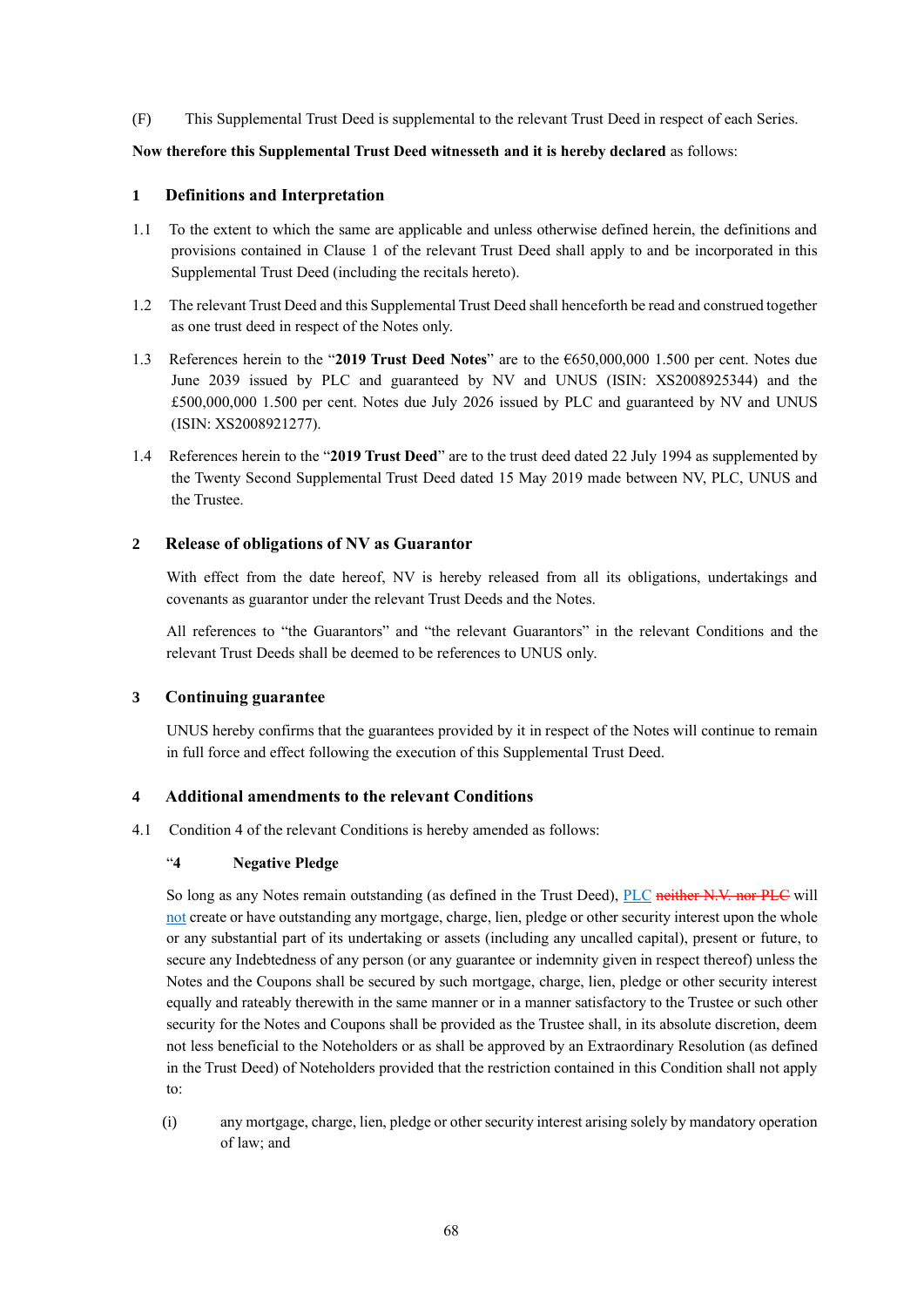(ii) any security over assets of N.V. or, as the case may be, PLC arising pursuant to the *Algemene Voorwaarden* (general terms and conditions) of the *Nederlandse Vereniging van Banken* (Dutch Bankers' Association) and/or similar terms applied by financial institutions, if and insofar as applicable.

For the purposes of this Condition:

"Indebtedness" means any loan or other indebtedness in the form of, or represented by, bonds, notes, debentures or other securities which at the time of issue thereof either is, or is intended to be, quoted, listed or ordinarily dealt in on any stock exchange, over-the-counter or other recognised securities market and which by its terms has an initial stated maturity of more than one year; and

"substantial" means, in relation to each of N.V. and PLC, an aggregate amount equal to or greater than 25 per cent. of the aggregate value of the fixed assets and current assets of N.V., PLC and its their group companies (being those companies required to be consolidated in accordance with Netherlands and United Kingdom legislative requirements relating to consolidated accounts) (the "Unilever Group", and any company within the Unilever Group being referred to herein as a "Group Company"), such value and such assets being determined by reference to the then most recently published audited consolidated balance sheet of the Unilever Group. A report by the auditors of PLC Auditors (as defined in the Trust Deed) that, in their opinion, (1) the amounts shown in a certificate provided by  $\frac{N}{N}$ . And PLC (showing the fixed assets and current assets of the relevant part and those fixed assets and current assets expressed as a percentage of the fixed assets and current assets of the Unilever Group) have been accurately extracted from the accounting records of the Unilever Group, and (2) the percentage of the fixed assets and current assets of that part to the fixed assets and the current assets of the Unilever Group has been correctly calculated, shall, in the absence of manifest error, be conclusive evidence of the matters to which it relates.

4.2 In respect of all Series of Notes other than the 2019 Trust Deed Notes, Condition 7(h) of the relevant Conditions is hereby amended as follows:

#### "**7(h) Purchase of Notes**

The Issuer, each Guarantor and any other Group Company may at any time purchase Notes at any price in the open market or otherwise. If purchases are made by tender, tenders must be made available to all Noteholders alike."

4.3 In respect of all Series of Notes other than the 2019 Trust Deed Notes, Condition 10(A) of the relevant Conditions is hereby amended as follows:

#### "**10 Repayment Upon Event of Default**

- (A) The following events or circumstances (each, a "Default") shall be acceleration events in relation to the Notes of a Series:
	- (a) there is a default in the payment of any principal of, or for more than 15 days in the payment of any interest due on, any of the Notes; or
	- (b) there is a default in the performance or observance by  $\frac{d}{d}$  **He IssuerN.V.** or PLC of any other obligation under the Trust Deed or the Notes and such default continues for 30 days after written notice thereof shall have been given to the Issuer and the Guarantors by the Trustee requiring the same to be remedied; or
	- (c) (i) any other indebtedness in respect of borrowed money (amounting in aggregate principal amount to not less than U.S.\$100,000,000 or the equivalent thereof in any other currency or currencies) of either N.V. or PLC becomes prematurely repayable as a result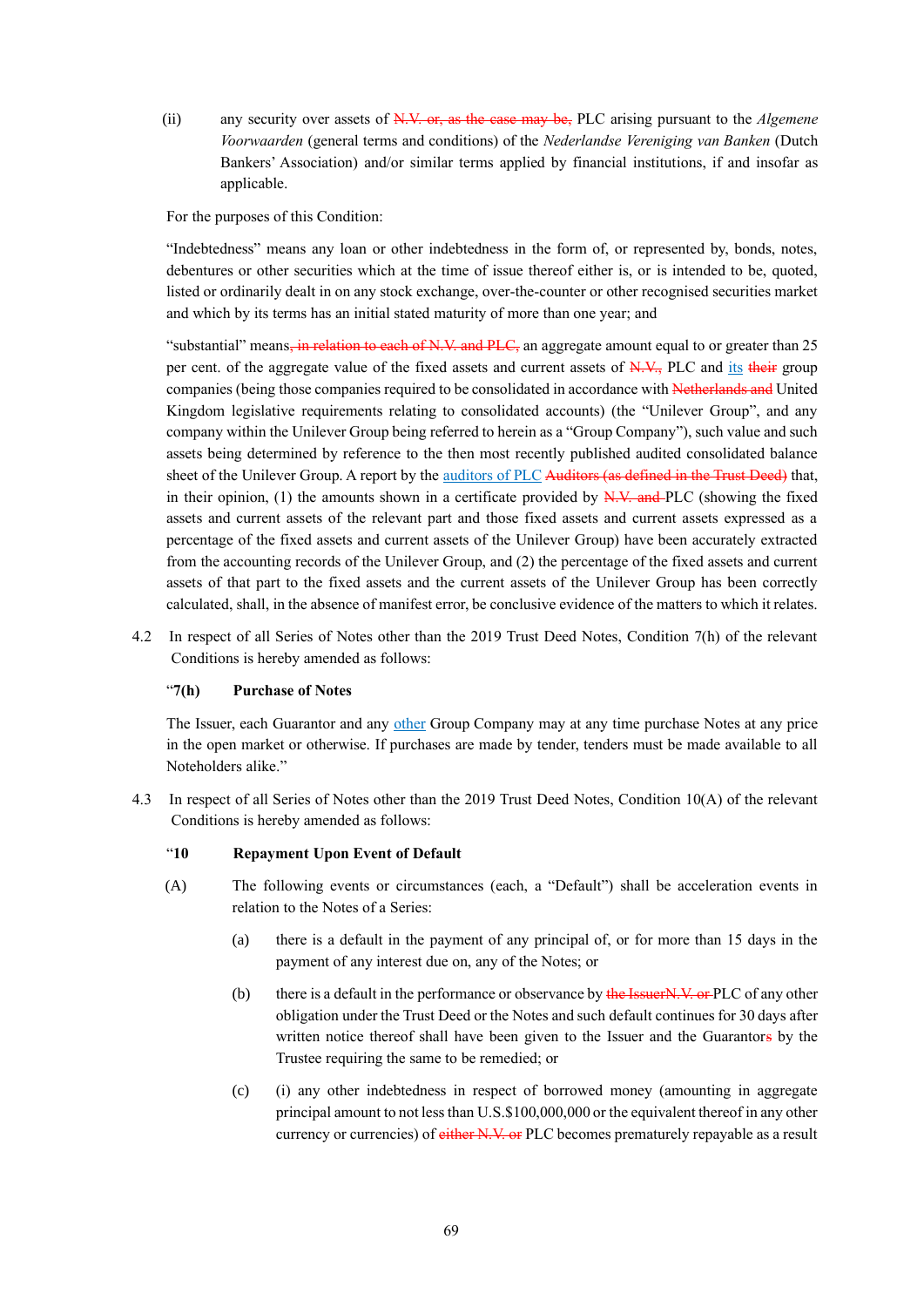of a default under the terms thereof, or (ii) either N.V. or PLC defaults in the repayment of any indebtedness in respect of borrowed money (amounting in aggregate principal amount to not less than U.S.\$100,000,000 or the equivalent thereof in any other currency or currencies) at the maturity thereof (taking into account any applicable grace period therefor), or (iii) any guarantee or indemnity given by either N.V. or PLC in respect of any indebtedness in respect of borrowed money (amounting in aggregate principal amount to not less than U.S.\$100,000,000 or the equivalent thereof in any other currency or currencies) shall not be honoured when due and called upon (taking into account any applicable grace period therefor) save where the Trustee is satisfied that liability under such guarantee or indemnity is being contested in good faith; or

- (d) an order is made or a decree or an effective resolution is passed for the winding-up, liquidation or dissolution of the Issuer or N.V. or PLC or an administration order is made or an administrator is appointed in relation to PLC (except for the purpose of a merger, reconstruction or amalgamation, under the terms of Condition 15 or the terms of which have previously been approved in writing by the Trustee or, where UJH is the Issuer, for the purpose of a merger, reconstruction or amalgamation, under the terms of Condition 15 or a merger, reconstruction or amalgamation not involving bankruptcy or insolvency) and (except where such order, decree or resolution is initiated or consented to by the relevant company or its shareholders) such order, decree or resolution is not discharged or stayed within a period of 60 days; or
- (e) the Issuer or N.V. or PLC (except in the case of N.V. or PLC for the purpose of a merger, reconstruction or amalgamation, under the terms of Condition 15 or the terms of which have previously been approved in writing by the Trustee-or, where UJH is the Issuer, for the purpose of a merger, reconstruction or amalgamation under the terms of Condition 15 or a merger, reconstruction or amalgamation not involving bankruptcy or insolvency) ceases or threatens to cease to carry on the whole or substantially the whole of its business; or
- (f) an administrative receiver or other receiver, trustee, assignee or like officer is appointed of (where the Issuer is UJH) the whole or a substantial part of the undertaking or assets of UJH or (in any case) the whole or a substantial part of the undertaking or assets of PLC or (in any case) an administrator (*bewindvoerder*) is provisionally or definitively appointed by the District Court in the event of a moratorium (*surséance van betaling*) over the whole or a substantial part of the undertaking or assets of N.V. and (except where any such appointment is made by or at the instigation or motion of the relevant company or its shareholders) such appointment is not discharged within 30 days; or

a trustee in bankruptcy (curator) is appointed by the District Court in the event of bankruptcy (*faillissement*) affecting the whole or a substantial part of the undertaking or assets of New NV or New SubN.V. and such appointment is not discharged within 30 days; or;

(g) a distress or execution is levied or enforced upon or sued out against a substantial part of the assets of either N.V. or PLC (being, in the case of N.V., either an executory attachment (*executoriaal beslag*) or a conservatory attachment (*conservatoir beslag*)) and is not removed, discharged, cancelled or paid out within 30 days after the making thereof or any encumbrancer takes possession of (where the Issuer is UJH) the whole or a substantial part of the undertaking or assets of UJH or (in any case) the whole or a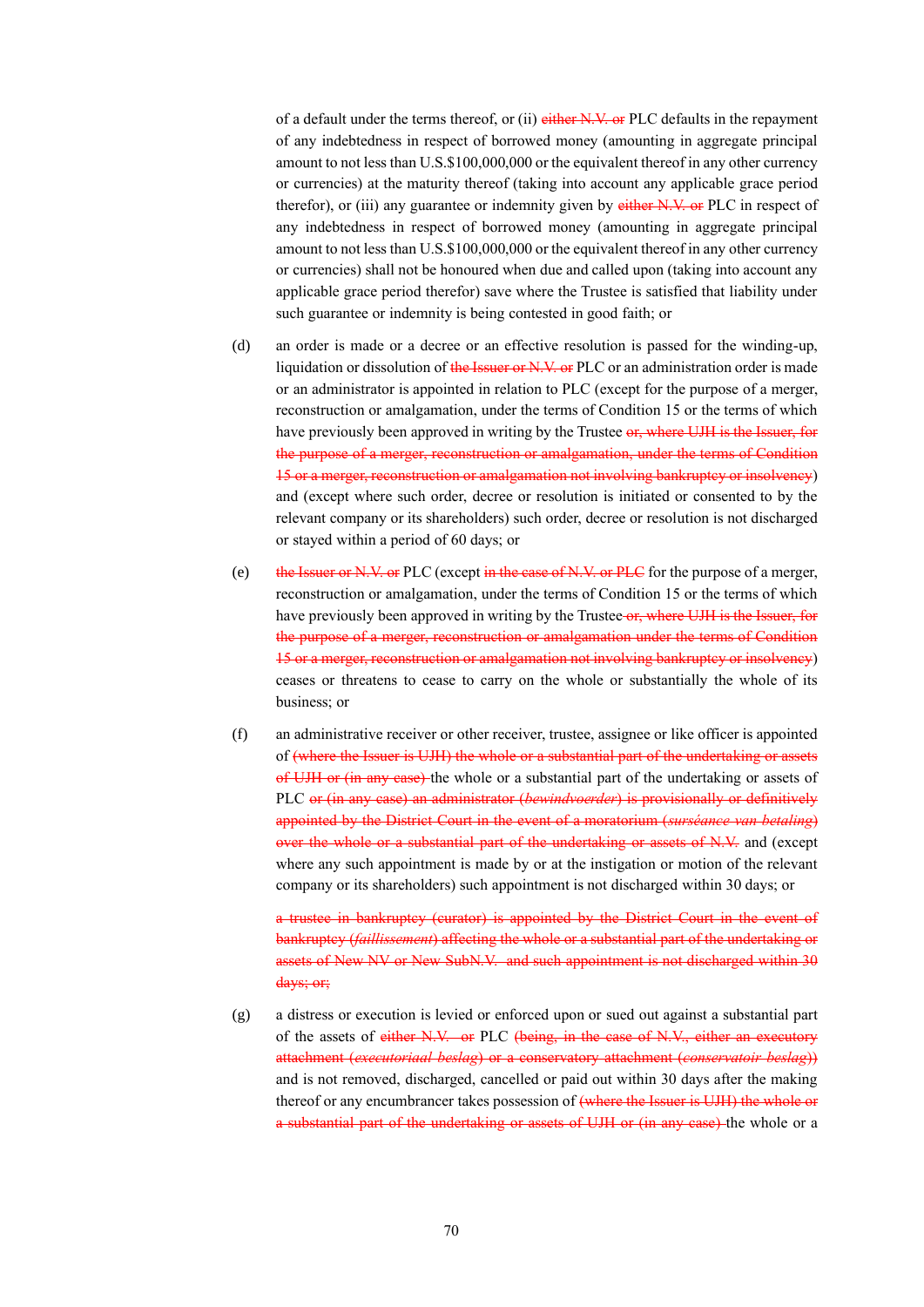substantial part of the undertaking or assets of N.V. or PLC and is not discharged within 30 days. $\frac{1}{2}$  or

for any reason the guarantee of either N.V. or PLC in respect of the Notes ceases to be in full force and effect.

For the purposes of paragraphs (f) and  $(h_2)$  the expression "a substantial part" means a part whose value is equal to or greater than 25 per cent. of the aggregate value of the fixed assets and current assets of the Unilever Group, such value and such assets being determined by reference to the then most recently published audited consolidated balance sheet of the Unilever Group. A report by the auditors of PLC the relevant company that, in their opinion, (i) the amounts shown in a certificate provided by  $N_x$ . And PLC (showing the fixed assets and current assets of the relevant part and those fixed assets and current assets expressed as a percentage of the fixed assets and current assets of the Unilever Group) have been correctly extracted from the accounting records of the Unilever Group and (ii) the percentage of the fixed assets and current assets of that part to the fixed assets and the current assets of the Unilever Group has been correctly calculated, shall, in the absence of manifest error, be conclusive evidence of the matters to which it relates."

4.4 In respect of the 2019 Trust Deed Notes only, Condition 10(A) of the relevant Conditions is hereby amended as follows:

## "**10 Repayment Upon Event of Default**

- (A) The following events or circumstances (each, a "Default") shall be acceleration events in relation to the Notes of a Series:
	- (a) there is a default in the payment of any principal of, or for more than 15 days in the payment of any interest due on, any of the Notes; or
	- (b) there is a default in the performance or observance by the IssuerN.V, or PLC of any other obligation under the Trust Deed or the Notes and such default continues for 30 days after written notice thereof shall have been given to the Issuer and the Guarantors by the Trustee requiring the same to be remedied; or
	- (c) (i) any other indebtedness in respect of borrowed money (amounting in aggregate principal amount to not less than U.S.\$100,000,000 or the equivalent thereof in any other currency or currencies) of either N.V. or PLC becomes prematurely repayable as a result of a default under the terms thereof, or (ii) either N.V. or PLC defaults in the repayment of any indebtedness in respect of borrowed money (amounting in aggregate principal amount to not less than U.S.\$100,000,000 or the equivalent thereof in any other currency or currencies) at the maturity thereof (taking into account any applicable grace period therefor), or (iii) any guarantee or indemnity given by either N.V. or PLC in respect of any indebtedness in respect of borrowed money (amounting in aggregate principal amount to not less than U.S.\$100,000,000 or the equivalent thereof in any other currency or currencies) shall not be honoured when due and called upon (taking into account any applicable grace period therefor) save where the Trustee is satisfied that liability under such guarantee or indemnity is being contested in good faith; or
	- (d) an order is made or a decree or an effective resolution is passed for the winding-up, liquidation or dissolution of the Issuer or N.V. or PLC or an administration order is made or an administrator is appointed in relation to PLC (except for the purpose of a merger, reconstruction or amalgamation, under the terms of Condition 15 or the terms of which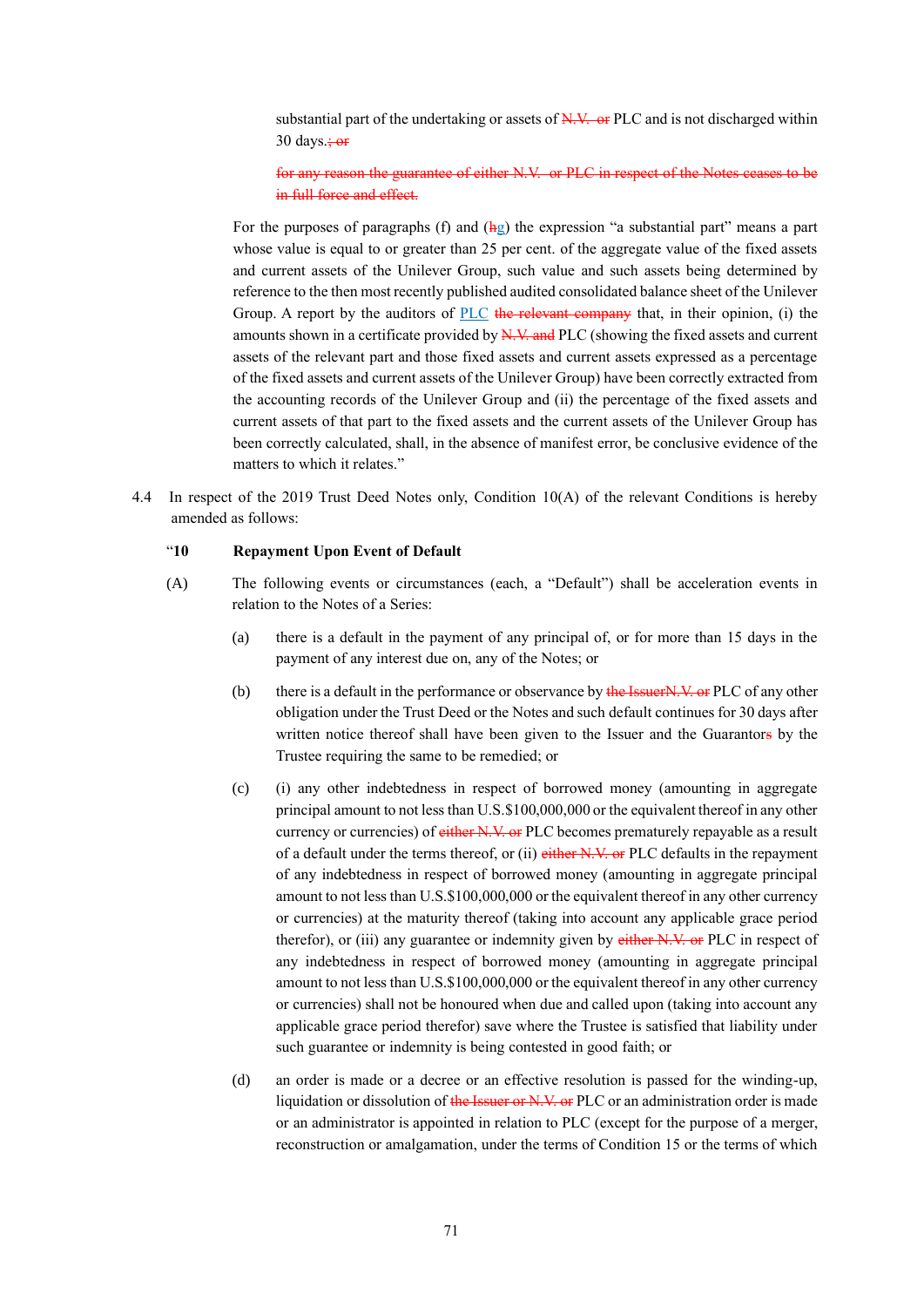have previously been approved in writing by the Trustee) and (except where such order, decree or resolution is initiated or consented to by the relevant company or its shareholders) such order, decree or resolution is not discharged or stayed within a period of 60 days; or

- (e) the Issuer or N.V. or PLC (except in the case of N.V. or PLC for the purpose of a merger, reconstruction or amalgamation, under the terms of Condition 15 or the terms of which have previously been approved in writing by the Trustee) ceases or threatens to cease to carry on the whole or substantially the whole of its business; or
- (f) an administrative receiver or other receiver, trustee, assignee or like officer is appointed of the whole or a substantial part of the undertaking or assets of PLC or an administrator (*bewindvoerder*) is provisionally or definitively appointed by the District Court in the event of a moratorium (*surséance van betaling*) over the whole or a substantial part of the undertaking or assets of N.V. and (except where any such appointment is made by or at the instigation or motion of the relevant company or its shareholders) such appointment is not discharged within 30 days; or
- (g) a trustee in bankruptcy (curator) is appointed by the District Court in the event of bankruptcy (*faillissement*) affecting the whole or a substantial part of the undertaking or assets of New NV or New SubN.V. and such appointment is not discharged within 30 days: orNot used:
- (h) a distress or execution is levied or enforced upon or sued out against a substantial part of the assets of either N.V. or PLC (being, in the case of N.V., either an executory attachment (*executoriaal beslag*) or a conservatory attachment (*conservatoir beslag*)) and is not removed, discharged, cancelled or paid out within 30 days after the making thereof or any encumbrancer takes possession of the whole or a substantial part of the undertaking or assets of  $N.V.$  or PLC and is not discharged within 30 days.; or
- (i) for any reason the guarantee of either N.V. or PLC in respect of the Notes ceases to be in full force and effect. Not used

For the purposes of paragraphs (f) and (h) the expression "a substantial part" means a part whose value is equal to or greater than 25 per cent. of the aggregate value of the fixed assets and current assets of the Unilever Group, such value and such assets being determined by reference to the then most recently published audited consolidated balance sheet of the Unilever Group. A report by the auditors of PLC the relevant company that, in their opinion, (i) the amounts shown in a certificate provided by N.V. and PLC (showing the fixed assets and current assets of the relevant part and those fixed assets and current assets expressed as a percentage of the fixed assets and current assets of the Unilever Group) have been correctly extracted from the accounting records of the Unilever Group and (ii) the percentage of the fixed assets and current assets of that part to the fixed assets and the current assets of the Unilever Group has been correctly calculated, shall, in the absence of manifest error, be conclusive evidence of the matters to which it relates."

4.5 In respect of all Series of Notes other than the 2019 Trust Deed Notes, the fourth and fifth paragraphs of Condition 15 of the relevant Conditions are hereby amended as follows:

"The Trustee may also agree, subject to certain conditions set out in the Trust Deed, but without the consent of the Holders of the Notes of such Series and of the Receipts and of the Coupons (if any) relating thereto, (i) to the substitution of any Group Company in place of the Issuer as principal debtor in respect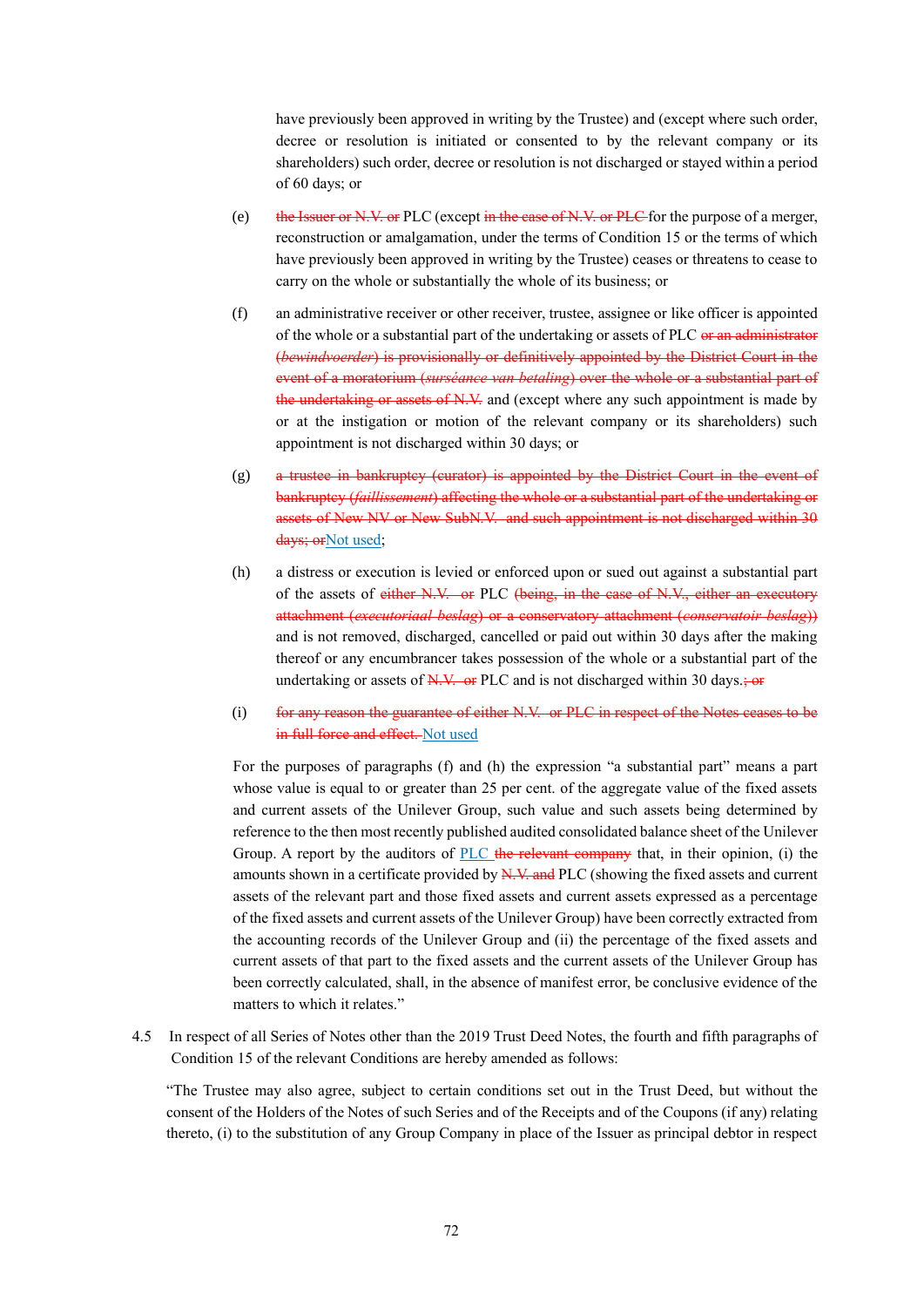of the Notes of any Series or (ii) to the substitution in place of the Issuer as principal debtor, or of  $\frac{any\theta}{and\theta}$ Guarantor, of any successor in business (as defined in the Trust Deed) of the Issuer or, as the case may be, that the Guarantor. It is a condition of any such substitution that such Notes, Receipts and Coupons (if any) relating thereto thereupon become or remain, as the case may be, unconditionally and irrevocably guaranteed on a joint and several basis by N.V. (except where N.V. is the new principal debtor), PLC (except where PLC is the new principal debtor) and UNUS(except where UJH is the new principal debtor) UNUS.

So long as any Notes remain outstanding (as defined in the Trust Deed), neither UJH nor N.V. nor PLC will merge with, or transfer all or substantially all of its assets or undertaking to, another company (except where UJH<del>, N.V.</del> or PLC, as the case may be, is the continuing company) unless that other company agrees, in form and manner reasonably satisfactory to the Trustee, to be bound by the terms of the Notes, Receipts and the Coupons (if any) appertaining thereto and the Trust Deed in place of UJH or, as the case may be, N.V. or PLC and the Trustee is satisfied that the conditions set out in the Trust Deed are complied with."

4.6 In respect of the 2019 Trust Deed Notes only, the fourth and fifth paragraphs of Condition 15 of the relevant Conditions are hereby amended as follows:

"The Trustee may also agree, subject to certain conditions set out in the Trust Deed, but without the consent of the Holders of the Notes of such Series and of the Coupons (if any) relating thereto, (i) to the substitution of any Group Company in place of the Issuer as principal debtor in respect of the Notes of any Series or (ii) to the substitution in place of the Issuer as principal debtor, or of any Guarantor, of any successor in business (as defined in the Trust Deed) of the Issuer or, as the case may be, that Guarantor. It is a condition of any such substitution in accordance with (i) above that such Notes and Coupons (if any) relating thereto thereupon become or remain, as the case may be, unconditionally and irrevocably guaranteed on a joint and several basis by N.V. (except where N.V. is the new principal debtor), PLC (except where PLC is the new principal debtor) and UNUS.

So long as any Notes remain outstanding (as defined in the Trust Deed), neither N.V. nor PLC will not merge with, or transfer all or substantially all of its assets or undertaking to, another company (except where,  $N$ ,  $V$ , or PLC, as the case may be, is the continuing company) unless that other company agrees, in form and manner reasonably satisfactory to the Trustee, to be bound by the terms of the Notes and the Coupons (if any) appertaining thereto and the Trust Deed in place of N.V. or PLC and the Trustee is satisfied that the conditions set out in the Trust Deed are complied with."

#### **5 Amendments to the relevant Trust Deeds**

- 5.1 The definition of Auditors in the relevant Trust Deeds is hereby deleted.
- 5.2 The definition of Group Company in the relevant Trust Deeds is hereby replaced with the following:

"**Group Company**" has the meaning set out in the Conditions.

5.3 The definition of Guarantee in the relevant Trust Deeds is hereby replaced with the following:

"**Guarantee**" means the guarantee contained in these presents pursuant to which the Notes are guaranteed, unconditionally and irrevocably, by UNUS.

5.4 In respect of each relevant Trust Deed other than the 2019 Trust Deed, Clause  $17(B)(i)(c)$  of each such relevant Trust Deed is hereby replaced with the following: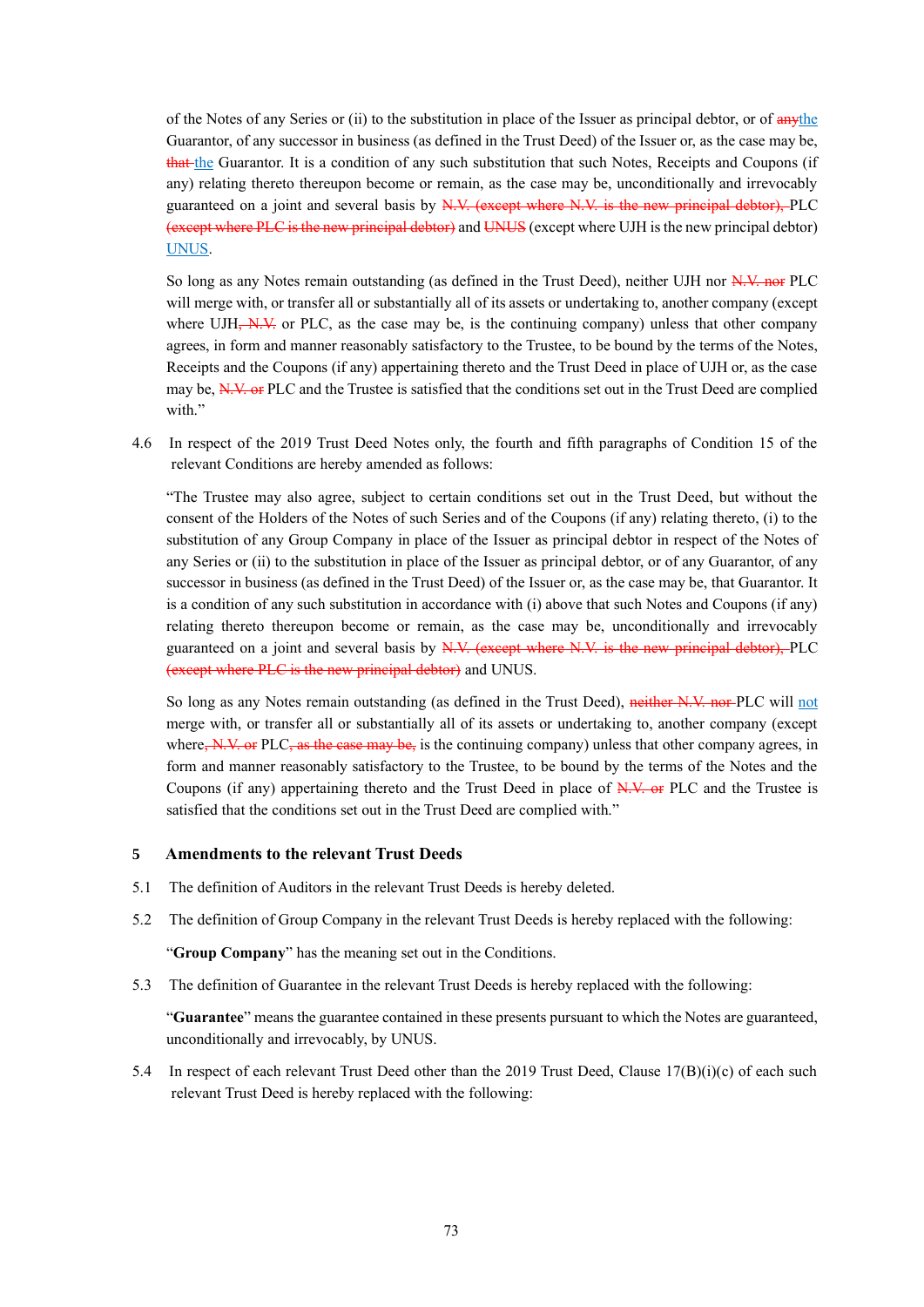"in the case of a substitution of a new principal debtor, an unconditional and irrevocable guarantee  $\theta f(\theta)$ N.V. and PLC or, (b) where N.V. or PLC becomes the principal debtor, PLC or, as the case may be, N.V. and UNUS (in each case), shall have been given by PLC and (except where UJH is the new principal debtor) UNUS in form and substance satisfactory to the Trustee of the payment of all moneys payable by the Substituted Company under these presents, the Notes, the Receipts and the Coupons;"

5.5 In respect of the 2019 Trust Deed only, Clause 17(B)(i)(c) is hereby replaced with the following:

"in the case of a substitution of a Group Company Substitution only, an unconditional and irrevocable guarantee of (a) N.V. and PLC or, (b) where N.V. or PLC becomes the principal debtor, PLC or, as the ease may be, N.V. and UNUS (in each case), shall have been given by PLC and (except where UJH is the new principal debtor) UNUS in form and substance satisfactory to the Trustee of the payment of all moneys payable by the Substituted Company under these presents, the Notes and the Coupons;"

5.6 In respect of each relevant Trust Deed other than the 2019 Trust Deed, Clause 17(C)(ii) of the relevant Trust Deed is hereby replaced with the following:

"where the New Company is incorporated, domiciled or resident in, or is otherwise subject generally to the taxing jurisdiction of, or of any authority in, a territory or territories other than, in the case of N.V., The Netherlands, in the case of PLC, the United Kingdom, in the case of UJH, Japan or, in the case of any previous substitute under this Clause, the applicable territory, undertakings or covenants shall be given by the New Company in terms corresponding to the provisions of Condition 9 with the substitution for the references to The Netherlands, the United Kingdom, Japan or such territory, as the case may be, of references to the territory or territories in which the New Company is incorporated, domiciled or resident or to whose taxing jurisdiction it is subject generally and in the event of any such undertaking or covenant being given the provisions of these presents shall be read and construed accordingly and the provisions of parts (i) to (iv) of Condition 7(c) shall be amended accordingly;"

5.7 In respect of the 2019 Trust Deed only, Clause 17(C)(ii) is hereby replaced with the following:

"where the New Company is incorporated, domiciled or resident in, or is otherwise subject generally to the taxing jurisdiction of, or of any authority in, a territory or territories other than, in the case of N.V., The Netherlands, in the case of PLC, the United Kingdom or, in the case of any previous substitute under this Clause, the applicable territory, undertakings or covenants shall be given by the New Company in terms corresponding to the provisions of Condition 9 with the substitution for the references to  $\overline{F}$ Netherlands, the United Kingdom or such territory, as the case may be, of references to the territory or territories in which the New Company is incorporated, domiciled or resident or to whose taxing jurisdiction it is subject generally and in the event of any such undertaking or covenant being given the provisions of these presents shall be read and construed accordingly and the provisions of parts (i) to (iv) of Condition 7(b) shall be amended accordingly;"

- 5.8 References to "N.V. or PLC" and "N.V. and PLC" in Clause 17(C) of each relevant Trust Deed are hereby replaced with references to "PLC".
- 5.9 References to "N.V. or PLC" in Clause 18(A) of each relevant Trust Deed are hereby replaced with references to "PLC".
- 5.10 References to "N.V. or PLC or any of their respective group companies" in Clause 21 of each relevant Trust Deed are hereby replaced with references to "PLC or any of its group companies".
- 5.11 References to "N.V. or PLC" in Clause 22 of each relevant Trust Deed are hereby replaced with references to "PLC".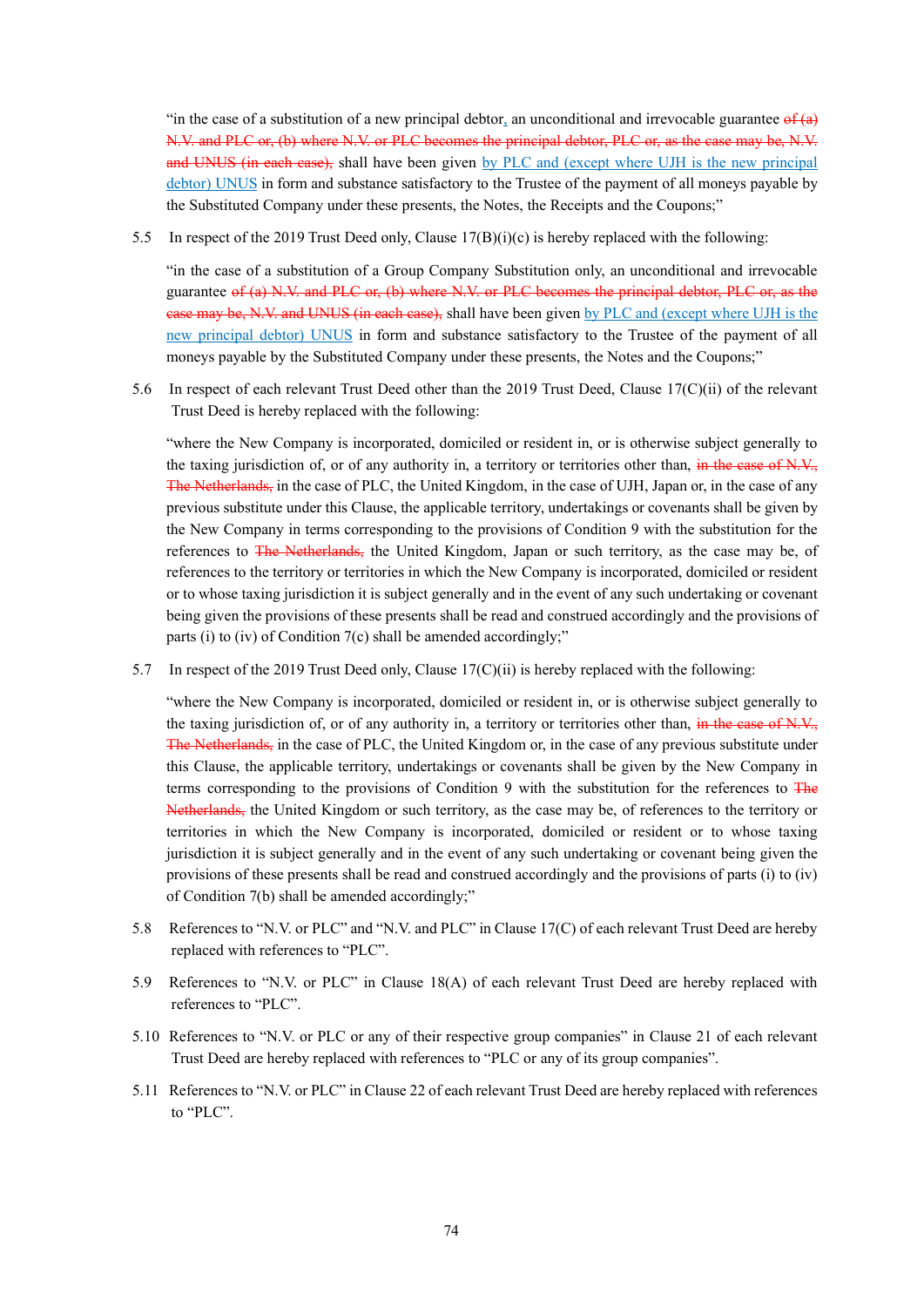#### **6 Notice to Noteholders**

PLC hereby covenants with the Trustee that, as soon as practicable, and not later than 14 days after the date hereof it shall give, or procure to be given, notice of the entry into this Supplemental Trust Deed to the Noteholders (in a form previously approved by the Trustee) in accordance with Condition 14.

#### **7 Counterparts**

This Supplemental Trust Deed may be executed in any number of counterparts, each of which shall be identical and all of which, when taken together, shall constitute one and the same instrument and any one of the parties hereby may execute this Supplemental Trust Deed by signing any such counterpart.

### **8 Rights of Third Parties**

The parties to this Supplemental Trust Deed do not intend that any term of this Supplemental Trust Deed should be enforceable, by virtue of the Contracts (Rights of Third Parties) Act 1999, by any person who is not a party to this Supplemental Trust Deed.

#### **9 Governing Law**

This Supplemental Trust Deed, and any non-contractual obligations arising out of or in connection with it, is governed by, and shall be construed in accordance with, the laws of England.

#### **10 Jurisdiction**

In relation to all claims arising hereunder (including a claim relating to any non contractual obligations arising out of or in connection with this Supplemental Trust Deed) NV, PLC, UJH and UNUS severally agree that the courts of England are to have jurisdiction to settle any such claim and that accordingly any suit, action or proceedings (together referred to as "**Proceedings**") arising hereunder may be brought in such courts.

Nothing contained in this Clause shall limit any right to take proceedings against NV, PLC, UJH and UNUS in any other court of competent jurisdiction, nor shall the taking of Proceedings in one or more jurisdictions preclude the taking of Proceedings in any other jurisdiction, whether concurrently or not. Each of NV, PLC, UJH and UNUS irrevocably agrees that any legal proceedings or any demand or any notice may be made or served on it by the same being posted in a prepaid registered or recorded delivery letter addressed to it at the address set out in Clause 32 of the relevant Trust Deed for the time being of PLC (or at such other office as it may have notified in writing to the Trustee and as the Trustee shall from time to time have approved) and marked for the attention of the Group Secretary of PLC or such other official of PLC as NV, UJH, or UNUS may have notified in writing to the Trustee and the Trustee shall from time to time have approved.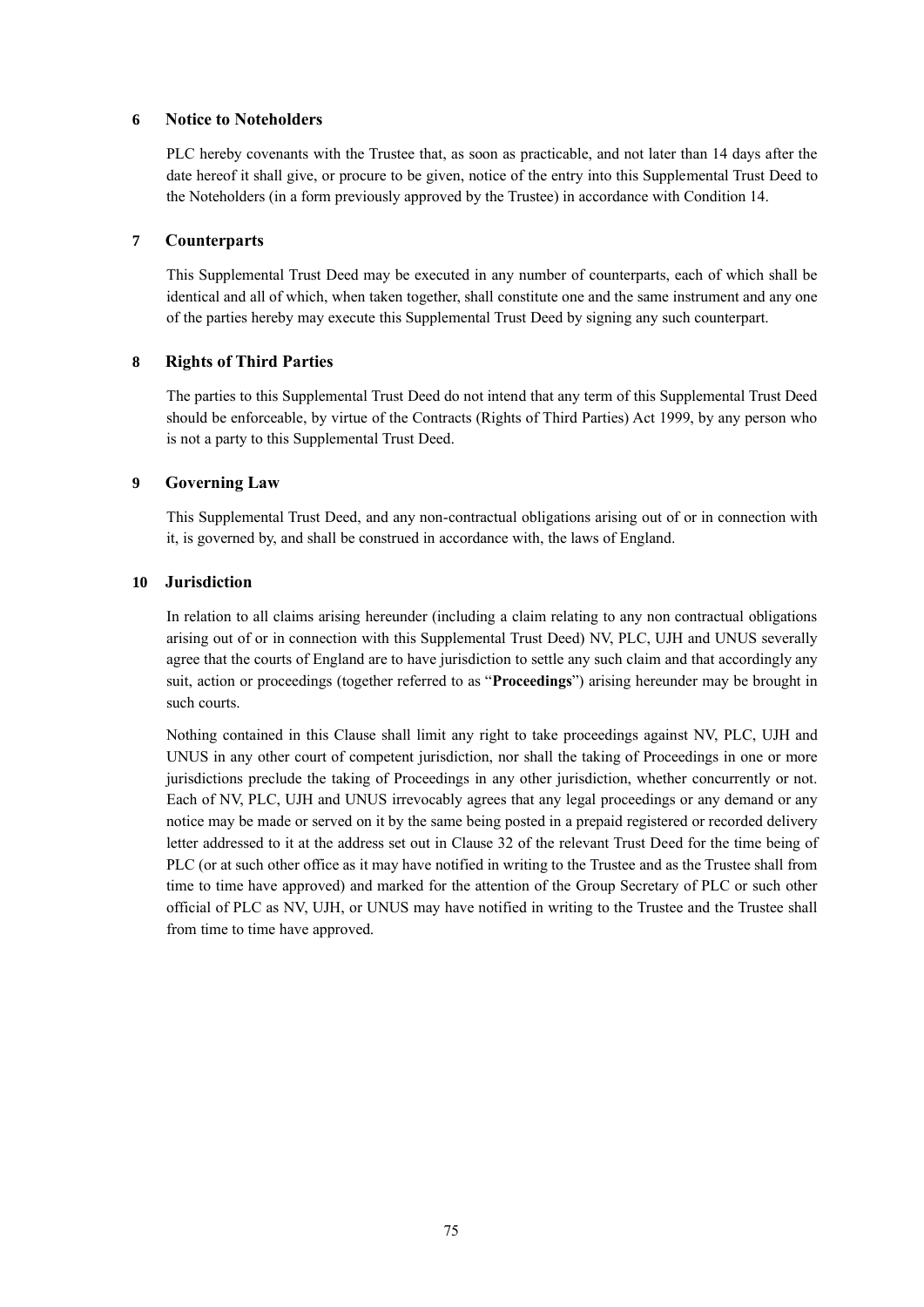In witness whereof this Supplemental Trust Deed has been executed as a deed by the parties hereto and is intended to be and is hereby delivered on the date first above written.

EXECUTED as a DEED by

as attorney for

#### **UNILEVER PLC**

in the presence of:

Witness's signature

Name

Address

**Occupation** 

### EXECUTED as a DEED by **UNILEVER N.V.** (having its corporate seat in Rotterdam, The Netherlands)

acting by

in the capacity as *Duly Authorised Attorney* under its authority acting by:

EXECUTED as a DEED by the said **UNILEVER JAPAN HOLDINGS K.K.**

acting by

under its authority: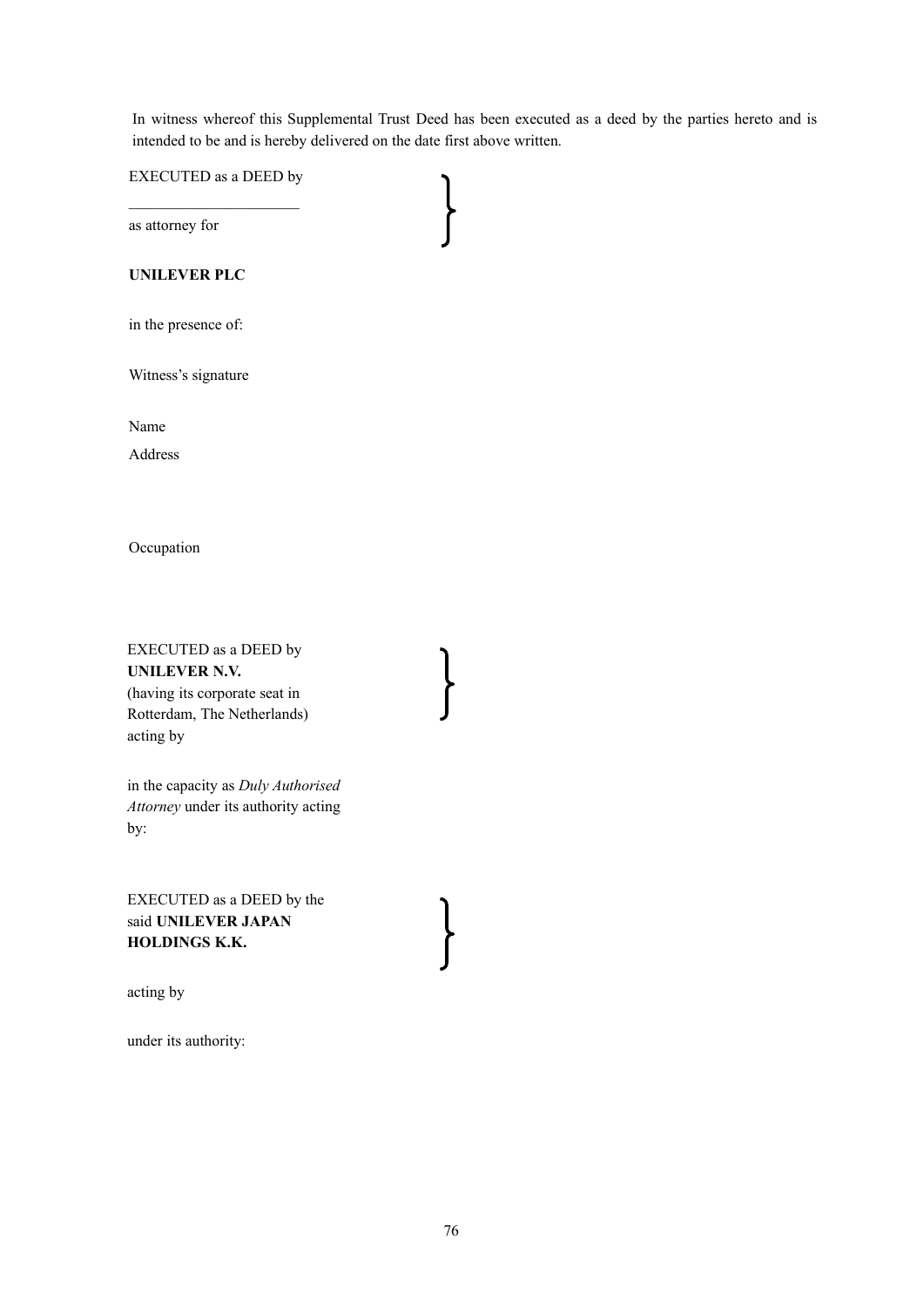EXECUTED as a DEED by the said **UNILEVER UNITED STATES, INC.**

acting by

under its authority:

**EXECUTED** and **DELIVERED**  as a **DEED** by **THE LAW DEBENTURE TRUST CORPORATION P.L.C.**

acting by two directors/a director and a secretary:

Director

Director/Secretary *Representing Law Debenture Corporate Services Ltd*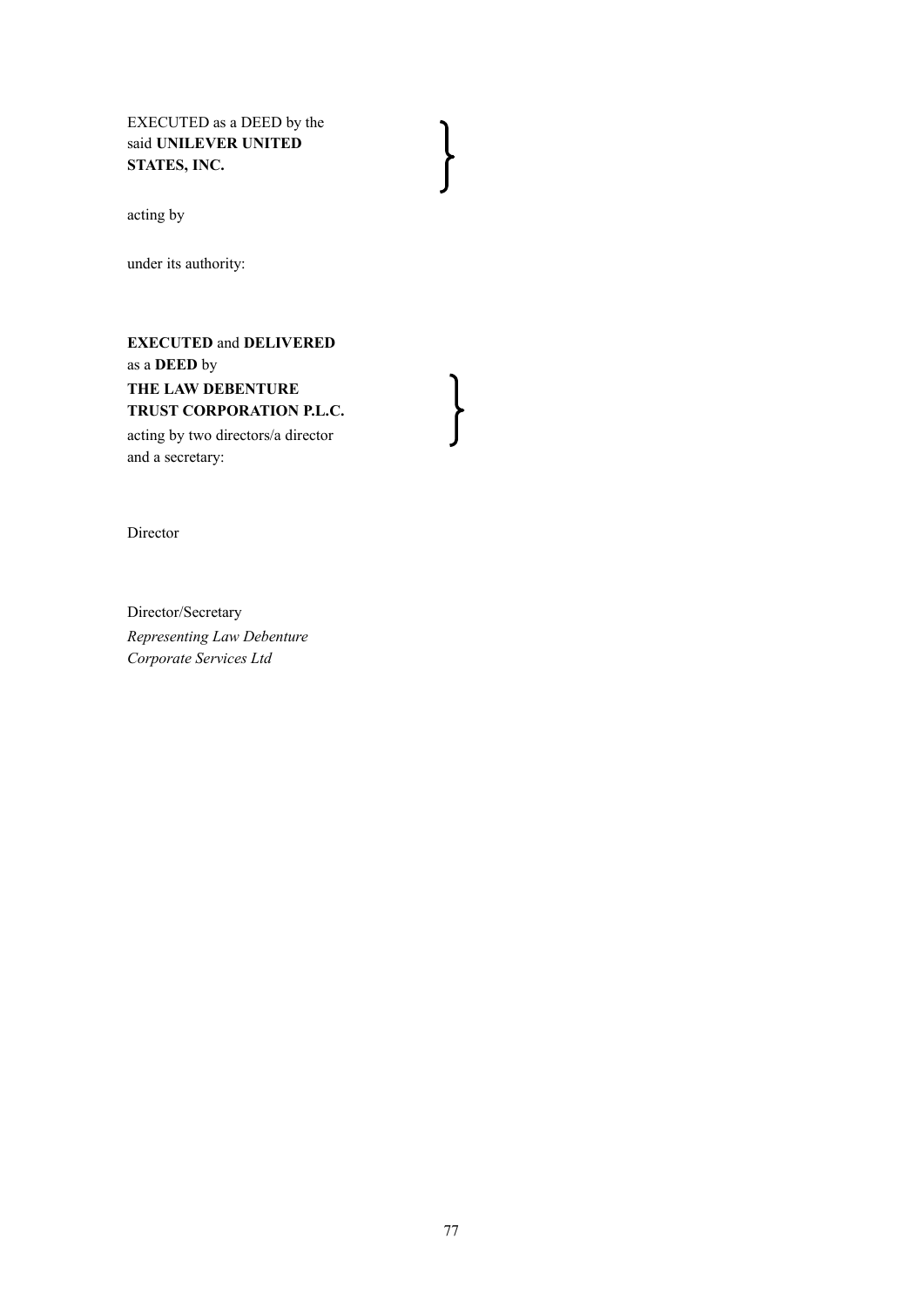# **Schedule to the Supplemental Trust Deed**

| ISIN         | <b>Description</b>                                       |
|--------------|----------------------------------------------------------|
| XS1560644830 | £350,000,000 1.125 per cent. Notes due February 2022     |
| XS1684780031 | £250,000,000 1.375 per cent. Notes due 15 September 2024 |
| XS2008921277 | £500,000,000 1.500 per cent. Notes due July 2026         |
| XS1684780205 | £250,000,000 1.875 per cent. Notes due 15 September 2029 |
| XS2008925344 | €650,000,000 1.500 per cent. Notes due June 2039         |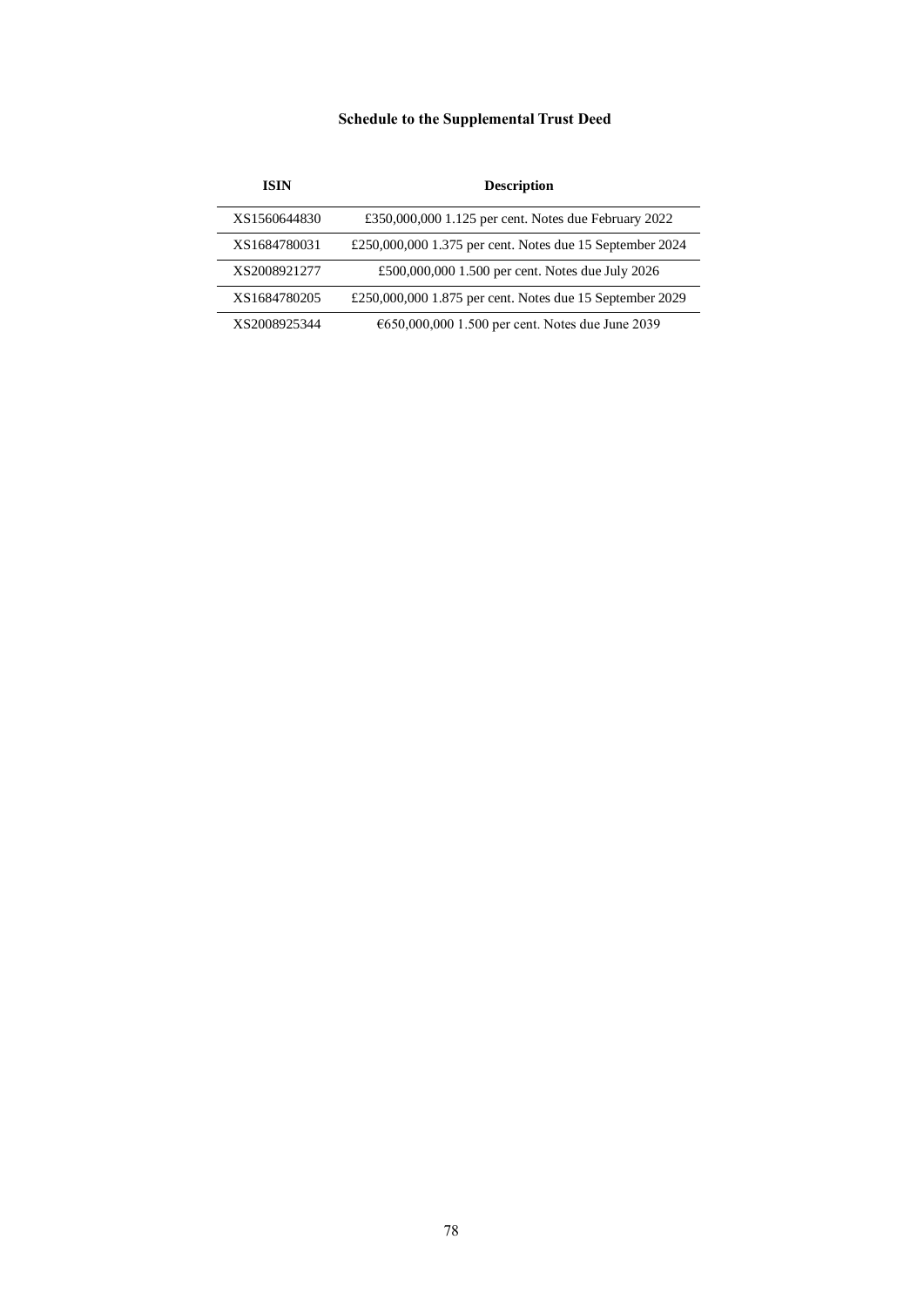# **SCHEDULE III TO NOTICE OF MEETINGS FORM OF SUPPLEMENTAL TRUST DEED IN RESPECT OF STANDALONE NOTES ISSUED BY NV**

Dated [●] 2020

### **UNILEVER N.V.**

and

## **UNILEVER PLC**

and

# **[***NEW BOND SUB***]**

and

### **UNILEVER INTERNATIONAL HOLDINGS N.V.**

and

### **UNILEVER UNITED STATES, INC.**

and

### **THE LAW DEBENTURE TRUST CORPORATION P.L.C.**

# **SUPPLEMENTAL TRUST DEED**

relating to the Unilever N.V. €650,000,000 0.500 per cent. Bonds due 6 January 2025 and the Unilever N.V. €650,000,000 1.375 per cent. Bonds due 4 September 2030

each guaranteed by Unilever PLC and Unilever United States, Inc.

# Linklaters

Ref: L-294827

Linklaters LLP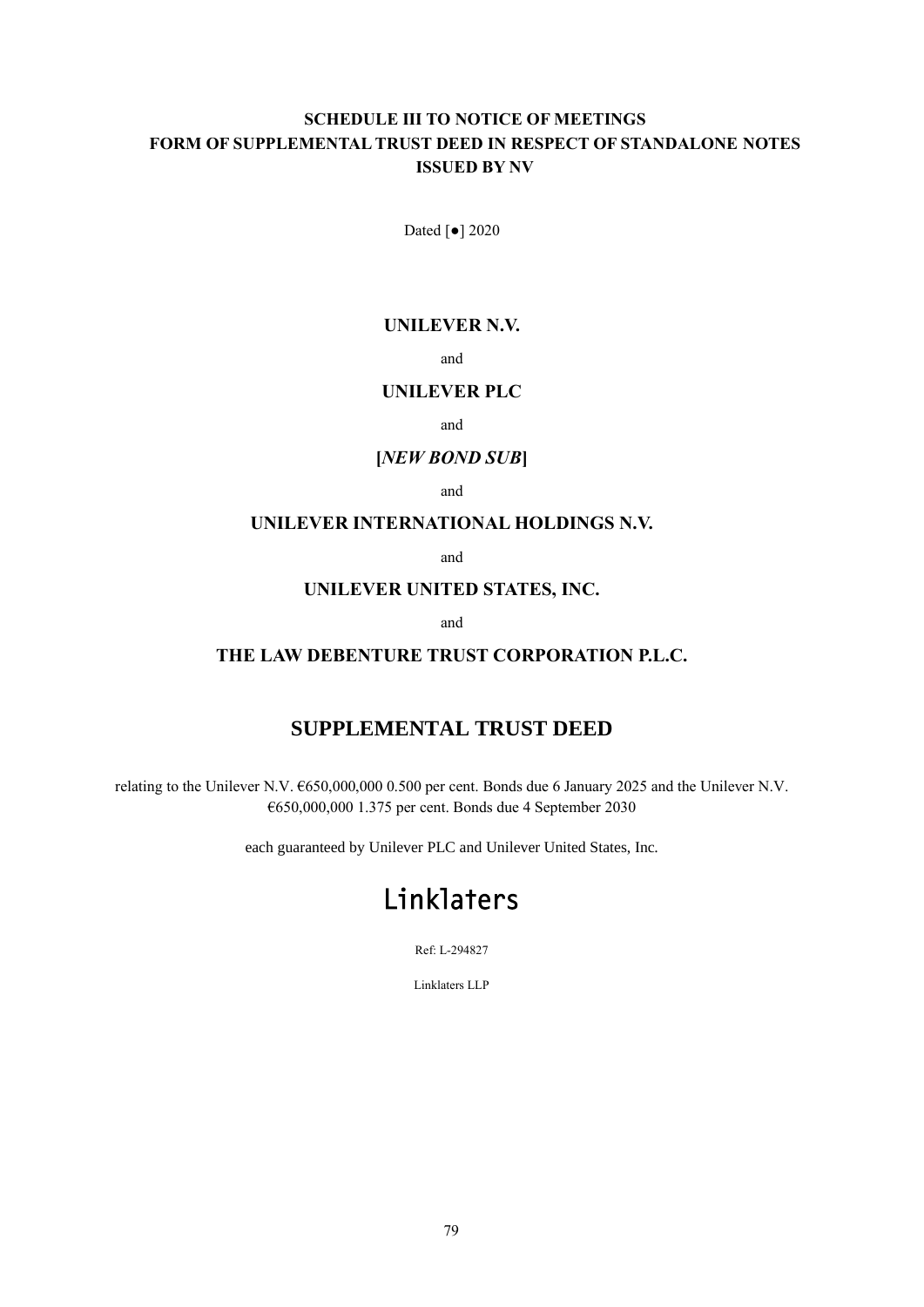**This Supplemental Trust Deed** is made this [●] day of [●], 2020 by:

- **(1) UNILEVER N.V.**, a public limited liability company incorporated under the laws of The Netherlands whose corporate seat is in Rotterdam, The Netherlands having its registered office at Weena 455, PO Box 760, 3000 DK Rotterdam, The Netherlands and registered with the Dutch Trade Register of the Chamber of Commerce under number 24051830 ("**NV**");
- **(2) UNILEVER PLC**, a company incorporated under the laws of England, whose registered office is at Port Sunlight, Wirral, Merseyside CH62 4ZD, United Kingdom ("**PLC**");
- **(3) [***NEW BOND SUB***]**, a private company with limited liability incorporated under the laws of The Netherlands whose corporate seat is in [●], The Netherlands having its registered office at [●] and registered with the Dutch Trade Register of the Chamber of Commerce under number [●] ("**New Bond Sub**");
- **(4) UNILEVER INTERNATIONAL HOLDINGS N.V.**, a public limited liability company incorporated under the laws of The Netherlands whose corporate seat is in Rotterdam, The Netherlands having its registered office at Weena 455, PO Box 760, 3000 DK Rotterdam, The Netherlands and registered with the Dutch Trade Register of the Chamber of Commerce under number 70363196 ("**New NV**");
- **(5) UNILEVER UNITED STATES, INC.**, a company incorporated under the laws of the State of Delaware, United States of America, whose registered office is at 1209 Orange Street, Wilmington, Delaware 19801, United States of America ("**UNUS**"); and
- **(6) THE LAW DEBENTURE TRUST CORPORATION p.l.c.**, a company incorporated under the laws of England, whose registered office is at Fifth Floor, 100 Wood Street, London EC2V 7EX (the "**Trustee**").

#### **Whereas**:

- (A) On 4 September 2018, NV issued the  $6650,000,000$  0.500 per cent. Bonds due 6 January 2025 guaranteed by PLC and UNUS (the "**2025 Bonds**") as constituted by the trust deed dated 4 September 2018 made between NV, PLC, UNUS, New NV and the Trustee (the "**2025 Bonds Trust Deed**" and, in respect of the 2025 Bonds only, the "**relevant Trust Deed**") and the €650,000,000 1.375 per cent. Bonds due 4 September 2030 guaranteed by PLC and UNUS (the "**2030 Bonds**" and, together with the 2025 Bonds, the "**Bonds**" and each, a "**Series**") as constituted by the trust deed dated 4 September 2018 made between NV, PLC, UNUS, New NV and the Trustee (the "**2030 Bonds Trust Deed**" and, in respect of the 2030 Bonds only, the "**relevant Trust Deed**").
- (B) On [●] 2020, New Bond Sub was incorporated pursuant to a Dutch statutory demerger (*juridische splitsing*) of NV (the "**NV Demerger**"). As part of the NV Demerger, the Bonds became obligations of New Bond Sub.
- (C) On or around [●] 2020, pursuant to the Companies (Cross-Border Mergers) Regulations 2007 (for English law purposes) and the Dutch Civil Code (*Burgerlijk Wetboek*) (for Dutch law purposes), NV and PLC will merge by way of a cross-border merger carried out as a "merger by absorption" (the "**Cross-Border Merger**") whereby PLC will acquire all the assets, liabilities and legal relationships of NV under universal succession of title and NV will cease to exist (the Cross-Border Merger and the other implementation steps related thereto pursuant to which PLC will become the sole parent company of the Unilever group referred to herein as "**Unification**").
- (D) Pursuant to Extraordinary Resolutions passed by holders of each Series of the Bonds, the Bondholders have agreed to (i) the substitution of New Bond Sub as Issuer of the Bonds (as effected pursuant to the NV Demerger) (the "**Issuer Substitution**"), (ii) to certain amendments to the terms and conditions of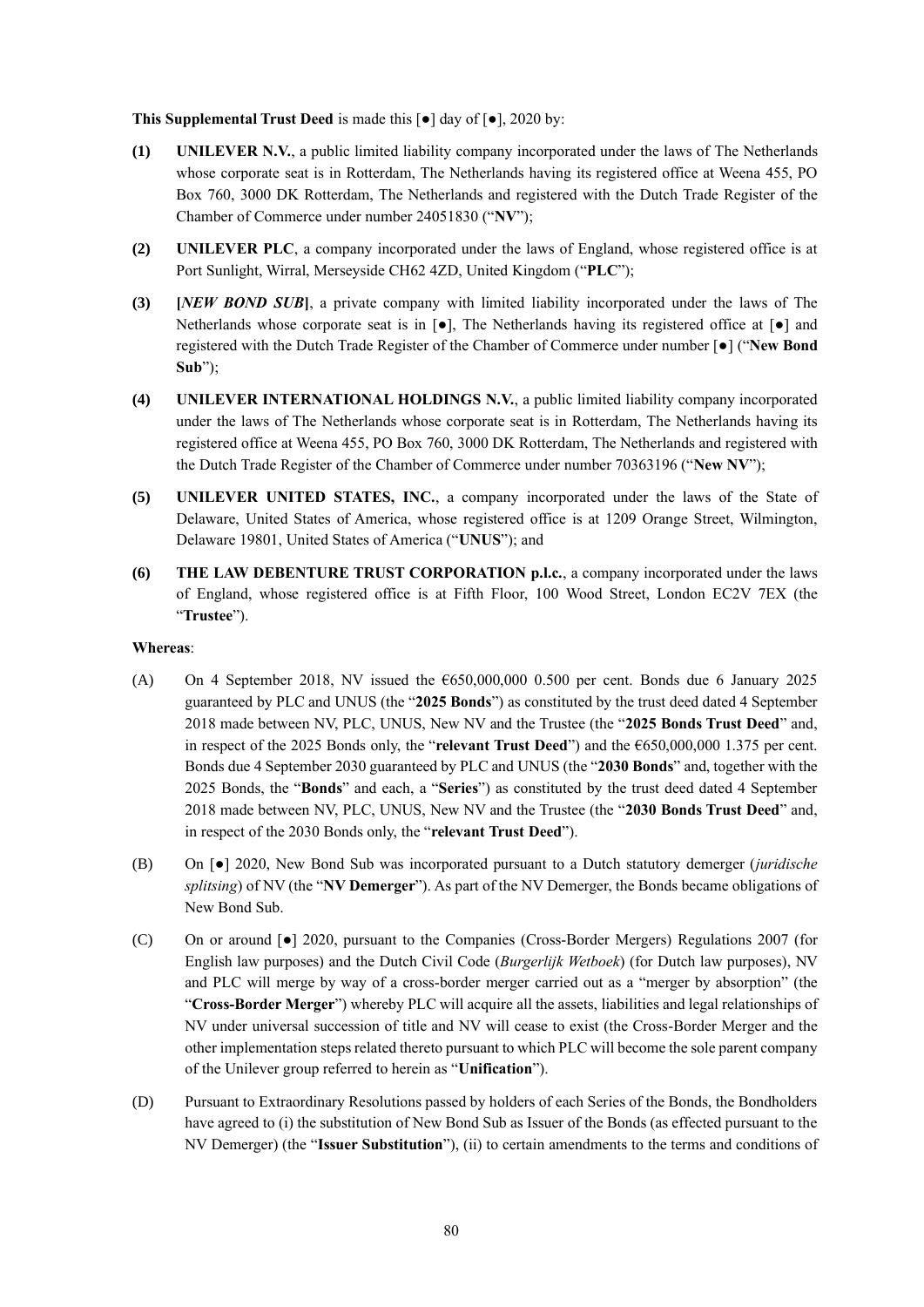the relevant Series which will be effected and implemented pursuant to this Supplemental Trust Deed and (iii) direct the Trustee to waive any Default which has arisen or would otherwise arise in respect of the Bonds as a result of or in connection with any or all of the NV Demerger, the Unification, the Issuer Substitution or the Cross-Border Merger pursuant to a waiver letter dated [●] 2020.

- (E) The guarantees provided by PLC and UNUS in respect of the Bonds will continue to remain in full force and effect.
- (F) This Supplemental Trust Deed is supplemental to the 2025 Bonds Trust Deed in respect of the 2025 Bonds and the 2030 Bonds Trust Deed in respect of the 2030 Bonds.

#### **Now therefore this Supplemental Trust Deed witnesseth and it is hereby declared** as follows:

#### **1 Definitions and Interpretation**

To the extent to which the same are applicable and unless otherwise defined herein, the definitions and provisions contained in Clause 1 of the relevant Trust Deed shall apply to and be incorporated in this Supplemental Trust Deed (including the recitals hereto).

The relevant Trust Deed and this Supplemental Trust Deed shall henceforth be read and construed together as one trust deed in respect of the relevant Bonds.

#### **2 Release of New NV**

New NV is hereby released from all its obligations, undertakings and covenants under the relevant Trust Deeds and the Bonds.

#### **3 Release of NV as issuer**

To the extent not effected in accordance with the terms of the NV Demerger, NV (the "**Retiring Issuer**") is hereby released from all its obligations, undertakings and covenants as issuer under the relevant Trust Deeds and the Bonds.

#### **4 Assumption of obligations by New Bond Sub as Issuer**

To the extent not effected in accordance with the terms of the NV Demerger, New Bond Sub hereby unconditionally and irrevocably accepts the assumption of and agrees to be bound by and subject to all obligations and liabilities pursuant to the Conditions of the relevant Series of Bonds and the relevant Trust Deed of the Retiring Issuer as Issuer of the Bonds and accordingly all the provisions of the Conditions of the relevant Series of Bonds and the relevant Trust Deed relating to the Retiring Issuer as Issuer shall mutatis mutandis apply to New Bond Sub in all respects as if New Bond Sub had been party to the relevant Trust Deed.

All references to "the Issuer", "Unilever N.V." or "NV" as issuer in the relevant Conditions and the relevant Trust Deed shall be deemed to be references to "New Bond Sub" as issuer and a definition of New Bond Sub shall be included in Clause 1 of the relevant Trust Deed as follows:

"**New Bond Sub**" means [●], a private company with limited liability incorporated under the laws of The Netherlands whose corporate seat is in  $[\bullet]$ , The Netherlands having its registered office at  $[\bullet]$ , The Netherlands and registered with the Dutch Trade Register of the Chamber of Commerce under number  $\lceil \bullet \rceil$ .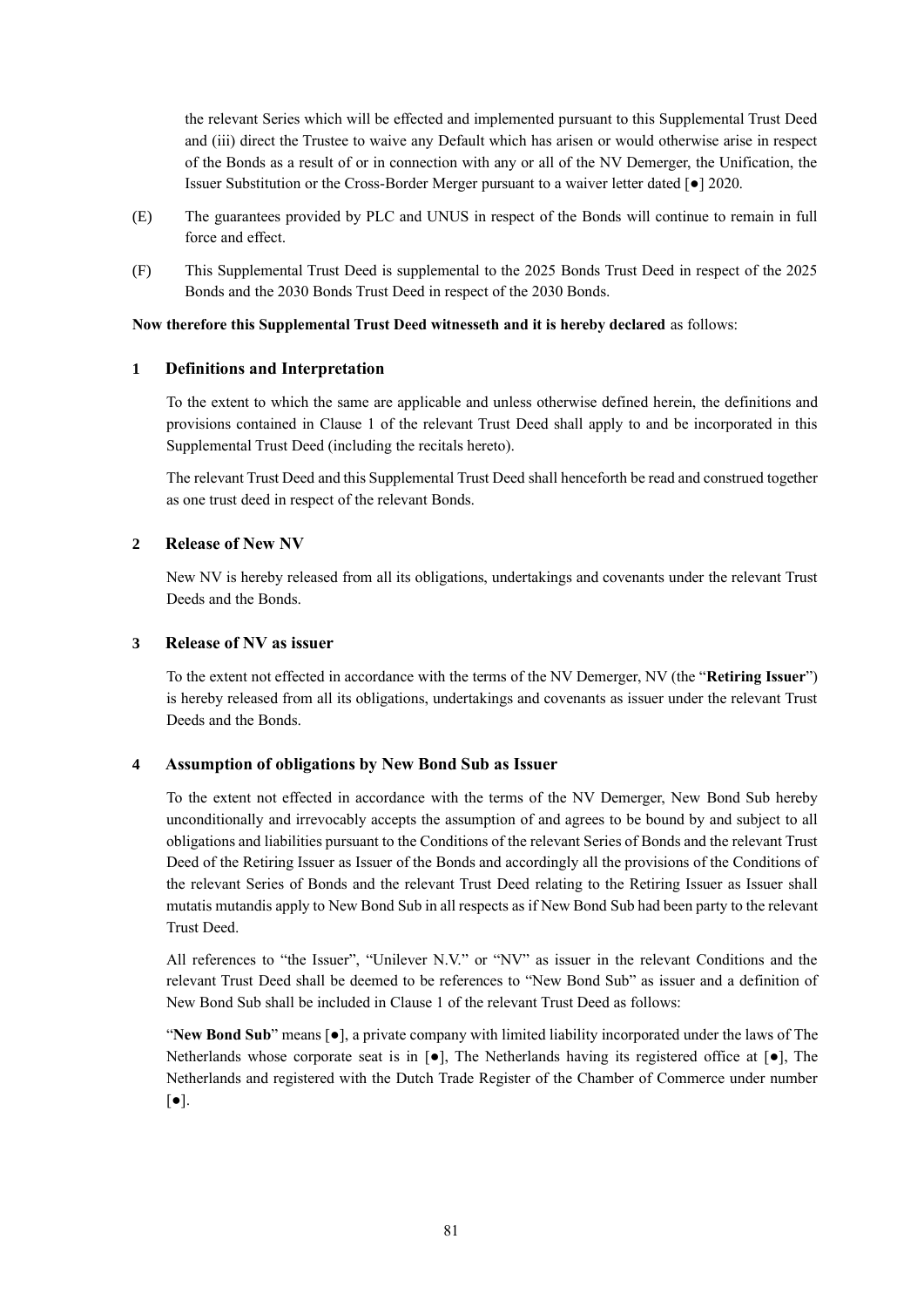#### **5 Continuing guarantees**

Each of PLC and UNUS hereby confirms that the guarantees provided by it in respect of the Bonds will continue to remain in full force and effect following the execution of this Supplemental Trust Deed.

#### **6 Additional amendments to the relevant Conditions**

6.1 Condition 1 of the relevant Conditions is hereby deleted in its entirety and replaced with the following:

"In these Conditions:

"**Guarantor**" means each of PLC and UNUS;

"**Group Company**" has the meaning set out in Condition 4;

"**Issuer**" means New Bond Sub; and

"**Unilever Group**" has the meaning set out in Condition 4.

- 6.2 References to "the Initial Guarantors" in the relevant Conditions are hereby deleted and replaced with references to "the Guarantors".
- 6.3 The reference to "and from, and including, the Automatic Issuer Substitution Effective Time, New Sub will have," in Condition 3(a) of the relevant Conditions is hereby deleted.
- 6.4 Condition 3(b) of the relevant Conditions is hereby deleted in its entirety and replaced with "*Not used*".
- 6.5 Condition 4(a) of the relevant Conditions is hereby amended as follows:

"**Prior to the Automatic Issuer Substitution Effective Time**: Prior to the Automatic Issuer Substitution Effective Time, s So long as any Bond or Coupon remains outstanding (as defined in the Trust Deed),:

- (a) New Bond Sub will not create or have outstanding any mortgage, charge, lien, pledge or other security interest, upon the whole or any part of its undertaking or assets (including any uncalled capital), present or future; and
- (b) not only not create or have outstanding any mortgage, charge, lien, pledge or other security interest, upon the whole or any substantial part of its undertaking or assets (including any uncalled capital), present or future,

to secure any Indebtedness of any person (or any guarantee or indemnity given in respect thereof) unless the Bonds and the Coupons shall be secured by such mortgage, charge, lien, pledge or other security interest equally and rateably therewith in the same manner or in a manner satisfactory to the Trustee or such other security for the Bonds and Coupons as shall be provided as the Trustee shall, in its absolute discretion, deem not less beneficial to the Bondholders or as shall be approved by an Extraordinary Resolution (as defined in the Trust Deed) of Bondholders provided that the restriction contained in this Condition shall not apply to:

- (i) any mortgage, charge, lien, pledge or other security interest arising solely by mandatory operation of law; and
- (ii) any security over assets of NV New Bond Sub or, as the case may be, PLC arising pursuant to the *Algemene Voorwaarden* (general terms and conditions) of the *Nederlandse Vereniging van Banken* (Dutch Bankers' Association) and/or similar terms applied by financial institutions, if and insofar as applicable.

For the purposes of this Condition  $4(a)$ :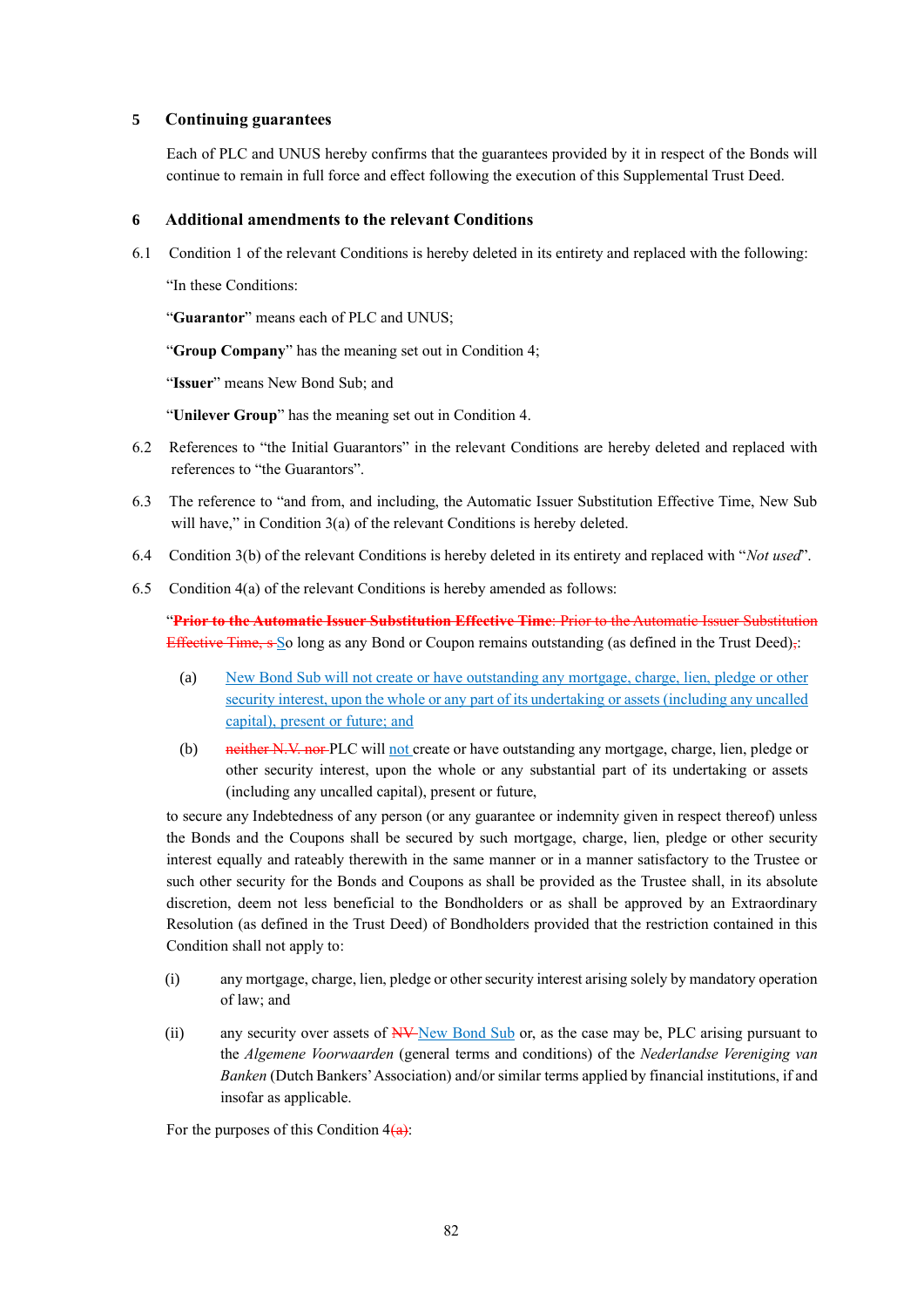"**Indebtedness**" means any loan or other indebtedness in the form of, or represented by, bonds, notes, debentures or other securities which at the time of issue thereof either is, or is intended to be, quoted, listed or ordinarily dealt in on any stock exchange, over-the-counter or other recognised securities market and which by its terms has an initial stated maturity of more than one year; and

**"substantial**" means, in relation to each of N.V. and PLC, an aggregate amount equal to or greater than 25 per cent. of the aggregate value of the fixed assets and current assets of N.V., PLC and its their group companies (being those companies required to be consolidated in accordance with Netherlands and United Kingdom legislative requirements relating to consolidated accounts) (the "**Unilever Group**", and any company within the Unilever Group being referred to herein as a "**Group Company**"), such value and such assets being determined by reference to the then most recently published audited consolidated balance sheet of the Unilever Group. A report by the auditors of N.V. or PLC, as the case may be, that, in their opinion,  $(1)$  the amounts shown in a certificate provided by  $N.V.$  and PLC (showing the fixed assets and current assets of the relevant part and those fixed assets and current assets expressed as a percentage of the fixed assets and current assets of the Unilever Group) have been accurately extracted from the accounting records of the Unilever Group, and (2) the percentage of the fixed assets and current assets of that part to the fixed assets and the current assets of the Unilever Group has been correctly calculated, shall, in the absence of manifest error, be conclusive evidence of the matters to which it relates."

- 6.6 Condition 4(b) of the relevant Conditions is hereby deleted in its entirety and replaced with "*Not used*".
- 6.7 References in Condition 8 of the relevant Conditions to "or (from, and including, the Automatic Issuer Substitution Effective Time) New Sub" are hereby deleted.
- 6.8 Condition 9 of the relevant Conditions is hereby amended as follows:

#### "**9 Repayment Upon Event of Default**

The following events or circumstances (each, a "**Default**") shall be acceleration events in relation to the Bonds:

- (a) there is a default in the payment of any principal of, or for more than 15 days in the payment of any interest due on, any of the Bonds; or
- (b) there is a default in the performance or observance by the Issuer, or PLC or (from, and including, the Automatic Issuer Substitution Effective Time) New Sub of any other obligation under the Trust Deed or the Bonds and such default continues for 30 days after written notice thereof shall have been given to the Issuer and the Guarantors by the Trustee requiring the same to be remedied; or
- (c) (i) any other indebtedness in respect of borrowed money (amounting in aggregate principal amount to not less than U.S.\$100,000,000 or the equivalent thereof in any other currency or currencies) of the Issuer or PLC or (from, and including, the Automatic Issuer Substitution Effective Time) New Sub becomes prematurely repayable as a result of a default under the terms thereof, or (ii) the Issuer or PLC or (from, and including, the Automatic Issuer Substitution Effective Time) New Sub defaults in the repayment of any indebtedness in respect of borrowed money (amounting in aggregate principal amount to not less than U.S.\$100,000,000 or the equivalent thereof in any other currency or currencies) at the maturity thereof (taking into account any applicable grace period therefor), or (iii) any guarantee or indemnity given by the Issuer or PLC or (from, and including, the Automatic Issuer Substitution Effective Time) New Sub in respect of any indebtedness in respect of borrowed money (amounting in aggregate principal amount to not less than U.S.\$100,000,000 or the equivalent thereof in any other currency or currencies) shall not be honoured when due and called upon (taking into account any applicable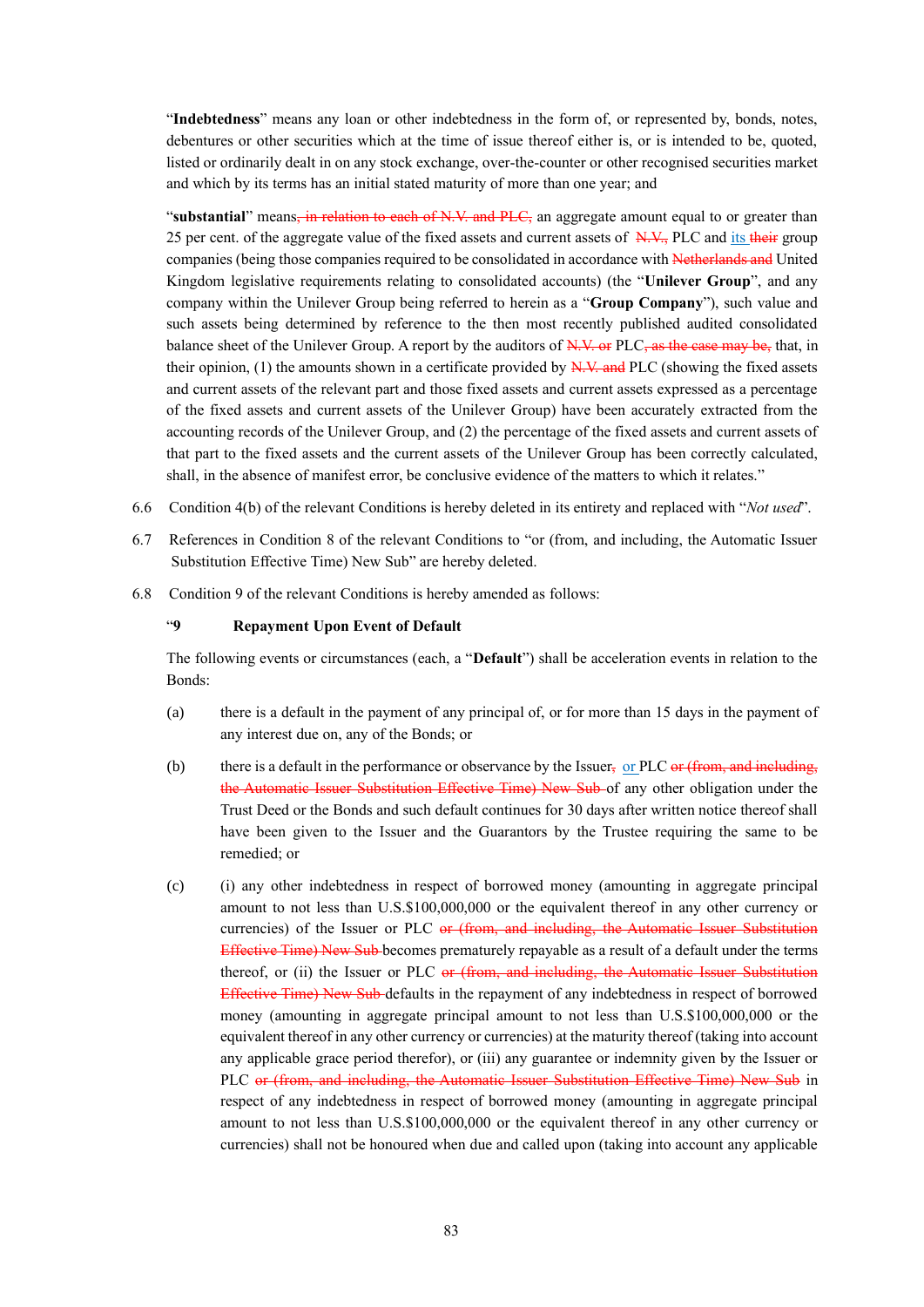grace period therefor) save where the Trustee is satisfied that liability under such guarantee or indemnity is being contested in good faith; or

- (d) an order is made or a decree or an effective resolution is passed for the winding-up, liquidation or dissolution of the Issuer or PLC or (from, and including, the Automatic Issuer Substitution Effective Time) New Sub or an administration order is made or an administrator is appointed in relation to PLC (except for the purpose of a merger, reconstruction or amalgamation, under the terms of Condition 12or the terms of which have previously been approved in writing by the Trustee) and such order, decree or resolution is not discharged or stayed within a period of 60 days (except where such order, decree or resolution is initiated or consented to by the relevant company or its shareholders); or
- (e) the Issuer or PLC or (from, and including, the Automatic Issuer Substitution Effective Time) New Sub (except for the purpose of a merger, reconstruction or amalgamation, under the terms of Condition 12 or the terms of which have previously been approved in writing by the Trustee) ceases or threatens to cease to carry on the whole or substantially the whole of its business; or
- (f) an administrative receiver or other receiver, trustee, assignee or like officer is appointed of the whole or a substantial part of the undertaking or assets of PLC or an administrator (*bewindvoerder*) is provisionally or definitively appointed by the District Court in the event of a moratorium (*surséance van betaling*) over the whole or a substantial part of the undertaking or assets of the Issuer or (from, and including, the Automatic Issuer Substitution Effective Time) New Sub and (except where any such appointment is made by or at the instigation or motion of the relevant company or its shareholders) such appointment is not discharged within 30 days; or
- (g) a trustee in bankruptcy (*curator*) is appointed by the District Court in the event of bankruptcy (*faillissement*) affecting the whole or a substantial part of the undertaking or assets of the Issuer or (from, and including, the Automatic Issuer Substitution Effective Time) New Sub-and such appointment is not discharged within 30 days; or
- (h) a distress or execution is levied or enforced upon or sued out against a substantial part of the assets of the Issuer or PLC or (from, and including, the Automatic Issuer Substitution Effective Time) New Sub (being, in the case of the Issuer and (from, and including, the Automatic Issuer Substitution Effective Time) New Sub, either an executory attachment (*executoriaal beslag*) or a conservatory attachment (*conservatoir beslag*)) and is not removed, discharged, cancelled or paid out within 30 days after the making thereof or any encumbrancer takes possession of the whole or a substantial part of the undertaking or assets of the Issuer or PLC or (from, and including, the Automatic Issuer Substitution Effective Time) New Sub and is not discharged within 30 days; or
- (i) for any reason the guarantee of PLC  $er$  (from, and including, the Automatic Issuer Substitution Effective Time) New Sub-in respect of the Bonds ceases to be in full force and effect.

For the purposes of paragraphs (f), (g) and (h) the expression "a substantial part" means a part whose value is equal to or greater than 25 per cent. of the aggregate value of the fixed assets and current assets of the Unilever Group, such value and such assets being determined by reference to the then most recently published audited consolidated balance sheet of the Unilever Group. A report by the auditors of PLC the **Issuer** that, in their opinion, (i) the amounts shown in a certificate provided by PLC the Issuer (showing the fixed assets and current assets of the relevant part and those fixed assets and current assets expressed as a percentage of the fixed assets and current assets of the Unilever Group) have been correctly extracted from the accounting records of the Unilever Group and (ii) the percentage of the fixed assets and current assets of that part to the fixed assets and the current assets of the Unilever Group has been correctly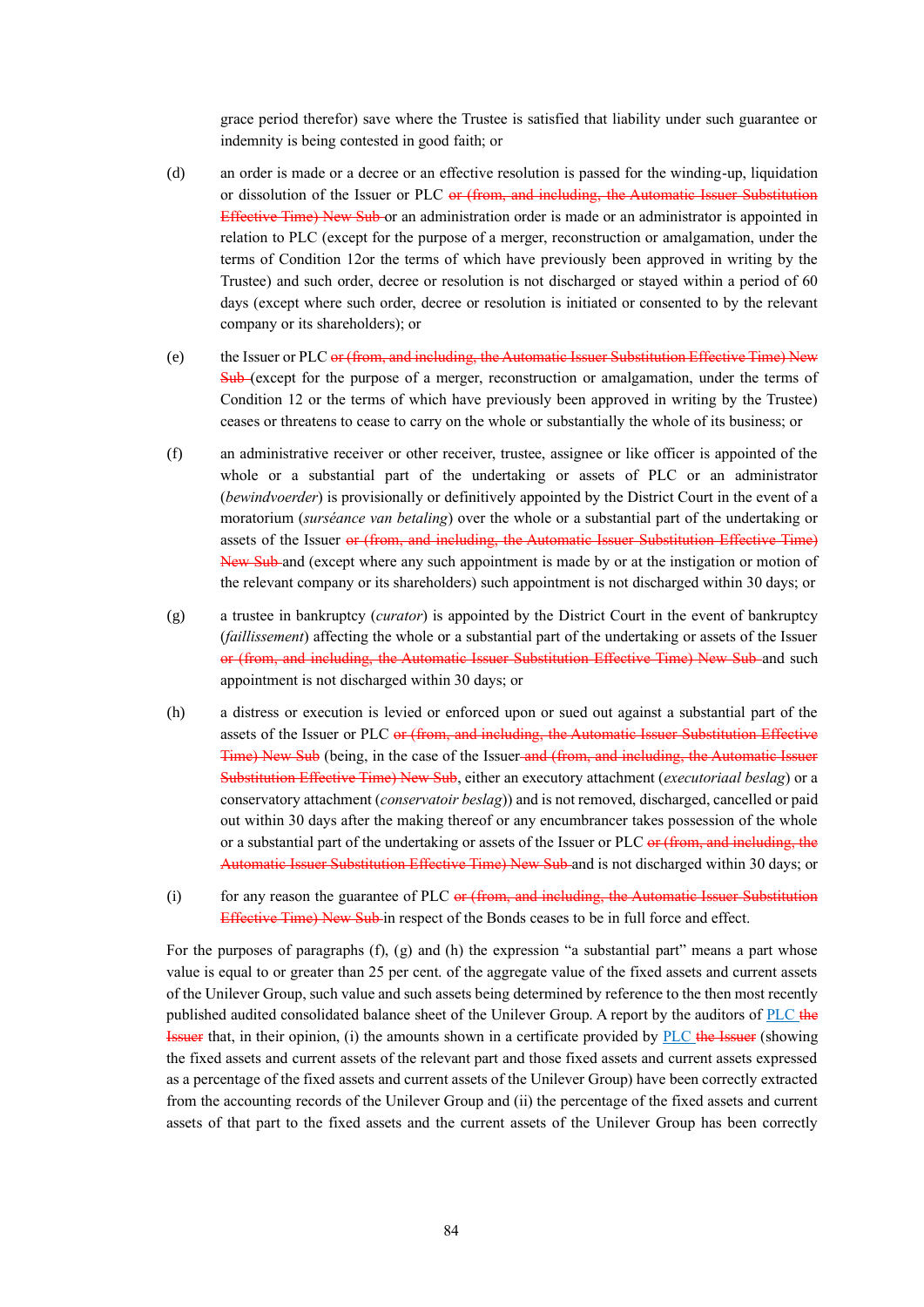calculated, shall, in the absence of manifest error, be conclusive evidence of the matters to which it relates."

6.9 Condition 12(c) of the relevant Conditions is hereby amended as follows:

"**Substitution:** Without prejudice to Condition 13, the Trustee may also agree, subject to certain conditions set out in the Trust Deed, but without the consent of the Bondholders and Couponholders, (i) to the substitution of any Group Company in place of the Issuer as principal debtor in respect of the Bonds or (ii) to the substitution in place of the Issuer as principal debtor, or of any Guarantor, of any successor in business (as defined in the Trust Deed) of the Issuer or, as the case may be, that Guarantor. It is a condition of any such substitution that such Bonds and Coupons thereupon become or remain, as the case may be, unconditionally and irrevocably guaranteed on a joint and several basis by the Issuer, PLC (except where PLC is the new principal debtor), and UNUS (except where UNUS is the new principal debtor) and (from, and including, the Automatic Issuer Substitution Time) New Sub (except where New Sub is the principal debtor).

So as long as any Bonds remain outstanding (as defined in the Trust Deed), neither the Issuer, nor PLC nor (from, and including, the Automatic Issuer Substitution Effective Time) New Sub will merge with, or transfer all or substantially all of its assets or undertaking to, another company (except where the Issuer or PLC, or (from, and including, the Automatic Issuer Substitution Effective Time) New Sub, as the case may be, is the continuing company) unless that other company agrees, in form and manner reasonably satisfactory to the Trustee, to be bound by the terms of the Bonds and Coupons and the Trust Deed in place of the Issuer or PLC or (from, and including, the Automatic Issuer Substitution Effective Time) New Sub and the Trustee is satisfied that the conditions set out in the Trust Deed are complied with."

- 6.10 Condition 13 (*Automatic Issuer Substitution*) of the relevant Conditions is hereby deleted in its entirety and replaced with "*Not used*".
- 6.11 The reference in Condition 19 of the relevant Conditions to "The Initial Issuer, the New Issuer" is hereby replaced with a reference to "The Issuer".

#### **7 Amendments to the relevant Trust Deeds**

- 7.1 All references in the relevant Trust Deeds to "the Initial Guarantors" shall be deemed to be references to "the Guarantors".
- 7.2 Recital (B) of the relevant Trust Deeds is hereby deleted in its entirety.
- 7.3 The definitions of Automatic Issuer Substitution Effective Time, Dutch Merger and Initial Guarantors in Clause 1.1 of the relevant Trust Deeds are hereby deleted.
- 7.4 The definitions of Group Company, Guarantors and Issuer in Clause 1.1 of the relevant Trust Deeds are hereby replaced with the following:

"**Group Company**" has the meaning set out in the Conditions

"**Guarantors**" means PLC and UNUS

"**Issuer**" means New Bond Sub

- 7.5 The reference to ", New NV or New Sub" in Clause 4.2 of the relevant Trust Deeds is hereby deleted.
- 7.6 The reference to "and from, and including, the Automatic Issuer Substitution Effective Time, New Sub will guarantee," in Clause 5.1 of the relevant Trust Deeds is hereby deleted.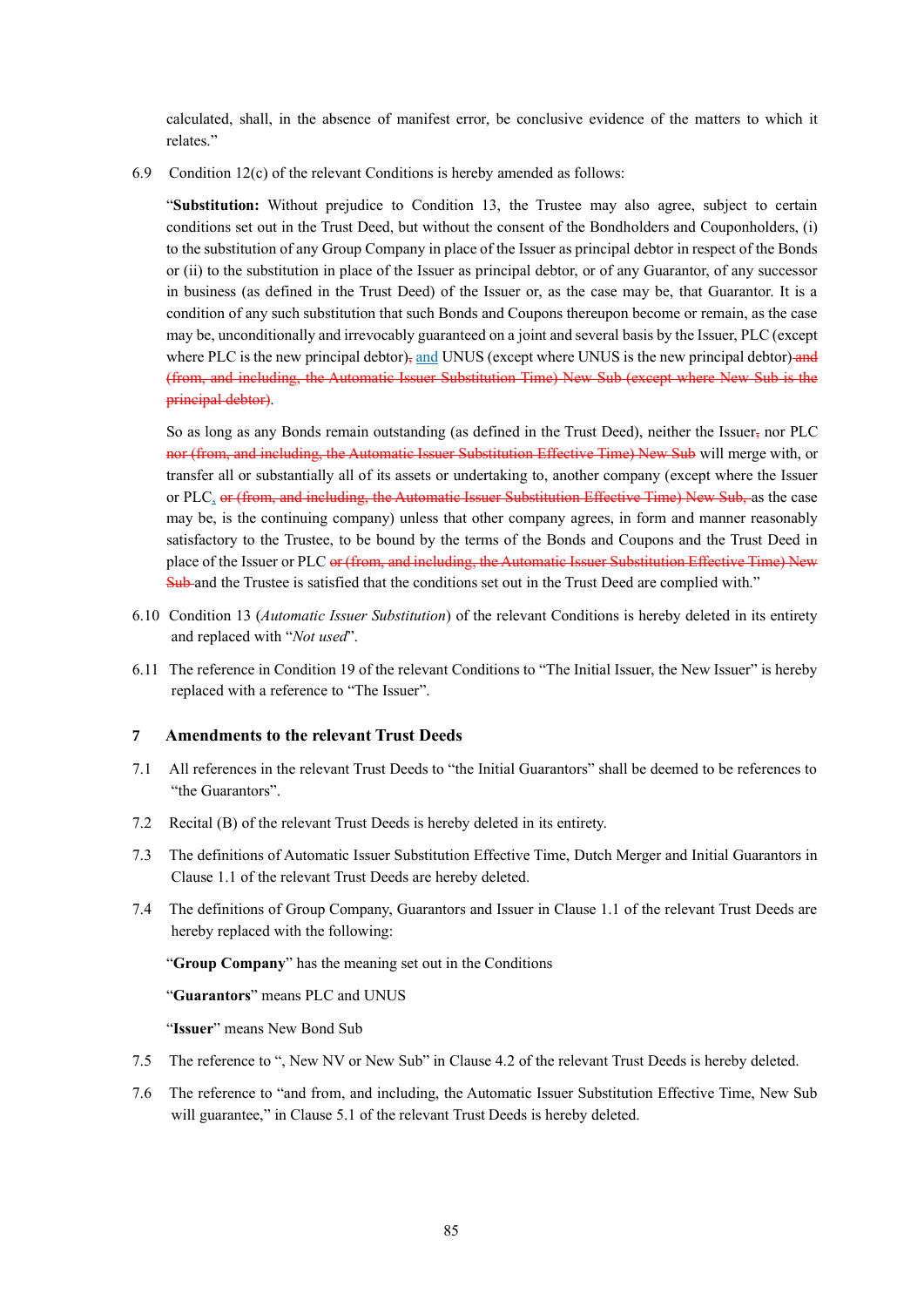- 7.7 Clause 5.2 of the relevant Trust Deeds is hereby deleted in its entirety and replaced with "*Not used*".
- 7.8 Clause 7.1 of the relevant Trust Deeds is hereby deleted in its entirety and replaced with "*Not used*".
- 7.9 The reference to "and in the absence of express notice to the contrary shall be entitled to assume that the Automatic Issuer Substitution Effective Time has not occurred" in Clause 12 of the relevant Trust Deeds is hereby deleted.
- 7.10 The references to New NV and New Sub in Clause 10.1 and 10.2 of the relevant Trust Deeds are hereby deleted.
- 7.11 The references to New NV in Clause 15 of the relevant Trust Deeds are hereby deleted.
- 7.12 Clause 16.2.1(iii) of the relevant Trust Deeds is hereby amended as follows:

"in the case of a substitution of a new principal debtor an unconditional and irrevocable guarantee shall have been given by the Issuer, PLC (except where PLC is the new principal debtor) $\frac{1}{2}$  and UNUS (except where UNUS is the new principal debtor) and, from and including the Automatic Issuer Substitution Effective Time, New Sub (except where New Sub is the new principal debtor), in each case, in form and substance satisfactory to the Trustee of the payment of all moneys payable by the Substituted Company under this Trust Deed, the Bonds and the Coupons;"

7.13 Clause 16.2.5 of the relevant Trust Deeds is hereby amended as follows:

"**Merger Covenant:** The Issuer, and PLC and from, and including, the Automatic Issuer Substitution Effective Time, New Sub each hereby covenants with the Trustee that, so long as any of the Bonds or the Coupons is outstanding, it will not, except where the Issuer, or PLC-or New Sub, as the case may be, is the continuing company, merge into, or transfer all or substantially all of its assets or undertaking to, another company ("**New Company**") unless, inter alia, a trust deed is executed or some other form of undertaking is given by the New Company in form and manner reasonably satisfactory to the Trustee, agreeing to be bound by the terms of this Trust Deed, the Bonds and the Coupons, with any consequential amendments which the Trustee may deem appropriate as fully as if the New Company had been named in this Trust Deed and on the Bonds and the Coupons in place of the Issuer, or PLC-or New Sub, as the case may be (or of any previous substitute under this Clause), and the following further conditions apply:"

- 7.14 Clause 16.3 of the relevant Trust Deeds is hereby amended as follows:
	- **"16.3**
- **16.3.1** the Issuer, or PLC-or New Sub, as the case may be (or any previous substitute under this Clause), and the New Company shall comply with such other requirements as the Trustee may reasonably direct in the interests of the Bonds;
- **16.3.2** where the New Company is incorporated, domiciled or resident in, or is otherwise subject generally to the taxing jurisdiction of, or of any authority in, a territory or territories other than, in the case of the Issuer-or New Sub, The Netherlands, in the case of PLC, the United Kingdom or, in the case of any previous substitute under this Clause, the applicable territory, undertakings or covenants shall be given by the New Company in terms corresponding to the provisions of Condition 8 with the substitution for the references to The Netherlands, the United Kingdom or such territory, as the case may be, of references to the territory or territories in which the New Company is incorporated, domiciled or resident or to whose taxing jurisdiction it is subject generally and in the event of any such undertaking or covenant being given the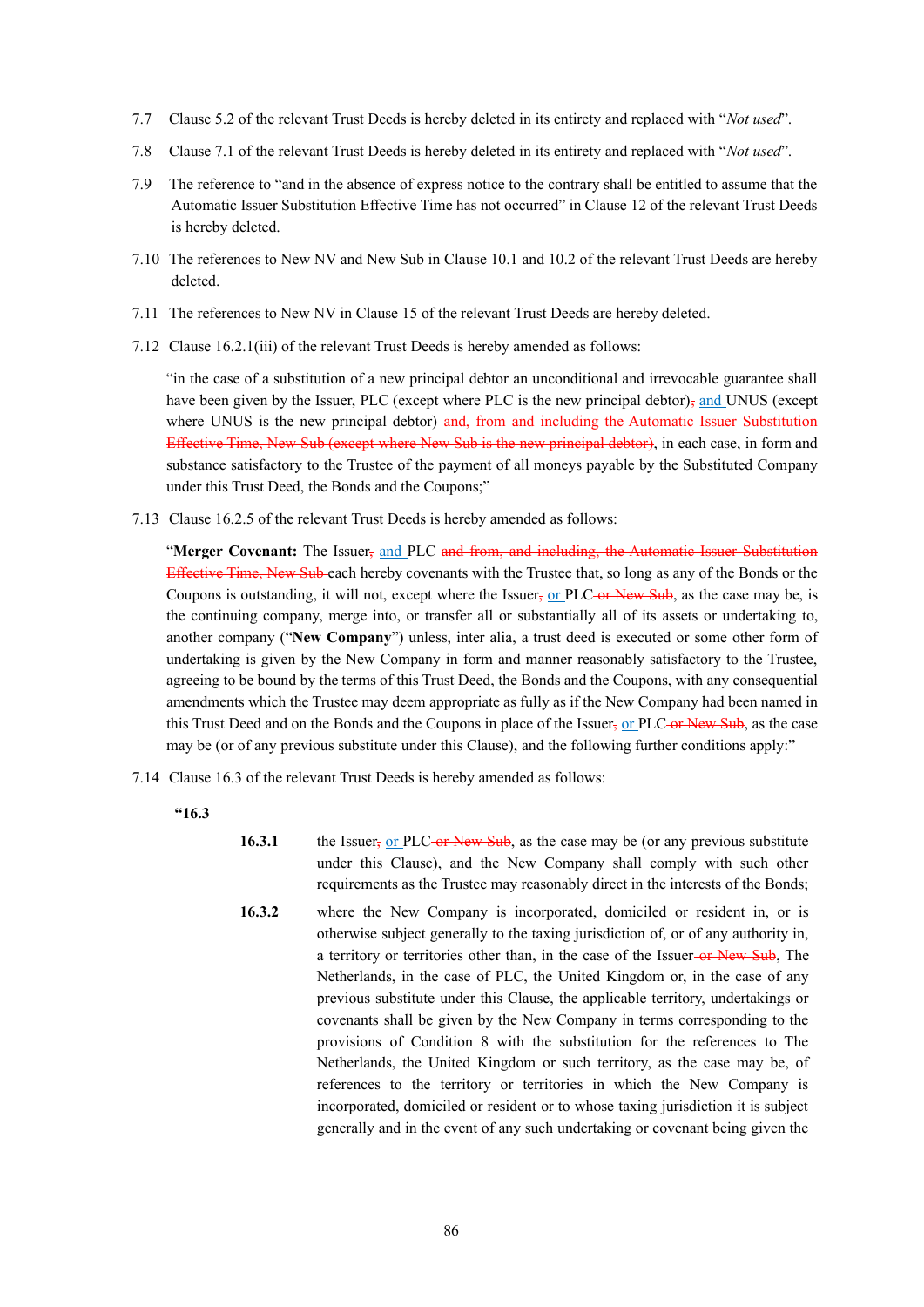provisions of this Trust Deed shall be read and construed accordingly and the provisions of parts (i) to (iv) of Condition 6(b) shall be amended accordingly;

- **16.3.3** in the case of the merger of, or transfer by, the Issuer or any previous substitute under this Clause, an unconditional and irrevocable guarantee is given by the Guarantors in form and substance satisfactory to the Trustee of the payment of all moneys payable by the New Company under this Trust Deed and the Bonds; and
- **16.3.4** if the directors of the New Company (or other officers acceptable to the Trustee) shall certify to the Trustee that it is solvent at the time at which the said merger or transfer is proposed to be effected, the Trustee may rely absolutely on such certificate and shall not be bound to have regard to the financial condition, profits or prospects of the New Company or to compare the same with those of the Issuer, or PLC-or New Sub, as the case may be (or of any previous substitute under this Clause).

Any such trust deed or undertaking shall, if so expressed, operate to release the Issuer, or PLC or New Sub, as the case may be, or any such previous substitute as aforesaid, from all of its obligations under the Bonds, the Coupons and this Trust Deed. Not later than 15 days after the execution of any such documents as aforesaid and after compliance with the said requirements of the Trustee, the Issuer, or PLC or New Sub, as the case may be, or such previous substitute shall give notice thereof to the Bondholders in accordance with Condition 17. Upon the execution of such documents and compliance with the said requirements the New Company shall be deemed to be named in this Trust Deed and on the Bonds and the Coupons in place of the Issuer, or PLC-or New Sub, as the case may be (or of any previous substitute under this sub-clause), under this Trust Deed, the Bonds and the Coupons, and this Trust Deed, the Bonds and the Coupons shall be deemed to be amended in such manner as shall be necessary to give effect to the above provisions and without prejudice to the generality of the foregoing references in this Trust Deed, in the Bonds or in the Coupons to the Issuer, or PLC or New Sub, as the case may be, or such previous substitute shall, where the context so requires, be deemed to be references to the New Company."

- 7.15 Clause 17 of the relevant Trust Deeds is hereby deleted in its entirety and replaced with "Not used".
- 7.16 The communication details for NV and New NV in Clause 21 of the relevant Trust Deeds are hereby deleted.
- 7.17 The references to New NV in Clause 23.3 of the relevant Trust Deeds are hereby deleted.

#### **8 Incorporation of Terms**

It is declared that there shall be deemed to be incorporated in this Supplemental Trust Deed all the covenants, undertakings, powers, obligations and/or other provisions of the relevant Trust Deeds, the Schedules thereto, the Conditions of the relevant Series relating to or affecting the Issuer or the Guarantors, as the case may be, in the same manner and to the same extent as if the same had been, mutatis mutandis, set out in full in this Supplemental Trust Deed and made applicable to New Bond Sub as issuer, and (without prejudice to the generality of the foregoing) New Bond Sub accordingly covenants in favour of the Trustee to duly perform and observe and be bound by the said covenants, undertakings, powers, obligations and/or other provisions imposed on or relating to or affecting it by or under the Trust Deed or the Schedules or the Conditions.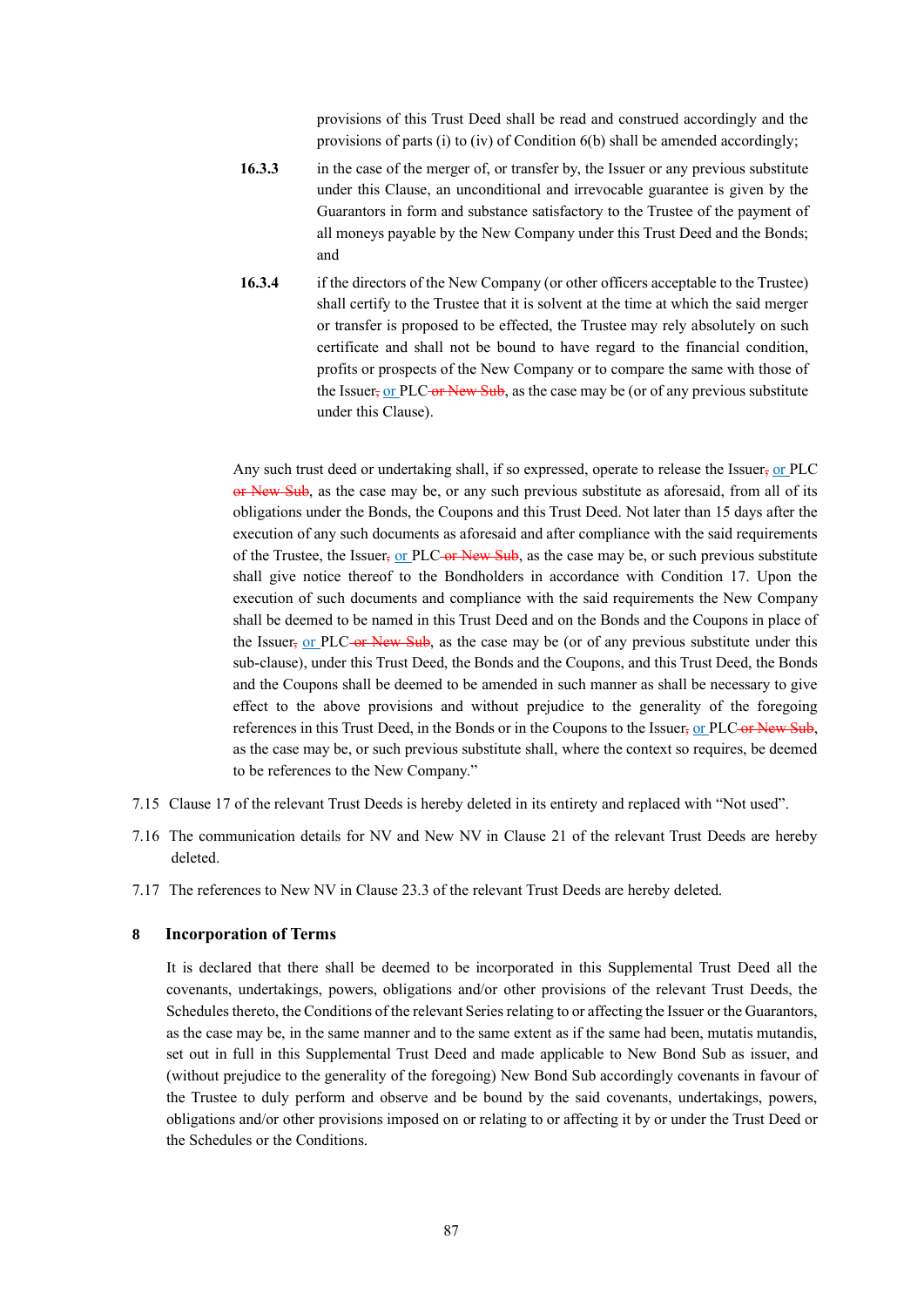#### **9 Notices**

Any communication to New Bond Sub shall be by letter or electronic communication to New Bond Sub at:

#### **[***New Bond Sub***]**

| Address:   | $\lceil \bullet \rceil$ |
|------------|-------------------------|
| Email:     | $\lceil \bullet \rceil$ |
| Attention: | $\lceil \bullet \rceil$ |

#### **10 Notice to Bondholders**

New Bond Sub hereby covenants with the Trustee that, as soon as practicable, and not later than 14 days after the date hereof it shall give, or procure to be given, notice of the entry into this Supplemental Trust Deed to the Bondholders (in a form previously approved by the Trustee) in accordance with Condition 17.

#### **11 Counterparts**

This Supplemental Trust Deed may be executed in any number of counterparts, each of which shall be identical and all of which, when taken together, shall constitute one and the same instrument and any one of the parties hereby may execute this Supplemental Trust Deed by signing any such counterpart.

#### **12 Rights of Third Parties**

The parties to this Supplemental Trust Deed do not intend that any term of this Supplemental Trust Deed should be enforceable, by virtue of the Contracts (Rights of Third Parties) Act 1999, by any person who is not a party to this Supplemental Trust Deed.

#### **13 Governing Law and Jurisdiction**

- 13.1 **Governing Law**: This Supplemental Trust Deed, and any non-contractual obligations arising out of or in connection with it, is governed by, and shall be construed in accordance with, the laws of England.
- 13.2 **Jurisdiction**: The courts of England are to have jurisdiction to settle any disputes which may arise out of or in connection with this Supplemental Trust Deed and accordingly any legal action or proceedings arising out of or in connection with this Supplemental Trust Deed ("**Proceedings**") may be brought in such courts. New Bond Sub and UNUS each irrevocably submit to the jurisdiction of such courts and waives any objections to Proceedings in such courts on the ground of venue or on the ground that the Proceedings have been brought in an inconvenient forum. This Clause is for the benefit of each of the Trustee, the Bondholders and the Couponholders and shall not limit the right of any of them to take Proceedings in any other court of competent jurisdiction nor shall the taking of Proceedings in any one or more jurisdictions preclude the taking of Proceedings in any other jurisdiction (whether concurrently or not).
- 13.3 **Service of Process**: Each of New Bond Sub and UNUS irrevocably appoints PLC to receive, for it and on its behalf, service of process in any Proceedings in England. Such service shall be deemed completed on delivery to such process agent (whether or not it is forwarded to and received by New Bond Sub or UNUS). If for any reason such process agent ceases to be able to act as such or no longer has an address in England each of New Bond Sub and UNUS irrevocably agrees to appoint a substitute process agent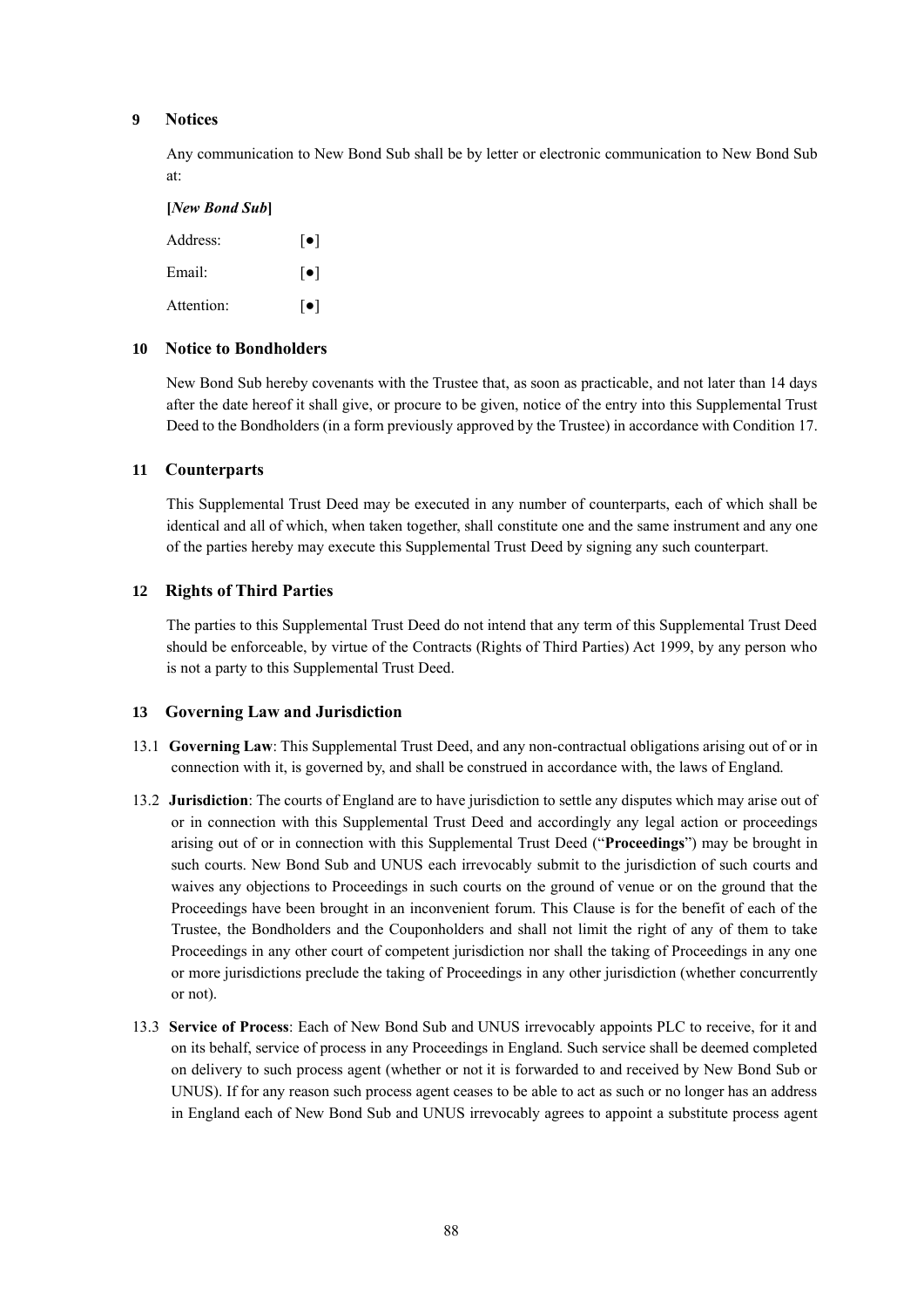acceptable to the Trustee and shall immediately notify the Trustee of such appointment. Nothing shall affect the right to serve process in any other manner permitted by law.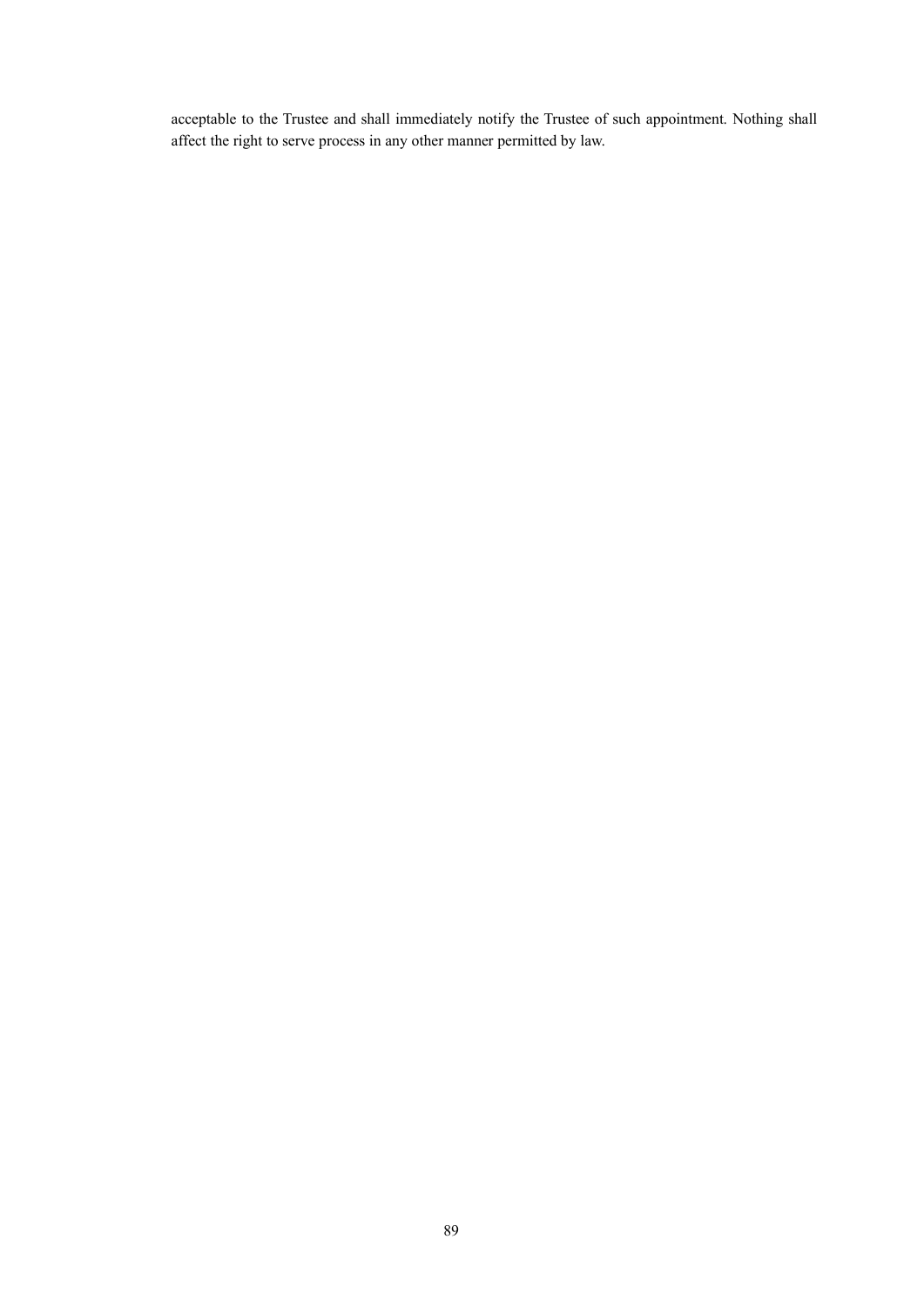**In witness** whereof this Supplemental Trust Deed has been executed as a deed by the parties hereto and is intended to be and is hereby delivered on the date first above written.

EXECUTED as a DEED by  $\mathcal{L}_\text{max}$  , we have the set of the set of the set of the set of the set of the set of the set of the set of the set of the set of the set of the set of the set of the set of the set of the set of the set of the set of

as attorney for

#### **UNILEVER PLC**

in the presence of:

Witness's signature

Name

Address

Occupation

EXECUTED as a DEED by **UNILEVER N.V.**  (having its corporate seat in Rotterdam, The Netherlands) acting by

in the capacity as Duly Authorised Attorney under its authority acting by:

EXECUTED as a DEED by **[***NEW BOND SUB***]**

represented by Unilever N.V.

as its sole managing director by: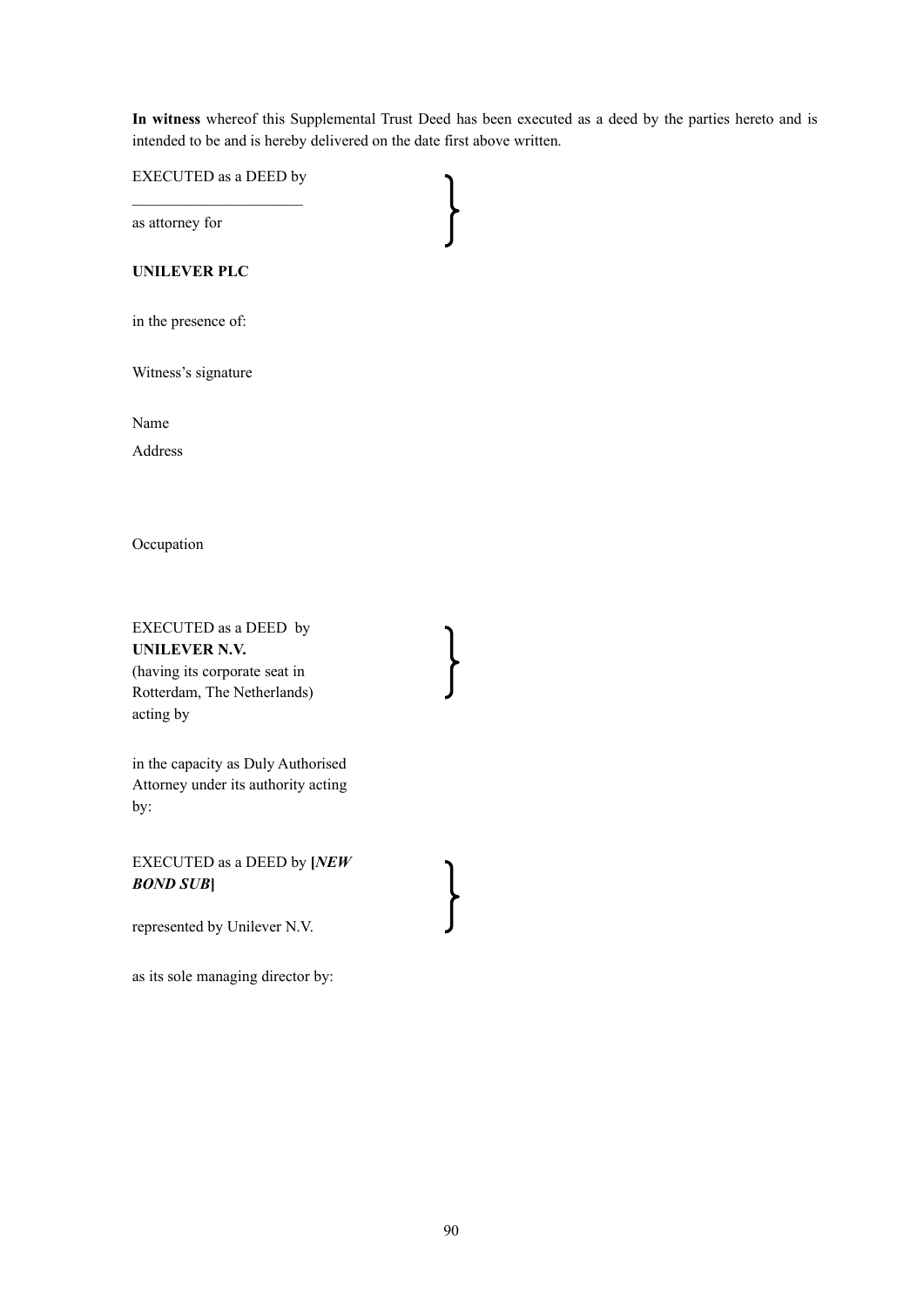### EXECUTED as a DEED by **UNILEVER INTERNATIONAL HOLDINGS N.V.**

(having its corporate seat in Rotterdam, The Netherlands) acting by

in the capacity as *Duly Authorised Attorney* under its authority acting by:

EXECUTED as a DEED by the said **UNILEVER UNITED STATES, INC.**

acting by

under its authority:

# **EXECUTED** and **DELIVERED**  as a **DEED** by **THE LAW DEBENTURE TRUST CORPORATION P.L.C.**

acting by two directors/a director and a secretary:

Director

Director/Secretary *Representing Law Debenture Corporate Services Ltd*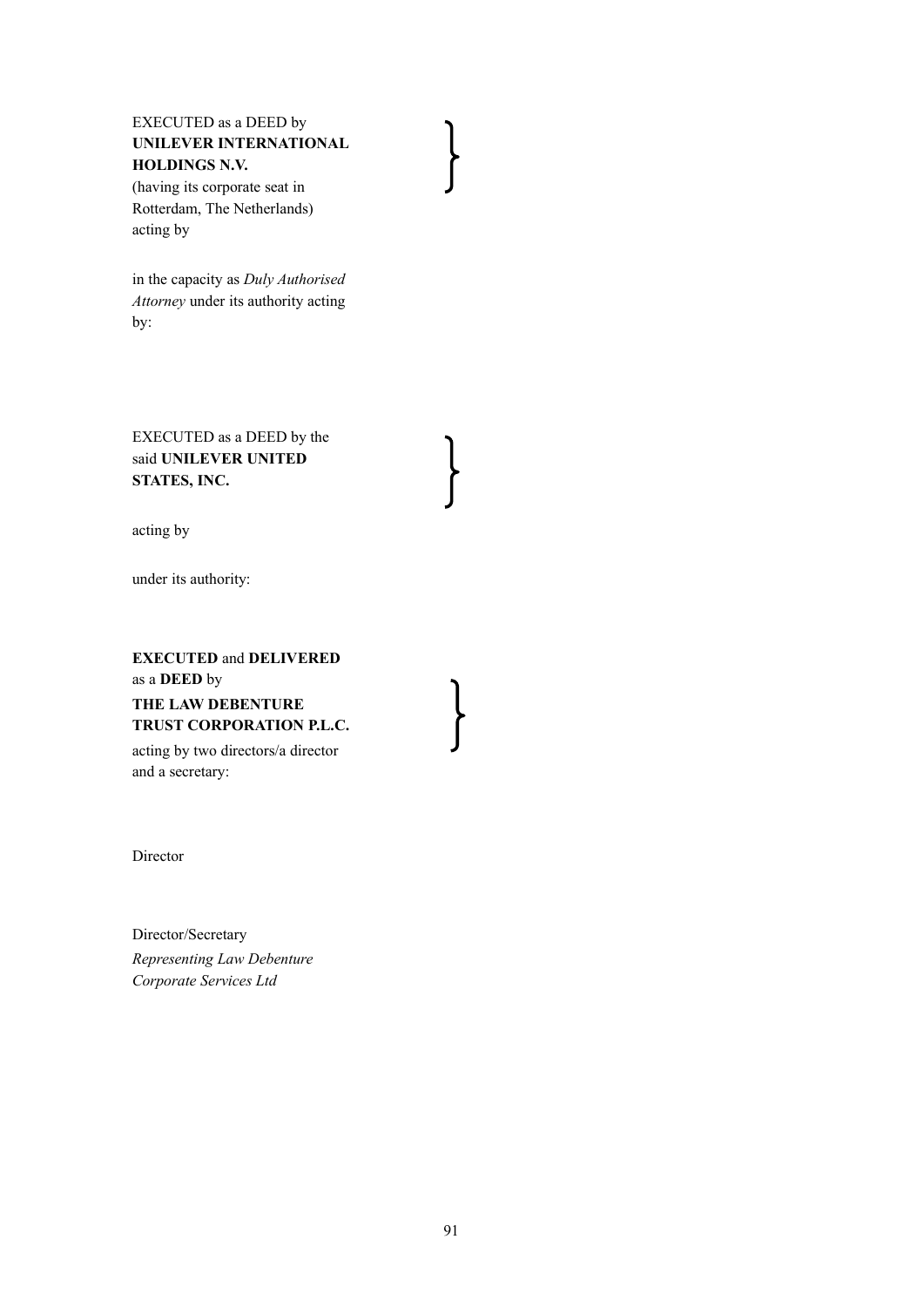### **SCHEDULE IV TO NOTICE OF MEETINGS FORM OF WAIVER LETTER**

**[***To be placed on the letterhead of The Law Debenture Trust Corporation p.l.c.***]**

**UNILEVER N.V. ("NV")** Weena 455 3013 AL

Rotterdam The Netherlands

#### **UNILEVER PLC ("PLC")**

Unilever House 100 Victoria Embankment London EC4Y 0DY United Kingdom

and

# **UNILEVER UNITED STATES, INC.**

1209 Orange Street Wilmington Delaware 19801 United States of America

Attention: [●]

[●] 2020

#### Dear Sirs

#### **UNILEVER N.V. and UNILEVER PLC**

**€500,000,000 0.000 per cent. Notes due July 2021 issued by Unilever N.V. (ISIN: XS1654191623) €750,000,000 0.500 per cent. Notes due February 2022 issued by Unilever N.V. (ISIN: XS1178970106) €600,000,000 0.375 per cent. Notes due February 2023 issued by Unilever N.V. (ISIN: XS1566100977) €500,000,000 1.000 per cent. Notes due June 2023 issued by Unilever N.V. (ISIN: XS1241577490) €500,000,000 0.500 per cent. Notes due August 2023 issued by Unilever N.V. (ISIN: XS1769090728) €500,000,000 0.500 per cent. Notes due April 2024 issued by Unilever N.V. (ISIN: XS1403014936) €1,000,000,000 1.250 per cent. Notes due March 2025 issued by Unilever N.V. (ISIN: XS2147133495) €650,000,000 0.875 per cent. Notes due July 2025 issued by Unilever N.V. (ISIN: XS1654192191)**

**€700,000,000 1.125 per cent. Notes due February 2027 issued by Unilever N.V. (ISIN: XS1769090991) €600,000,000 1.000 per cent. Notes due February 2027 issued by Unilever N.V. (ISIN: XS1566101603) €700,000,000 1.125 per cent. Notes due April 2028 issued by Unilever N.V. (ISIN: XS1403015156) €750,000,000 1.375 per cent. Notes due July 2029 issued by Unilever N.V. (ISIN: XS1654192274)**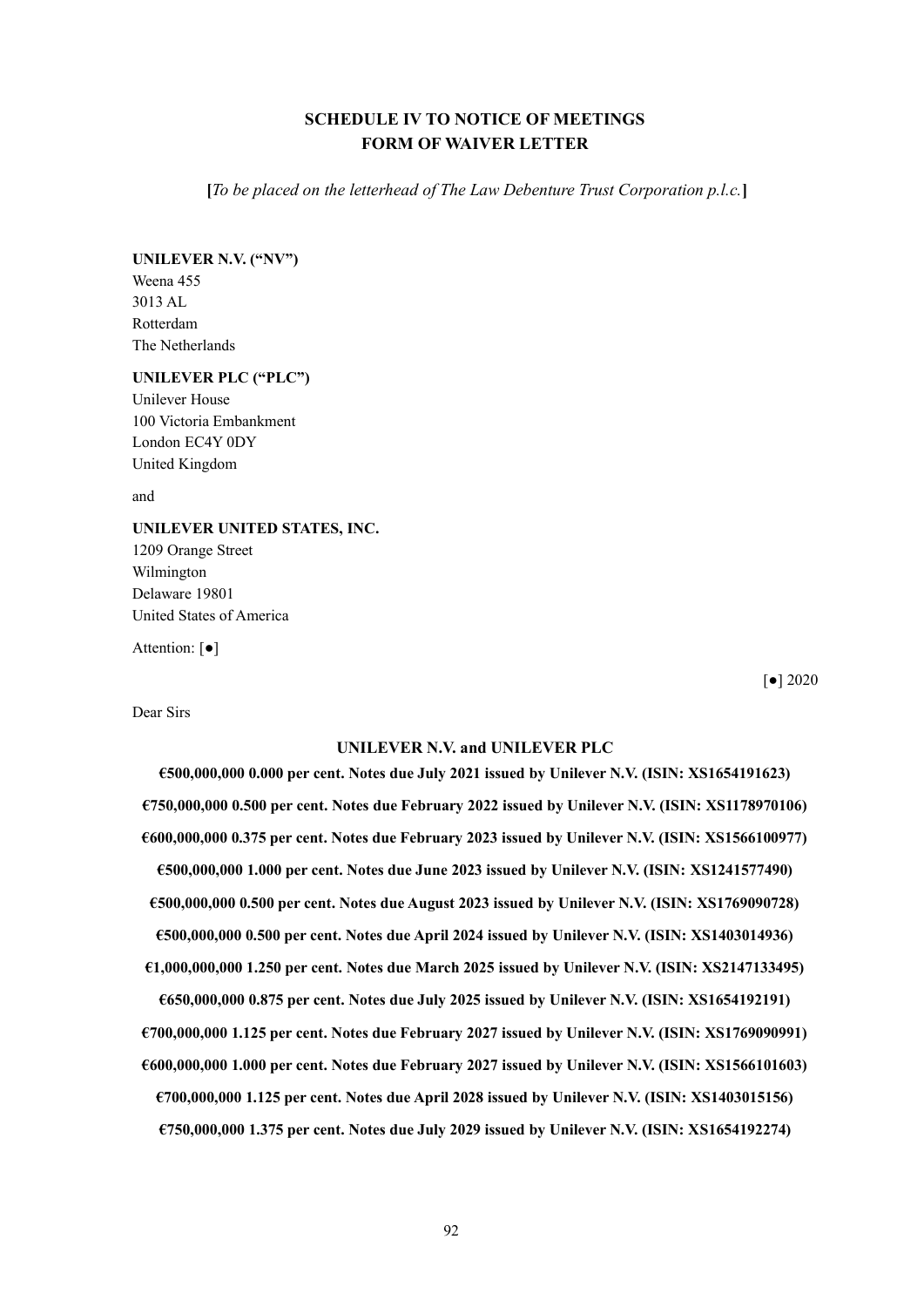**€1,000,000,000 1.750 per cent. Notes due March 2030 issued by Unilever N.V. (ISIN: XS2147133578) €800,000,000 1.625 per cent. Notes due February 2033 issued by Unilever N.V. (ISIN: XS1769091296) (the "NV DIP Notes")**

**£350,000,000 1.125 per cent. Notes due February 2022 issued by Unilever PLC (ISIN: XS1560644830) £250,000,000 1.375 per cent. Notes due September 2024 issued by Unilever PLC (ISIN: XS1684780031)**

**£500,000,000 1.500 per cent. Notes due July 2026 issued by Unilever PLC (ISIN: XS2008921277)**

**£250,000,000 1.875 per cent. Notes due September 2029 issued by Unilever PLC (ISIN: XS1684780205)**

**€650,000,000 1.500 per cent. Notes due June 2039 issued by Unilever PLC (ISIN: XS2008925344)**

**(the "PLC DIP Notes" and, together with the NV DIP Notes, the "DIP Notes")**

#### **€650,000,000 0.500 per cent. Bonds due January 2025 issued by Unilever N.V. (ISIN: XS1873208950)**

**€650,000,000 1.375 per cent. Bonds due September 2030 issued by Unilever N.V. (ISIN: XS1873209172)**

#### **(the "Standalone Notes" and, together with the DIP Notes, the "Notes", and each a "Series")**

We refer to the trust deed dated 22 July 1994 as supplemented by the Nineteenth Supplemental Trust Deed dated 2 May 2014 (the "**2014 Trust Deed**"), the trust deed dated 22 July 1994 as supplemented by the Twentieth Supplemental Trust Deed dated 1 May 2015 (the "**2015 Trust Deed**"), the trust deed dated 22 July 1994 as supplemented by the Twenty First Supplemental Trust Deed dated 22 April 2016 (the "**2016 Trust Deed**"), the trust deed dated 22 July 1994 as supplemented by the Twenty Second Supplemental Trust Deed dated 15 May 2019 (the "**2019 Trust Deed**"), the trust deed dated 4 September 2018 (the "**2025 Bonds Trust Deed**") and the trust deed dated 4 September 2018 (the "**2030 Bonds Trust Deed**" and, together with the 2014 Trust Deed, the 2015 Trust Deed, the 2016 Trust Deed, the 2019 Trust Deed and the 2025 Bonds Trust Deed, the "**Trust Deeds**"), each of which were made between, *inter alia*, NV, PLC and us as trustee of the Notes (the "**Trustee**") and constituting the relevant Notes.

Capitalised terms used herein but not defined in this letter (the "**Waiver Letter**") shall, in respect of each series of Notes, have the meanings ascribed to them in (i) the Trust Deed or (ii) the Extraordinary Resolutions (as defined below) in each case applicable to that series of Notes including any defined terms incorporated therein by reference.

- 1. At meetings of the Noteholders, duly held on [●] 2020 (the "**Noteholders' Meetings**"), the Noteholders passed Extraordinary Resolutions in respect of each of the series of Notes described above (the "**Extraordinary Resolutions**") to assent to the waivers set out in paragraph 2 below and to authorise, direct, request and empower the Trustee to enter into this Waiver Letter to effect the waivers set out in paragraph 2 below.
- 2. In accordance with the terms of the Extraordinary Resolutions passed at the Noteholders' Meetings in respect of:
	- (a) each series of the NV DIP Notes we, as Trustee of the NV DIP Notes, grant a waiver, effective from the date hereof, of any Default that has arisen or would otherwise arise in respect of the NV DIP Notes as a result of or in connection with any or all of the NV Demerger, the Unification, the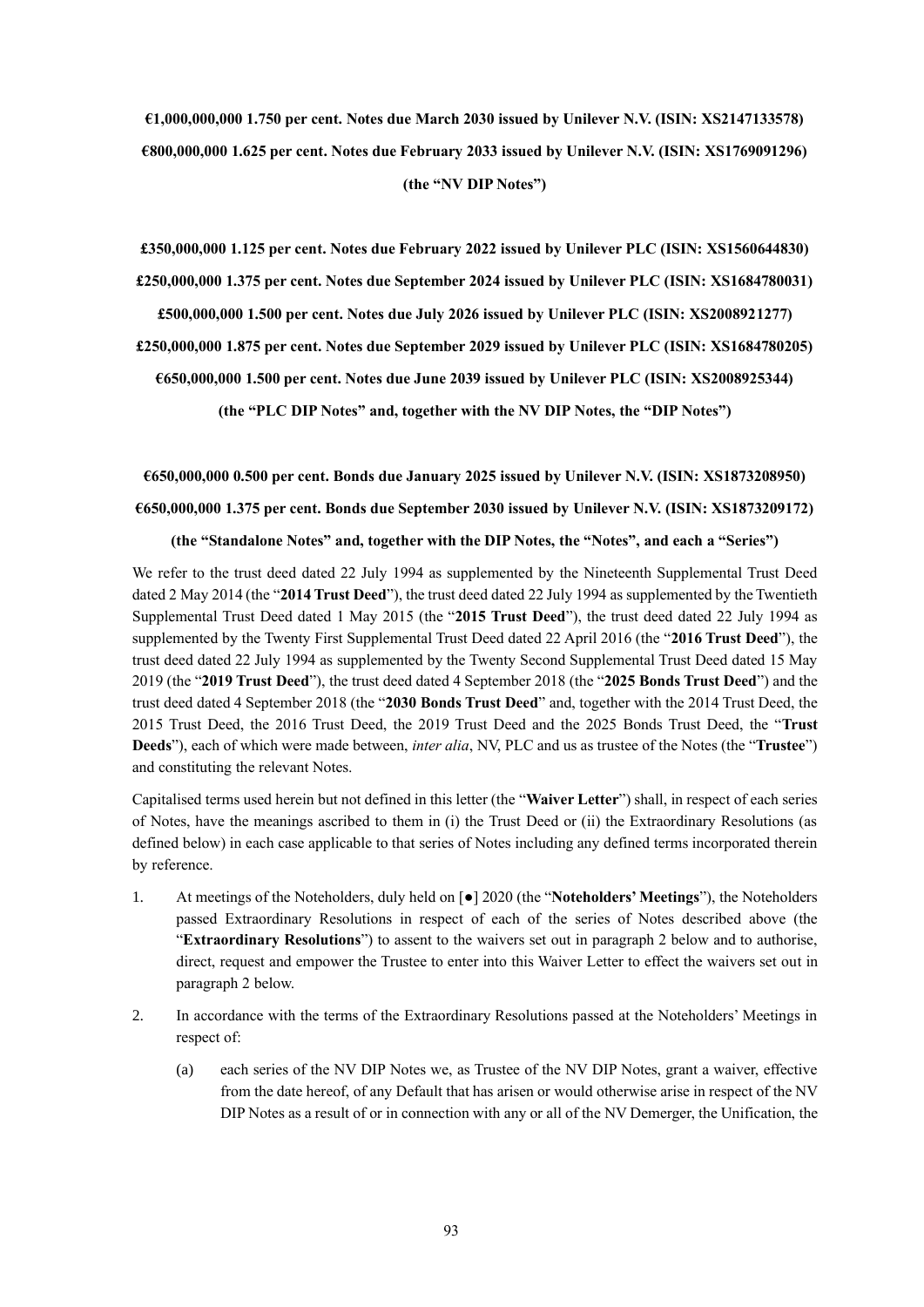Issuer Substitution or the Cross-Border Merger (each such term as defined in the relevant Extraordinary Resolution);

- (b) each series of the PLC DIP Notes we, as Trustee of the PLC DIP Notes, grant a waiver, effective from the date hereof, of any Default that has arisen or would otherwise arise in respect of the PLC DIP Notes as a result of or in connection with any or all of the NV Demerger, the Unification, the Guarantor Release or the Cross-Border Merger (each such term as defined in the relevant Extraordinary Resolution); and
- (c) each series of the Standalone Notes we, as Trustee of the Standalone Notes, grant a waiver, effective from the date hereof, of any Default that has arisen or would otherwise arise in respect of the Standalone Notes as a result of or in connection with any or all of the NV Demerger, the Unification, the Issuer Substitution or the Cross-Border Merger (each such term as defined in the relevant Extraordinary Resolution).
- 3. The waivers granted by the Trustee in paragraph 2 above are strictly without prejudice to the Trustee's rights under the Notes and the applicable Trust Deeds and are not a waiver of any other provision or Condition of the Notes or provision of the applicable Trust Deeds and the Trustee's rights in relation thereto are hereby reserved and may be exercised at any time without further notice (save where such notice is required by the provisions or Conditions of the applicable Notes or the provisions of the applicable Trust Deed).

In granting the waivers set out herein the Trustee acts pursuant to the Extraordinary Resolutions and, in doing so, shall have the benefit of all of the protections set out in its favour under the relevant Trust Deed.

This Waiver Letter and any non-contractual obligations arising out of or in connection with it shall be governed by and construed in accordance with English law. Clause 34 of each of the 2014 Trust Deed, the 2015 Trust Deed, the 2016 Trust Deed and the 2019 Trust Deed and Clause 23.2 of each of the 2025 Bonds Trust Deed and the 2030 Bonds Trust Deed apply hereto as though references therein to "this Trust Deed" were references to this Waiver Letter.

Kindly sign and return the enclosed copy of this Waiver Letter to signify your agreement to its terms and conditions.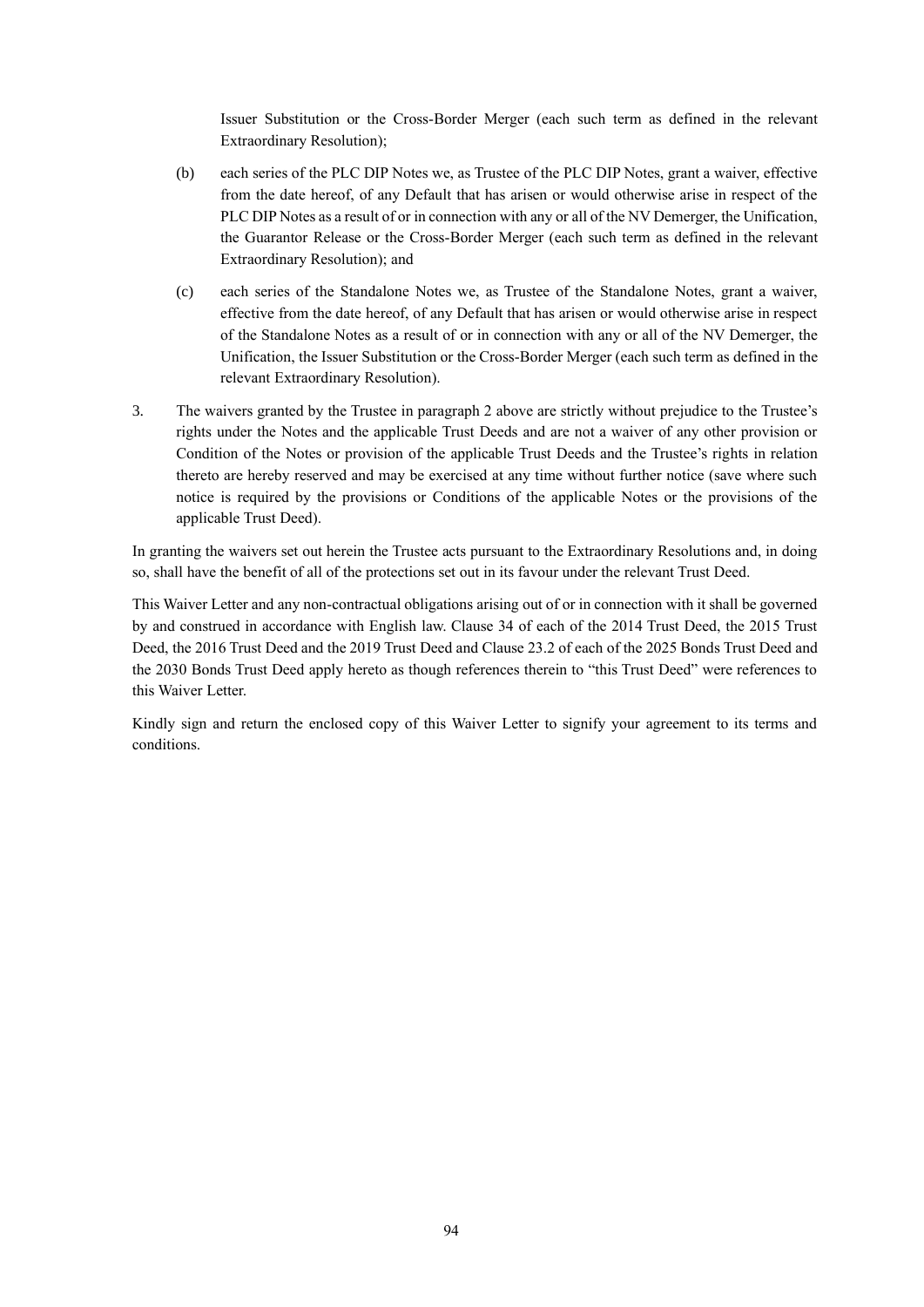Yours faithfully, **THE LAW DEBENTURE TRUST CORPORATION P.L.C.** as Trustee

By ……………………….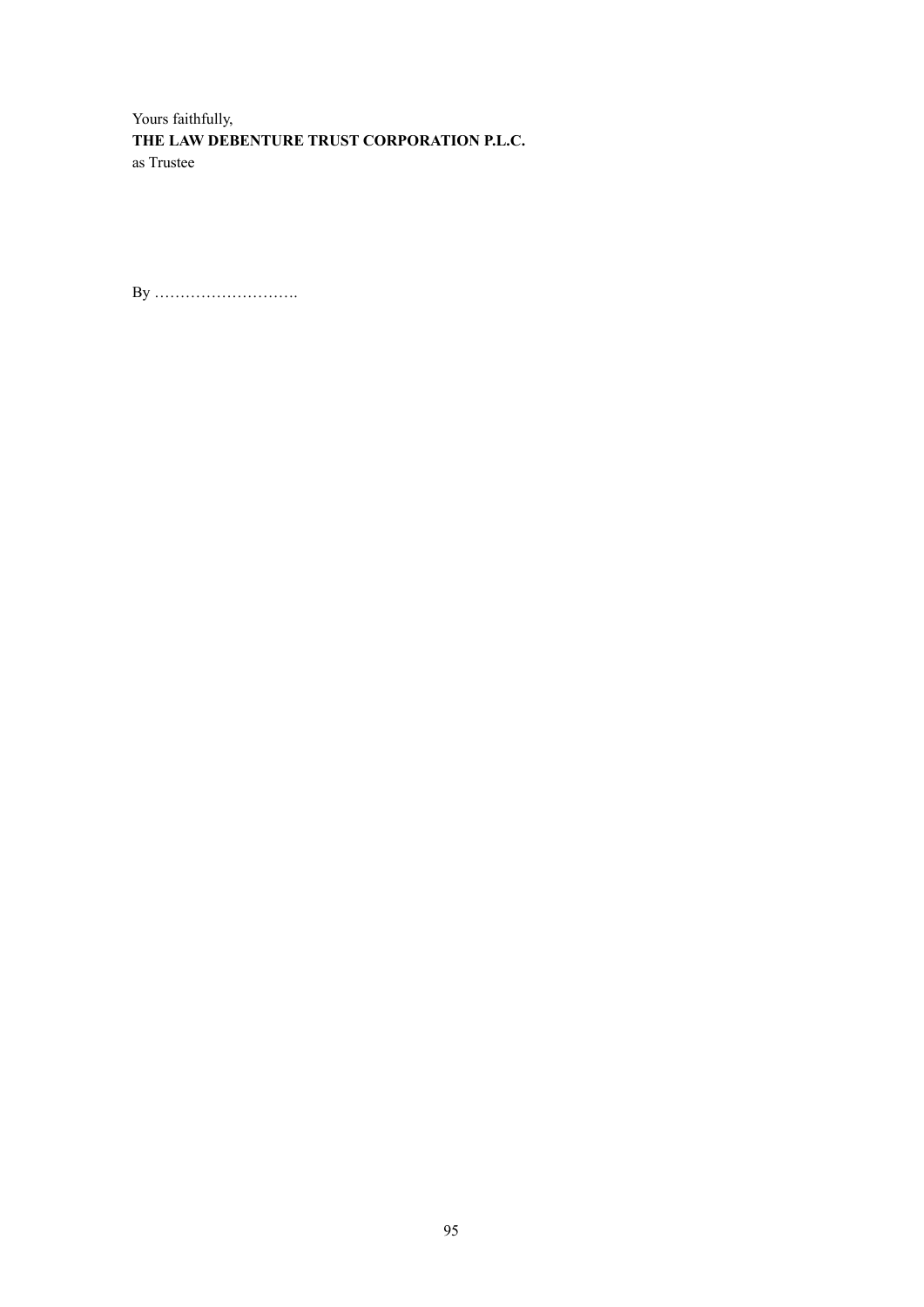Signed by way of agreement to the terms and conditions of this Waiver Letter by:

**UNILEVER N.V.** as Issuer of the NV DIP Notes

By ………………………………

**UNILEVER N.V.** as Guarantor of the PLC DIP Notes

By ………………………………

**UNILEVER N.V.** as Issuer of the Standalone Notes

By ………………………………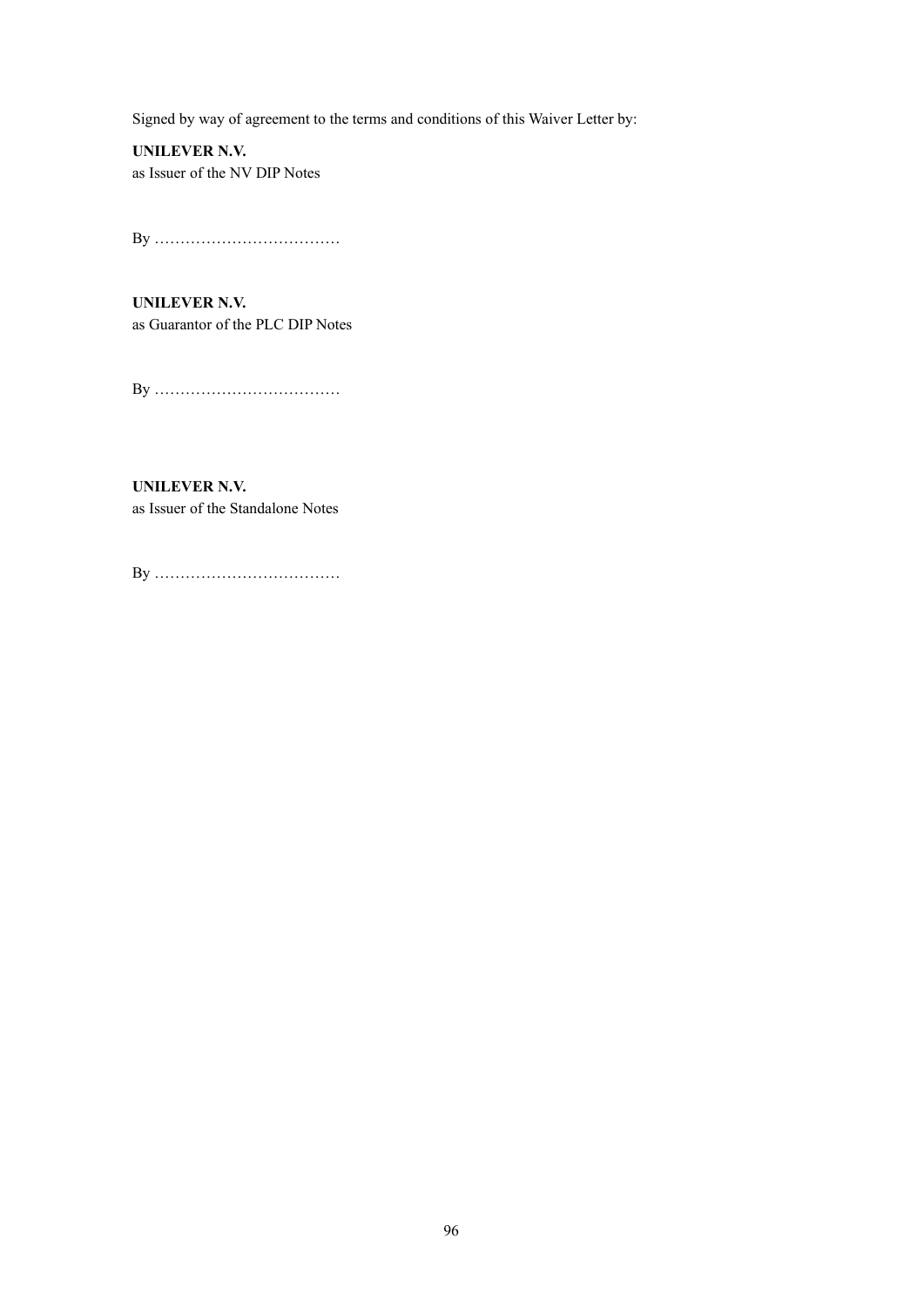### **UNILEVER PLC**

as Issuer of the PLC DIP Notes

By ………………………………

**UNILEVER PLC** as Guarantor of the NV DIP Notes

By ………………………………

**UNILEVER PLC** as Guarantor of the Standalone Notes

By ………………………………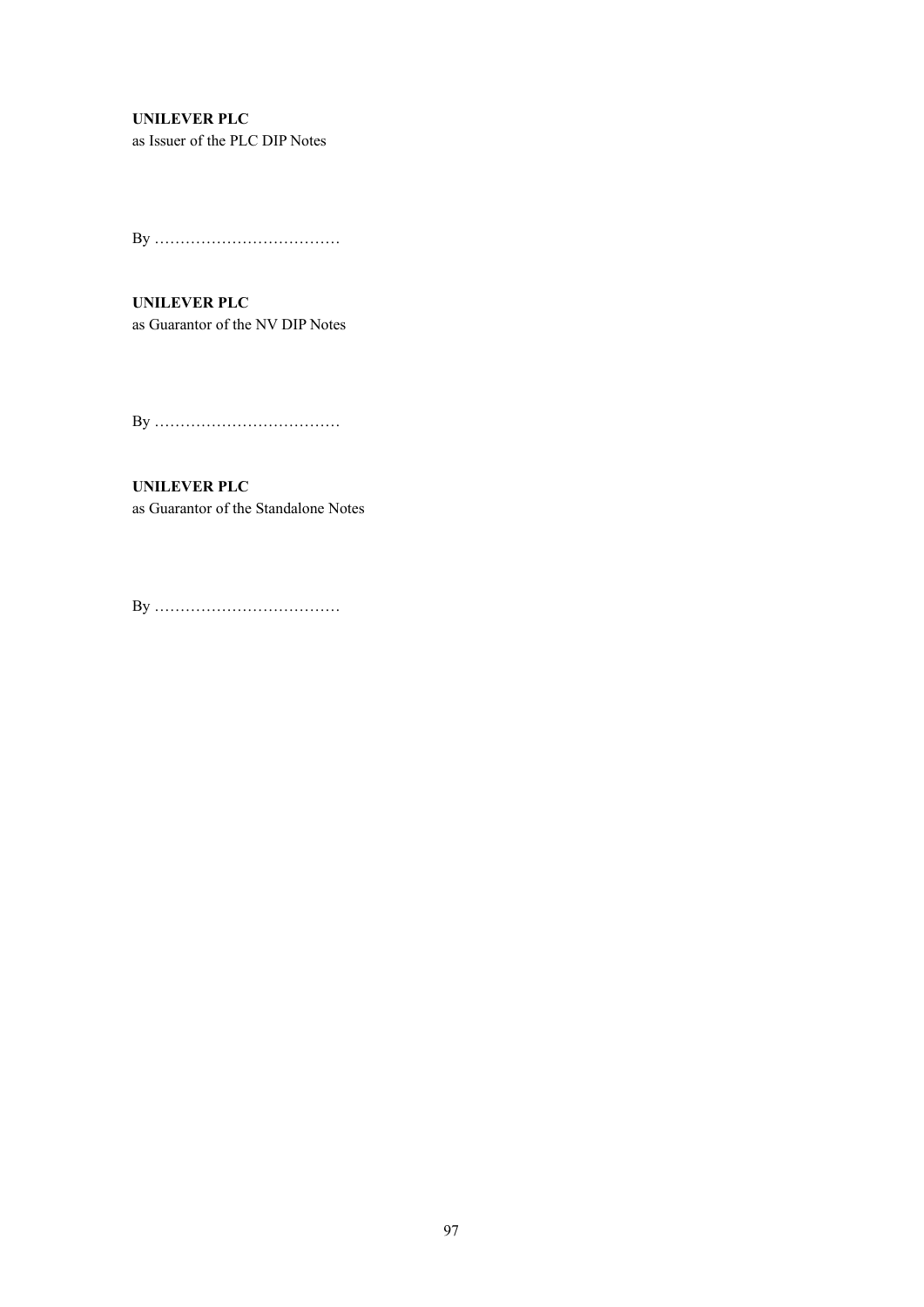### **UNILEVER UNITED STATES, INC.**

as Guarantor of the NV DIP Notes

By ………………………………

# **UNILEVER UNITED STATES, INC.**

as Guarantor of the PLC DIP Notes

By ………………………………

# **UNILEVER UNITED STATES, INC.**

as Guarantor of the Standalone Notes

By ………………………………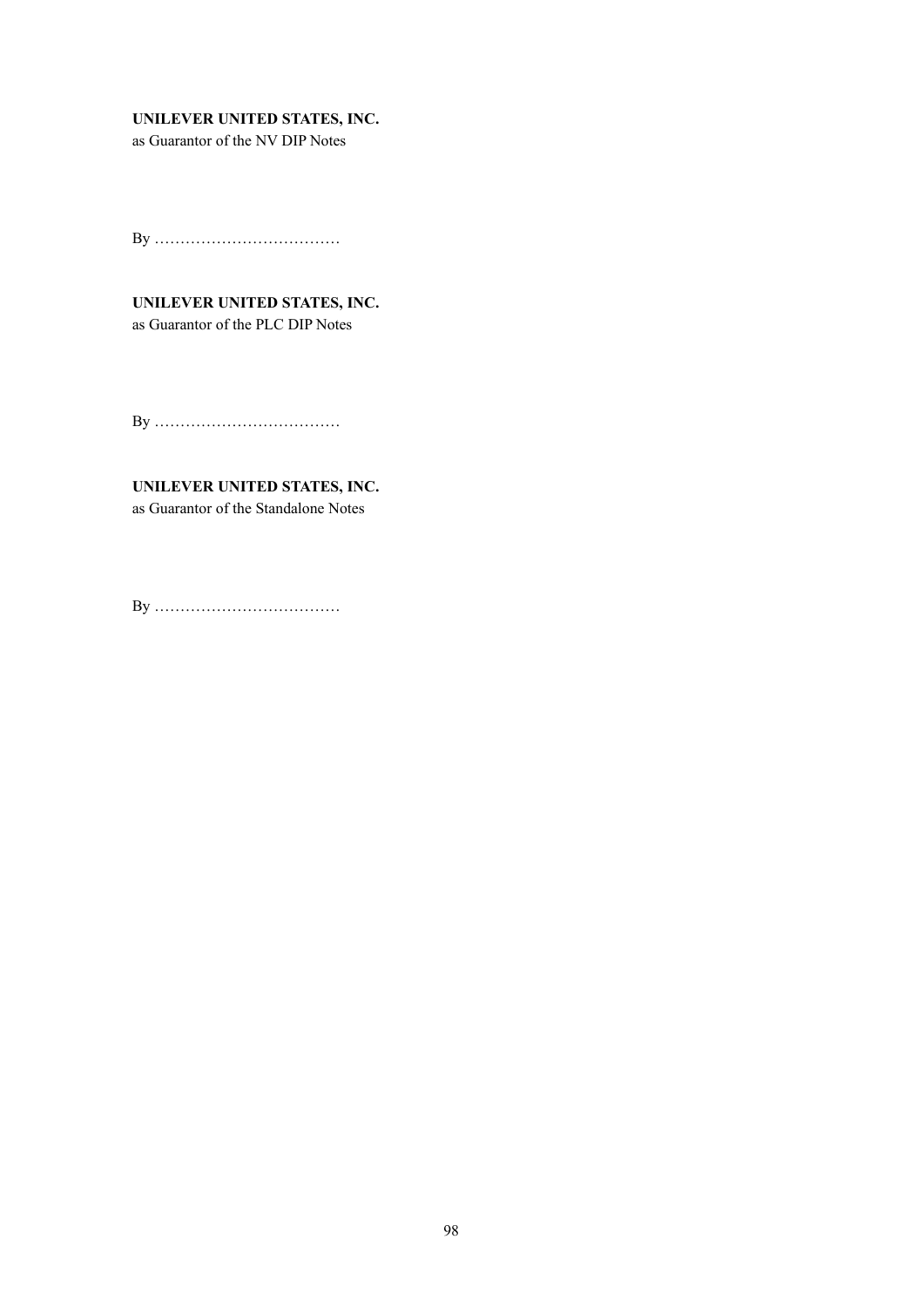**DISCLAIMER** This Notice of Meetings must be read in conjunction with the Consent Solicitation Memorandum. This Notice of Meetings and the Consent Solicitation Memorandum contain important information which should be read carefully before any decision is made with respect to the relevant Proposed Amendments. If any Noteholder is in any doubt as to the action it should take or is unsure of the impact of the implementation of the relevant Proposed Amendments or the relevant Extraordinary Resolution to be proposed at the relevant Meeting, it is recommended to seek its own financial and legal advice, including as to any tax and legal consequences, from its broker, bank manager, solicitor, accountant or other independent financial or legal adviser. Any individual or company whose Notes are held on its behalf by a broker, dealer, bank, custodian, trust company or other nominee or intermediary must contact such entity if it wishes to participate in the relevant Consent Solicitation.

None of the Solicitation Agents, the Tabulation Agent, the Trustee the Issuers, nor any director, officer, employee, agent or affiliate of any such person, is acting for any Noteholder, or will be responsible to any Noteholder for providing any protections which would be afforded to its clients or for providing advice in relation to the relevant Consent Solicitation, and accordingly none of the Solicitation Agents, the Tabulation Agent, the Trustee, the Issuers, nor any director, officer, employee, agent or affiliate of, any such person makes any recommendation whether Noteholders should participate in the relevant Consent Solicitation.

#### **Safe Harbour**

This Notice of Meetings may contain forward-looking statements, including 'forward-looking statements' within the meaning of the United States Private Securities Litigation Reform Act of 1995. Words such as 'will', 'aim', 'expects', 'anticipates', 'intends', 'looks', 'believes', 'vision', or the negative of these terms and other similar expressions of future performance or results, and their negatives, are intended to identify such forwardlooking statements. These forward-looking statements are based upon current expectations and assumptions regarding anticipated developments and other factors affecting the Unilever Group (the "Group" or "Unilever"). They are not historical facts, nor are they guarantees of future performance.

Because these forward-looking statements involve risks and uncertainties, there are important factors that could cause actual results to differ materially from those expressed or implied by these forward-looking statements. Among other risks and uncertainties, the material or principal factors which could cause actual results to differ materially are: Unilever's global brands not meeting consumer preferences; Unilever's ability to innovate and remain competitive; Unilever's investment choices in its portfolio management; the effect of climate change on Unilever's business; Unilever's ability to find sustainable solutions to its plastic packaging; significant changes or deterioration in customer relationships; the recruitment and retention of talented employees; disruptions in our supply chain and distribution; increases or volatility in the cost of raw materials and commodities; the production of safe and high quality products; secure and reliable IT infrastructure; execution of acquisitions, divestitures and business transformation projects; economic, social and political risks and natural disasters; financial risks; failure to meet high and ethical standards; and managing regulatory, tax and legal matters. A number of these risks have increased as a result of the current COVID-19 pandemic. These forward-looking statements speak only as of the date of this Notice of Meetings. Except as required by any applicable law or regulation, the Group expressly disclaims any obligation or undertaking to release publicly any updates or revisions to any forward-looking statements contained herein to reflect any change in the Group's expectations with regard thereto or any change in events, conditions or circumstances on which any such statement is based. Further details of potential risks and uncertainties affecting the Group are described in the Group's filings with the London Stock Exchange, Euronext Amsterdam and the US Securities and Exchange Commission (the "SEC"), including in the Annual Report on Form 20-F 2019 and the Unilever Annual Report and Accounts 2019.